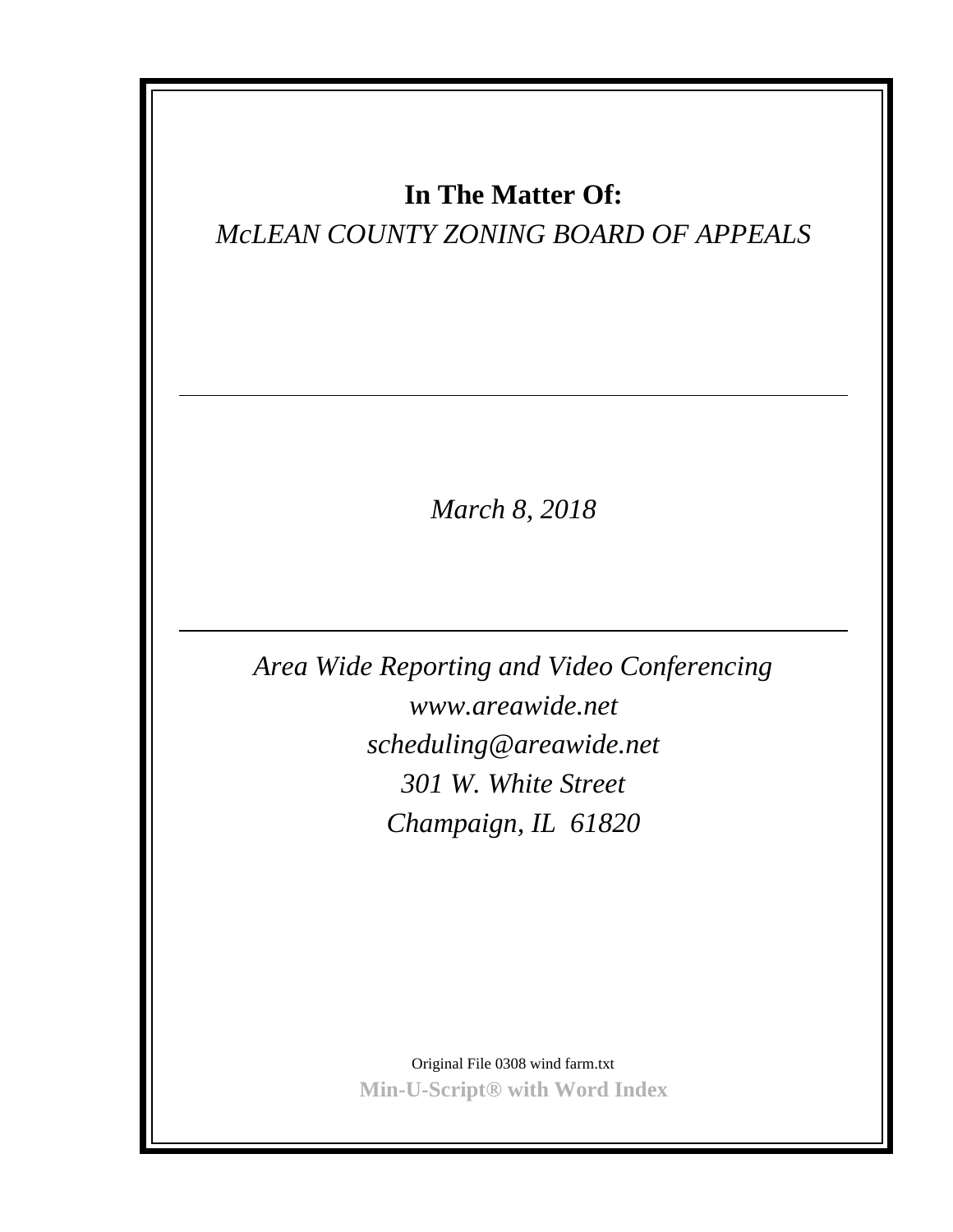This is a continuation of case SU-18-02.

| $(1)$ Pages $1057 - 1060$ |  |
|---------------------------|--|

They have had ample opportunity to cross-examine all of our

|         | Page 1057                                                                                 |                | Page 1059                                                                                              |
|---------|-------------------------------------------------------------------------------------------|----------------|--------------------------------------------------------------------------------------------------------|
| 1       | 030818ZONING                                                                              | 1              | And before we get started, we're going to rule on                                                      |
| 2       |                                                                                           | $\overline{a}$ | Mr. Luetkehans' Motion to Strike.                                                                      |
| 3       | MCLEAN COUNTY ZONING BOARD OF APPEALS                                                     | 3              | MS. ANTONIOLLI: Can I address the Motion to                                                            |
| 4       | <b>MEETING</b>                                                                            | 4              | Strike before you rule?                                                                                |
| 5       | March 8, 2018                                                                             | 5              | MS. WALLEY: It's up to you.                                                                            |
| 6       | Case Number SU-18-02                                                                      | 6              | MS. ANTONIOLLI: If I may?                                                                              |
| 7       |                                                                                           | 7              | We had prepared a motion in opposition to the                                                          |
| 8       | ZONING BOARD MEMBERS PRESENT:                                                             | 8              | Motion to Strike, but I can just go through that orally here                                           |
| 9       | Brian Bangert                                                                             | 9              | before you make a decision. Would that be okay?                                                        |
| 10      | Chris Carlton - 1st Alernate                                                              | 10             | <b>CHAIRMAN FINNIGAN:</b> Whatever you want to do.                                                     |
| 11      | Rick Dean                                                                                 | 11             | MS. ANTONIOLLI: Okay. Amy Antoniolli from Schiff                                                       |
| 12      | James Finnigan - Chairman                                                                 | 12             | Hardin on behalf of EDPR Renewables.                                                                   |
| 13      | Julie Turner.                                                                             | 13             | And on behalf of the Applicant, as I said, I                                                           |
| 14      | Chris Carlton                                                                             | 14             | prepared a response to the opposition to Motion to Strike,                                             |
| 15      | Mary Beth Taylor - 2nd Alternate                                                          | 15             | but I'll just summarize that briefly.                                                                  |
| 16      |                                                                                           | 16             | We ask that the Zoning Board deny the motion for                                                       |
| 17      |                                                                                           | 17             | three main reasons. First, there is no requirement in the                                              |
| 18      | Court Reporter:                                                                           | 18             | county zoning ordinance or the general principles that apply                                           |
| 19      | Bobbi Hamlin, CSR, RMR, CCR<br>IL License # 084-2747                                      | 19             | to zoning hearings that the Applicant present testimony on                                             |
| 20      | Area Wide Reporting Service<br>800-747-6789                                               | 20             | every fact in or appendix attached to the application.                                                 |
| 21      | ALSO PRESENT:                                                                             | 21             | The general principles that Opponents cite to, for                                                     |
| 22      | PHILIP DICK, Director of Building & Zoning                                                | 22             | example, cite that when a document is presented at hearing                                             |
| 23      | SAMANTHA WALLEY, Assistant State's Attorney                                               | 23             | it must be -- a foundation must be laid. And for example,                                              |
| 24      | JERRY STOKES, Assistant County Engineer                                                   | 24             | when an expert talks about a study, that study must be                                                 |
|         | Page 1058                                                                                 |                | Page 1060                                                                                              |
|         |                                                                                           |                |                                                                                                        |
| 1       | <b>CHAIRMAN FINNIGAN:</b> We're going to call the McLean County<br>Zoning Board to order. | 1              | presented.                                                                                             |
| 2       | Will the secretary call the roll.                                                         | $\overline{a}$ | And those general principles talk about what                                                           |
| 3       | <b>SECRETARY: Mark Judd.</b>                                                              | 3              | happens during the hearing, the procedures at the hearing,                                             |
| 4       |                                                                                           | 4              | but not what must be submitted during the hearing, not what                                            |
| 5       | (No response.)<br><b>SECRETARY: Brian Bangert.</b>                                        | 5              | must be submitted as part of, you know, evidence, not that                                             |
| 6       | MR. BANGERT: Here.                                                                        | 6              | every part of the application must be testified to.                                                    |
| 7       | <b>SECRETARY: Michael Kuritz.</b>                                                         | 7              | So, second, the Opponent's basis for relying on<br>Klaeren in support of the motion is based on flawed |
| 8       | (No response.)                                                                            | 8<br>9         | reasoning. Klaeren -- in Klaeren in the Illinois Supreme                                               |
| 9<br>10 | <b>SECRETARY:</b> Rick Dean.                                                              | 10             | Court looked at property owners whose property rights were                                             |
| 11      | MR. DEAN: Here.                                                                           | 11             | being affected and whether they were given due process at a                                            |
| 12      | <b>SECRETARY: Julia Turner.</b>                                                           | 12             | special use permit hearing that was quasi judicial.                                                    |
| 13      | MS. TURNER: Here.                                                                         | 13             | And in that case the Supreme Court found that those                                                    |
| 14      | <b>SECRETARY:</b> Greg Zimmerman.                                                         | 14             | landowners whose property rights were affected should have                                             |
| 15      | (No response.)                                                                            | 15             | been given the right to cross-examine adverse witnesses.                                               |
| 16      | <b>SECRETARY:</b> Jim Finnigan.                                                           | 16             | What that case doesn't discuss is, it doesn't require that                                             |
| 17      | <b>CHAIRMAN FINNIGAN: Here.</b>                                                           | 17             | an Applicant present evidence on every fact in or appendix                                             |
| 18      | <b>SECRETARY: Chris Carlton.</b>                                                          | 18             | attached to its citing application.                                                                    |
| 19      | <b>MS. CARLTON: Here.</b>                                                                 | 19             | And just to be clear, again, Klaeren talks about                                                       |
| 20      | <b>SECRETARY:</b> Mary Beth Taylor.                                                       | 20             | procedures at hearing, but not what must be presented at                                               |
| 21      | MS. TAYLOR: Here.                                                                         | 21             | hearing.                                                                                               |
| 22      | <b>CHAIRMAN FINNIGAN:</b> We have a quorum, so we can                                     | 22             | Moreover, the Opponents can't state that their due                                                     |
| 23      | conduct business.                                                                         | 23             | process rights were violated in any way at this hearing.                                               |
|         |                                                                                           |                |                                                                                                        |

**1-800-747-6789**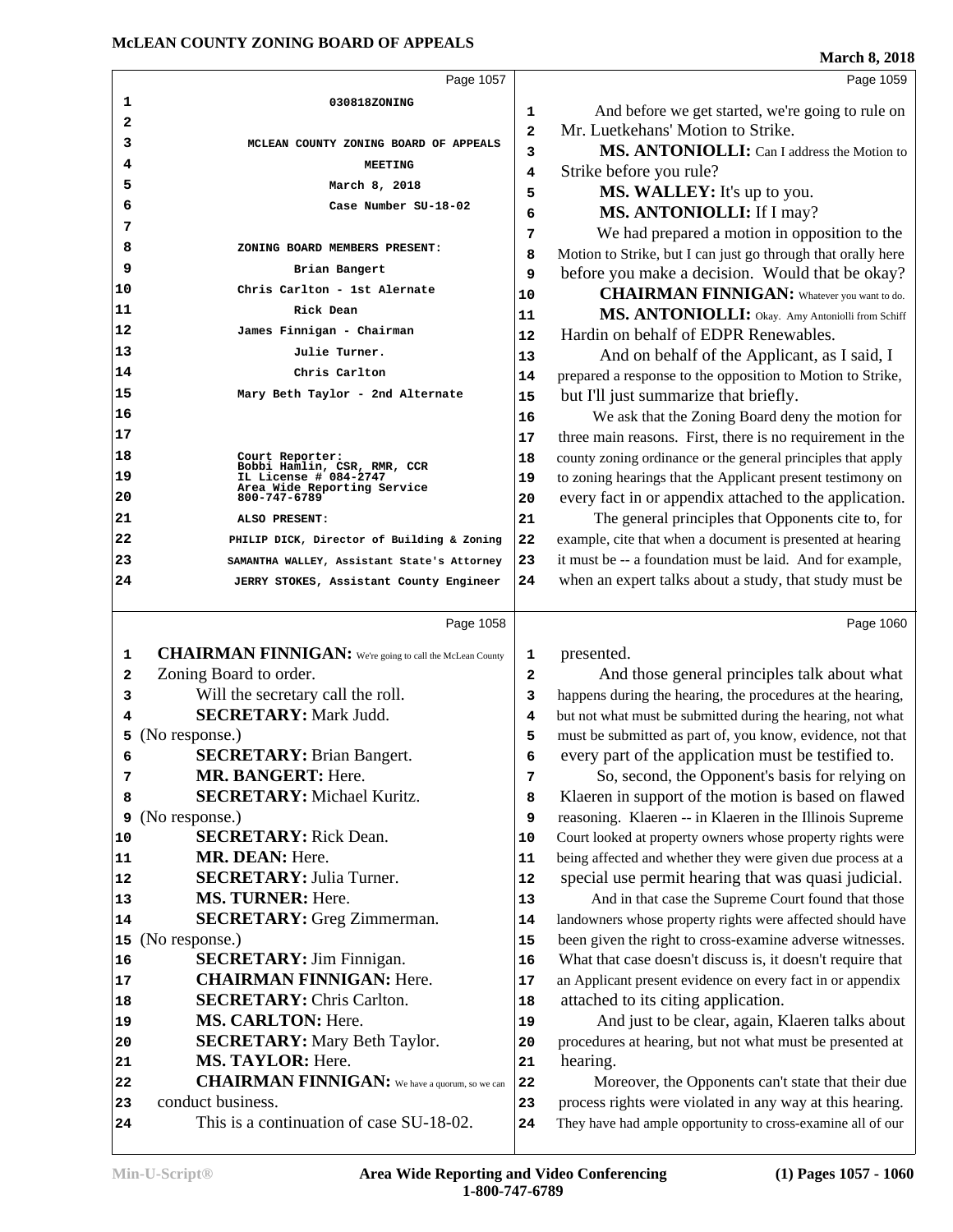|    |                                                              |                         | March $\delta$ , 2018                                        |
|----|--------------------------------------------------------------|-------------------------|--------------------------------------------------------------|
|    | Page 1061                                                    |                         | Page 1063                                                    |
| 1  | witnesses and this Zoning Board has made that available to   | 1                       | <b>CHAIRMAN FINNIGAN:</b> Do you have any opposition         |
| 2  | them.                                                        | $\overline{\mathbf{2}}$ | to the document, Mr. Luetkehans?                             |
| 3  | They had every opportunity also, to call witnesses           | 3                       | MR. LUETKEHANS: For submitting it?                           |
| 4  | to challenge our appendixes and failed to do so. So now      | 4                       | MS. WALLEY: Yeah.                                            |
| 5  | they can't rely on that in action to claim a violation or    | 5                       | <b>CHAIRMAN FINNIGAN:</b> I think you're on.                 |
| 6  | failure of due process.                                      | 6                       | MS. ANTONIOLLI: Okay. Thank you.                             |
| 7  | And finally, granting the Motion to Strike would             | 7                       | So, at this point I'd like to call Ms. Kendra                |
| 8  | just set bad precedent. It would be unduly burdensome for    | 8                       | Kallevig-Childers, she is from DNV-GL, to testify about      |
| 9  | the Zoning Board, the Applicant and the public if every      | 9                       | sound.                                                       |
| 10 | Applicant were required to present testimony on every fact   | 10                      | We heard Mr. Dokouzian's testimony that showed that          |
| 11 | in or appendix attached to the application.                  | 11                      | DNV-GL conservatively modeled and made sound emissions from  |
| 12 | And I'm confident that the members of this Zoning            | 12                      | the $-$                                                      |
| 13 | Board have a wealth of experience and knowledge and can give | 13                      | MR. LUETKEHANS: If she's going to testify now I              |
| 14 | each of the facts and the appendixes attached to our         | 14                      | would object. If she wants to put the witness on --          |
| 15 | application the weight that it deserves.                     | 15                      | MS. ANTONIOLLI: I'm just summarizing an                      |
| 16 | So, I would move that the Motion to Strike be                | 16                      | introduction.                                                |
| 17 | denied.                                                      | 17                      | MR. LUETKEHANS: I don't think it's -- I don't                |
| 18 | <b>CHAIRMAN FINNIGAN:</b> Well, my little paragraph          | 18                      | think it's proper at this time.                              |
| 19 | was kind of like what you were going to say, but you said it | 19                      | <b>CHAIRMAN FINNIGAN:</b> I would say: Shorten it up         |
| 20 | a whole lot better.                                          | 20                      | and let's get started. Thanks.                               |
| 21 | So, therefore, we are going to deny the Motion to            | 21                      | MS. ANTONIOLLI: Okay. So, to address just a few              |
| 22 | Strike.                                                      | 22                      | specific points that we heard in Opponent's case in chief,   |
| 23 | MS. ANTONIOLLI: Okay. Thank you.                             | 23                      | we'd like to introduce Ms. Kallevig-Childers.                |
| 24 | <b>CHAIRMAN FINNIGAN:</b> My counsel wants me to read        | 24                      | Actually, okay. Ms. Kallevig-Childers, where do              |
|    |                                                              |                         |                                                              |
|    | Page 1062                                                    |                         | Page 1064                                                    |
| 1  | it into the record.                                          | 1                       | you work?                                                    |
| 2  | With regard to Mr. Luetkehans' Motion to Strike it           | 2                       | MS. KALLEVIG-CHILDERS: DNV-GL.                               |
| 3  | has been stated throughout this hearing strict compliance    | 3                       | <b>CHAIRMAN FINNIGAN:</b> We're going to have to swear       |
| 4  | with the rules of evidence are not required in this          |                         | her in first.<br>4                                           |
| 5  | proceeding. The studies referenced in the Special Use        |                         | 5 (The witness was first duly sworn, and then testified as   |
| 6  | Application were tendered to The Board and the zoning staff  |                         | $6$ follows:)                                                |
| 7  | along with other documents. This was offered without         | 7                       | <b>CHAIRMAN FINNIGAN:</b> State your name and address and    |
| 8  | foundation and accepted -- readily accepted.                 | 8                       | spell your last name.                                        |
| 9  | Mr. Luetkehans and his clients were provided an              | 9                       | MS. KALLEVIG-CHILDERS: My name is Kendra                     |
| 10 | opportunity to provide their own evidence and counter the    | 10                      | Kallevig-Childers. Name is spelled K-E-N-D-R-A. Last name    |
| 11 | evidence Applicant has offered in their case in chief.       | ${\bf 11}$              | is K-A-L-L-E-V, as in victory, I-G as in George. Childers,   |
| 12 | The Board recognized that the Applicant bears the            | 12                      | C-H-I-L-D, as in dog, E-R-S.                                 |
| 13 | burden of proof and not Mr. Luetkehans or any other          | 13                      | <b>CHAIRMAN FINNIGAN:</b> And address too.                   |
| 14 | interested parties, but this acknowledgement does not change | 14                      | MS. KALLEVIG-CHILDERS: Address is 603 Northeast              |
| 15 | the ultimate opinion of the hearing body.                    | 15                      | 79th Avenue in Portland, Oregon, 97213.                      |
| 16 | Therefore, I am going to deny the Motion to Strike.          | 16                      | MS. ANTONIOLLI: Okay. Ms. Kallevig, what is your             |
| 17 | Thank you.                                                   | $17$                    | position at DNV-GL?                                          |
| 18 | MS. ANTONIOLLI: And can I submit the Motion in               | 18                      | MS. KALLEVIG-CHILDERS: I am a team leader and                |
| 19 | Opposition in writing to The Board as an exhibit?            | 19                      | project manager in the Environmental Permitting Services     |
| 20 | <b>CHAIRMAN FINNIGAN: Fine.</b>                              | 20                      | Department at DNV-GL. So, in that position I lead and        |
| 21 | MS. ANTONIOLLI: Okay.                                        | 21                      | conduct a variety of environmental and permitting studies    |
| 22 | MR. DICK: Could we call this Applicant's                     | 22                      | for renewable energy developments. The studies I conduct     |
| 23 | Exhibit 20?                                                  | 23                      | and lead include sound modeling studies and sound monitoring |
| 24 | MS. ANTONIOLLI: Yes.                                         | 24                      | studies as well.                                             |
|    |                                                              |                         |                                                              |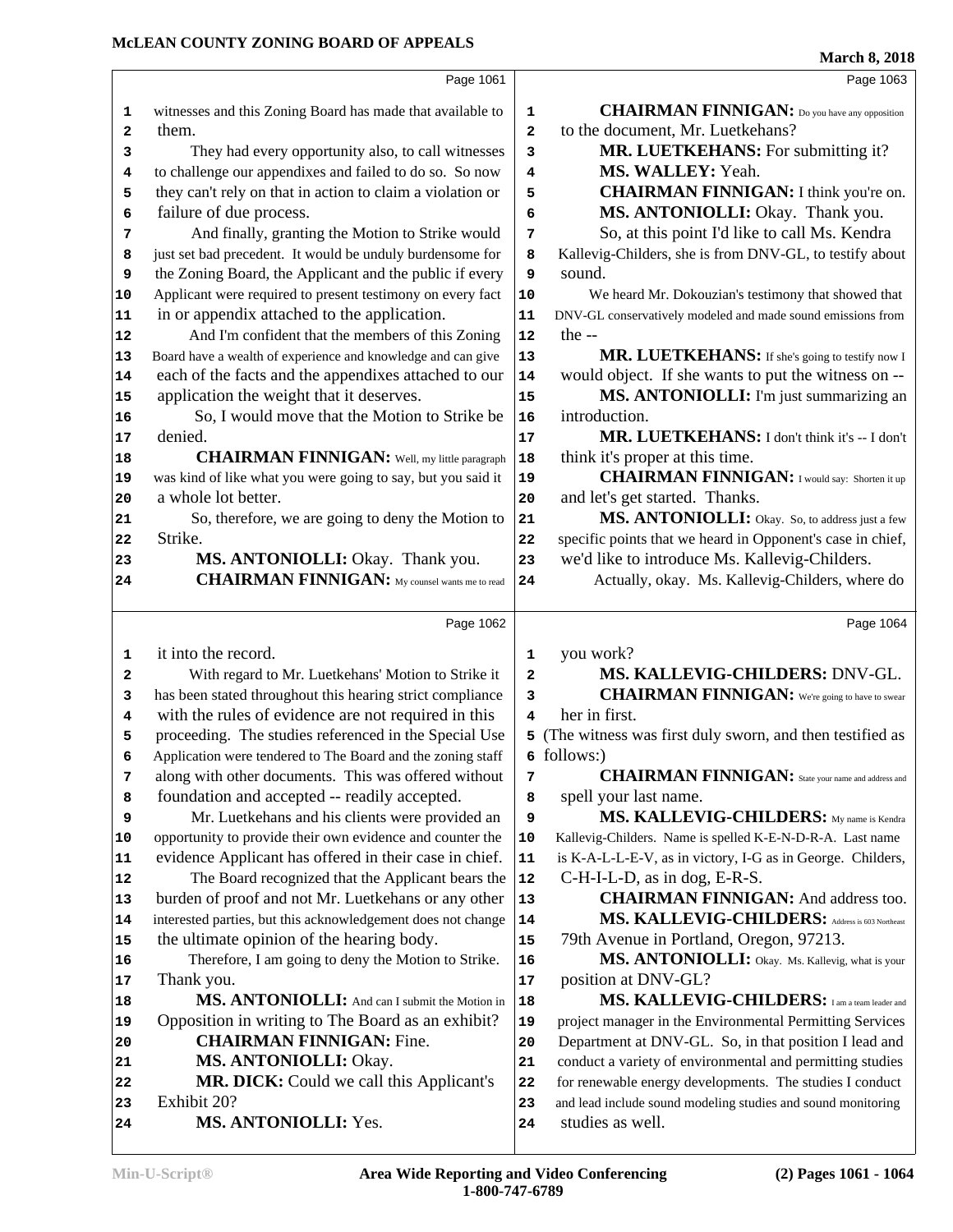|    |                                                             |              | <b>March 8, 2018</b>                                         |
|----|-------------------------------------------------------------|--------------|--------------------------------------------------------------|
|    | Page 1065                                                   |              | Page 1067                                                    |
| 1  | MS. ANTONIOLLI: And how many years of experience            | $\mathbf{1}$ | We also use various parameters in the model related          |
| 2  | do you have completing sound studies and measurement        | $\mathbf{2}$ | to temperature, humidity and ground absorption that are      |
| 3  | campaigns?                                                  | 3            | conservative and are favorable to sound propagation. So,     |
| 4  | MS. KALLEVIG-CHILDERS: Approximately four and a             | 4            | favorable from sound moving from the sound source to the     |
| 5  | half years.                                                 | 5            | residences.                                                  |
| 6  | MS. ANTONIOLLI: And what is your educational                | 6            | Additionally, we did not consider the impact of any          |
| 7  | background?                                                 | 7            | foliage or building or other things that would realistically |
| 8  | MS. KALLEVIG-CHILDERS: I have a bachelor's degree           | 8            | be between turbines and residences.                          |
| 9  | in environmental studies from the University of Montana. I  | 9            | Additionally, DNV-GL has been involved in modeling           |
| 10 | have a master's degree in civil environmental engineering   | 10           | sound for many, many wind energy projects across North       |
| 11 | with a focus on atmospheric science and renewable energy    | 11           | America and internationally. And we have validated our       |
| 12 | from Stanford University.                                   | 12           | methods through onsite measurement campaigns. Based on this  |
| 13 | MS. ANTONIOLLI: And are you a member of any                 | 13           | validation we found our model -- that our model does not     |
| 14 | industry associations?                                      | 14           | underpredict the sound levels that will be experienced       |
| 15 | MS. KALLEVIG-CHILDERS: I am. I am an active                 | 15           | during project operations. And so, we don't consider the     |
| 16 | member of WRISE, which is Women In Renewable Energy and     | 16           | need to add any additional uncertainty to those results.     |
| 17 | Sustainable Energy.                                         | 17           | Finally, we also model compliance for the most               |
| 18 | MS. ANTONIOLLI: Okay. And did you assist in                 | 18           | stringent limits. So, we modeled for compliance with the     |
| 19 | preparing the DNV-GL sound report that's attached to the    | 19           | nighttime limits to Class A Receivers, which are the most    |
| 20 | Application as Exhibit 9?                                   | 20           | stringent limits at every frequency.                         |
| 21 | MS. KALLEVIG-CHILDERS: Yes.                                 | 21           | MS. ANTONIOLLI: And are you familiar with the IPCB           |
| 22 | MS. ANTONIOLLI: And are you familiar with the               | 22           | noise regulations?                                           |
| 23 | model used to develop that report?                          | 23           | MS. KALLEVIG-CHILDERS: Yes.                                  |
| 24 | MS. KALLEVIG-CHILDERS: Yes, I am.                           | 24           | MS. ANTONIOLLI: Okay. We also heard testimony                |
|    | Page 1066                                                   |              | Page 1068                                                    |
| 1  | MS. ANTONIOLLI: So, at this time I would submit             | 1            | that if averaging were eliminated from the DNV-GL model the  |
| 2  | Ms. Kallevig-Childers as a sound expert for EDPR Renewable. | $\mathbf{2}$ | results would show exceedances about once a week.            |
| 3  | <b>CHAIRMAN FINNIGAN:</b> Is that okay with you,            | 3            | Why wouldn't it be appropriate to eliminate                  |
| 4  | Mr. Luetkehans?                                             | 4            | averaging here?                                              |
| 5  | MR. LUETKEHANS: Subject to cross-examination.               | 5            | MS. KALLEVIG-CHILDERS: So, first -- to the first             |
| 6  | <b>CHAIRMAN FINNIGAN: Yep.</b>                              | 6            | point, regarding this estimation of exceedances and about    |
| 7  | MS. ANTONIOLLI: Yep.                                        | 7            | once a week, we're not entirely sure how Dr. Schomer came up |
| 8  | Okay. Ms. Kallevig-Childers, we heard testimony             | 8            | with that estimate. It appears that what he's talking about  |
| 9  | that The Board should impose a three-sigma uncertainty on   | 9            | is a hypothetical estimation based on the standard deviation |
| 10 | the DNV-GL model results to avoid exceedances of IC limits. | ${\bf 10}$   | of the model and not an estimation that was based on         |
| 11 | Would that additional uncertainty be appropriate to         | 11           | analysis of any project specific characteristics. So we're   |
| 12 | apply here?                                                 | 12           | not sure how he's making this claim and would not consider   |
| 13 | MS. KALLEVIG-CHILDERS: No. DNV-GL does not                  | 13           | such a claim about exceedances to be valid.                  |
| 14 | consider it appropriate or warranted to add any additional  | 14           | To the second point about eliminating the                    |
| 15 | uncertainty to our model results for a few reasons.         | 15           | averaging, so the measurement procedures specify that        |
| 16 | First, Shant has already explained to you in some           | 16           | measurements averaged over one hour be used for determining  |
| 17 | detail the conservative assumptions that we used in our     | 17           | compliance. So, if operational measurements were to be       |
| 18 | model, but I'm going to go briefly through those again now. | 18           | taken in order to confirm compliance, those measurement      |
| 19 | So, our model results consider that the turbines,           | 19           | values would be averaged in one-hour intervals to compare to |
| 20 | all of the turbines, are operating at their highest sound   | 20           | the sound requirements.                                      |
| 21 | output all of the time.                                     | 21           | MS. ANTONIOLLI: Okay. So, based on the IPCB                  |
| 22 | Additionally, the residences that we're modeling            | 22           | measurement procedures that allow sound emission data be     |
| 23 | consider that they are downwind from all turbines all the   | 23           | averaged over one-hour intervals, would you characterize the |
| 24 | time and this is not possible or realistic.                 | 24           | Illinois Numerical Noise Permit as an instantaneous not to   |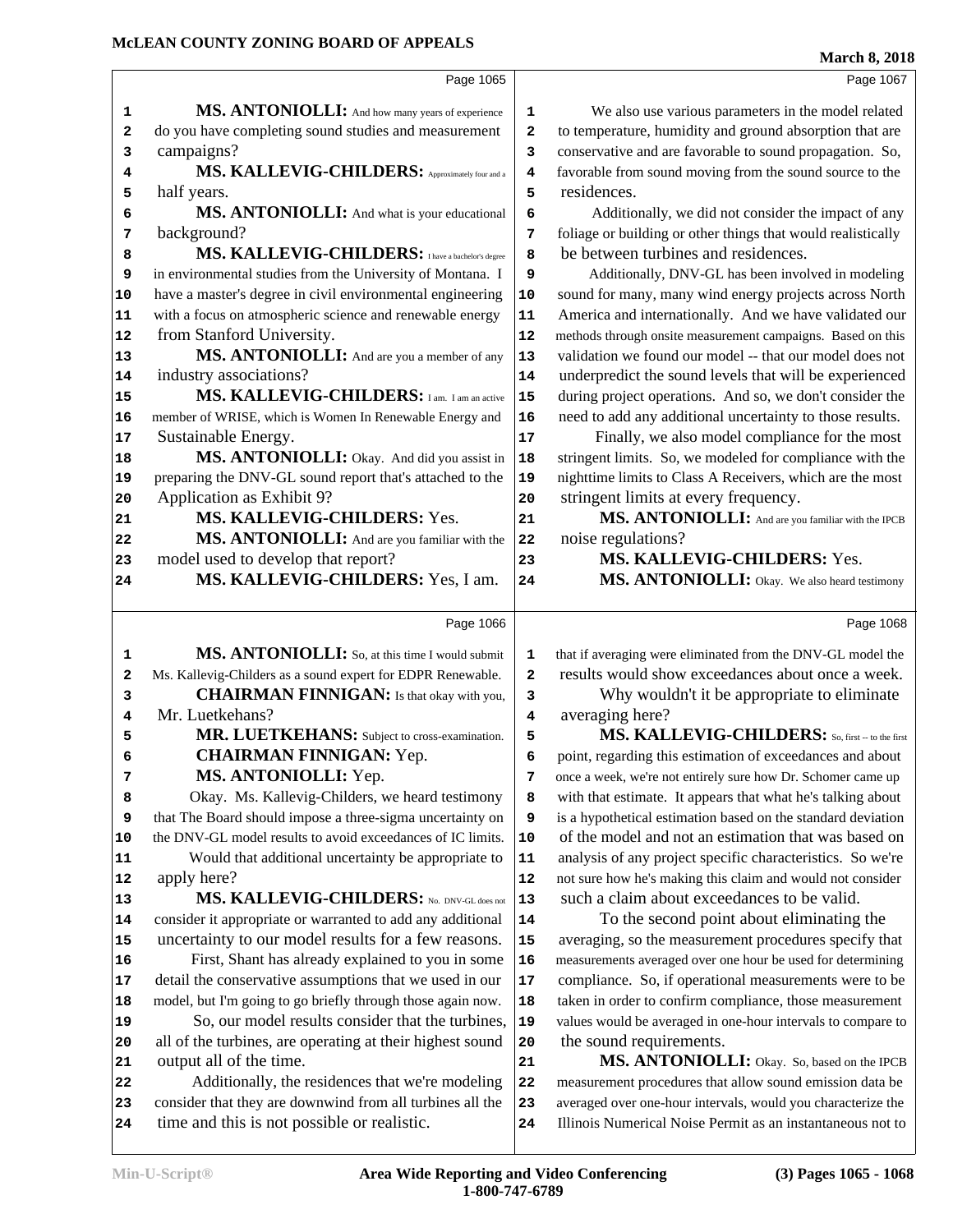**MS. KALLEVIG-CHILDERS:** No.

**MS. ANTONIOLLI:** Okay. That's all the testimony we 3

**CHAIRMAN FINNIGAN:** Any questions from The 5

 **MS. TURNER:** Can you clarify for me a little bit 7 this notion of averaging over one-hour intervals and how you **8** 

exceed limit?

have.

Board?

**(4) Pages 1069 - 1072**

**Min-U-Script® Area Wide Reporting and Video Conferencing**

| don't feel that is -- that that eliminates the do not exceed<br>9 | that.                                                                                                                                                                                                                                                                                                                                                                                                                                                                                                                                                                                                                                              |
|-------------------------------------------------------------------|----------------------------------------------------------------------------------------------------------------------------------------------------------------------------------------------------------------------------------------------------------------------------------------------------------------------------------------------------------------------------------------------------------------------------------------------------------------------------------------------------------------------------------------------------------------------------------------------------------------------------------------------------|
| that Dr. Schomer was talking about? Can you elaborate on<br>10    | In my experience a lot of the noise and spikes                                                                                                                                                                                                                                                                                                                                                                                                                                                                                                                                                                                                     |
| 11                                                                | measured sound data are not related to the project, they                                                                                                                                                                                                                                                                                                                                                                                                                                                                                                                                                                                           |
| 12                                                                | related to other things going on in the environment                                                                                                                                                                                                                                                                                                                                                                                                                                                                                                                                                                                                |
| So, in -- in the rules in the procedures, the<br>13               | MR. DICK: Is there any data that shows the                                                                                                                                                                                                                                                                                                                                                                                                                                                                                                                                                                                                         |
| procedures do ask measurements to be taken. And then every<br>14  | there is -- are no spikes in these types of sounds that co                                                                                                                                                                                                                                                                                                                                                                                                                                                                                                                                                                                         |
| hour the measurements taken during that hour are averaged<br>15   | from turbines?                                                                                                                                                                                                                                                                                                                                                                                                                                                                                                                                                                                                                                     |
| over an hour. And that's typical in sound measurements is<br>16   | MS. KALLEVIG-CHILDERS: I'm not sure about                                                                                                                                                                                                                                                                                                                                                                                                                                                                                                                                                                                                          |
| that you're taking measurements and then you're averaging<br>17   | in sounds, but the sound power level that we -- we use                                                                                                                                                                                                                                                                                                                                                                                                                                                                                                                                                                                             |
| the results over determined time intervals and that would<br>18   | the model is the maximum sound power produced by the turb                                                                                                                                                                                                                                                                                                                                                                                                                                                                                                                                                                                          |
| likely be determined per the jurisdiction you're in. That's<br>19 | as specified and tested by the manufacturer. So we're usi                                                                                                                                                                                                                                                                                                                                                                                                                                                                                                                                                                                          |
| 20                                                                | that maximum sound power level that is tested p                                                                                                                                                                                                                                                                                                                                                                                                                                                                                                                                                                                                    |
| There's a lot of variability when you're out<br>21                | international standards and that's provided by turbi                                                                                                                                                                                                                                                                                                                                                                                                                                                                                                                                                                                               |
| measuring sound. There's a lot of stuff going on in the<br>22     | manufacturers.                                                                                                                                                                                                                                                                                                                                                                                                                                                                                                                                                                                                                                     |
| environment. There's a lot of extraneous sounds, roads and<br>23  | MR. DICK: And those turbine manufacturers do                                                                                                                                                                                                                                                                                                                                                                                                                                                                                                                                                                                                       |
| tractors and insects and leaves rustling. So, that's sort<br>24   | figure that they spike sounds or particularly loud over                                                                                                                                                                                                                                                                                                                                                                                                                                                                                                                                                                                            |
| Page 1070                                                         | Page 1                                                                                                                                                                                                                                                                                                                                                                                                                                                                                                                                                                                                                                             |
|                                                                   | over that hour period. There's just going to be kind of                                                                                                                                                                                                                                                                                                                                                                                                                                                                                                                                                                                            |
|                                                                   | steady hum type of a thing?                                                                                                                                                                                                                                                                                                                                                                                                                                                                                                                                                                                                                        |
|                                                                   | MS. KALLEVIG-CHILDERS: Well, there's a few                                                                                                                                                                                                                                                                                                                                                                                                                                                                                                                                                                                                         |
|                                                                   | that -- there's sort of the gear box rotor sound, the m                                                                                                                                                                                                                                                                                                                                                                                                                                                                                                                                                                                            |
|                                                                   | mechanical sound. And then there's the sounds that m                                                                                                                                                                                                                                                                                                                                                                                                                                                                                                                                                                                               |
|                                                                   | people would be more likely to notice, which is the sor                                                                                                                                                                                                                                                                                                                                                                                                                                                                                                                                                                                            |
|                                                                   | whoosh of the wind over the turbine blade.                                                                                                                                                                                                                                                                                                                                                                                                                                                                                                                                                                                                         |
| 8                                                                 | But no, the sound power level that we're modeli                                                                                                                                                                                                                                                                                                                                                                                                                                                                                                                                                                                                    |
| 9                                                                 | is at the high end of any sound that that turbine would                                                                                                                                                                                                                                                                                                                                                                                                                                                                                                                                                                                            |
|                                                                   | producing and that's what they're required to provid                                                                                                                                                                                                                                                                                                                                                                                                                                                                                                                                                                                               |
| 11                                                                | MR. DICK: Thank you.                                                                                                                                                                                                                                                                                                                                                                                                                                                                                                                                                                                                                               |
| ${\bf 12}$                                                        | MS. TURNER: To -- just to make sure I'm clear                                                                                                                                                                                                                                                                                                                                                                                                                                                                                                                                                                                                      |
| case scenario. So, we're modeling the maximum continuous<br>13    | what you're saying is there couldn't be a spike over th                                                                                                                                                                                                                                                                                                                                                                                                                                                                                                                                                                                            |
| 14                                                                | because you're measuring it at the loudest it could be -                                                                                                                                                                                                                                                                                                                                                                                                                                                                                                                                                                                           |
| 15                                                                | could generate -- the loudest sound it could generat                                                                                                                                                                                                                                                                                                                                                                                                                                                                                                                                                                                               |
| <b>CHAIRMAN FINNIGAN:</b> Questions from staff?<br>16             | MS. KALLEVIG-CHILDERS: We would not expe                                                                                                                                                                                                                                                                                                                                                                                                                                                                                                                                                                                                           |
| MR. DICK: If you average it for an hour, what's<br>17             | spike above that. We expect that we're modeling the maximu                                                                                                                                                                                                                                                                                                                                                                                                                                                                                                                                                                                         |
| to say that part of the week is louder than other parts of<br>18  | sound.                                                                                                                                                                                                                                                                                                                                                                                                                                                                                                                                                                                                                                             |
| 19                                                                | <b>MS. TURNER: Okay.</b>                                                                                                                                                                                                                                                                                                                                                                                                                                                                                                                                                                                                                           |
| MS. KALLEVIG-CHILDERS: Well, the sound over the<br>20             | <b>CHAIRMAN FINNIGAN:</b> What percentage of the                                                                                                                                                                                                                                                                                                                                                                                                                                                                                                                                                                                                   |
|                                                                   |                                                                                                                                                                                                                                                                                                                                                                                                                                                                                                                                                                                                                                                    |
| week would be dependent. I mean, if turbines are operating<br>21  | do you think the turbines would run at maximus                                                                                                                                                                                                                                                                                                                                                                                                                                                                                                                                                                                                     |
| fully operationally for part of the week they would be<br>22      | MS. KALLEVIG-CHILDERS: I don't know the ans                                                                                                                                                                                                                                                                                                                                                                                                                                                                                                                                                                                                        |
| louder at those times than when maybe it's not very windy,<br>23  | that. That would be a question for the energy analysis :                                                                                                                                                                                                                                                                                                                                                                                                                                                                                                                                                                                           |
|                                                                   | of the practical way that we handle and bundle that data<br>1<br>2<br>MS. TURNER: And you're saying that within that<br>з<br>average there could be some that exceed. So, the fact that<br>4<br>it -- that the regulations are telling you to average over<br>5<br>that hour eliminates that requirement -- the Dr. Schomer's<br>6<br>statement or negates that statement that it cannot exceed<br>7<br>MS. KALLEVIG-CHILDERS: That's my understanding, is<br>that compliance will be determined based on a comparison to<br>10<br>But it's important to note that we model a worst<br>sound that the project would be expected to emit under very |

**1-800-747-6789**

Page 1069

 capturing that worst case maximum scenario, the turbines are making all the sound they can make at that time, their fully rated capacity under, you know, variety of conditions favorable to sound propagation.

MR. DICK: Would there be spikes in those sounds when you're averaging over an hour that -- that would be very noisy?

 **MS. KALLEVIG-CHILDERS:** We would not expect

 d spikes in piect, they're vironment.

shows that ds that come

Page 1072

# **Well, there's a few sounds d** the more ds that most is the sort of

re I'm clear, so we see that, **b 14** be -- it **d** generate?

 **MS. KALLEVIG-CHILDERS:** We would not expect it to **he maximum** 

**MS. KALLEVIG-CHILDERS:** I don't know the answer to

analysis for nd when the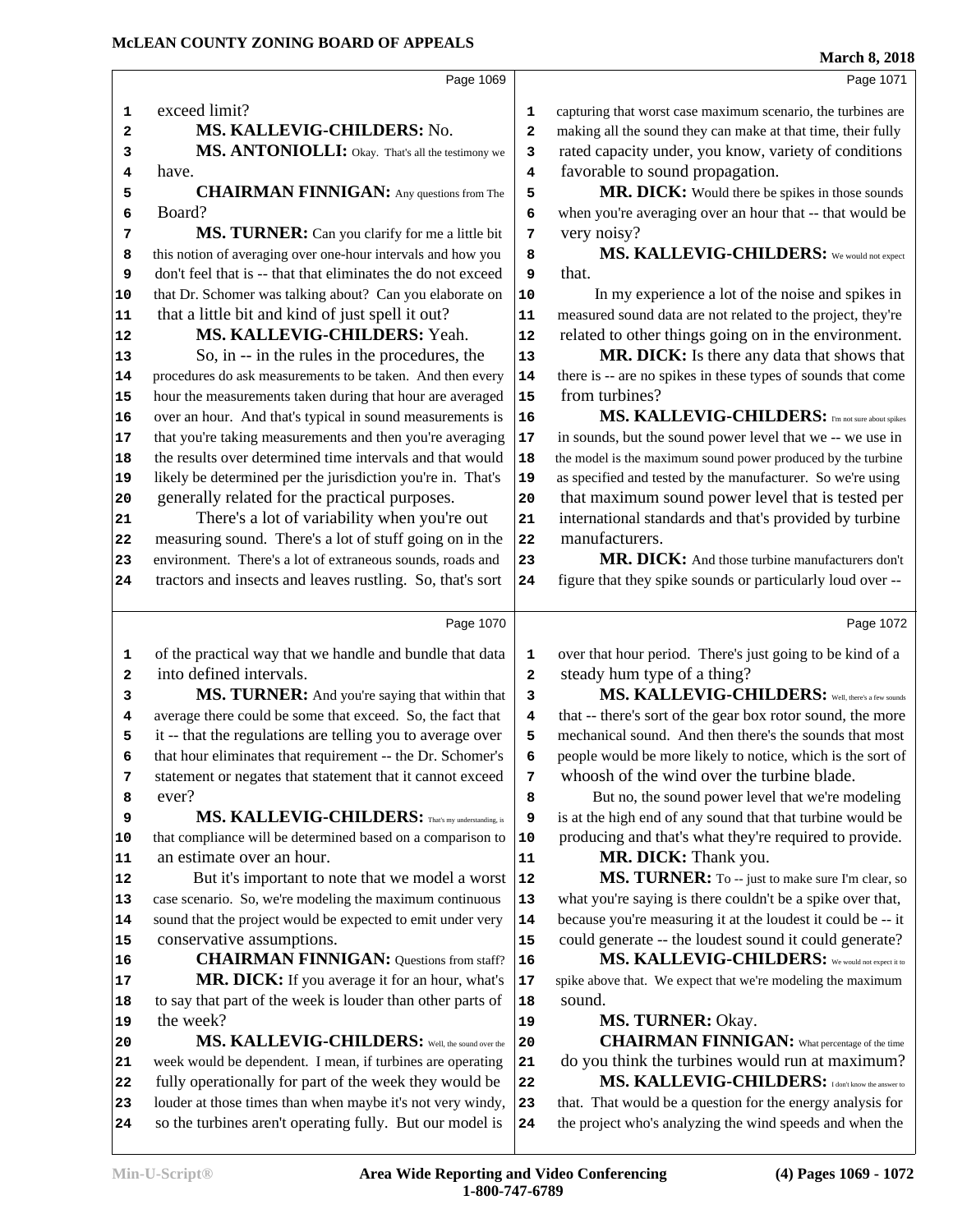| MCLEAN COUNTY ZONING BOARD OF APPEALS                                                                                                                                                                                                                                                                                                                                                                                                                                                                                                                                                                                                                                                                                                                                                                                                                                                                                                                                                                                                                                                                                                                   |                                                                                                                                          | <b>March 8, 2018</b>                                                                                                                                                                                                                                                                                                                                                                                                                                                                                                                                                                                                                                                                                                                                                                                                                                                                                                                                                                                                                      |
|---------------------------------------------------------------------------------------------------------------------------------------------------------------------------------------------------------------------------------------------------------------------------------------------------------------------------------------------------------------------------------------------------------------------------------------------------------------------------------------------------------------------------------------------------------------------------------------------------------------------------------------------------------------------------------------------------------------------------------------------------------------------------------------------------------------------------------------------------------------------------------------------------------------------------------------------------------------------------------------------------------------------------------------------------------------------------------------------------------------------------------------------------------|------------------------------------------------------------------------------------------------------------------------------------------|-------------------------------------------------------------------------------------------------------------------------------------------------------------------------------------------------------------------------------------------------------------------------------------------------------------------------------------------------------------------------------------------------------------------------------------------------------------------------------------------------------------------------------------------------------------------------------------------------------------------------------------------------------------------------------------------------------------------------------------------------------------------------------------------------------------------------------------------------------------------------------------------------------------------------------------------------------------------------------------------------------------------------------------------|
| Page 1073                                                                                                                                                                                                                                                                                                                                                                                                                                                                                                                                                                                                                                                                                                                                                                                                                                                                                                                                                                                                                                                                                                                                               |                                                                                                                                          | Page 1075                                                                                                                                                                                                                                                                                                                                                                                                                                                                                                                                                                                                                                                                                                                                                                                                                                                                                                                                                                                                                                 |
| turbines will operate.<br>1<br><b>CHAIRMAN FINNIGAN: Fair.</b><br>2<br>You're just the worst case scenario, is what you're<br>з<br>saying?<br>4<br>MS. KALLEVIG-CHILDERS: Exactly.<br>5<br><b>CHAIRMAN FINNIGAN:</b> Okay. Thank you.<br>6<br>MR. DICK: Could you explain a little bit how you<br>7<br>validate the modeling?<br>8<br>You have particular jobs where you did modeling and<br>9<br>then you went back to validate those results. Could you<br>10<br>tell us a little bit about that, how that happened and what<br>11<br>you came up with?<br>12<br>MS. KALLEVIG-CHILDERS: So, when we go out and<br>13<br>invalidate results this involves placing microphones near<br>14<br>residences that were modeled during the modeling. So the<br>15<br>microphone is placed out there, along with a small<br>16<br>anemometer, weather station. We collect data.<br>17<br>Typically, if you're trying to understand the<br>18<br>contribution of the wind farm you collect a certain number<br>19<br>of days of data when the wind farm is operational and then<br>20<br>you collect a certain number of days of data when the wind<br>21<br>22 | 1<br>$\overline{a}$<br>3<br>4<br>5<br>6<br>7<br>8<br>9<br>$10$<br>11<br>12<br>13<br>14<br>15<br>16<br>17<br>18<br>19<br>${\bf 20}$<br>21 | the Applicant to determine at this point.<br>MR. DICK: You ordinarily wouldn't do that?<br>MS. KALLEVIG-CHILDERS: In most cases sound<br>measurements are not conducted. I would say in some places<br>it is a regulatory requirement, but it's not typical. It<br>doesn't happen for most projects.<br><b>CHAIRMAN FINNIGAN:</b> Mr. Luetkehans, do you have<br>a question?<br>MR. LUETKEHANS: Let's start with the end.<br>You said you've, personally, been involved in a<br>handful of re-validations. How many is a handful?<br>MS. KALLEVIG-CHILDERS: There's three that I can<br>think of that I've been involved with.<br>MR. LUETKEHANS: Okay. Let's talk about the first<br>one: Where was that?<br>MS. KALLEVIG-CHILDERS: So, I lead the measurement<br>campaign for a project in Minnesota. And I can't speak to<br>all of these studies, as often times they are confidential<br>work we're doing for clients.<br>MR. LUETKEHANS: Well, I'm going to ask that you<br>answer. And if you have a problem or your counsel does, |
| farm is not operating, so you're able to calculate that<br>contribution of the wind project. And usually data is<br>23<br>collected in both circumstances for a number of days and                                                                                                                                                                                                                                                                                                                                                                                                                                                                                                                                                                                                                                                                                                                                                                                                                                                                                                                                                                      | 22<br>23<br>24                                                                                                                           | feel free, but --<br>Okay. So, where in Minnesota.<br>MS. ANTONIOLLI: So --                                                                                                                                                                                                                                                                                                                                                                                                                                                                                                                                                                                                                                                                                                                                                                                                                                                                                                                                                               |
| 24                                                                                                                                                                                                                                                                                                                                                                                                                                                                                                                                                                                                                                                                                                                                                                                                                                                                                                                                                                                                                                                                                                                                                      |                                                                                                                                          |                                                                                                                                                                                                                                                                                                                                                                                                                                                                                                                                                                                                                                                                                                                                                                                                                                                                                                                                                                                                                                           |
| Page 1074                                                                                                                                                                                                                                                                                                                                                                                                                                                                                                                                                                                                                                                                                                                                                                                                                                                                                                                                                                                                                                                                                                                                               |                                                                                                                                          | Page 1076                                                                                                                                                                                                                                                                                                                                                                                                                                                                                                                                                                                                                                                                                                                                                                                                                                                                                                                                                                                                                                 |
| then we analyze that data. We have to remove some data when<br>1<br>it's extremely windy or rainy, there's various circumstances<br>2<br>where the microphone can't capture it adequately, but there<br>3                                                                                                                                                                                                                                                                                                                                                                                                                                                                                                                                                                                                                                                                                                                                                                                                                                                                                                                                               | 1<br>2<br>3                                                                                                                              | MR. LUETKEHANS: This is inappropriate. She can't<br>be asking -- she can't be coaching the witness in the middle<br>of this. She either answers the question or she doesn't.                                                                                                                                                                                                                                                                                                                                                                                                                                                                                                                                                                                                                                                                                                                                                                                                                                                              |
| is some standardized methodologies that we use.<br>4<br><b>MR. DICK:</b> And have you come up with results that<br>5                                                                                                                                                                                                                                                                                                                                                                                                                                                                                                                                                                                                                                                                                                                                                                                                                                                                                                                                                                                                                                    | 4<br>5                                                                                                                                   | <b>CHAIRMAN FINNIGAN:</b> It's her witness.<br>MS. ANTONIOLLI: She's fine. She can answer the                                                                                                                                                                                                                                                                                                                                                                                                                                                                                                                                                                                                                                                                                                                                                                                                                                                                                                                                             |
| your validation came out wrong and you had to adjust your<br>6                                                                                                                                                                                                                                                                                                                                                                                                                                                                                                                                                                                                                                                                                                                                                                                                                                                                                                                                                                                                                                                                                          | 6                                                                                                                                        | question.                                                                                                                                                                                                                                                                                                                                                                                                                                                                                                                                                                                                                                                                                                                                                                                                                                                                                                                                                                                                                                 |
| models?<br>7<br>MS. KALLEVIG-CHILDERS: I have not been<br>8                                                                                                                                                                                                                                                                                                                                                                                                                                                                                                                                                                                                                                                                                                                                                                                                                                                                                                                                                                                                                                                                                             | 7<br>8                                                                                                                                   | MS. KALLEVIG-CHILDERS: Fm not sure which county.<br>It was south of -- sort of South Central Minnesota.                                                                                                                                                                                                                                                                                                                                                                                                                                                                                                                                                                                                                                                                                                                                                                                                                                                                                                                                   |
| involved in any such projects.<br>9<br>The measurement campaigns that I'm most familiar<br>10                                                                                                                                                                                                                                                                                                                                                                                                                                                                                                                                                                                                                                                                                                                                                                                                                                                                                                                                                                                                                                                           | 9<br>10                                                                                                                                  | MR. LUETKEHANS: Okay. When was it?<br>MS. KALLEVIG-CHILDERS: In -- the work was                                                                                                                                                                                                                                                                                                                                                                                                                                                                                                                                                                                                                                                                                                                                                                                                                                                                                                                                                           |
| with have produced results that indicated that the measured<br>11                                                                                                                                                                                                                                                                                                                                                                                                                                                                                                                                                                                                                                                                                                                                                                                                                                                                                                                                                                                                                                                                                       | 11                                                                                                                                       | completed from spring through fall of 2016.                                                                                                                                                                                                                                                                                                                                                                                                                                                                                                                                                                                                                                                                                                                                                                                                                                                                                                                                                                                               |
| sound levels were less than our modeled sound levels.<br>12                                                                                                                                                                                                                                                                                                                                                                                                                                                                                                                                                                                                                                                                                                                                                                                                                                                                                                                                                                                                                                                                                             | 12                                                                                                                                       | MR. LUETKEHANS: Okay. And is there a written                                                                                                                                                                                                                                                                                                                                                                                                                                                                                                                                                                                                                                                                                                                                                                                                                                                                                                                                                                                              |
| MR. DICK: How many times did you notice that?<br>13<br>How many times did you do that?<br>14                                                                                                                                                                                                                                                                                                                                                                                                                                                                                                                                                                                                                                                                                                                                                                                                                                                                                                                                                                                                                                                            | 13<br>14                                                                                                                                 | study that was done at that point?<br>MS. KALLEVIG-CHILDERS: There was.                                                                                                                                                                                                                                                                                                                                                                                                                                                                                                                                                                                                                                                                                                                                                                                                                                                                                                                                                                   |
| MS. KALLEVIG-CHILDERS: I can't speak to how many<br>15                                                                                                                                                                                                                                                                                                                                                                                                                                                                                                                                                                                                                                                                                                                                                                                                                                                                                                                                                                                                                                                                                                  | 15                                                                                                                                       | MR. LUETKEHANS: Do you have that with you?                                                                                                                                                                                                                                                                                                                                                                                                                                                                                                                                                                                                                                                                                                                                                                                                                                                                                                                                                                                                |
| projects we worked on where we've been measuring our -- I've<br>16                                                                                                                                                                                                                                                                                                                                                                                                                                                                                                                                                                                                                                                                                                                                                                                                                                                                                                                                                                                                                                                                                      | 16                                                                                                                                       | MS. KALLEVIG-CHILDERS: I don't.                                                                                                                                                                                                                                                                                                                                                                                                                                                                                                                                                                                                                                                                                                                                                                                                                                                                                                                                                                                                           |
| worked on a handful of projects, personally.<br>17                                                                                                                                                                                                                                                                                                                                                                                                                                                                                                                                                                                                                                                                                                                                                                                                                                                                                                                                                                                                                                                                                                      | 17                                                                                                                                       | MR. LUETKEHANS: Okay. How about the second one?                                                                                                                                                                                                                                                                                                                                                                                                                                                                                                                                                                                                                                                                                                                                                                                                                                                                                                                                                                                           |
| As an organization we've worked on many projects<br>18                                                                                                                                                                                                                                                                                                                                                                                                                                                                                                                                                                                                                                                                                                                                                                                                                                                                                                                                                                                                                                                                                                  | 18                                                                                                                                       | MS. KALLEVIG-CHILDERS: The second one -- I've                                                                                                                                                                                                                                                                                                                                                                                                                                                                                                                                                                                                                                                                                                                                                                                                                                                                                                                                                                                             |
| over the years where we've done both modeling or measurement<br>19                                                                                                                                                                                                                                                                                                                                                                                                                                                                                                                                                                                                                                                                                                                                                                                                                                                                                                                                                                                                                                                                                      | 19                                                                                                                                       | worked on some validation work in the Canadian Province of                                                                                                                                                                                                                                                                                                                                                                                                                                                                                                                                                                                                                                                                                                                                                                                                                                                                                                                                                                                |
| or one of the pieces of a project.<br>20                                                                                                                                                                                                                                                                                                                                                                                                                                                                                                                                                                                                                                                                                                                                                                                                                                                                                                                                                                                                                                                                                                                | 20                                                                                                                                       | Alberta.                                                                                                                                                                                                                                                                                                                                                                                                                                                                                                                                                                                                                                                                                                                                                                                                                                                                                                                                                                                                                                  |
| MR. DICK: Would you come back in this particular<br>21<br>project and do any -- making it authentic or testing it<br>22                                                                                                                                                                                                                                                                                                                                                                                                                                                                                                                                                                                                                                                                                                                                                                                                                                                                                                                                                                                                                                 | 21<br>22                                                                                                                                 | MR. LUETKEHANS: Okay. When was that?<br>MS. KALLEVIG-CHILDERS: That work started about a                                                                                                                                                                                                                                                                                                                                                                                                                                                                                                                                                                                                                                                                                                                                                                                                                                                                                                                                                  |
| again?<br>23                                                                                                                                                                                                                                                                                                                                                                                                                                                                                                                                                                                                                                                                                                                                                                                                                                                                                                                                                                                                                                                                                                                                            | 23                                                                                                                                       | year, year and a half ago and is ongoing.                                                                                                                                                                                                                                                                                                                                                                                                                                                                                                                                                                                                                                                                                                                                                                                                                                                                                                                                                                                                 |
| MS. KALLEVIG-CHILDERS: That would be something for<br>24                                                                                                                                                                                                                                                                                                                                                                                                                                                                                                                                                                                                                                                                                                                                                                                                                                                                                                                                                                                                                                                                                                | 24                                                                                                                                       | MR. LUETKEHANS: Okay. So, you don't have a final                                                                                                                                                                                                                                                                                                                                                                                                                                                                                                                                                                                                                                                                                                                                                                                                                                                                                                                                                                                          |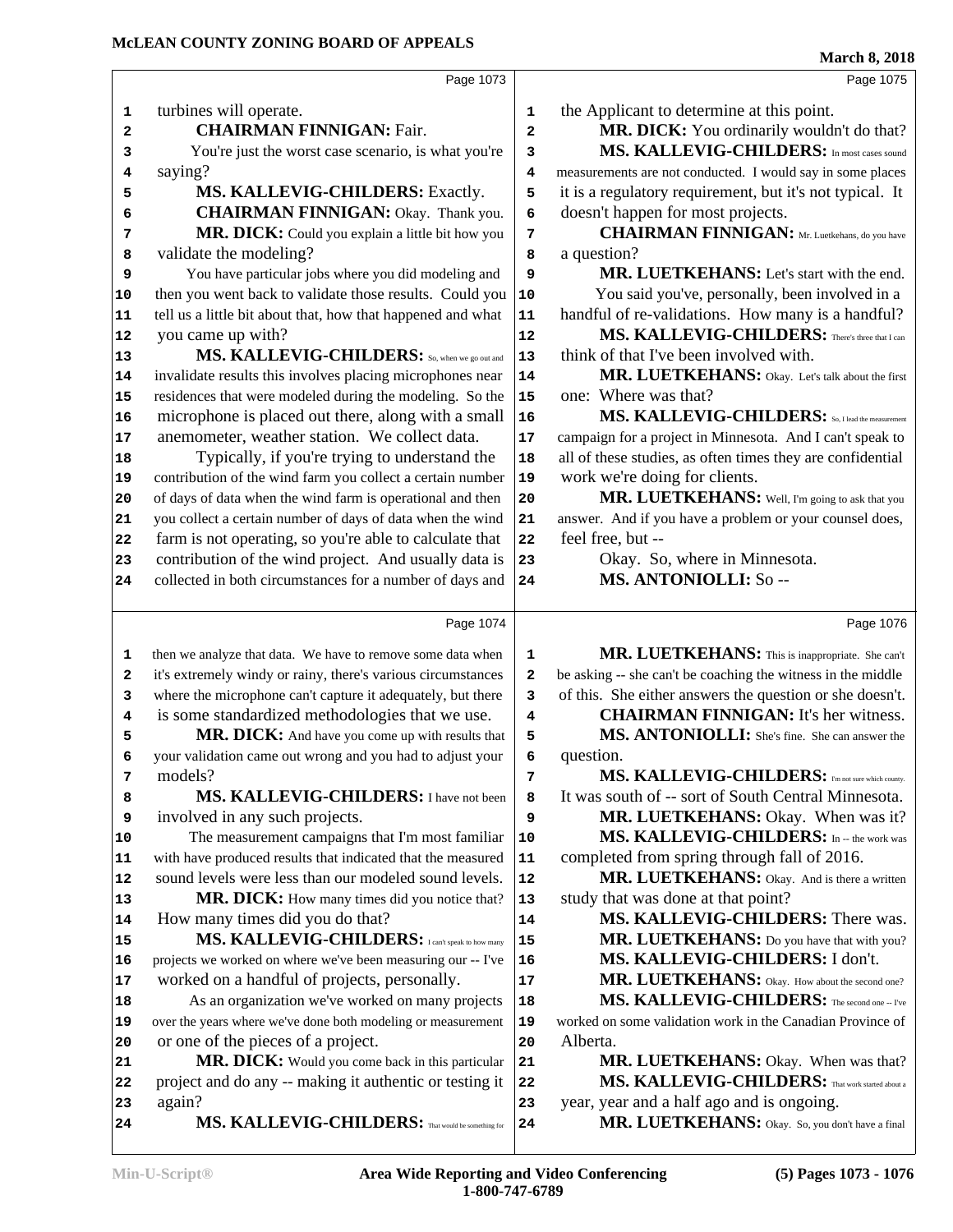|              |                                                                                                                   |                  | <b>March 8, 2018</b>                                                                                   |
|--------------|-------------------------------------------------------------------------------------------------------------------|------------------|--------------------------------------------------------------------------------------------------------|
|              | Page 1077                                                                                                         |                  | Page 1079                                                                                              |
| 1            | result on that at this point?                                                                                     | 1                | mean, is there a -- let's start -- let's go back up.                                                   |
| $\mathbf{2}$ | MS. KALLEVIG-CHILDERS: No, I don't.                                                                               | 2                | Ground attenuation, you can put a $0$ , a .5 or a 1,                                                   |
| 3            | MR. LUETKEHANS: How about the third one?                                                                          | 3                | correct?                                                                                               |
| 4            | MS. KALLEVIG-CHILDERS: The third one was another                                                                  | 4                | MS. KALLEVIG-CHILDERS: A ground attenuation factor                                                     |
| 5            | project in Alberta.                                                                                               | 5                | can be a value between 0 and 1.                                                                        |
| 6            | MR. LUETKEHANS: And when was that?                                                                                | 6                | MR. LUETKEHANS: Okay. And in this case you                                                             |
| 7            | MS. KALLEVIG-CHILDERS: One to two years ago.                                                                      | 7                | decided to make it .5?                                                                                 |
| 8            | MR. LUETKEHANS: Okay. And what did that study                                                                     | 8                | MS. KALLEVIG-CHILDERS: We used a ground                                                                |
| 9            | show?                                                                                                             | 9                | attenuation of .5.                                                                                     |
| 10           | MS. KALLEVIG-CHILDERS: I don't have the results of                                                                | 10               | MR. LUETKEHANS: Okay. And is there a range that                                                        |
| 11           | those studies with me. And I'm not able to share the                                                              | 11               | you can use for emergency sound output?                                                                |
| 12           | results of those studies.                                                                                         | 12               | MS. KALLEVIG-CHILDERS: Yes, we used the maximum                                                        |
| 13           | <b>MR. LUETKEHANS: I would ask that the</b>                                                                       | 13               | sound output of the turbines.                                                                          |
| 14           | conversation -- I would ask that the testimony regarding                                                          | 14               | MR. LUETKEHANS: Though that's not my question.                                                         |
| 15           | prior studies be stricken.                                                                                        | 15               | My question is like, ground attenuation, it goes to                                                    |
| 16           | There's no way for us to cross-examine something if                                                               | 16               | 0 to 1. Is there a range you can put in for maximum sound                                              |
| 17           | she's not willing to testify to the results. All she's                                                            | 17               | output or is the model always run, historically by everyone,                                           |
| 18           | testifying to is some generic thing. It makes it impossible                                                       | 18               | with the maximum sound output?                                                                         |
| 19           | to cross-examine. She either has to testify to them or --                                                         | 19               | MS. KALLEVIG-CHILDERS: In my experience over the                                                       |
| 20           | in detail or it shouldn't or it should not be relied upon by                                                      | 20               | last four and a half years, we have run the model using the                                            |
| 21           | this Board.                                                                                                       | 21               | maximum sound power output. I don't know if that's been the                                            |
| 22           | MS. ANTONIOLLI: I object. She's fully entitled                                                                    | 22               | case previous to that.                                                                                 |
| 23<br>24     | to answer the question from The Board about her experience.<br>MR. LUETKEHANS: I have no problem with her talking | 23<br>24         | MR. LUETKEHANS: Okay. And in those four years,<br>you've always run the model with receptors downwind, |
|              |                                                                                                                   |                  |                                                                                                        |
|              | Page 1078                                                                                                         |                  | Page 1080                                                                                              |
| 1            | about her experience.                                                                                             | 1                | correct?                                                                                               |
| $\mathbf{2}$ | I have a problem with her talking about validating                                                                | 2                | MS. KALLEVIG-CHILDERS: That's correct.                                                                 |
| 3            | results that none of us can see.                                                                                  | 3                | The model considers that receptors are downwind of                                                     |
| 4            | <b>CHAIRMAN FINNIGAN:</b> I think he won this one.                                                                | 4                | all turbines.                                                                                          |
| 5            | MS. ANTONIOLLI: Well, this wasn't part of her                                                                     | 5                | MR. LUETKEHANS: Okay. So, that's included in the                                                       |
| 6            | original testimony.                                                                                               | 6                | model, correct? The ISO 963 -- 96 -- 9613-2, that's                                                    |
| 7            | <b>CHAIRMAN FINNIGAN:</b> Yeah, we asked the question.                                                            | 7                | automatically set forth in the model, correct?                                                         |
| 8            | So, it's a valid point, but I don't think that -- if he                                                           | 8                | MS. KALLEVIG-CHILDERS: At this moment, I don't                                                         |
| 9            | can't cross-examine on that question, we can't use it so                                                          | 9                | have the software in front of me. So, I can't recall.                                                  |
| 10           | much.                                                                                                             | 10               | MR. LUETKEHANS: Okay. Well, did you run this                                                           |
| 11           | MS. ANTONIOLLI: Okay.                                                                                             | 11               | model or did someone else?                                                                             |
| 12           | <b>CHAIRMAN FINNIGAN: Thank you.</b>                                                                              | 12               | MS. KALLEVIG-CHILDERS: One of my teammates ran                                                         |
| 13           | MR. LUETKEHANS: Let's talk about the modeling.                                                                    | 13               | this model. I checked the results of the model and the                                                 |
| 14           | What's the model number again?                                                                                    | 14               | outputs.                                                                                               |
| 15           | MS. KALLEVIG-CHILDERS: ISO model.                                                                                 | 15               | MR. LUETKEHANS: When he ran it, did you check --                                                       |
| 16           | MR. LUETKEHANS: 9613?                                                                                             | 16               | did you know, exactly, what different inputs were put in?                                              |
| 17           | MS. KALLEVIG-CHILDERS: 9613-2.                                                                                    | 17               | MS. KALLEVIG-CHILDERS: Yes, because the results                                                        |
| 18           | MR. LUETKEHANS: Okay. You talked about certain                                                                    | 18               | that are output from the model specified all the parameters                                            |
| 19           | things that you were conservative about -- that the model                                                         | 19               | of the model in running those results.                                                                 |
| 20           | was conservative about. One is maximum sound output of the                                                        | 20               | MR. LUETKEHANS: Okay. And the -- you said                                                              |
|              |                                                                                                                   |                  |                                                                                                        |
| 21           | wind turbine at all times, correct?                                                                               | 21               | moderate thermal inversion considered. Is there -- is there                                            |
| 22           | MS. KALLEVIG-CHILDERS: Correct.                                                                                   | 22               | something stronger than that, than moderate that could have                                            |
| 23<br>24     | MR. LUETKEHANS: Okay. And is that something that<br>the model does or is that something you have to put in? I     | 23<br>${\bf 24}$ | been put in the model?<br>MS. KALLEVIG-CHILDERS: In our experience the                                 |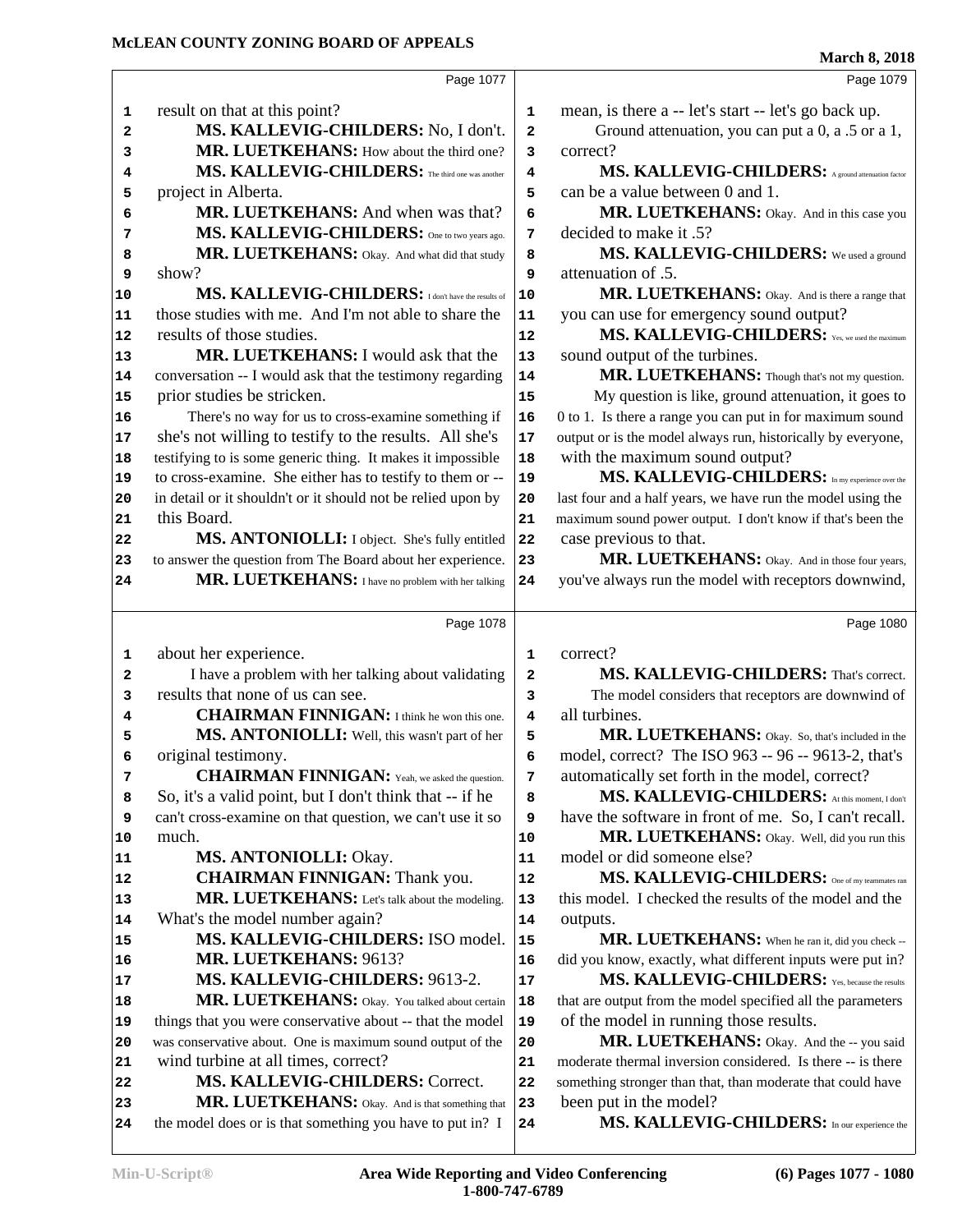|                                                                | Page 1081                                                    |              | Page 1083                                                                                                                                                                                                                                                                                                                                                                  |
|----------------------------------------------------------------|--------------------------------------------------------------|--------------|----------------------------------------------------------------------------------------------------------------------------------------------------------------------------------------------------------------------------------------------------------------------------------------------------------------------------------------------------------------------------|
| 1                                                              | factors we used, including temperature and humidity, are     | 1            | MS. KALLEVIG-CHILDERS: In the projects I've been                                                                                                                                                                                                                                                                                                                           |
| $\mathbf{2}$                                                   | favored to sound propagation and conservative.               | 2            | involved with, that's how we run it.                                                                                                                                                                                                                                                                                                                                       |
| 3                                                              | MR. LUETKEHANS: That's not my question, ma'am.               | 3            | MR. LUETKEHANS: Okay. Are you aware of anybody                                                                                                                                                                                                                                                                                                                             |
| 4                                                              | My question is: Is there something stronger than             | 4            | else who has ever run the model, including foliage?                                                                                                                                                                                                                                                                                                                        |
| 5                                                              | moderate thermal inversion that you could have considered?   | 5            | MS. KALLEVIG-CHILDERS: I'm not aware that maybe                                                                                                                                                                                                                                                                                                                            |
| 6                                                              | MS. KALLEVIG-CHILDERS: There are a variety of                | 6            | other firms will run it in that way.                                                                                                                                                                                                                                                                                                                                       |
| 7                                                              | temperature and humidity thresholds that could be entered    | 7            | MR. LUETKEHANS: Have you ever seen anybody else                                                                                                                                                                                                                                                                                                                            |
| 8                                                              | into the model.                                              | 8            | run it that way?                                                                                                                                                                                                                                                                                                                                                           |
| 9                                                              | MR. LUETKEHANS: That would -- that would increase            | 9            | MS. KALLEVIG-CHILDERS: I have not.                                                                                                                                                                                                                                                                                                                                         |
| 10                                                             | the sound?                                                   | $10$         | MR. LUETKEHANS: Okay. You also use -- say that                                                                                                                                                                                                                                                                                                                             |
| 11                                                             | MS. KALLEVIG-CHILDERS: I have not run the model in           | ${\bf 11}$   | all wind turbines are fully operational, correct?                                                                                                                                                                                                                                                                                                                          |
| 12                                                             | other weather using other weather parameters. So, I can't    | 12           | MS. KALLEVIG-CHILDERS: Yes.                                                                                                                                                                                                                                                                                                                                                |
| 13                                                             | comment on exactly how other inputs would change the outputs | 13           | MR. LUETKEHANS: That's one of the things you use.                                                                                                                                                                                                                                                                                                                          |
| 14                                                             | of the model.                                                | 14           | When would all turbines not be fully operational?                                                                                                                                                                                                                                                                                                                          |
| 15                                                             | MR. LUETKEHANS: Well, I understand that you                  | 15           | When one was broken?                                                                                                                                                                                                                                                                                                                                                       |
| 16                                                             | understand that certain weather and certain types of weather | 16           | MS. KALLEVIG-CHILDERS: For a variety of reasons.                                                                                                                                                                                                                                                                                                                           |
| 17                                                             | strength make the sound louder, correct?                     | 17           | When the wind is not blowing all turbines won't be                                                                                                                                                                                                                                                                                                                         |
| 18                                                             | Certain types of humidity, certain types of                  | 18           | operational. There is at potential for wind to be blowing                                                                                                                                                                                                                                                                                                                  |
| 19                                                             | coolness, whatever it may be, they change the model,         | 19           | in certain parts of the site and not others. There's times                                                                                                                                                                                                                                                                                                                 |
| 20                                                             | correct?                                                     | 20           | a turbine might be down for planned maintenance or may have                                                                                                                                                                                                                                                                                                                |
| 21                                                             | MS. KALLEVIG-CHILDERS: That's true.                          | 21           | other mechanical issues or maintenance issues being                                                                                                                                                                                                                                                                                                                        |
| 22                                                             | MR. LUETKEHANS: Okay. Do you know if the sound --            | 22           | addressed.                                                                                                                                                                                                                                                                                                                                                                 |
| 23                                                             | if the humidity or coolness that accentuated the sound to    | 23           | MR. LUETKEHANS: Okay. The model itself, always                                                                                                                                                                                                                                                                                                                             |
| 24                                                             | the absolute nth degree was the one that was used?           | 24           | includes that all wind turbines are fully operational,                                                                                                                                                                                                                                                                                                                     |
|                                                                |                                                              |              |                                                                                                                                                                                                                                                                                                                                                                            |
|                                                                |                                                              |              |                                                                                                                                                                                                                                                                                                                                                                            |
|                                                                | Page 1082                                                    |              |                                                                                                                                                                                                                                                                                                                                                                            |
| 1                                                              | MS. KALLEVIG-CHILDERS: Fin not able to comment on            | 1            | Page 1084<br>correct? That's not a decision you made, that's what's set                                                                                                                                                                                                                                                                                                    |
| 2                                                              | that.                                                        | $\mathbf{2}$ | forth in the model?                                                                                                                                                                                                                                                                                                                                                        |
| 3                                                              | MR. LUETKEHANS: Okay. So, we don't know if that              | 3            |                                                                                                                                                                                                                                                                                                                                                                            |
| 4                                                              | was conservative or not.                                     | 4            | the model.                                                                                                                                                                                                                                                                                                                                                                 |
| 5                                                              | So, let's go to ground absorption.                           | 5            |                                                                                                                                                                                                                                                                                                                                                                            |
| 6                                                              | MS. ANTONIOLLI: Now I move to strike his comment.            | 6            |                                                                                                                                                                                                                                                                                                                                                                            |
| 7                                                              | <b>MR. LUETKEHANS: That's fine.</b>                          | 7            | changed the 40.9 decibels -- the house at 40.9 decibels from                                                                                                                                                                                                                                                                                                               |
| 8                                                              | Ground absorption coefficient. We know you didn't            | 8            | .5 ground attenuation to 0 ground attenuation would be?                                                                                                                                                                                                                                                                                                                    |
| 9                                                              | use the maximum ground attenuation, did you?                 | 9            | MS. KALLEVIG-CHILDERS: Yes, that's the way we run<br>MR. LUETKEHANS: Okay. Do you know what the<br>difference at any testing -- in a test would be if you<br>MS. ANTONIOLLI: What are you -- can you, please,                                                                                                                                                              |
|                                                                | MS. KALLEVIG-CHILDERS: We did not use 0. We                  | 10           |                                                                                                                                                                                                                                                                                                                                                                            |
|                                                                | used .5.                                                     | 11           |                                                                                                                                                                                                                                                                                                                                                                            |
|                                                                | MR. LUETKEHANS: Okay. And how about attenuation              | 12           | have that?                                                                                                                                                                                                                                                                                                                                                                 |
|                                                                | from foliage or structures? You took no foliage or           | 13           | MS. KALLEVIG-CHILDERS: Yes.                                                                                                                                                                                                                                                                                                                                                |
|                                                                | structures into account?                                     | 14           |                                                                                                                                                                                                                                                                                                                                                                            |
|                                                                | MS. KALLEVIG-CHILDERS: No. we don't consider that.           | 15           | correct?                                                                                                                                                                                                                                                                                                                                                                   |
|                                                                | There's anything between the sound source and the receptor   | 16           |                                                                                                                                                                                                                                                                                                                                                                            |
|                                                                | that could absorb or block sound.                            | 17           |                                                                                                                                                                                                                                                                                                                                                                            |
|                                                                | MR. LUETKEHANS: And that's kind of what's --                 | 18           | maximum allowable under the IPCB regs is 1,000 is 41,                                                                                                                                                                                                                                                                                                                      |
|                                                                | that's how the model is set up, correct?                     | 19           | correct?                                                                                                                                                                                                                                                                                                                                                                   |
| 10<br>11<br>12<br>13<br>14<br>15<br>16<br>17<br>18<br>19<br>20 | MS. KALLEVIG-CHILDERS: That's correct.                       | 20           | MS. KALLEVIG-CHILDERS: Yes.                                                                                                                                                                                                                                                                                                                                                |
| 21                                                             | We don't add any -- any barriers to sound.                   | 21           |                                                                                                                                                                                                                                                                                                                                                                            |
| 22                                                             | MR. LUETKEHANS: Okay. So, every -- so, when                  | 22           | ground attenuation factor, isn't it true that your decibel                                                                                                                                                                                                                                                                                                                 |
| 23                                                             | people run the model, it's always run with no foliage,       | 23           | clarify your question? What house are you talking about?<br>MR. LUETKEHANS: Okay. Receptor ID 13. Do you<br>MR. LUETKEHANS: It's at 1,000 hertz band 40.9,<br>MS. KALLEVIG-CHILDERS: That's correct.<br>MR. LUETKEHANS: And the maximum under the -- the<br>MR. LUETKEHANS: Okay. If you were to change the<br>levels -- if you change the ground attenuation from 0 or to |
| 24                                                             | correct?                                                     | 24           | .5 to 0 your ground attenuation or your decibel level at the                                                                                                                                                                                                                                                                                                               |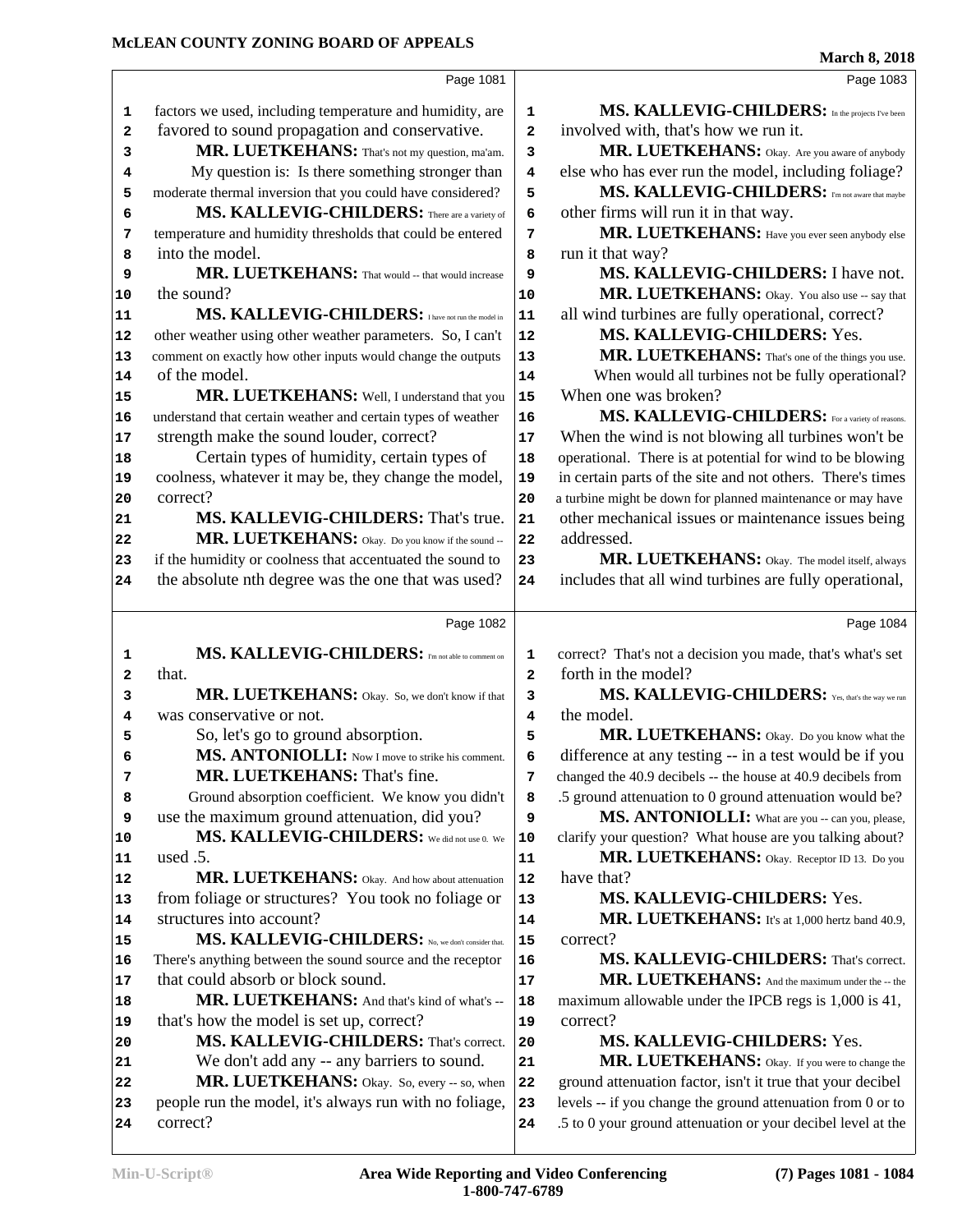|    |                                                              |      | March 8, 2018                                                |
|----|--------------------------------------------------------------|------|--------------------------------------------------------------|
|    | Page 1085                                                    |      | Page 1087                                                    |
| 1  | 1,000 hertz level would be something closer to 4.2?          | 1    | testimony from this hearing.                                 |
| 2  | MS. ANTONIOLLI: I object. She's already answered             | 2    | So, your statement of how he -- of how he testified          |
| з  | the question that she hasn't run the model at different --   | 3    | comes from where?                                            |
| 4  | for different parameters.                                    | 4    | MS. KALLEVIG-CHILDERS: I read -- it must not have            |
| 5  | MR. LUETKEHANS: Well, if she knows it, she can --            | 5    | been -- I apologize. It must not have been his formal        |
| 6  | MS. ANTONIOLLI: I still object that she's                    | 6    | testimony. It must have been notes from the testimony.       |
| 7  | already -- she's already stated she's not run the model with | 7    | MR. LUETKEHANS: Well, I will tell you there are no           |
| 8  | different parameters.                                        | 8    | notes from his testimony that were taken that he provided.   |
| 9  | MR. LUETKEHANS: If she wants to object she should            | 9    | So the question is: Where did you hear or where              |
| 10 | object. She should not object and give the answer that she   | 10   | did you get those quote notes that I've never seen?          |
| 11 | wants her client to provide, that's inappropriate.           | 11   | MS. ANTONIOLLI: There's audio available.                     |
| 12 | MS. ANTONIOLLI: I'm just repeating what she                  | 12   | MR. LUETKEHANS: She said she didn't listen to the            |
| 13 | already said. So                                             | 13   | audio.                                                       |
| 14 | MR. LUETKEHANS: She didn't say it.                           | 14   | So, I would just ask that counsel instead, just let          |
| 15 | Do you have any idea what a change in the ground             | 15   | her answer the question, instead of trying to coach her.     |
| 16 | attenuation from .5 to 0 would do on that house?             | 16   | Again, she said she didn't listen to the audio.              |
| 17 | MS. ANTONIOLLI: I object. Asked and answered.                | 17   | MS. KALLEVIG-CHILDERS: I did not listen to the               |
| 18 | MR. LUETKEHANS: I'm asking for an answer. She                | 18   | audio. I read notes, which I assume were taken from the      |
| 19 | still hasn't answered the question. Every time we get to a   | 19   | audio and written down and sent in email format.             |
| 20 | question she doesn't like the answer to she objects and      | 20   | MR. LUETKEHANS: Okay. And who sent you those                 |
| 21 | tries to hide it.                                            | 21   | notes?                                                       |
| 22 | <b>CHAIRMAN FINNIGAN:</b> I guess if you can answer          | 22   | MS. KALLEVIG-CHILDERS: The attorney.                         |
| 23 | the question, which -- you go ahead and answer it, but I     | 23   | MR. LUETKEHANS: Okay. So, you're not -- you have             |
| 24 | think -- not sure you can, but I'm not going to -- I'm not   | 24   | no firsthand knowledge of how -- what Dr. Schomer actually   |
|    |                                                              |      |                                                              |
|    | Page 1086                                                    |      | Page 1088                                                    |
| 1  | going to answer it for you.                                  | 1    | testified to, correct?                                       |
| 2  | MS. KALLEVIG-CHILDERS: I have not calculated the             | 2    | MS. KALLEVIG-CHILDERS: I was not present at that             |
| 3  | predicted sound pressure levels at that residence under a    | 3    | hearing.                                                     |
| 4  | different ground attenuation factor.                         | 4    | MR. LUETKEHANS: Okay. Haven't listened to the                |
| 5  | The 0.5 we used we consider to be conservative               | 5    | tape? Haven't seen a transcript, correct?                    |
| 6  | already, because it considers half the site to be reflective | 6    | MS. KALLEVIG-CHILDERS: That's correct.                       |
| 7  | and half the site to be absorptive, where in reality most of | 7    | MR. LUETKEHANS: Okay. Let me ask this question:              |
| 8  | the site would be absorptive.                                | 8    | You are -- you're taking his testimony as saying that if at  |
| 9  | MR. LUETKEHANS: Are you aware that at the prior              | 9    | any time at any spike within an hour was above 41 for the    |
| 10 | hearing in this case before this Board Invenergy used 0 as   | 10   | 1,000 hertz level at night that it's a violation of the IPCB |
| 11 | their ground attenuation factor?                             | 11   | regs. That's your kind of assumption presumption when        |
| 12 | <b>CHAIRMAN FINNIGAN:</b> We're not going to talk            | 12   | testifying, correct?                                         |
| 13 | about the last hearing. We also discussed that.              | 13   | MS. ANTONIOLLI: That's a mischaracterization.                |
| 14 | MR. LUETKEHANS: Did you listen to Dr. Schomer's              | 14   | MR. LUETKEHANS: Let her testify. If I've                     |
| 15 | testimony or read the transcript?                            | 15   | mischaracterized she can say it.                             |
| 16 | MS. KALLEVIG-CHILDERS: I read parts of the                   | 16   | MS. KALLEVIG-CHILDERS: Could you repeat what                 |
| 17 | transcript.                                                  | $17$ | you're asking? I'm not entirely sure what you're asking.     |
| 18 | MR. LUETKEHANS: Is the transcript available,                 | 18   | MR. LUETKEHANS: Is it your assumption -- is it               |
| 19 | Mr. Dick? Is the transcript from Dr. Schomer's testimony in  | 19   | your assumption, when you're talking about how Dr. Schomer   |
| 20 | this hearing on-line?                                        | 20   | failed in his testimony, is it your assumption that he said  |
| 21 | MR. DICK: It is not. We haven't received it                  | 21   | that if at any point in that one hour it was above the IPCB  |
| 22 | yet.                                                         | 22   | limits that that was a violation?                            |
| 23 | MR. LUETKEHANS: Thank you.                                   | 23   | MS. KALLEVIG-CHILDERS: It's not my understanding             |
|    |                                                              |      |                                                              |
| 24 | So, obviously, ma'am, you did not review his                 | 24   | from his testimony.                                          |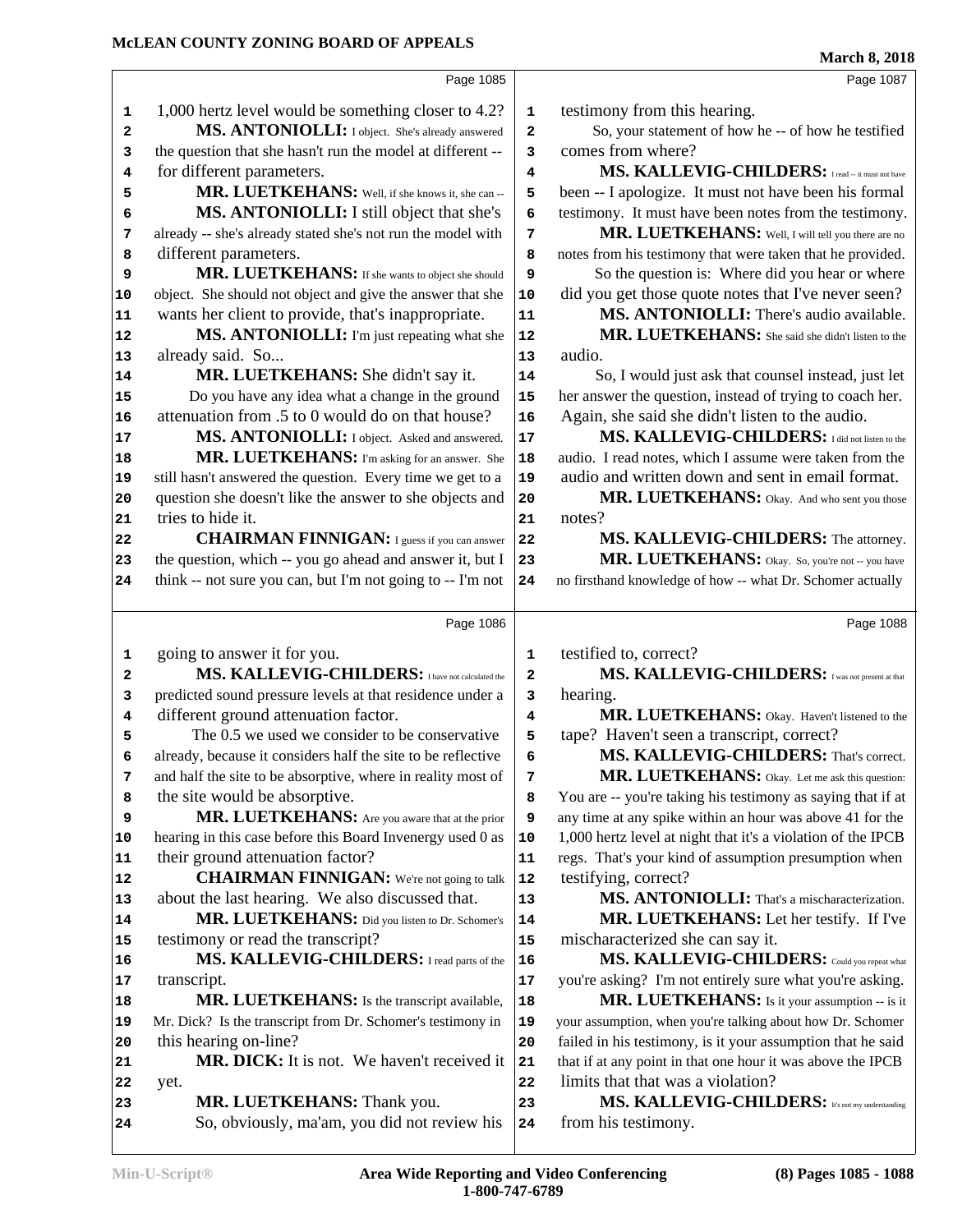|          | Page 1089                                                                                                       |                  | Page 1091                                                                                                 |
|----------|-----------------------------------------------------------------------------------------------------------------|------------------|-----------------------------------------------------------------------------------------------------------|
| 1        | My understanding was that he gave some estimation                                                               | $\mathbf 1$      | MS. ANTONIOLLI: I object. She's just testifying                                                           |
| 2        | that the project would exceed a certain amount of the time.                                                     | 2                | about the DNV-GL model.                                                                                   |
| 3        | MR. LUETKEHANS: Okay. And what he was talking                                                                   | 3                | MR. LUETKEHANS: She's also testified about the                                                            |
| 4        | about when exceeding a certain amount of time was not a                                                         | 4                | IPCB regs. I didn't have her testify about that, they                                                     |
| 5        | spike, it was that the project --                                                                               | 5                | started it.                                                                                               |
| 6        | MS. ANTONIOLLI: I object. He's testifying.                                                                      | 6                | <b>CHAIRMAN FINNIGAN:</b> If you can answer the                                                           |
| 7        | MR. LUETKEHANS: I am about to ask her a question.                                                               | 7                | question, go ahead.                                                                                       |
| 8        | Can I finish the question and then you can object?                                                              | 8                | MS. KALLEVIG-CHILDERS: I have been involved with                                                          |
| 9        | <b>CHAIRMAN FINNIGAN:</b> Well, let's get a little                                                              | 9                | sound modeling in Illinois previously for both wind and                                                   |
| 10       | nicer here. We're kind of getting --                                                                            | $10$             | solar energy facilities.                                                                                  |
| 11       | MR. LUETKEHANS: I would just like to ask my                                                                     | 11               | MR. LUETKEHANS: Okay. How many times?                                                                     |
| 12       | questions and have them answered without every one of them                                                      | 12               | MS. KALLEVIG-CHILDERS: TWO projects previous to                                                           |
| 13       | being coached.                                                                                                  | 13               | this one.                                                                                                 |
| 14       | <b>CHAIRMAN FINNIGAN:</b> I don't know what we're                                                               | 14               | MR. LUETKEHANS: Which projects?                                                                           |
| 15       | going to do here. I mean, what we did the other night was                                                       | 15               | MS. KALLEVIG-CHILDERS: The wind project, I don't                                                          |
| 16       | just turn the mikes off. We're not talking -- it's going to                                                     | 16               | recall the name of it, it was two to three years ago.                                                     |
| 17       | come to that, so be nice. Okay.                                                                                 | 17               | And then the solar projects were, again, I don't                                                          |
| 18       | MR. LUETKEHANS: My question, ma'am, is -- could                                                                 | 18               | recall the name. They were solar projects just outside of                                                 |
| 19       | you read back the question?                                                                                     | 19               | Chicago.                                                                                                  |
|          | 20 THE PREVIOUS QUESTION WAS READ BACK BY THE COURT REPORTER.                                                   | 20               | MR. LUETKEHANS: So, when you said you were                                                                |
| 21       | MR. LUETKEHANS: Okay. If he -- if Dr. Schomer was                                                               | 21               | involved, what level of involvement did you have, let's say,                                              |
| 22       | testifying that he wasn't concerned about a spike within the                                                    | 22               | with the wind turbine project?                                                                            |
| 23       | one hour, but that any one hour under his testimony would                                                       | 23               | MS. KALLEVIG-CHILDERS: The wind project, I was                                                            |
| 24       | exceed the IPCB limits and -- let me strike that.                                                               | 24               | reviewer. So, I was part of the project discussion, review                                                |
|          |                                                                                                                 |                  |                                                                                                           |
|          |                                                                                                                 |                  |                                                                                                           |
|          | Page 1090                                                                                                       |                  | Page 1092                                                                                                 |
| 1        | If Dr. Schomer testified that any -- that if any                                                                | 1                | of the input parameters, review of the results, discussion                                                |
| 2        | one hour exceeded the IPCB limits that would be a violation                                                     | $\mathbf{2}$     | of the regs and discussion and review of our report.                                                      |
| 3        | of the IPCB regulation; would you agree with that?                                                              | 3                | MR. LUETKEHANS: Okay. So, you didn't run the                                                              |
| 4        | MS. KALLEVIG-CHILDERS: I would agree that the                                                                   | 4                | model in this test in that instance?                                                                      |
| 5        | measurement procedures indicate that one-hour averages will                                                     | 5                | MS. KALLEVIG-CHILDERS: I did not run the model.                                                           |
| 6        | be used to determine compliance with the limit.                                                                 | 6                | MR. LUETKEHANS: Did you testify in that instance?                                                         |
| 7        | MR. LUETKEHANS: So, if the one-hour average in a                                                                | 7                | MS. KALLEVIG-CHILDERS: I did not.                                                                         |
| 8        | 1,000 hertz band at nighttime ended up at 42 instead of                                                         | 8                | Typically, we work as a team. And there are a                                                             |
| 9        | 40.9, would you agree that that is a violation of the IPCB                                                      | 9                | number of people, anywhere from three to six, DNV-GL team                                                 |
| 10       | regulations, correct?                                                                                           | 10               | members, involved with any sound modeling report and model                                                |
| 11       | MS. KALLEVIG-CHILDERS: To make sure I'm                                                                         | ${\bf 11}$       | run.                                                                                                      |
| 12       | understanding, if the averaged hourly measurement exceeded                                                      | 12               | MR. LUETKEHANS: Because you were so conservative,                                                         |
| 13       | the limits set by the IPCB at night then, yes, that would be                                                    | 13               | you did not include any -- any room for the standard                                                      |
| 14       | a violation.                                                                                                    | 14               | deviation; is that correct?                                                                               |
| 15       | MR. LUETKEHANS: And if it did it once a year, that                                                              | 15               | MS. KALLEVIG-CHILDERS: We modeled using                                                                   |
| 16       | would be a violation, correct?                                                                                  | 16               | conservative assumptions and then stated the uncertainty,                                                 |
| 17       | MS. KALLEVIG-CHILDERS: Yes.                                                                                     | 17               | which is standard engineering practice. We did not add the                                                |
| 18       | MR. LUETKEHANS: Okay. Have you ever testified --                                                                | 18               | uncertainty to our results. And based on our extensive                                                    |
| 19       | let me ask you this question: Have you ever run the model                                                       | 19               | experience conducting sound modeling as an organization in                                                |
| 20       | in Illinois before -- before this case?                                                                         | 20               | North America and elsewhere and our validation of those                                                   |
| 21       | MS. ANTONIOLLI: That's beyond the scope of her                                                                  | 21               | results, we do not feel it was warranted to add additional                                                |
| 22       | testimony tonight.                                                                                              | 22               | uncertainty to our results.                                                                               |
| 23<br>24 | MR. LUETKEHANS: It goes to whether she knows what<br>she's doing under Illinois law. It goes to her experience. | 23<br>${\bf 24}$ | MR. LUETKEHANS: Your -- your -- what did you call<br>it? Your experience? Your wealth of experience as an |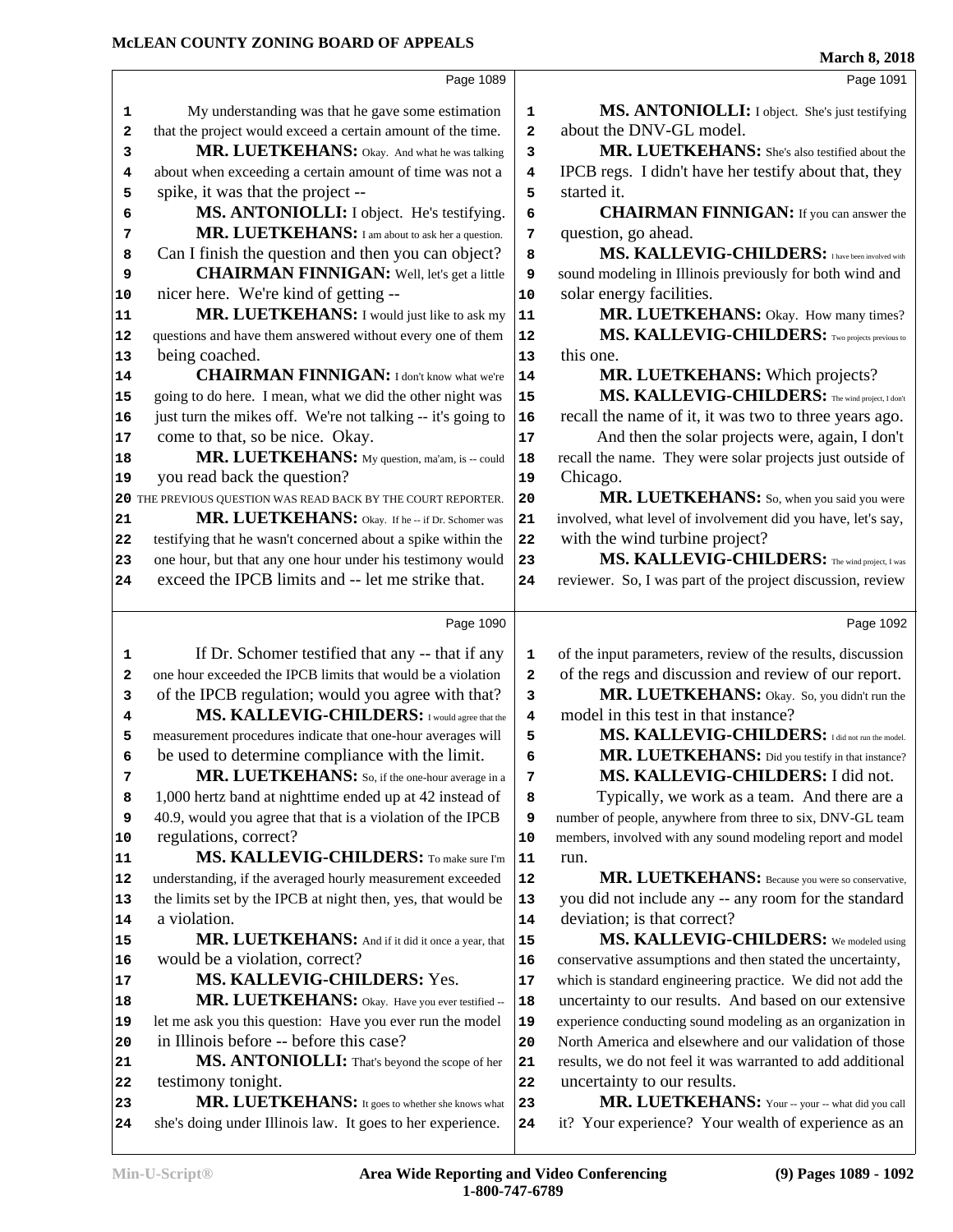|        | Page 1093                                                                                                                 |                              | Page 1095                                                                                                 |
|--------|---------------------------------------------------------------------------------------------------------------------------|------------------------------|-----------------------------------------------------------------------------------------------------------|
| 1      | organization?                                                                                                             | 1                            | three, which takes it up to 41.9, correct? If I do my math                                                |
| 2      | I want to know about your experience. I don't care                                                                        | $\overline{\mathbf{2}}$      | correct. Did I do the math right there?                                                                   |
| 3      | about your organization's experience. I don't get to ask                                                                  | 3                            | MS. KALLEVIG-CHILDERS: I'm not sure what you're                                                           |
| 4      | them questions. I want to know about your experience.                                                                     | 4                            | asking.                                                                                                   |
| 5      | MS. ANTONIOLLI: I object. She already answered                                                                            | 5                            | MR. LUETKEHANS: The standard deviation in your                                                            |
| 6      | the question.                                                                                                             | 6                            | report is plus or minus three under the model, correct? I                                                 |
| 7      | MR. LUETKEHANS: No, she didn't answer the                                                                                 | 7                            | didn't come up with that. You just told me.                                                               |
| 8      | question, that's the problem.                                                                                             | 8                            | MS. KALLEVIG-CHILDERS: That's the uncertainty of                                                          |
| 9      | MS. KALLEVIG-CHILDERS: What's your question?                                                                              | 9                            | the model.                                                                                                |
| 10     | MR. LUETKEHANS: The question is: You did not                                                                              | 10                           | MR. LUETKEHANS: Okay. And the uncertainty of the                                                          |
| 11     | include the standard deviation, because your model was "so                                                                | 11                           | testing is often times -- is also plus or minus three,                                                    |
| 12     | conservative"?                                                                                                            | 12                           | correct?                                                                                                  |
| 13     | MS. ANTONIOLLI: She did. That was asked and                                                                               | 13                           | MS. KALLEVIG-CHILDERS: No, I didn't state the                                                             |
| 14     | answered.                                                                                                                 | 14                           | uncertainty of the testing.                                                                               |
| 15     | MR. LUETKEHANS: She--I would ask that she be                                                                              | 15                           | MR. LUETKEHANS: My question is: Is that true, not                                                         |
| 16     | asked to answer the question.                                                                                             | 16                           | whether you stated it, but it's true, isn't it, that the                                                  |
| 17     | MS. KALLEVIG-CHILDERS: So, if you look in our                                                                             | 17                           | uncertainty of the testing is plus or minus three, as well?                                               |
| 18     | report, throughout our report we describe the assumptions we                                                              | 18                           | MS. KALLEVIG-CHILDERS: I don't have that -- that                                                          |
| 19     | used and why -- and why they're conservative.                                                                             | 19                           | number in front of me, what the test uncertainty is.                                                      |
| 20     | We also state the uncertainty of the ISO model, all                                                                       | 20                           | We tend to use conservative assumptions so that if                                                        |
| 21     | of this is stated in our report.                                                                                          | 21                           | we measure later the measured values will be less than what                                               |
| 22     | MR. LUETKEHANS: I read your report. That's not my                                                                         | 22                           | we had modeled in order to insure compliance and design a                                                 |
| 23     | question.                                                                                                                 | 23                           | project that's not going to exceed regulatory limits.<br>MR. LUETKEHANS: And in order to design a project |
| 24     | My question is: Because they were so conservative,                                                                        | 24                           |                                                                                                           |
|        | Page 1094                                                                                                                 |                              | Page 1096                                                                                                 |
|        |                                                                                                                           |                              |                                                                                                           |
| 1      | in your mind, you did not include any margin of error for<br>the standard deviation of plus or minus three; am I correct? | 1<br>$\overline{\mathbf{2}}$ | which complies with what your client wants it to comply<br>with, correct?                                 |
| 2<br>3 | MS. KALLEVIG-CHILDERS: Based on the extensive                                                                             | 3                            | MS. KALLEVIG-CHILDERS: No.                                                                                |
| 4      | experience of my team, not just something that's in my mind,                                                              | 4                            | When we model projects and consider regulatory                                                            |
| 5      | we used conservative assumptions to model results, which are                                                              | 5                            | requirements we model projects in order to meet those                                                     |
| 6      | expected, which means the project is expected to operate                                                                  | 6                            | requirements. It is not in our interest for projects to                                                   |
| 7      | within the compliance limits. And we did not add an                                                                       | 7                            | exceed those requirements and that is not how we approach                                                 |
| 8      | uncertainty to those results.                                                                                             | 8                            | that modeling.                                                                                            |
| 9      | MR. LUETKEHANS: Okay. When you -- when you --                                                                             | 9                            | MR. LUETKEHANS: Are you familiar with the Cape                                                            |
| 10     | when you've been involved in testing, how low was -- I mean,                                                              | ${\bf 10}$                   | <b>Bridgewater Study?</b>                                                                                 |
| 11     | at -- at any time was -- was your testing within one decibel                                                              | ${\bf 11}$                   | MS. KALLEVIG-CHILDERS: Can you say that name                                                              |
| 12     | of the -- of the projected results any time throughout the                                                                | 12                           | again?                                                                                                    |
| 13     | history of your testing that you've been involved in?                                                                     | 13                           | MR. LUETKEHANS: Cape Bridgewater Study done by                                                            |
| 14     | MS. KALLEVIG-CHILDERS: The results of the                                                                                 | 14                           | Cooper?                                                                                                   |
| 15     | measurement campaign I was most involved with, in most                                                                    | 15                           | MS. ANTONIOLLI: Again, this is going beyond the                                                           |
| 16     | cases, the actual test results were several decibels below                                                                | 16                           | scope of her testimony, way beyond.                                                                       |
| 17     | the requirements, that the closest they were within a couple                                                              | 17                           | MR. LUETKEHANS: No, it's not.                                                                             |
| 18     | of decibels.                                                                                                              | 18                           | The point is: We talked about -- someone asked her                                                        |
| 19     | MR. LUETKEHANS: Okay. So, if you add -- if you're                                                                         | 19                           | about spikes and this relates to the question of spikes.                                                  |
| 20     | two decibels low in the case the 40.9 would be 38.9,                                                                      | 20                           | MS. KALLEVIG-CHILDERS: I'm not familiar with that                                                         |
| 21     | correct, if you're off two decibels?                                                                                      | 21                           | study.                                                                                                    |
| 22     | MS. KALLEVIG-CHILDERS: If we measured and it was                                                                          | 22                           | MR. LUETKEHANS: Okay. Are you an acoustician?                                                             |
| 23     | two decibels less than that 38.9.                                                                                         | 23                           | MS. KALLEVIG-CHILDERS: I'm not an acoustician.                                                            |
| 24     | MR. LUETKEHANS: But the standard deviation is                                                                             | 24                           | MR. LUETKEHANS: I would ask that her testimony be                                                         |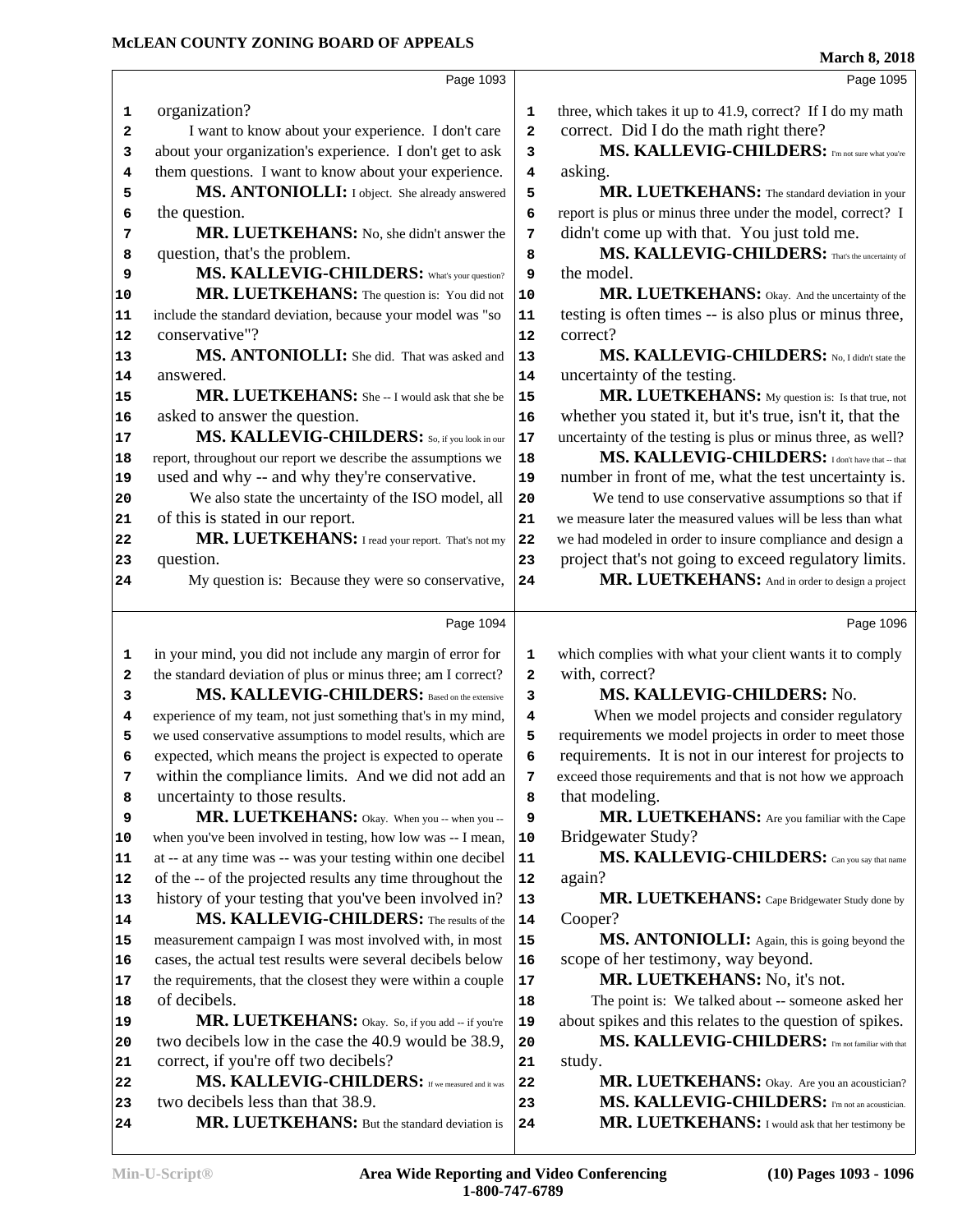|              |                                                             |                         | <b>March 8, 2018</b>                                         |
|--------------|-------------------------------------------------------------|-------------------------|--------------------------------------------------------------|
|              | Page 1097                                                   |                         | Page 1099                                                    |
| 1            | stricken as she's not an acoustician.                       | 1                       | MR. TAYLOR: Travis Taylor, 28686 North 3050 East             |
| $\mathbf{2}$ | MS. ANTONIOLLI: I object. She has a wealth of               | 2                       | Road, Chenoa, Illinois.                                      |
| з            | experience, which she has stated for this Board. And she    | 3                       | <b>CHAIRMAN FINNIGAN:</b> Pull it up closer to you.          |
| 4            | has already been admitted as an expert.                     | 4                       | MR. TAYLOR: Have you ever modeled these turbines             |
| 5            | MR. LUETKEHANS: Well, she was admitted as an                | 5                       | before or these blades?                                      |
| 6            | expert, subject to cross-examination.                       | 6                       | MS. KALLEVIG-CHILDERS: Yes.                                  |
| 7            | <b>CHAIRMAN FINNIGAN:</b> We're going to let her            | 7                       | MR. TAYLOR: How many of them are in production               |
| 8            | testimony come in.                                          | 8                       | that you've modeled and tested afterward?                    |
| 9            | MR. LUETKEHANS: Okay. The testing that you did,             | 9                       | MS. KALLEVIG-CHILDERS: I don't know that we've               |
| 10           | was it manned or unmanned?                                  | 10                      | tested a newer turbine model. I don't know that we have      |
| 11           | MS. KALLEVIG-CHILDERS: Some of it was manned --             | ${\bf 11}$              | tested any of these afterward at this point.                 |
| 12           | some of it was manned and some unmanned.                    | 12                      | MR. TAYLOR: You -- you have modeled the turbines             |
| 13           | MR. LUETKEHANS: Are you familiar with the IPCB              | 13                      | with the blades on them before?                              |
| 14           | Regulation as relates to testing and the need for it to be  | 14                      | MS. KALLEVIG-CHILDERS: Yeah, we've modeled this              |
| 15           | manned at all times?                                        | 15                      | turbine model a number of times over the past several months |
| 16           | MS. KALLEVIG-CHILDERS: I was not familiar with              | 16                      | at a variety of project sites.                               |
| 17           | that requirement.                                           | 17                      | MR. TAYLOR: Okay. How many times has it been                 |
| 18           | MR. LUETKEHANS: So, if they were unmanned and that          | 18                      | modeled in Illinois?                                         |
| 19           | is a requirement, those would not comply with the IPCB      | 19                      | MS. KALLEVIG-CHILDERS: Idon't know the answer to             |
| 20           | rules, correct?                                             | 20                      | that.                                                        |
| 21           | MS. KALLEVIG-CHILDERS: I did not do any sound               | 21                      | MR. TAYLOR: Have you guys done any of them in                |
| 22           | monitoring in the State of Illinois.                        | 22                      | Illinois?                                                    |
| 23           | MR. LUETKEHANS: Okay. So, the testing you did do            | 23                      | MS. KALLEVIG-CHILDERS: I don't know that any other           |
| 24           | did not adhere to these Illinois procedures; is that what   | 24                      | projects we've done in Illinois are using this turbine       |
|              |                                                             |                         |                                                              |
|              | Page 1098                                                   |                         | Page 1100                                                    |
| 1            | you're saying?                                              | 1                       | model. I don't have it -- I don't have memorized what        |
| 2            | MS. KALLEVIG-CHILDERS: The testing I did was not            | $\overline{\mathbf{2}}$ | turbine we modeled in every project.                         |
| 3            | in Illinois. Therefore, it was not required to be.          | 3                       | MR. TAYLOR: Okay. I guess, my only other question            |
| 4            | The testing I did and the test procedures were              | 4                       | was -- is that you said that your degree's in environmental  |
| 5            | developed along with the State Department of Commerce.      | 5                       | science, not necessarily -- does it have a specialty in      |
| 6            | MR. LUETKEHANS: But not in Illinois?                        | 6                       | sound?                                                       |
| 7            | MS. KALLEVIG-CHILDERS: The testing was not                  | 7                       | MS. KALLEVIG-CHILDERS: My master's degree was an             |
| 8            | conducted in Illinois. And I'm not sure about whether       | 8                       | engineering program produced on renewable energy, assessing  |
| 9            | manned versus unmanned, what that has to do with the        | 9                       | renewable energy projects, wind projects and sound, very     |
| 10           | measurement being taken.                                    | ${\bf 10}$              | specialized. So, this is something I've been trained         |
| 11           | MR. LUETKEHANS: Well, it has to do with the fact            | 11                      | internally at DNV-GL from Mr. Dokouzian, who testified       |
| 12           | that the measurements would actually be admissible in       | 12                      | previously. And it's typical that this is, you know, this    |
| 13           | Illinois.                                                   | 13                      | is something that's trained on the job.                      |
| 14           | MS. KALLEVIG-CHILDERS: If we were to do                     | 14                      | MR. TAYLOR: So, you don't have any sound degrees             |
| 15           | measurements in Illinois, we would conduct the measurements | 15                      | or anything like that?                                       |
| 16           | in accordance with the state requirements.                  | 16                      | MS. KALLEVIG-CHILDERS: I don't have a degree in              |
| 17           | MR. LUETKEHANS: Correct.                                    | 17                      | sound, no.                                                   |
| 18           | But the measurements that were done were not in             | 18                      | MR. TAYLOR: Okay. All right. I think that's all              |
| 19           | compliance with the state requirements --                   | 19                      | my questions. Thank you.                                     |
| 20           | MS. ANTONIOLLI: Asked and answered.                         | 20                      | <b>CHAIRMAN FINNIGAN:</b> Any other questions?               |
| 21           | MR. LUETKEHANS: -- correct?                                 | 21                      | MR. HANEY: Darrel Haney, 31631 East 3100 North               |
| 22           | Nothing further.                                            | 22                      | Road, Chenoa.                                                |
| 23           | <b>CHAIRMAN FINNIGAN:</b> Would anyone in the audience      | 23                      | When you were doing these -- the modeling, was that          |
| 24           | have questions?                                             | 24                      | an A-weighted scale or C-weighted scale?                     |
|              |                                                             |                         |                                                              |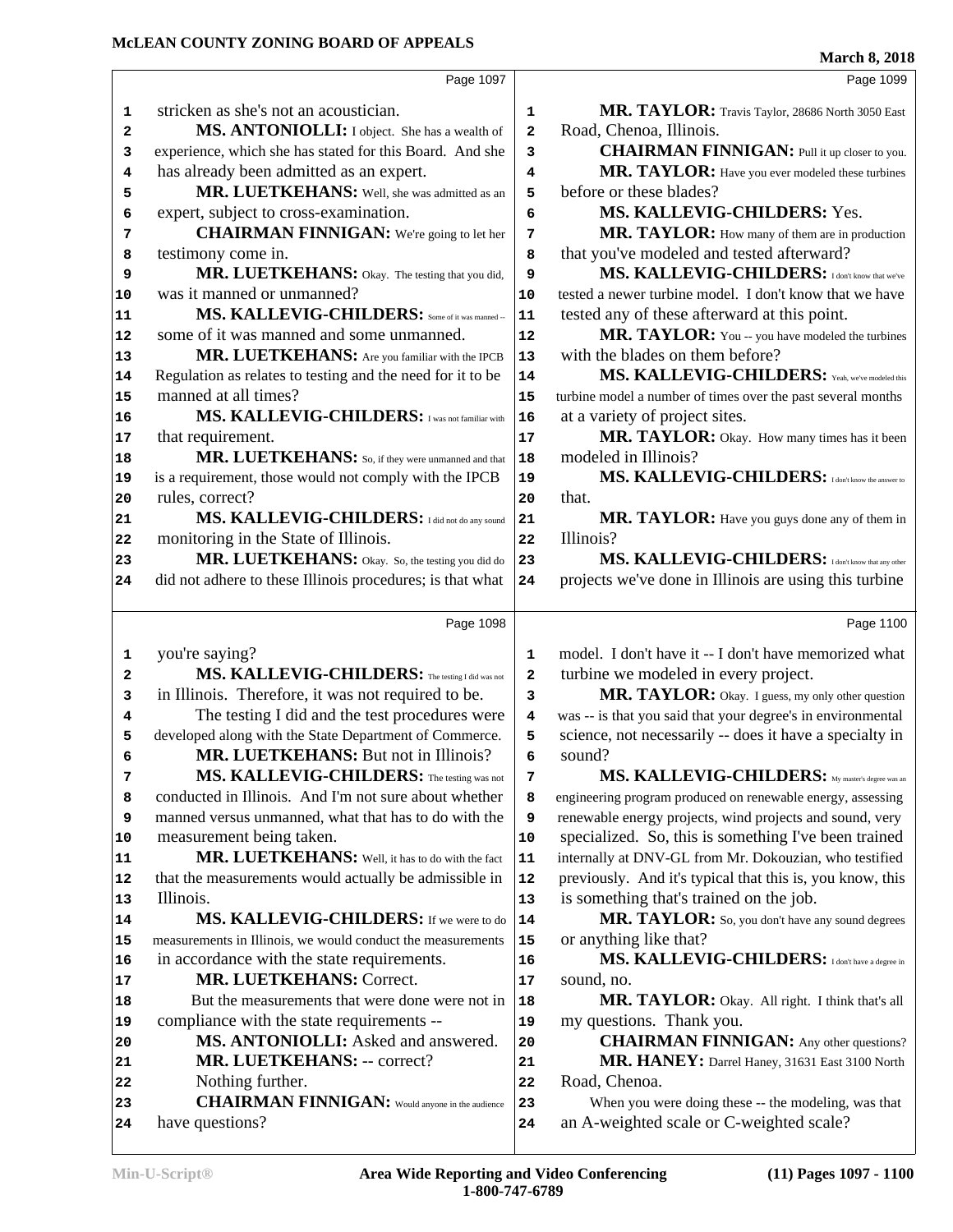|    |                                                              |                         | магси 8, <i>2</i> 018                                       |
|----|--------------------------------------------------------------|-------------------------|-------------------------------------------------------------|
|    | Page 1101                                                    |                         | Page 1103                                                   |
| 1  | MS. KALLEVIG-CHILDERS: Neither. In Illinois                  | 1                       | <b>MR. HANEY:</b> It makes a whole lot of difference,       |
| 2  | it's just the decibels at various frequencies.               | $\overline{\mathbf{2}}$ | because the frequencies below, we'll use 315 --             |
| 3  | The A-weighted scale would be A-weighted average of          | 3                       | <b>CHAIRMAN FINNIGAN:</b> Just answer the question          |
| 4  | the various frequencies.                                     | 4                       | then.                                                       |
| 5  | MR. HANEY: Understood.                                       | 5                       | MS. KALLEVIG-CHILDERS: I can't recall. It's                 |
| 6  | You mentioned a frequency range that you were                | 6                       | possible that we -- various regulatory requirements are     |
| 7  | monitoring and running the model with. What was that range?  | 7                       | different in jurisdictions. And so, we -- we model in a     |
| 8  | MS. KALLEVIG-CHILDERS: So, the requirements                  | 8                       | variety of ways.                                            |
| 9  | require modeling and compliance at frequencies started at    | 9                       | It's not a requirement in Illinois. So, for the             |
| 10 | 31.5 hertz up to 8,000 hertz.                                | 10                      | modeling work we did for this project, we did not do any    |
| 11 | MR. HANEY: Okay. What does the manufacturer give             | 11                      | modeling on either the C-weighted or the A-weighted scales. |
| 12 | you in the way of specs on DB output at those frequencies or | 12                      | We modeled at the individual frequency levels.              |
| 13 | do they use that same frequency range?                       | 13                      | MR. HANEY: Okay. Do you -- are you aware of the             |
| 14 | MS. KALLEVIG-CHILDERS: They do.                              | 14                      | problems that seem to be around on all the frequencies      |
| 15 | They provide specs at each frequency. And then               | $15$                    | between 0 and 20 hertz?                                     |
| 16 | they provide a broadband specification. So, we put the       | 16                      | MS. KALLEVIG-CHILDERS: I'm not a health expert.             |
| 17 | specification at each frequency, which are in our report,    | 17                      | So, I can't speak to impacts or issues regarding sound at   |
| 18 | into the model.                                              | 18                      | those frequencies and -- nor was it part of the regulatory  |
| 19 | MR. HANEY: So, the manufacturer starts at 315?               | 19                      | requirement for which we looked at.                         |
| 20 | MS. KALLEVIG-CHILDERS: Yes.                                  | 20                      | MR. HANEY: So, you consider the frequencies below           |
| 21 | MR. HANEY: Do you realize the Illinois Pollution             | 21                      | your 315, if you want to use that frequency, are totally    |
| 22 | Control Board is responsible clear down to 20 hertz?         | 22                      | irrelevant?                                                 |
| 23 | MS. KALLEVIG-CHILDERS: In the regulations, I'm               | 23                      | MS. ANTONIOLLI: We are getting beyond the scope             |
| 24 | looking at, show compliance requirements from 31.5 to 8,022. | 24                      | of her testimony and what's required by the Pollution       |
|    | Page 1102                                                    |                         | Page 1104                                                   |
| 1  | I know that's what the charts show, but that's 23409 where   | 1                       | Control Board rules.                                        |
| 2  | they start and stop. They start at 20.                       | $\mathbf{2}$            | <b>CHAIRMAN FINNIGAN: I agree.</b>                          |
| 3  | MS. ANTONIOLLI: I object. I don't know what --               | 3                       | MR. HANEY: So, The Board doesn't want to hear               |
| 4  | where the foundation is for his testimony.                   | 4                       | about anything below 315 then?                              |
| 5  | <b>CHAIRMAN FINNIGAN:</b> Has to be a question.              | 5                       | <b>CHAIRMAN FINNIGAN:</b> Not if it's not a state           |
| 6  | MR. HANEY: It was given as earlier testimony by              | 6                       | regulation.                                                 |
| 7  | the sound engineers that were here.                          | 7                       | MR. HANEY: That's where all the problem is with             |
| 8  | MS. ANTONIOLLI: Is that a question? Because you              | 8                       | these big turbines. I'm sorry. I didn't make that up. I     |
| 9  | just gave an answer to your previous question.               | 9                       | mean, that's -- that's what it is, Jim. I mean, it's all    |
| 10 | MR. HANEY: I thought you wanted me to answer a               | 10                      | overall over. I can show you.                               |
| 11 | question and I just did.                                     | 11                      | MS. ANTONIOLLI: Now, we're getting into his                 |
| 12 | <b>CHAIRMAN FINNIGAN:</b> You're asking the questions.       | ${\bf 12}$              | testimony, so I object.                                     |
| 13 | So, ask the question that -- if she can answer, she'll       | 13                      | <b>CHAIRMAN FINNIGAN:</b> We can get that on a closing      |
| 14 | answer it.                                                   | 14                      | statement, that's what we can do.                           |
| 15 | MR. HANEY: She already answered. She came back to            | 15                      | MR. HANEY: Okay.                                            |
| 16 | me with a question.                                          | 16                      | MR. POWELL: Jeff Powell, 32897 East 2700 North,             |
| 17 | <b>CHAIRMAN FINNIGAN: I don't think so.</b>                  | 17                      | Chenoa.                                                     |
| 18 | <b>MR. HANEY:</b> Is what I thought.                         | 18                      | Just a couple questions. In the other                       |
| 19 | <b>CHAIRMAN FINNIGAN:</b> Did you ask a question?            | 19                      | jurisdictions that you've worked in some of your modelings, |
| 20 | MS. KALLEVIG-CHILDERS: I don't think so.                     | 20                      | do they average several one-hour averages, whether it be    |
| 21 | MR. HANEY: Okay. I misunderstood then.                       | 21                      | 24-hour period or a weekly period?                          |
| 22 | Have you ever done any modeling using a C-weighted           | 22                      | MS. KALLEVIG-CHILDERS: It did depend, but I would           |
| 23 | method?                                                      | 23                      | say an average over a 24-hour period would be more likely   |
| 24 | MS. ANTONIOLLI: Objection. Relevance.                        | 24                      | than a weekly average.                                      |
|    |                                                              |                         |                                                             |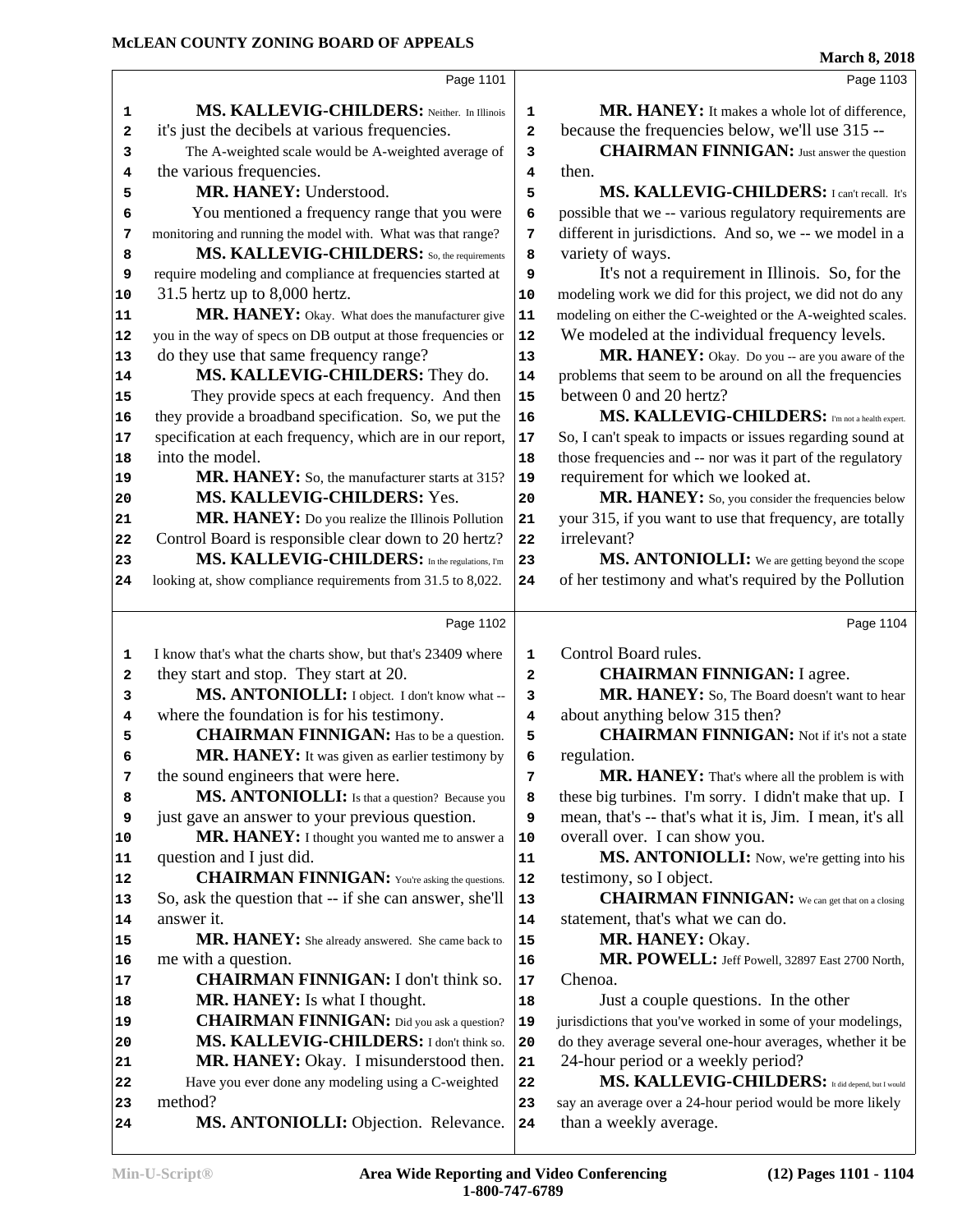Page 1105 **1 MR. POWELL:** Okay. Are you aware that in Illinois 1 that if you go over once in a one-hour that you are out of 2 compliance according to the IPCB Regulations? 3  **MS. KALLEVIG-CHILDERS:** My understanding is that compliance measurements will be averaged over one hour and **5**  that those on hourly measurements would be used to compare **6**  for purposes of compliance. **MR. POWELL:** So, if  $-$  if you  $-$  if you go over  $\vert 8$  once in one hour, according to the way that I understand **9**  IPCB Regulations, are you aware that it can be viewed as | **10**  being out of compliance? **MS. KALLEVIG-CHILDERS:** As stated by our | 12 understanding of the measurement procedures, require one 13 hour averages. And as previously noted, the modeling we do | **14**  considers worst case scenarios where we expect the project 15 would be operating at its absolute loudest. **MR. POWELL:** Okay. Thank you. **CHAIRMAN FINNIGAN:** Any other questions? 18 I think we're free. Do you have any other witnesses?  **MS. ANTONIOLLI:** I do. Before I call -- I have Ms. Chapman, who will just 22 23 address one or two issues for us, but before I do, I wanted 23 to submit into the record a response to a request we made or 24 Page 1106 complaints received by the County regarding noise from wind **1**  turbines, infrasound from wind turbines, health affects from 2 wind turbines and shadow flicker. And the response was that **3**  there were no responsive documents. So, if I -- if I may submit that? MR. LUETKEHANS: Objection as to relevance. 6 **MS. ANTONIOLLI:** It is relevant to the fact that  $\vert$  7 there are, you know, this goes to the -- whether there have **8**  been any complaints in the County from existing wind **9**  turbines to the County. **MR. LUETKEHANS:** I guess I would wonder how that is | 11 rebuttal testimony. No one said there were complaints. | **12 MS. ANTONIOLLI:** We heard lots of testimony during 13 14 public comment about, you know, in other jurisdictions that | 14 were here about noise. And so, this is in direct response 15 to that. **MR. LUETKEHANS:** That someone has not complained is | 17 now somehow evidence? **MS. ANTONIOLLI:** We heard testimony from Mr. Ted 19 Hartke about his experience in another county. And this 21 addresses the fact that the County itself hasn't received 21 complaints in this County. MR. LUETKEHANS: Again, I wonder what the relevance 23 of that is. Page 1107 **CHAIRMAN FINNIGAN:** I think we already know there's been no complaints, but if you -- if you want to admit it, I don't know that we have a problem with it, but -- **MR. LUETKEHANS:** I guess, I'd like to see it first.  **CHAIRMAN FINNIGAN:** Sure.  **MR. LUETKEHANS:** Same objection. MR. DICK: This would be Applicant's Exhibit 21. **MS. ANTONIOLLI:** Okay. Thank you. So, first I'd like to call Ms. Chapman to support -- we move into the record the floodplain map that we submitted earlier that we haven't actually moved into the record and she's here to tell us about what it shows.  **CHAIRMAN FINNIGAN:** Ms. Chapman, you're still under oath. **MS. CHAPMAN:** Thank you. This is a map showing turbine locations in relation to floodplains, to answer your previous Board question. I think it's pretty -- **MR. LUETKEHANS:** I guess I'd like a foundation on Ms. Chapman's ability to testify to floodplains. MS. CHAPMAN: Okay. It's my job to make sure that we are not only in compliance with regulations, but on matters such as floodplains, where we aren't allowed to Page 1108 intrude on the floodplains, we just have to meet different building standards. We know where the floodplains are and where the wind turbines are in relation to that. **MR. LUETKEHANS:** Same foundation -- same objection as to foundation. She's not an engineer. We have no idea where this came from or where -- whether these are proper floodplain maps. MS. ANTONIOLLI: Ms. Chapman, do you want to describe how this was created?  **MS. CHAPMAN:** Sure. These are the engineered locations of our turbines. And this is the FEMA -- FEMA GIS file for floodplain areas that was downloaded last month. And the current locations for our project mapped in GIS, Geographic Information Systems, which is a mapping software. **MS. ANTONIOLLI:** Just to remind The Board, there was a request from the Zoning Board itself. We feel that it's relevant and important to include in the materials. MR. LUETKEHANS: I'm not objecting as to relevance. I'm objecting as to foundation.  **MS. CHAPMAN:** It was created in a mapping software program showing turbine locations in floodplain areas. **CHAIRMAN FINNIGAN:** You're going to testify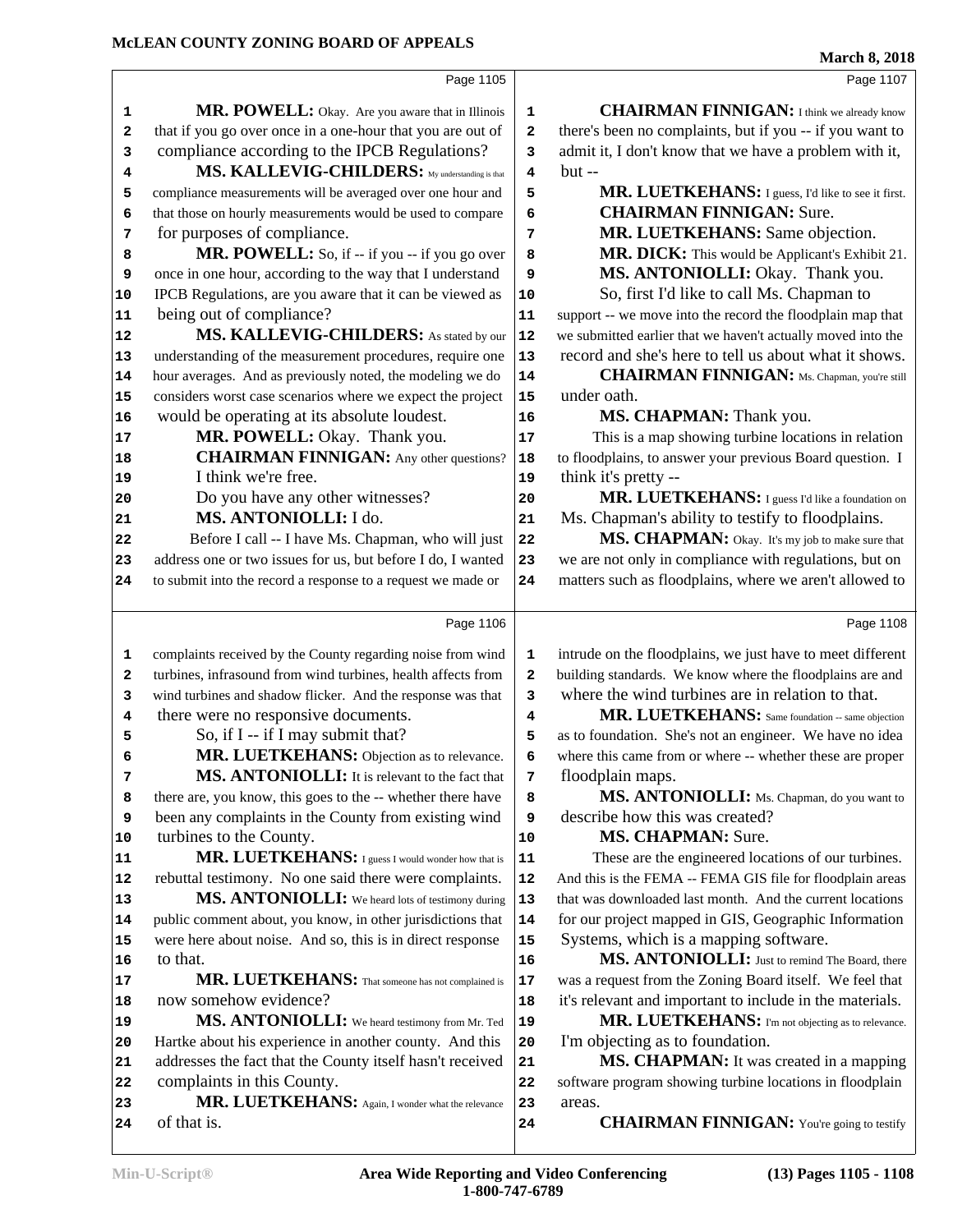| MCLEAN COUNTY ZONING BOARD OF APPEALS                              |           | <b>March 8, 2018</b>                                                                 |
|--------------------------------------------------------------------|-----------|--------------------------------------------------------------------------------------|
|                                                                    | Page 1109 | Page 1111                                                                            |
| mostly as a project engineer -- as a project manager?<br>1         |           | So, turbine 101, I just have the edge of the<br>1                                    |
| MS. CHAPMAN: Correct.<br>2                                         |           | foundation, so I'm just going to give you that. 101 is<br>$\overline{a}$             |
| I also create GIS maps. So, I can speak to the<br>3                |           | going from the -- from the berm is going to be something<br>3                        |
| software, if you like.<br>4                                        |           | like 340 feet from Rooks Creek.<br>4                                                 |
| <b>CHAIRMAN FINNIGAN:</b> I don't think it's worth<br>5            |           | MR. DEAN: Okay. What about 167?<br>5                                                 |
| fighting over.<br>6                                                |           | MS. CHAPMAN: 167 is going to be 50 or more, not --<br>6                              |
| MR. DICK: This is entered as Applicant's<br>7                      |           | not to the -- not to the berm, that's going to be from --<br>7                       |
| Exhibit 15.<br>8                                                   |           | from the edge of the disturbance on the foundation<br>8                              |
| MS. CHAPMAN: Were there any questions on that?<br>9                |           | construction to the edge of the berm.<br>9                                           |
| MS. TURNER: I don't have any questions.<br>10                      | $10$      | MR. DEAN: Okay. Thank you.                                                           |
| I just wanted to see it. I just -- it wasn't -- we<br>11           | 11        | MS. TURNER: Did you say 50? Five oh?                                                 |
| hadn't seen it before.<br>12                                       | 12        | MS. CHAPMAN: I said -- sorry. That is 70.                                            |
| MS. CHAPMAN: Okay. I think the only thing worthy<br>13             | 13        | <b>CHAIRMAN FINNIGAN:</b> You say that's the outside                                 |
| of noting is that the edge of the turbine foundations are<br>14    | 14        | edge of the foundation?                                                              |
| also outside the floodplain and we're designing to that.<br>15     | 15        | MS. CHAPMAN: Yeah.                                                                   |
| MS. ANTONIOLLI: Next Ms. Chapman is going to<br>16                 | 16        | <b>CHAIRMAN FINNIGAN:</b> So, how much -- how far is                                 |
| address a few things related to the Yates Drainage District<br>17  | 17        | that to the center of the turbine?                                                   |
| letter.<br>18                                                      | 18        | MS. CHAPMAN: It would be a 40-foot difference.                                       |
| MS. CHAPMAN: So, just as background, we work with<br>19            | 19        | <b>CHAIRMAN FINNIGAN:</b> So, in other words, 110 feet                               |
| drainage districts across the Midwest. Most of our<br>20           | 20        | from the center of turbine?                                                          |
| experience is in the Midwest. Maintaining water flow, not<br>21    | 21        | MS. TAYLOR: From the center of turbines to what                                      |
| only keeps neighbors happy, it keeps our project operating<br>22   | 22        | exactly, again?                                                                      |
| smoothly. So, this is also of concern to us. And we're<br>23       | 23        | MS. CHAPMAN: So, to -- to the edge of the creek --                                   |
| looking forward to working with the Yates Drainage District.<br>24 | 24        | to the edge of -- to the center of the turbines to the edge                          |
|                                                                    | Page 1110 | Page 1112                                                                            |
| I wanted to quickly go through their<br>1                          |           | of the creek is going to be 70, plus 40, so 110. And that's<br>1                     |
| recommendations, just quickly. We have no issue installing<br>2    |           | the edge of the berm, not the creek. Sorry, misspoke. So,<br>$\overline{\mathbf{2}}$ |
| markers and working with them to make sure that those<br>3         |           | the edge of the slope of that ditch.<br>3                                            |
| markers will stay put and that they're cleared up for their<br>4   |           | <b>CHAIRMAN FINNIGAN:</b> You're talking the top edge of<br>4                        |
| 5<br>purposes.                                                     |           | the spoil pile?<br>5                                                                 |
| We have no problem boring eight feet below the<br>6                |           | MS. CHAPMAN: Yeah.<br>6                                                              |
| bottom of the ditch between turbines 101 and 167. We can<br>7      |           | <b>CHAIRMAN FINNIGAN: Yeah.</b><br>7                                                 |
| definitely avoid disturbing the banks of those ditches. And<br>8   |           | MR. DEAN: Okay. Help us understand what is the<br>8                                  |
| we can also, certainly, keep those drainage districts, not<br>9    |           | risk of this 167 blowing over and blocking the water flow?<br>9                      |
| just Yates, but also the Golden Rule and the other drainage<br>10  | 10        | MS. CHAPMAN: Incredibly low.                                                         |
| districts in that area, fully in the loop when we're in<br>11      | 11        | We not only design our foundations individually                                      |
| construction.<br>12                                                | 12        | after doing pretty advanced soil studies for each foundation                         |
| The only thing we would respectfully request is<br> 13             | 13        | location, we also maintain our turbines and do weekly                                |
| that The Board not consider the setback from the ditches as<br>14  | 14        | inspections to make sure that there is nothing threatening                           |
| a permit requirement. We work pretty hard on our storm<br>15       | 15        | the integrity of that foundation.                                                    |
| water prevention plan, storm water plan, and also on our<br>16     | 16        | MR. DEAN: Okay. And you're pretty confident                                          |
| design to make sure that we're not impeding water flow in<br>17    | $17\,$    | you're telling us you can build it 110 feet and not                                  |
| any way or jeopardizing the integrity of those ditches.<br>18      | 18        | interfere with the ditch?                                                            |
| I think that's -- that's it. Thank you.<br>19                      | 19        | MS. CHAPMAN: Correct. And it's -- yes. Correct.                                      |
| MS. ANTONIOLLI: That's all.<br>20                                  | 20        | MR. DEAN: What would be the problem with moving                                      |
| <b>CHAIRMAN FINNIGAN:</b> Any questions?<br>21                     | 21        | that back?                                                                           |
| MR. DEAN: Can you tell us what the distance is<br>22               | 22        | MS. CHAPMAN: We're trying to maximize distance                                       |
| from 101 and 167 from the actual ditch, as well as the berm?<br>23 | 23        | from a residence.                                                                    |
| MS. CHAPMAN: Yeah.<br>24                                           | 24        | MR. DEAN: Okay. Thank you.                                                           |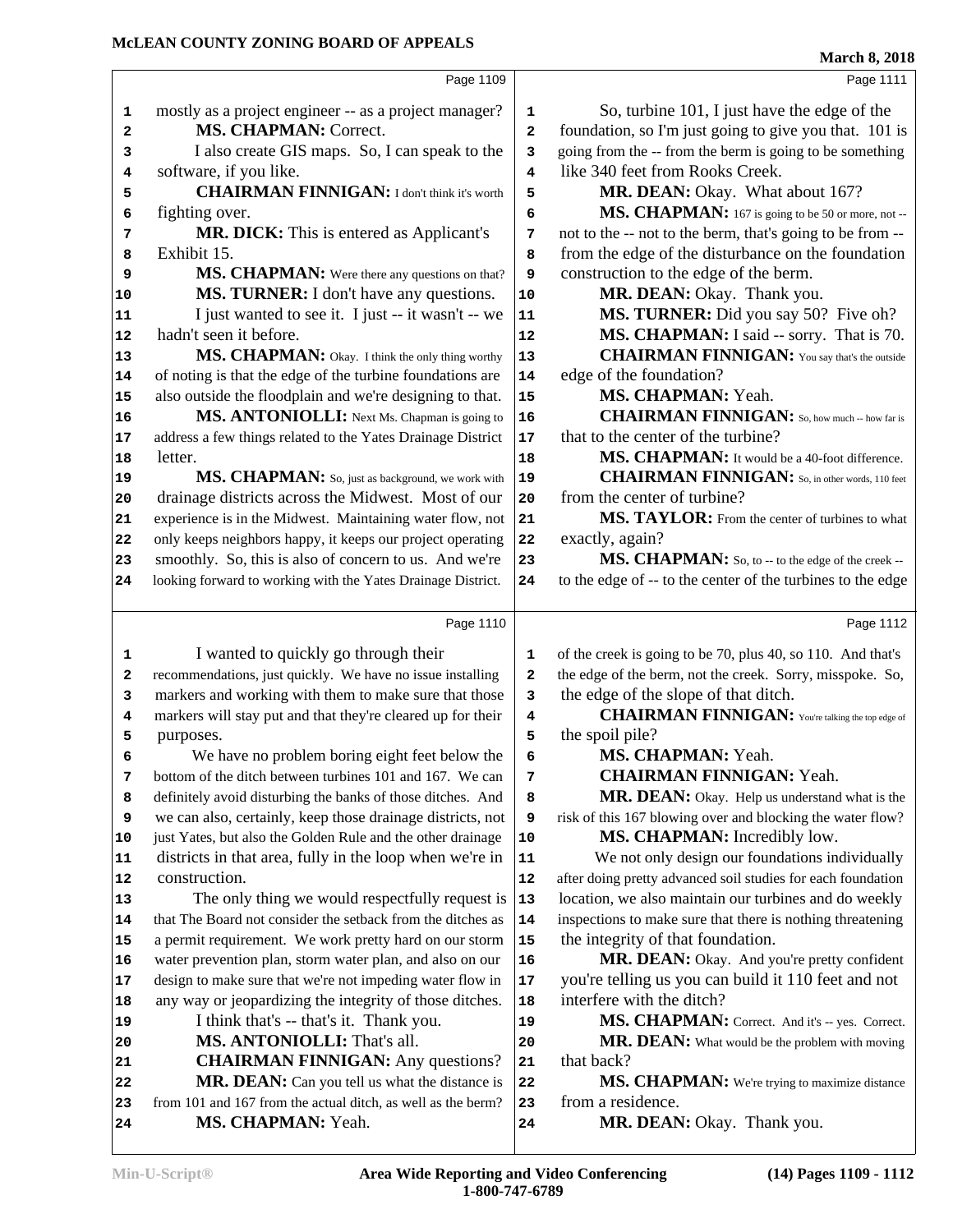|    |                                                              |    | <b>March 8, 2018</b>                                         |
|----|--------------------------------------------------------------|----|--------------------------------------------------------------|
|    | Page 1113                                                    |    | Page 1115                                                    |
| 1  | <b>CHAIRMAN FINNIGAN:</b> Do you have any questions,         | 1  | back that far.                                               |
| 2  | Mr. Luetkehans?                                              | 2  | And if it can't be done, then guess what? You got            |
| 3  | MR. LUETKEHANS: Yeah.                                        | 3  | to pull the turbine. It's simple as that.                    |
| 4  | Have you ever had a blade or part of a blade fall            | 4  | <b>CHAIRMAN FINNIGAN:</b> You're testifying. I don't         |
| 5  | off?                                                         | 5  | know what the rule is, honestly. So, I think that's          |
| 6  | MS. CHAPMAN: I have never been on a project where            | 6  | something that is going to have to be determined later.      |
| 7  | that has happened.                                           | 7  | MR. HANEY: By who?                                           |
| 8  | MR. LUETKEHANS: Are you aware of any project done            | 8  | <b>CHAIRMAN FINNIGAN:</b> Not by me.                         |
| 9  | by DNV-GL where that has occurred?                           | 9  | MR. HANEY: I mean --                                         |
| 10 | <b>MS. CHAPMAN:</b> That is a better question for            | 10 | MS. CHAPMAN: If I may, Mr. Haney, we need to,                |
| 11 | operations people.                                           | 11 | actually, find some kind of an easement for you, which we've |
| 12 | I am not -- I don't know of a project that has had           | 12 | been unable to do so far.                                    |
| 13 | a blade fall off.                                            | 13 | My understanding from your lawyer is that your               |
| 14 | MR. LUETKEHANS: How about a portion fall off?                | 14 | jurisdiction is, specifically, to that ditch and so as far   |
| 15 | MS. CHAPMAN: I'm not aware of a portion of a                 | 15 | as maintaining water flow. I think we can pretty easily      |
| 16 | blade -- a project that has had a portion of a blade fall    | 16 | address your concerns for our storm water plan and through   |
| 17 | off.                                                         | 17 | our engineering of the foundation and placement of the       |
| 18 | MR. LUETKEHANS: Okay. But you're not sure if                 | 18 | turbines.                                                    |
| 19 | that's happened or not happened?                             | 19 | But as far as -- as far as dictating what a                  |
| 20 | <b>MS. CHAPMAN: Correct.</b>                                 | 20 | neighbor landowner does on their land, I think, that is my   |
| 21 | That's a pretty major event though.                          | 21 | understanding, is that's beyond your jurisdiction. And I,    |
| 22 | <b>CHAIRMAN FINNIGAN:</b> Any other questions? Come          | 22 | again, I'm not a lawyer and so, if you want to strike get    |
| 23 | on up. You guys got to take turns though.                    | 23 | ahead.                                                       |
| 24 | MR. HANEY: Darrel Haney, 31631 East 3100 North               | 24 | MR. HANEY: We have an easement that's been effect            |
|    |                                                              |    |                                                              |
|    | Page 1114                                                    |    | Page 1116                                                    |
| 1  | Road, Chenoa.                                                | 1  | since 1916 and that's -- that's what it is.                  |
| 2  | Speaking on behalf of Yates Drainage, we drew up a           | 2  | MS. ANTONIOLLI: And he's testifying. And I don't             |
| 3  | letter with our lawyer stating, specifically, what we wanted | 3  | see a question in that statement.                            |
| 4  | for a distance. And the Zoning Board is not in charge of     | 4  | MR. HANEY: I am defending our drainage district              |
| 5  | telling us what that is. And it says, distinctly, the        | 5  | that -- so you don't put a dang-gone turbine 100 feet away   |
| 6  | height of the turbine, which is 548 feet from the spoil      | 6  | from the edge of the ditch. And -- and the other one is 340  |
| 7  | bank. So, you cannot have either one of these anywhere's     | 7  | some feet. It's too close. Period.                           |
| 8  | near it. Period. There's no room for discussion.             | 8  | <b>CHAIRMAN FINNIGAN:</b> That's noted. So                   |
| 9  | MS. CHAPMAN: Hey, Darrel. I think that for                   | 9  | MR. HANEY: Okay.                                             |
| 10 | your letter, in speaking to your lawyer, we're not able to   | 10 | <b>CHAIRMAN FINNIGAN:</b> Let them -- if you got other       |
| 11 | find the basis for that setback. We're not able to find --   | 11 | questions, go ahead and ask.                                 |
| 12 | MR. HANEY: What do you think he just got through             | 12 | MR. HANEY: No, I do not.                                     |
| 13 | asking?                                                      | 13 | <b>CHAIRMAN FINNIGAN:</b> Okay. Thank you.                   |
| 14 | MS. CHAPMAN: Well, so --                                     | 14 | MR. HANEY: Thank you.                                        |
| 15 | MR. HANEY: It has happened. I've seen pictures of            | 15 | MS. CHAPMAN: Right.                                          |
| 16 | it. I'm sorry.                                               | 16 | And as far as the top of the ditch and that                  |
| 17 | MS. CHAPMAN: Okay. What is your question?                    | 17 | measurement, we could use a hand from the, maybe the         |
| 18 | MR. HANEY: I didn't ask a question. I said what's            | 18 | director of building and zoning, to figure out where the top |
| 19 | in that letter written by our lawyer and signed by all three | 19 | of that ditch is. We're measure --                           |
| 20 | commissioners says it has to be 548 feet back, because --    | 20 | MR. LUETKEHANS: Objection. No question pending.              |
| 21 | that's the sides of the turbine to the tip of the blade.     | 21 | MS. CHAPMAN: Okay. Sorry.                                    |
| 22 | There's no iff and/or buts about it.                         | 22 | <b>CHAIRMAN FINNIGAN:</b> You can answer whatever you        |
| 23 | The Zoning Board doesn't tell us, as a drainage              | 23 | put in there. I mean, it was a question that we asked.       |
| 24 | district, where you can put your turbine. You have to be     | 24 | Actually, a question Mr. Haney asked.                        |
|    |                                                              |    |                                                              |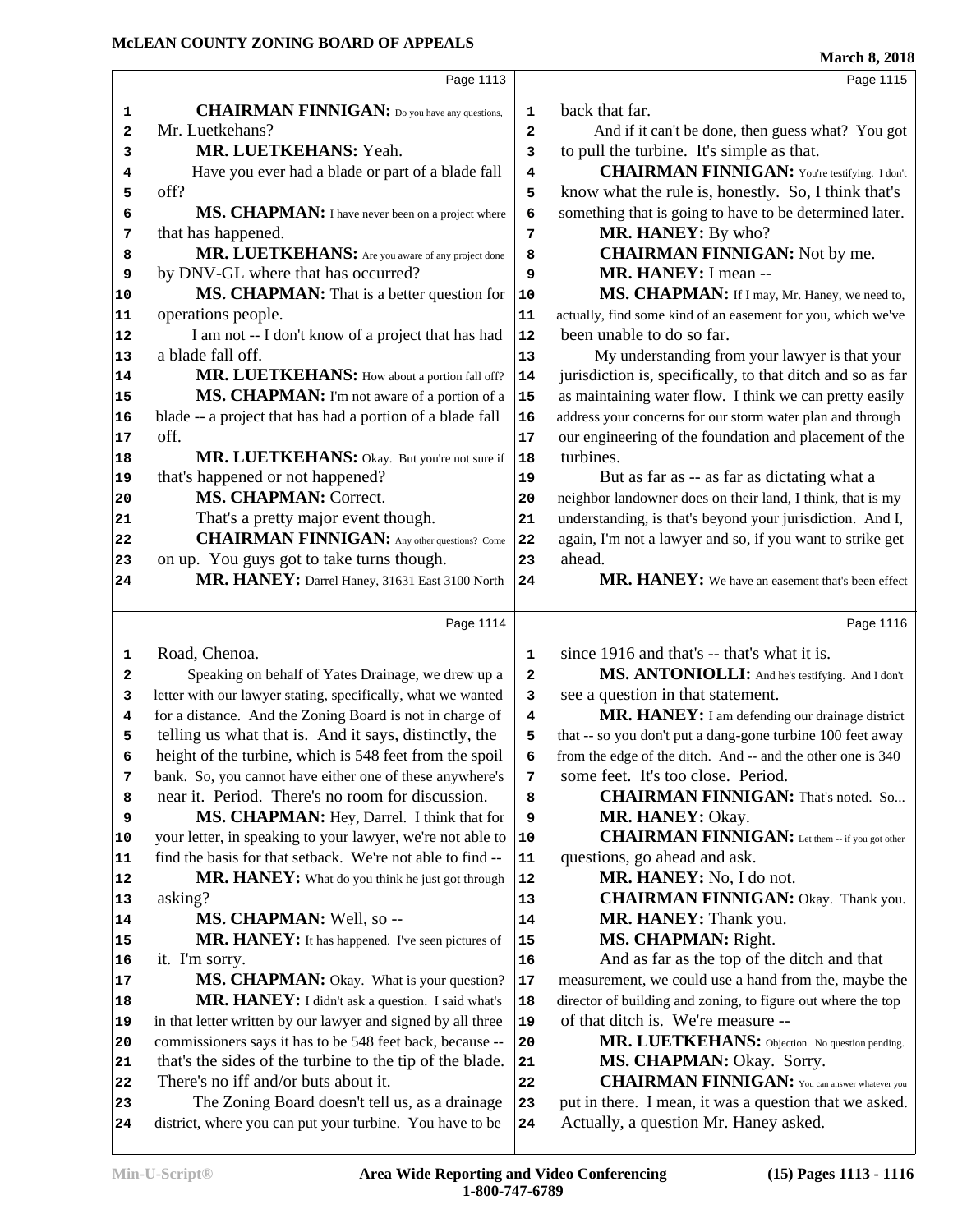**MS. CHAPMAN:** Okay. **MR. TAYLOR:** I don't think I have that intensive  $\begin{vmatrix} 2 \end{vmatrix}$  questions, but Travis Taylor, again. How wide are the bases of these turbines that  $\begin{vmatrix} 4 \end{vmatrix}$  you're taking about? Because you said that the center -- it  $\begin{vmatrix} 5 \end{vmatrix}$  was an additional 40 feet. So, does that mean the base is **6**  80 feet? **MS. CHAPMAN:** Yeah, at it's widest point. Yeah. 8 MR. TAYLOR: Okay. And you're saying, because it's 9 like another 120 feet to the estimated bank; is that what 10 you're saying? **MS. CHAPMAN:** Yeah, the bank is where it gets 12 squishy, because we're having a hard -- yeah. **MR. TAYLOR:** Do you guys know yet how deep the 14 foundations are going?  **MS. CHAPMAN:** Maximum 12 feet. **MR. TAYLOR:** Maximum of 12 feet. Okay. 17 I've worked around dirt for a very long time and if | **18**  you -- **CHAIRMAN FINNIGAN:** Got to be a question. 20  **MR. TAYLOR:** It is a question. Do you know how far, when you dig that much dirt, you're going to disrupt soil away from it to go down 12 feet 23 80 feet wide? Page 1118 **MS. CHAPMAN:** That is why we do geo-technical 1 analysis. **MR. TAYLOR:** So, there's a map for each turbine 3 where that soil is going to end up going? **MS. CHAPMAN:** There's -- I couldn't say that there | 5 is a map. I think that is a mischaracterization, but certainly, the type of soil, the density of the soil, the  $\vert$  **7**  location of our infrastructure, yes, for sure. MR. TAYLOR: Is there going to be somebody onsite 9 to make sure they're not going in the direction that they | **10**  shouldn't be? **MS. CHAPMAN:** We have someone onsite to make sure 12 that our contractor is doing what they're supposed to, 113 absolutely. **MR. TAYLOR:** Okay. Do you think that, because I | 15 was thinking 80 feet wide, and these turbines blades are | **16**  pretty long, that the sweep of turbine being over the 17 ditches or other things could change the water flow, because | **18**  when it takes the water with it or do they stop when it's | **19**  raining or would the drip edge from the -- because maybe 20 water goes different ways? **MS. CHAPMAN:** I'm not sure I understand what -- 22 you're talking about. The foundation? MR. TAYLOR: No. I'm talking about the whole 24 turbine as it sits -- like, my house, when the roof comes and my gutter doesn't work, I get a divot in the ground or divot on the ground where it changes -- get water deflected on it. Is it going to change where it drops? MS. CHAPMAN: So, all of that is what a storm water plan is for. **MR. TAYLOR:** Okay. We were talking about the ditch and the drainage and the water. So, I just was curious if it was going to change that, since it's hanging out over it. **MS. CHAPMAN:** As far as how the turbine interacts with the rain, that's really over my head. I think that the point of the storm water plan is to make sure that we know where water is flowing from the project; and also that we know how we're controlling for sediment, for water flow, all of that, maintain the -- our infrastructure and also everyone else's. MR. TAYLOR: Okay. So, you don't -- I mean, long story short: You don't know what the specific turbine is going to do? **MS. CHAPMAN:** It's two-fold. And the first is geo-tech in our design. And the second one is that our storm water plan is designed for that. MR. TAYLOR: Okay. Thanks. That's all my questions for you today. Page 1120 Is there any extras of these maps?  **MS. CHAPMAN:** I can get you one. Yeah. MR. TAYLOR: Okay. Okay. Thank you. Thank you.  **CHAIRMAN FINNIGAN:** Thank you. Any other questions? (No response.) **CHAIRMAN FINNIGAN:** Looks like that's that. Thank you. **MS. CHAPMAN:** Thank you.  **CHAIRMAN FINNIGAN:** Do you have any anything else? So, does that --  **MS. ANTONIOLLI:** No, I don't.  **CHAIRMAN FINNIGAN:** Does that mean you're resting? Okay. Mr. Luetkehans?  **MR. LUETKEHANS:** Nothing further.  **CHAIRMAN FINNIGAN:** Wow! Would anyone in the audience have any rebuttal they want to bring forward? (No response.)  **CHAIRMAN FINNIGAN:** So, I think we're into closing statements. And I think you would be first.  **MS. ANTONIOLLI:** Okay. **CHAIRMAN FINNIGAN:** We'll take a break first. Ten minutes.

Page 1117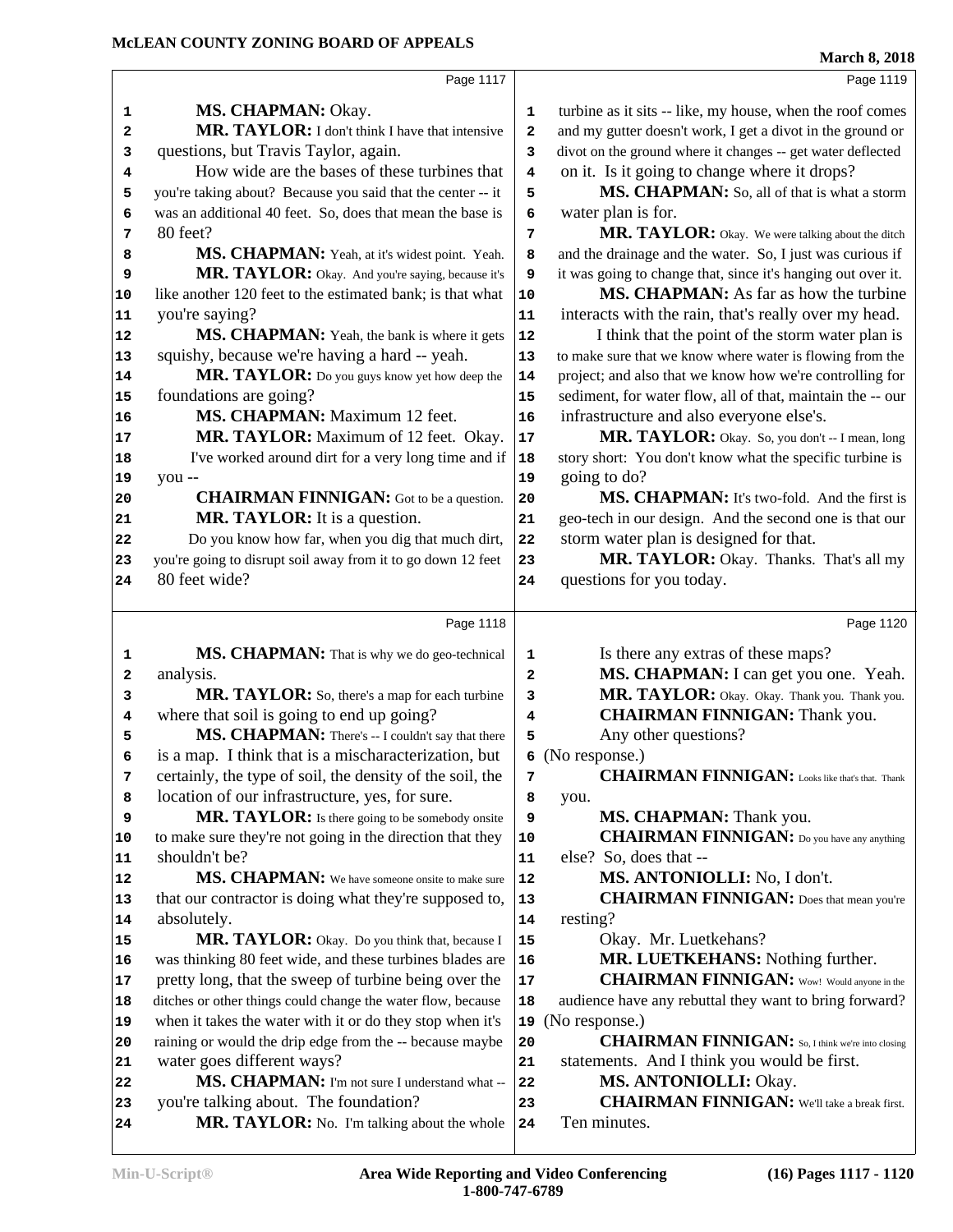| <b>Min-U-Script®</b> |  |  |  |  |  |
|----------------------|--|--|--|--|--|
|----------------------|--|--|--|--|--|

support of those modifications.

County's requirements and more.

 We heard from members of the public who are 17 concerned about the potential effect of the use and | **18**  enjoyment of their property. And we hear those concerns, 19 but the evidence shows that the project will meet all of the 20

 The County has carefully crafted its zoning and use 22 23 guidelines. And the project design meets all the setback 23 requirements, the sound limits and other requirements of the 24

| Page 1121                                                    | Page 1123                                                    |
|--------------------------------------------------------------|--------------------------------------------------------------|
| (Recess.)                                                    | ordinances. It meets industry standards for shadow, flicker  |
| 1                                                            | 1                                                            |
| <b>CHAIRMAN FINNIGAN:</b> Just for clarification, we're      | and the requirements of the Agricultural Impact Mitigation   |
| 2                                                            | 2                                                            |
| going to do closing statements. Everybody has ten minutes    | Agreement, which go above and beyond the County ordinance to |
| з                                                            | 3                                                            |
| for closing statements. You can use it or not use it. If     | ensure the highest level of protection for landowners.       |
| 4                                                            | 4                                                            |
| you want to come up -- that will be the same for the         | We heard suggestions from several people that this           |
| 5                                                            | 5                                                            |
| Applicant and Opposition. Everybody -- everybody gets the    | Zoning Board should, in fact, adopt a more stringent noise   |
| 6                                                            | 6                                                            |
| same amount of time, ten minutes. So, let's hold it to       | limit for this project than is required by the WECS          |
| 7                                                            | 7                                                            |
| that. I think that's adequate. So, you're first.             | Ordinance, but this Board has already considered and         |
| 8                                                            | 8                                                            |
| MS. ANTONIOLLI: Okay. And can I submit a written             | rejected the proposed standard -- the standards proposed by  |
| 9                                                            | 9                                                            |
| closing statement, so I can keep my comments briefer?        | Dr. Schomer when it adopted the WECS Ordinance.              |
| 10                                                           | ${\bf 10}$                                                   |
| MR. DICK: Applicant's Exhibit.                               | The -- the thing about zoning is that it is                  |
| 11                                                           | 11                                                           |
| MS. ANTONIOLLI: Okay. So, on behalf of the                   | perceived subjectively. The IPCB has adopted standards to    |
| 12                                                           | 12                                                           |
| Applicant, I'd like to start by thanking the members of the  | take away that subjectivity and the County has adopted those |
| 13                                                           | 13                                                           |
| Zoning Board, staff, all of the experts and everyone who     | standards.                                                   |
| 14                                                           | 14                                                           |
| participated in this rigorous process.                       | The IPCB limits were adopted to protect human                |
| 15                                                           | 15                                                           |
| We urge the Zoning Board to recommend granting the           | health and welfare. And they go -- they're more than a       |
| 16                                                           | 16                                                           |
| Lexington Wind Farm Application for special use permit.      | protection against a nuisance, which is a standard based on  |
| 17                                                           | 17                                                           |
| First and foremost, the application meets every              | what a reasonable person perceives. They're based on the     |
| 18                                                           | 18                                                           |
| standard in the McLean County Special Use Zoning Ordinance   | protection of human health.                                  |
| 19                                                           | 19                                                           |
| and the Board's New Use Ordinance applicable to wind energy  | EDPR has met the IPCB limits and in doing so, has            |
| 20                                                           | 20                                                           |
| conversion systems. And I've explained in my written         | addressed the standards of a reasonable person.              |
| 21                                                           | 21                                                           |
| statement how the application meets each of these standards. | We listened to Opponent's attempts to argue that             |
| 22                                                           | 22                                                           |
| So I'd like to spend some time highlighting a few key areas  | wind turbines would diminish property values, but they did   |
| 23                                                           | 23                                                           |
| for your consideration.                                      | not provide any site specific information.                   |
| 24                                                           | 24                                                           |
| Page 1122                                                    | Page 1124                                                    |
| First, we've heard from members of the public                | EDPR has presented a snapshot of home sales before           |
| 1                                                            | 1                                                            |
| concerned about wildlife. And on this point EDPR has agreed  | and after the construction of the Twin Groves Wind Farm and  |
| 2                                                            | 2                                                            |
| to undertake much needed studies to address recognized gaps  | it's simple before and after comparison of nonparticipating  |
| 3                                                            | 3                                                            |
| in data and research on the effect of wind turbines.         | landowner home sales through actual market transactions to   |
| 4                                                            | $\overline{\mathbf{4}}$                                      |
| IDNR has made six recommendations regarding                  | show that there is no evidence of property value impacts     |
| 5                                                            | 5                                                            |
| wildlife. And EDPR has -- has indicated that it's satisfied  | near the Twin Groves Project and there won't be near the     |
| 6                                                            | 6                                                            |
| four of those.                                               | Bright Stalk Project either, that is actual data about the   |
| 7                                                            | 7                                                            |
| On the remaining two recommendations, EDPR has               | immediate area.                                              |
| 8                                                            | 8                                                            |
| worked with IDNR to arrive at reasonable modifications that  | So, Opponent then tried to discount the 2009                 |
| 9                                                            | 9                                                            |
| will result in an adaptive management plan to address bats   | Lawrence Berkley National Lab Study, which concludes there's |
| 10                                                           | 10                                                           |
| and pre and post construction studies to evaluate whether    | no evidence of residential property value impacts near wind  |
| 11                                                           | ${\bf 11}$                                                   |
| there are impact -- any impacts on aquatic species from wind | turbines. And even attempted to discount a 2013 more robust  |
| 12                                                           | 12                                                           |
| turbines.                                                    | study by the same group, finding the same thing. But even    |
| 13                                                           | 13                                                           |
| EDPR has presented credible evidence on these                | despite the findings of those studies, which actually        |
| 14                                                           | 14                                                           |
| proposed modifications, arguably persuasive evidence, in     | support EDPR's conclusions on those issues, even those       |
| 15                                                           | 15                                                           |

 So, Opponent then tried to discount the 2009 **100 Lawrence Berkley National Lab Study, which concludes there's** dence of residential property value impacts near wind **12** And even attempted to discount a 2013 more robust by the same group, finding the same thing. But even te the findings of those studies, which actually support EDPR's conclusions on those issues, even those studies don't directly address McLean County information. And that's what EDPR has presented here, is real information about the immediate area.

 Importantly, we heard from members of this community, who work on wind turbines in this county.

21 MR. LUETKEHANS: Objection. I don't really want to. This is completely irrelevant. Taxes, financial information is not one of the standards. Completely unrelated.

Page 1123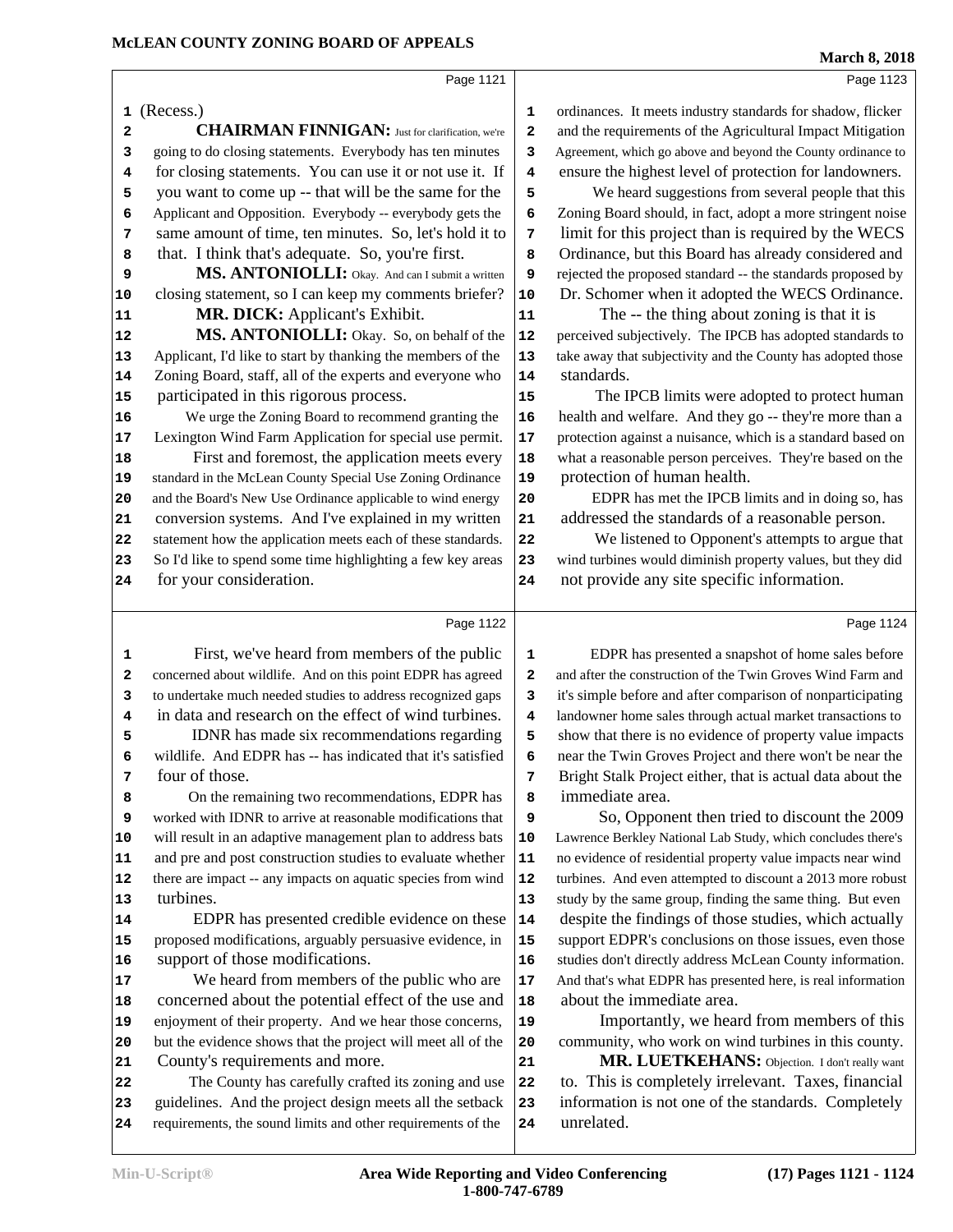|          | Page 1125                                                    |            | Page 1127                                                    |
|----------|--------------------------------------------------------------|------------|--------------------------------------------------------------|
| 1        | MS. ANTONIOLLI: This is my closing statement.                | 1          | I'll talk about four of the standards real quick.            |
| 2        | <b>CHAIRMAN FINNIGAN:</b> This is closing statement.         | 2          | One is the proposed use will not be detrimental to or        |
| 3        | She can put anything in that she wants.                      | 3          | endanger the health, safety, morals, comfort or welfare of   |
| 4        | MS. ANTONIOLLI: And these members of the                     | 4          | the public. Invenergy has completely failed to provide you   |
| 5        | community and employees of the EDPR fully support the        | 5          | with any medical or scientific evidence that these do not    |
| 6        | company and the Bright Stalk Project. These employees and    | 6          | cause health problems or cause people to be highly annoyed.  |
| 7        | community members enjoy the social and economic benefits     | 7          | That's their burden, they failed to meet it.                 |
| 8        | that the Twin Groves Project brings to the County, which     | 8          | On the other hand, Dr. Punch provided compelling             |
| 9        | include construction jobs, long-term operation and           | 9          | testimony to show there are real health concerns with these  |
| 10       | maintenance jobs, the indirect benefits of local spending    | 10         | types of projects. That evidence was not disputed in any     |
| 11       | and increased tax revenues for local schools and             | 11         | way.                                                         |
| 12       | governments.                                                 | 12         | This is not a numbers game. If only a few people             |
| 13       | The Bright Stalk Project will bring more of these            | 13         | get hurt or are bothered then we should not be worried about |
| 14       | same social and economic benefits to McLean County. So what  | 14         | it. If it puts one person at risk, one child at risk, one    |
| 15       | EDPR brings to the table with this application is a          | 15         | elderly person at risk, this should be denied. And they      |
| 16       | late-stage project. EDPR has listened to the community and   | 16         | have not met their burden to show that the project will not  |
| 17       | incorporated the results of stakeholder feedback and they    | 17         | do that.                                                     |
| 18       | bring you the results of that with this project.             | 18         | I don't want to focus on Mr. Hartke's testimony              |
| 19       | This is a late-stage project design that shows you,          | 19         | very long. I know it's kind of easy to write him off as      |
| 20       | not just where turbines and access roads will be located,    | 20         | zealous. He's clearly passionate. He's -- clearly, this is   |
| 21       | but also permanent towers, collection lines and an advance   | 21         | an issue that's very passionate to him, but there's a few    |
| 22       | stage project layout so that we can sit down and talk about  | 22         | things that are clearly true. The guy didn't move out of     |
| 23       | details and not just hypotheticals.                          | 23         | his house for nothing. It wasn't -- that wasn't what he      |
| 24       | Without a doubt, this Applicant has demonstrated             | 24         | intended to do. He was pro wind. He was forced to move out   |
|          |                                                              |            |                                                              |
|          | Page 1126                                                    |            | Page 1128                                                    |
| 1        | throughout this process that every member of their team is   | 1          | of his house, because it was unbearable -- unbearable.       |
| 2        | willing to listen to the community and incorporate           | 2          | This is not about whether wind energy is good. I             |
| 3        | stakeholder feedback.                                        | 3          | think wind energy is great. I just don't think it should be  |
| 4        | EDPR Renewable has a long track record of building           | 4          | put this close to homes, nor do my clients, that's the       |
| 5        | long-term partnerships with local, state and federal         | 5          | problem. It's not whether wind energy should be in           |
| 6        | agencies with participating and nonparticipating landowners, | 6          | existence. We need -- I have no problem with it. That's a    |
| 7        | with community leaders and interested parties and will       | 7          | cultural decision, a financial decision that's made by our   |
| 8        | continue to do so during the development, construction and   | 8          | government. But the reality of it is, that's not what        |
| 9        | operating stages of this facility.                           | 9          | you're here to talk about.                                   |
| 10       | So, for all those reasons I urge you to recommend            | 10         | You're not here to talk about jobs. You're not               |
| 11       | granting the Lexington-Chenoa Special Use Permit             | ${\bf 11}$ | here to talk about taxes. Those are completely irrelevant    |
| 12       | Application.                                                 | 12         | to the seven standards. If anybody can find them in here, I  |
| 13       | Again, we thank the Zoning Board for their                   | 13         | would be happy to listen, but it's completely, completely    |
| 14       | participation and opportunity to present the details of our  | 14         | irrelevant.                                                  |
| 15       | application.                                                 | 15         | Standard two talks about the diminution of property          |
| 16       | <b>CHAIRMAN FINNIGAN:</b> Thank you.                         | 16         | value. Again, EDPR failed to meet the standard. The clerk    |
| 17       | Mr. Luetkehans?                                              | 17         | provided you no evidence of nearby property values, not one  |
| 18       | MR. LUETKEHANS: First of all, thanks for your                | 18         | iota of evidence. What he showed you is that two houses      |
| 19       | time, I appreciate it and as do my clients.                  | 19         | somewhere within five miles, probably closest to five miles, |
| 20       | As was made -- statement made earlier that the               | 20         | because he knows they weren't within one or two, two houses  |
| 21       | burden of proof is on the Applicant. I don't have to prove   | 21         | gained value, one percent or two percent a year five miles   |
| 22       | anything. The objectors don't have to prove anything.        | 22         | away. That's not the question. I have no doubt that five     |
| 23<br>24 | The question is whether the Applicant met its                | 23         | miles a way there's no diminution of value, none whatsoever. |
|          | burden of proof as it relates to each and every standard.    | 24         | What happens in a half mile? What happens at                 |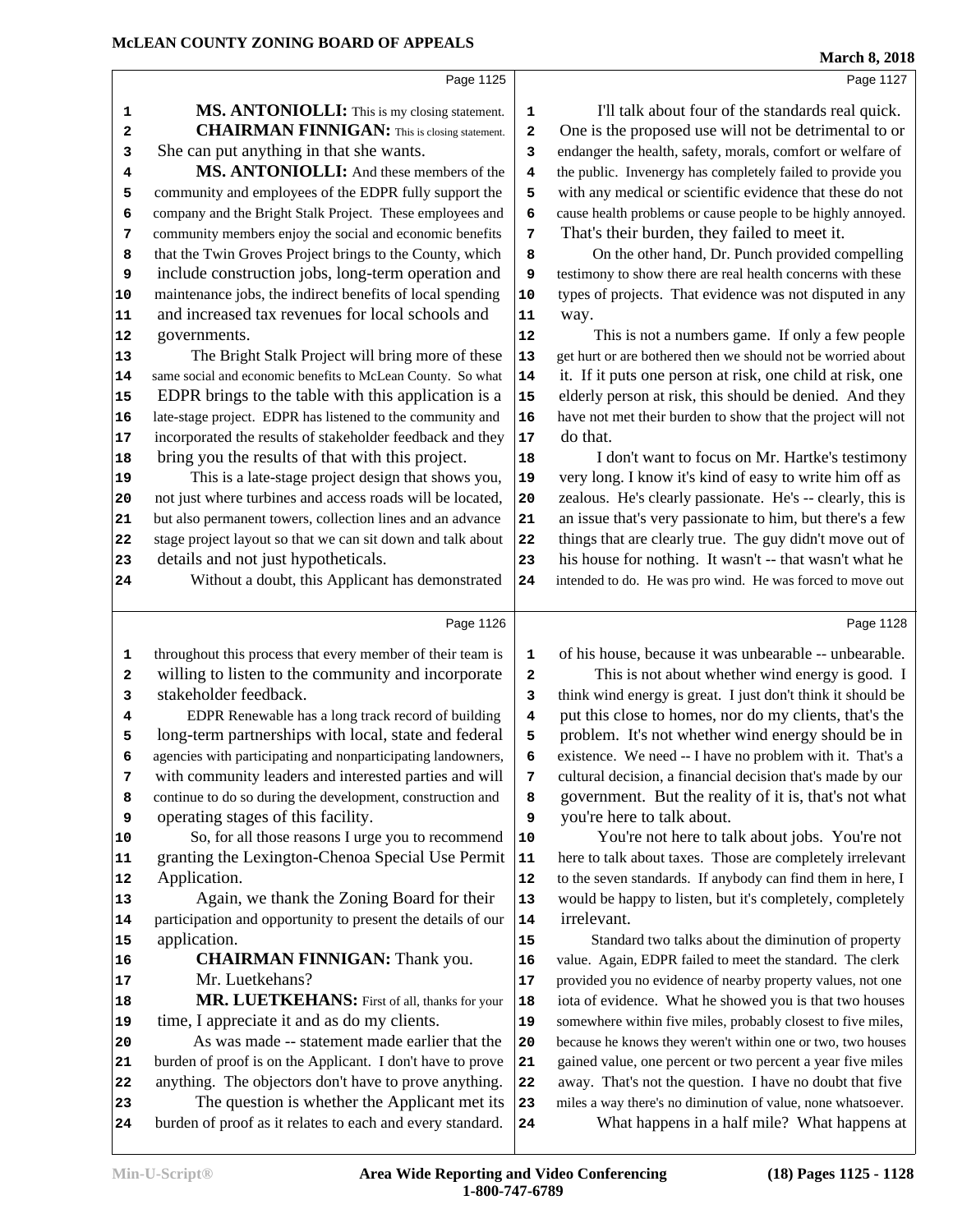#### Page 1129

 1600 feet? You're going to tell me that that guy staring at 1 that for 1600 feet doesn't have a diminution of value? Oh, 2 okay. We're going to -- we're going to say Kielisch's testimony doesn't matter, because it's not McLean County. 4 They had years to prepare someone to actually tell you what  $\begin{vmatrix} 5 \end{vmatrix}$  was going to happen in McLean County, they didn't. Years. They've been putting this project together  $\vert$  **7**  forever. We had three weeks. Kielisch has told you exactly **8**  what happens to these 12 to 25 percent diminution of value. **9**  You could say: Well, that's not McLean County. What's the 10 difference between McLean County and Ogle County or anywhere 11 in Wisconsin as it relates to property values? Is McLean | **12** 13 somehow special? That's ludicrous, absolutely ludicrous. 13 It happens or it doesn't happen. It wasn't just one | 14 community he found it at. He found it in numerous 15 communities throughout the Midwest. Real life studies. If they wanted to prove that 17 there was no diminution of value they should have done a | **18** 19 real study, a parent study, the clerk does them all the 19 something you should be using to protect this County. The

 time. He admitted I had him do it. I've seen him do it. He just didn't do it, because one, he was either too lazy; 21 or two, they didn't want the answers, because they knew the 22 answers.

He came in here telling you that there is an 24

Page 1130

 increase in value next to -- next to wind turbines, a mile 1 away. When we cross-examined him he said he had no idea. **2**  At the end he said he has no idea what it does to property 3 values, none whatsoever. All he know is that somewhere between five miles and two whole houses increased in value. 5 That's not meeting the burden of proof. They have to show **6**  no diminution of value. They failed miserably. Standard three: Will not impede the orderly **8**  development of surrounding properties. Again, failed to do **9**  that. If this is diminishing property values, that clearly 10 impedes the development of surrounding properties. 11 Standard seven: Proposed special use conforms to 12 the regulations of the district. Again, they failed to meet the burden of proof. 14 You have no idea what the measurements are on this 15 properties -- on these properties. What we know is the 16 center of the house is below 41.0 at night on 1,000 hertz | **17**  level. I don't know if the edge of the house is under 41.0. **18**  In fact, I'm pretty sure, given the testimony, that that 19 house, the 40.9, when measured at the edge of the house, 20 because we talked -- we heard them say at 50 feet there 21 could be a .3 decibel difference. The foundation of this 22 house is over 40.9. They say: Oh, we were doing conservative. They weren't conservative, they used a model. **24**   the decommissioning study doesn't know what it is? Doesn't know what the cost to haul it is? Doesn't know how much you can scrap it for? I'm a darn lawyer for a construction company and I know that.

 was very kind enough to tell us exactly what he uses. He uses it every day. But the engineer they're asking to do

 County should be requiring it. What did you hear from him? It was a black box theory. We put a bunch stuff in. I don't know what he put in. I don't know what the -- I don't -- he didn't know what CA6 was. Anybody who's ever seen a construction site knows what coarse aggregate is. Mr. O'Brien, and I don't think he's here tonight,

They didn't add anything to the model. She had no idea what they added to the model, what they changed.

inconsistencies in the model.

 What we do know is the most conservative calculation they could have used for ground attenuation they completely refused to use and then go: But we use conservative numbers all the way around, so we don't have to worry about the deviation. We don't have to worry about the

They have never -- there's no evidence that anything -- any wind turbines of this type or any others in this record were validated as being lower or low enough to match the possible standard deviation in the model. We have no idea what went into the model, just like we have no idea what went into the decommissioning study. Decommissioning study is not a standard, but it's

What we know from the decommissioning standard is the guy who did the study had no real-world experience.

 We heard Mr. Jolly. All Mr. Jolly had to do was call the scrap yards and find out that the numbers he used were woefully inadequate. It's not going to stop this project if you don't hold the decommissioning numbers, but what you should do and you have the right to do and the County has the right to do is hire an independent to make sure this County is protected.

Right now you're not protecting the County. These things are -- that decommissioning study is the number. These things are going to be sitting there 35 years from now and not be replaced, not be taken down, because there's not going to be the money for it.

There is no way that decommissioning study gives you any information worthwhile. We couldn't -- there's no way -- every question we asked: I don't know. I don't know. I don't know. How do you rate -- how do you decide whether that decommissioning study was worth anything? You have no ability to do that. They didn't give you that.

Page 1131

Page 1132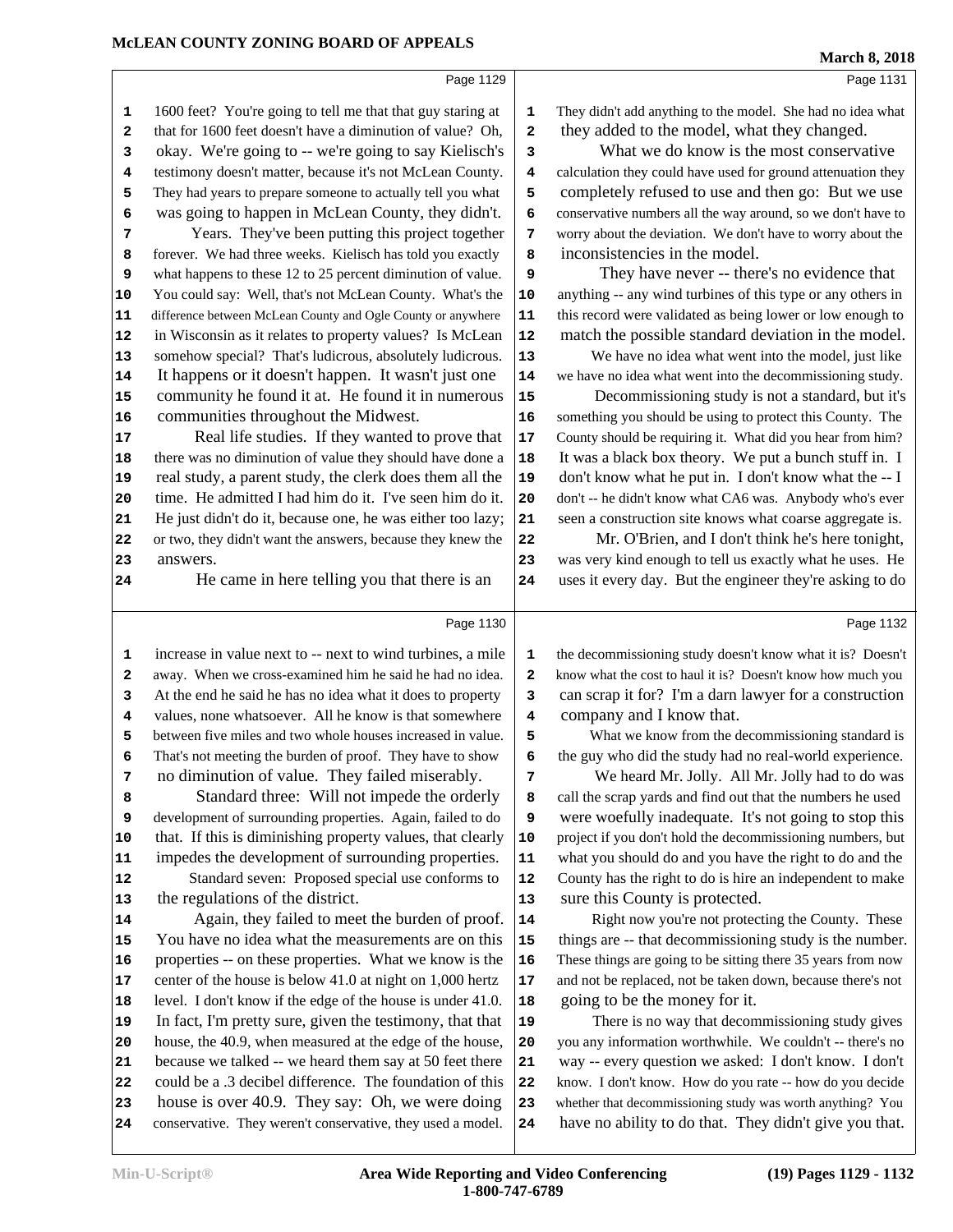|          |                                                                                            |            | March 8, 2018                                                                                                           |
|----------|--------------------------------------------------------------------------------------------|------------|-------------------------------------------------------------------------------------------------------------------------|
|          | Page 1133                                                                                  |            | Page 1135                                                                                                               |
| 1        | That's what they've been doing. They said: Hey, guess                                      | 1          | to make a closing statement?                                                                                            |
| 2        | what? We're willing to work with you. That's the answer to                                 | 2          | MS. ANTONIOLLI: I would only say that                                                                                   |
| з        | everything: We're willing to work with you. That's not a                                   | 3          | Mr. Luetkehans failed to submit the -- this memorandum                                                                  |
| 4        | guarantee. That gives you no security whatsoever.                                          | 4          | during their opportunity for rebuttal. And at this point                                                                |
| 5        | Decommissioning gives you no security on anything.                                         | 5          | that opportunity has passed. So, I would object to its                                                                  |
| 6        | You need to follow -- you should follow the IDNR                                           | 6          | being entered into the record.                                                                                          |
| 7        | recommendations as it relates to recommendation two and six.                               | 7          | MR. LUETKEHANS: This is a legal memo. It is not a                                                                       |
| 8        | The IDNR is an independent agency. Excuse me.                                              | 8          | factual memo.                                                                                                           |
| 9        | They have provided you what their recommendation -- the ones                               | 9          | Rebuttal testimony is facts. This is nothing more                                                                       |
| 10       | that EDPR pushed back on and the IDNR thought were maybe too                               | ${\bf 10}$ | than what the law is. I could have done it in closing                                                                   |
| 11       | much, they gave in. What they didn't do is give in on two                                  | 11         | argument. She could have given her whole closing in that                                                                |
| 12       | and six. The people who are the experts, the independent                                   | 12         | way, but she refused to.                                                                                                |
| 13       | experts, are asking you to follow recommendations two and                                  | 13         | <b>CHAIRMAN FINNIGAN:</b> We'll let it come in. That's                                                                  |
| 14       | six. And I would ask that you do that.                                                     | 14         | fine.                                                                                                                   |
| 15       | In sum, EDPR did not do their job. They failed to                                          | 15         | Do you have a number on that?                                                                                           |
| 16       | meet the standards.                                                                        | 16         | MR. LUETKEHANS: 26.                                                                                                     |
| 17       | And their closing argument, I'll go through it real                                        | 17         | <b>CHAIRMAN FINNIGAN: Thank you.</b>                                                                                    |
| 18       | quick, you know. They -- they admit they have -- haven't                                   | 18         | MR. DICK: SLG 26.                                                                                                       |
| 19       | got the standards, because here's what they were relying on:                               | 19         | <b>CHAIRMAN FINNIGAN:</b> I guess we're at the point --                                                                 |
| 20       | The health -- the McLean County Zoning Board of Appeals gave                               | 20         | anyone in the audience want to give a closing statement? If                                                             |
| 21       | great consideration to the health impacts of wind farms                                    | 21         | you do, you had to have testified earlier. Anybody that's                                                               |
| 22       | before recommending approval of the WECS Ordinance in 2016.                                | 22         | testified is eligible for a closing statement. So, if you                                                               |
| 23       | That's what they're relying on? Testimony two years ago                                    | 23         | want to come, you know, pretty sure we know who testified.                                                              |
| 24       | that we have no right to cross-examine, that we don't know                                 | 24         | MR. TAYLOR: Not going to be at pretty as last                                                                           |
|          | Page 1134                                                                                  |            | Page 1136                                                                                                               |
| 1        | if it's still valid.                                                                       | 1          | time, lot more scribbles on the paper.                                                                                  |
| 2        | Same thing with the land study. If they had, you                                           | 2          | Travis Taylor. You need my address again? Yes?                                                                          |
| 3        | know, if it was me, you would be -- you would be going to do                               | 3          | No. Okay.                                                                                                               |
| 4        | a land study. What did they do? They submitted a land plan                                 | 4          | It's not quite as pretty as last time, but I'll get                                                                     |
| 5        | study from 2008 from a guy who said they didn't have                                       | 5          | through my main ideas.                                                                                                  |
| 6        | authority to do it and he's not here to cross-examine on.                                  | 6          | It there anything my need to start with in                                                                              |
| 7        | The Berkley Study was not introduced into evidence.                                        | 7          | particular?                                                                                                             |
| 8        | If they wanted the Berkley Study introduced into evidence                                  | 8          | As my wife and I were discussing me coming tonight,                                                                     |
| 9        | they should have.                                                                          | 9          | we decided, you know, the other night we were discussing at                                                             |
| 10       | The Berkley study says a lot more than what                                                | 10         | dinner how -- how this could affect our everyday life. And                                                              |
| 11       | Ms. Antoniolli said. And we had no right to cross-examine.                                 | 11         | my wife is expecting on our second child here shortly. We                                                               |
| 12       | I know I'm done, but you cannot rely on a study                                            | 12         | were discussing how we could have a rainy morning, that we                                                              |
| 13       | that -- who knows what it says. I know what it says,                                       | 13         | wake up, go down to our basement, check it, see that there's                                                            |
| 14       | because I read it, but you don't have that opportunity. I                                  | 14         | water in it, about that time the storm caused the power to                                                              |
| 15       | will just -- I know I'm done.                                                              | 15         | go out, sump pump doesn't work and water is pouring in our                                                              |
| 16       | <b>CHAIRMAN FINNIGAN:</b> Thank you.                                                       | 16         | basement, because you know, the field tile outside was just                                                             |
| 17       | MR. LUETKEHANS: Let me just say in closing: I ask                                          | 17         | broke the previous day by the bulldozer putting in a road                                                               |
| 18       | that you deny the request.                                                                 | 18         | and I don't have power to pump any water out. And while                                                                 |
| 19       | I also have a memorandum of law in reply on the                                            | 19         | they were using the vibratory plow to put in their cable,                                                               |
| 20       | legal issue of where you measure. And I would submit that                                  | 20         | five feet deep outside, they vibrated the walls of my well                                                              |
| 21       | at this time as well, like Ms. Antoniolli did for her                                      | 21         | and caused it to collapse. So, we don't have any water as                                                               |
| 22       | closing argument.                                                                          | 22         | well. And when we decide to call for help, the crane that                                                               |
| 23<br>24 | <b>CHAIRMAN FINNIGAN:</b> Thank you.<br>I guess it's time -- anybody in the audience wants | 23         | they just crossed our path with happened to intercept with<br>our cell phone tower service. So, we couldn't really call |
|          |                                                                                            | 24         |                                                                                                                         |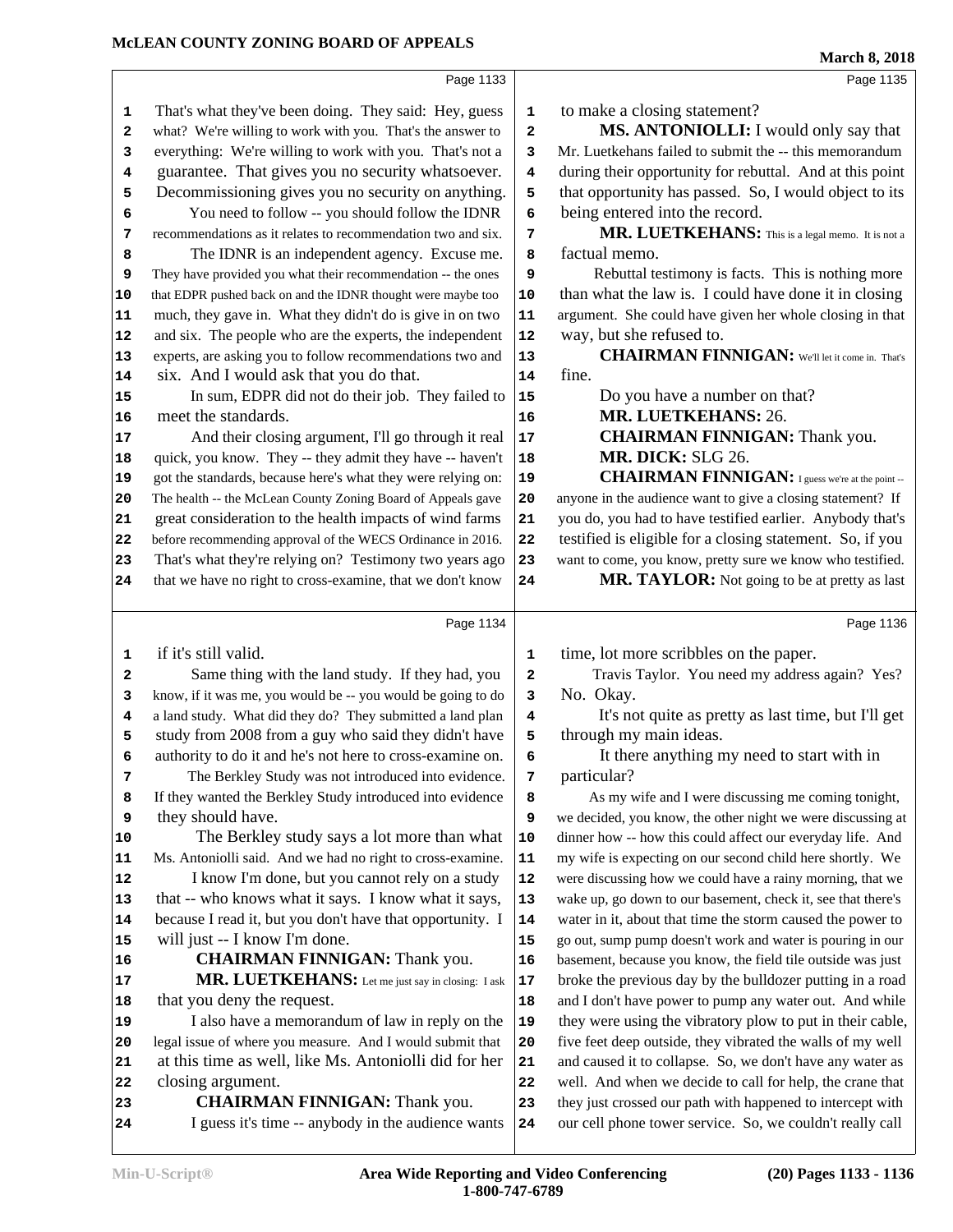# **March 8, 2018**

Page 1139

| 1        | for help. So, we go to the internet, which is also radio                                                                 | 1                       | sin             |
|----------|--------------------------------------------------------------------------------------------------------------------------|-------------------------|-----------------|
| 2        | frequency that they put a tower up and blocked, can't watch                                                              | $\overline{\mathbf{2}}$ |                 |
| 3        | TV. We don't have power or anything. Anyway, so that goes                                                                | 3                       | ha              |
| 4        | out the window.                                                                                                          | 4                       |                 |
| 5        | Oh, so we decide we'll just leave, because our                                                                           | 5                       | I've            |
| 6        | water breaks, you know. And she's pregnant and nine months                                                               | 6                       | cor             |
| 7        | along, not quite yet, but maybe by then. And we go to the                                                                | 7                       | bel             |
| 8        | road, and it's rainy and muddy, and all the time the wind                                                                | 8                       | sou             |
| 9        | turbine's going out to where the cranes are stuck on the                                                                 | 9                       | are             |
| 10       | road, because they can't make the turn without going into                                                                | 10                      | my              |
| 11       | the field. So, we can't even leave our house. And if we                                                                  | 11                      |                 |
| 12       | wanted to call, we can't, our cell phones still don't work.                                                              | 12                      | dur             |
| 13       | So, at that point in time we're reevaluating a few things on                                                             | 13                      | befo            |
| 14       | how it might change our life. But this is, of course, worst                                                              | 14                      | we              |
| 15       | case scenario and we all hope that that doesn't happen.<br>I do think that a few of the studies that were                | 15                      | CO <sub>1</sub> |
| 16       |                                                                                                                          | 16                      |                 |
| 17       | presented could have had some more nonobjective views to                                                                 | 17                      | goir            |
| 18       | them and maybe some completely independent research could be<br>done.                                                    | 18                      | you             |
| 19       |                                                                                                                          | 19                      | sila            |
| 20       | We also discussed how the biggest towers that have                                                                       | 20                      | lin             |
| 21       | ever been put in McLean County are going to go in. And they<br>don't even have complete research on how they're going to | 21<br>22                | con             |
| 22<br>23 | affect our life after they're built, because they haven't                                                                | 23                      | $at -$          |
| 24       | been built yet with bad deterrent devices that also have not                                                             | 24                      | at it           |
|          |                                                                                                                          |                         |                 |
|          | Page 1138                                                                                                                |                         |                 |
| 1        | been tested. I think these are some of our biggest                                                                       | 1                       |                 |
| 2        | concerns, not to mention that we're going to have 11 or 12                                                               | 2                       | eith            |
| 3        | turbines within a mile of our house where the nature                                                                     | 3                       | fur             |
| 4        | preserve at Weston needs a mile setback.                                                                                 | 4                       | disc            |
| 5        | I think just even a setback of a half mile to                                                                            | 5                       | coul            |
| 6        | prevent the three closest, where we'll have two hours of                                                                 | 6                       | οf              |
| 7        | shadow on our house a day, not to mention our yard, which                                                                | 7                       | WO              |
| 8        | just this weekend, when it was nice, I spent seven or eight                                                              | 8                       | land            |
| 9        | hours in the yard working to keep it looking nice.                                                                       | 9                       | my              |
| 10       | I would also like to ask you to take into                                                                                | 10                      |                 |
| 11       | consideration on waiting to see what the previous wind                                                                   | 11                      | liste           |
| 12       | project might bring with those larger turbines before you                                                                | 12                      | qu              |
| 13       | approve this one, as they're going to be much larger, but                                                                | 13                      |                 |
| 14       | not quite this large, and that way we can see what the                                                                   | 14                      | ke <sub>l</sub> |
| 15       | effects on the people around them are going to feel and                                                                  | 15                      |                 |
| 16       | have.                                                                                                                    | 16                      |                 |
| 17       | You can also see in the map that I provided in my                                                                        | 17                      |                 |
| 18       | earlier testimony the large percentage of people that have                                                               | 18                      | vic             |
| 19       | not signed or have unavailable space to put turbines on,                                                                 | 19                      | per             |
| 20       | because between the pink and the purple and the circles                                                                  | 20                      | detr            |
| 21       | around the houses, there's not much white left in the                                                                    | 21                      | or              |
| 22       | middle. So, that also should take into consideration that                                                                | 22                      |                 |
| 23       | the support for this project is not nearly as strong as it                                                               | 23                      | fam             |
| 24       | was ten years ago or eight years ago when they proposed a                                                                | 24                      | the             |
|          |                                                                                                                          |                         |                 |

milar project.

Page 1137

The seven set standards for special use permits  $v$ e not truly been met in my eyes.

The project has already greatly changed my life. missed hours away from my family. I have health and mfort concerns on so many levels. And I don't truly lieve that I will be able to enjoy my property if the and levels are what they are projected to be. And they taking, again, two hours a day from the enjoyment from **10** my property.

**11** I have heard from both sides the property values ing the construction will be diminished. So, even if before and after they're the same, if something happens and needed to sell our house during the construction, it **15** could diminish the value.

**16** And if you do take an agreement with them, they're 18<sup>1</sup> got take many of your rights and restrict your usage on ar property, such as if we wanted to have cattle and age and put up silos, stuff like that, you would be **20** limited because of the heights.

**21** We've already heard that EDPR has no intentions of forming to all of the rules and regulations -- they look - set forth by **IDNR** or the drainage districts, they look always as a discussion, never as a yes and no answer.

#### Page 1140

Once again, my main points are: If you could er have them moved or removed turbines 83, 85 and 95 rther away and require -- or since it's always a **E** ussion, have them move the main transmission line that d be next to our house between 29 and 3000 North Road -- basically, just move it a mile to the north so it  **7** wouldn't disrupt us, since they already have participating lowners over there, that would greatly help me and reduce  *concerns.* 

I think that's everything. I appreciate you guys ening to me throughout these nights and letting me ask estions. So, I think that's it. Thank you.

**13 CHAIRMAN FINNIGAN:** Thanks for coming up. You pt it interesting.

> Anyone else for closing statement? **16 MR. POWELL:** Jeff Powell.

**17** I believe as this project stands, as it stands, blates the standards of the issuance of special use mits. I have not been convinced that this will not be imental or endanger the health, safety, morals, comfort welfare of the public and my family.

**22** I cannot see how these turbines will not affect my **23** family. I can't even tour the neighboring wind projects in area or anywhere in the state and compare what these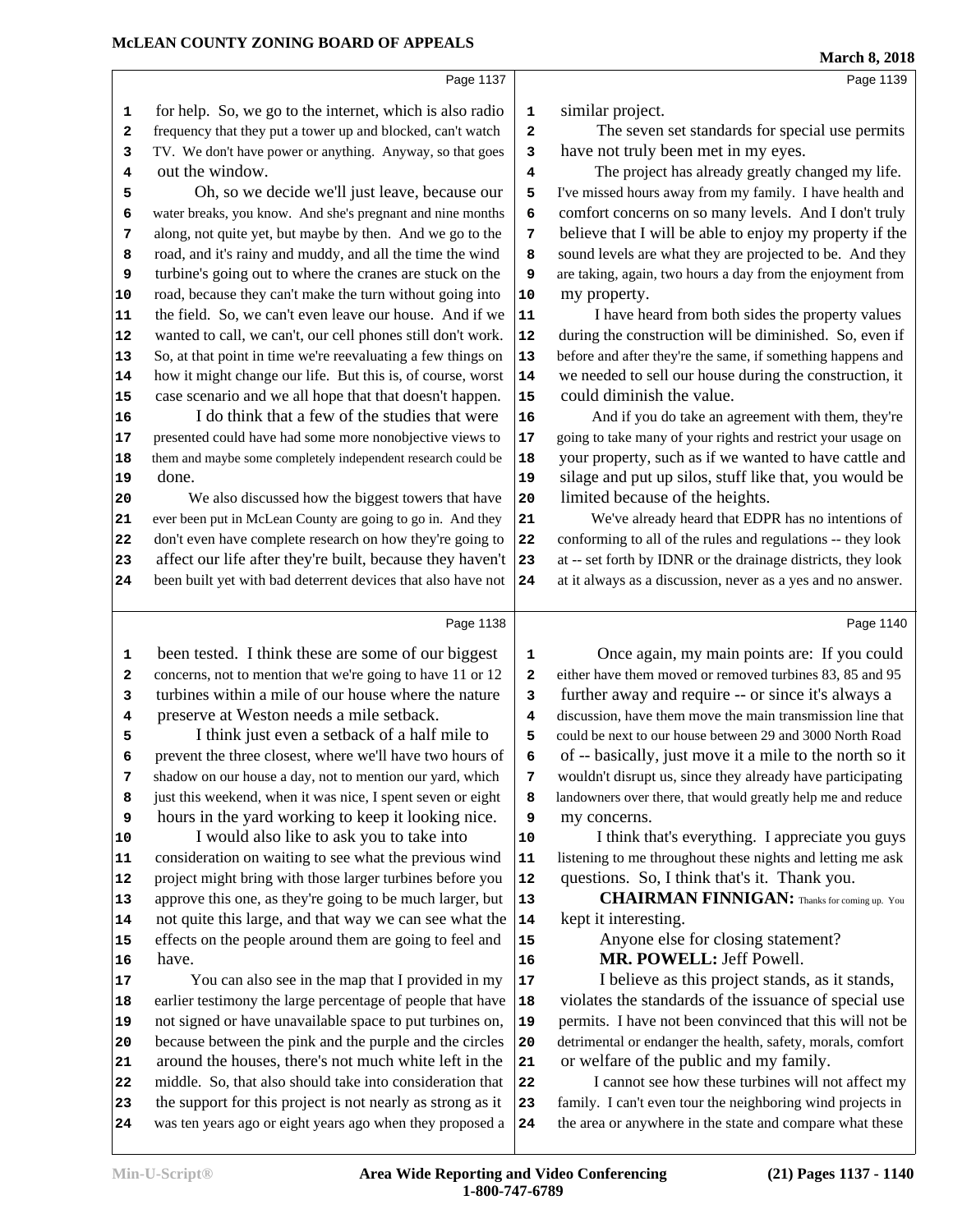Г

# Page 1141

Page 1143

|                                                 | Page 1141                                                                                                                                                                                                                                                                                                                                                                                                                                                                                                                                                                                                  |                                                 | Page 1145                                                                                                                                                                                                                                                                                                                                                                                                                                                                                                            |
|-------------------------------------------------|------------------------------------------------------------------------------------------------------------------------------------------------------------------------------------------------------------------------------------------------------------------------------------------------------------------------------------------------------------------------------------------------------------------------------------------------------------------------------------------------------------------------------------------------------------------------------------------------------------|-------------------------------------------------|----------------------------------------------------------------------------------------------------------------------------------------------------------------------------------------------------------------------------------------------------------------------------------------------------------------------------------------------------------------------------------------------------------------------------------------------------------------------------------------------------------------------|
| 1<br>2<br>3<br>4<br>5<br>6<br>7<br>8<br>9<br>10 | will be like around my friends' and neighbors' houses as<br>well as mine. These -- these turbines and their massive<br>wind sweeps are incomparable to any, in my opinion, any wind<br>farm or project that Illinois has ever seen.<br>I have spent my free time, which I haven't had a<br>lot of lately, and visited with opposers and proponents of<br>wind projects that live within -- within these wind projects<br>and both have expressed the changes to their daily life.<br>Even -- even the ones that were being compensated by having<br>them on their property, still express to me how it has | 1<br>2<br>3<br>4<br>5<br>6<br>7<br>8<br>9<br>10 | don't believe that any of my so-called neighbors, I don't<br>consider them neighbors, they may be landowners that own<br>property around me, have the interest, our interest, in<br>their best concern.<br>The only thing that I can do is plead to you guys<br>as the Zoning Board to do your job that I believe and it's<br>the County's responsibility to lookout for us and to keep<br>our interests in close to your decision.<br>I guess that's all I have. Thank you.<br><b>CHAIRMAN FINNIGAN: Thank you.</b> |
| 11                                              | changed their life.                                                                                                                                                                                                                                                                                                                                                                                                                                                                                                                                                                                        | 11                                              | Anyone else for a closing statement? Mr. Jolly?                                                                                                                                                                                                                                                                                                                                                                                                                                                                      |
| 12                                              | I did not bring up one thing that many proponents                                                                                                                                                                                                                                                                                                                                                                                                                                                                                                                                                          | 12                                              | MR. JOLLY: I have a question for you first:                                                                                                                                                                                                                                                                                                                                                                                                                                                                          |
| 13                                              | have brought up in their testimony and that is money. I                                                                                                                                                                                                                                                                                                                                                                                                                                                                                                                                                    | $13$                                            | There's a couple of people that were unable to attend                                                                                                                                                                                                                                                                                                                                                                                                                                                                |
| 14                                              | think that testifying to the economic impact -- impact is                                                                                                                                                                                                                                                                                                                                                                                                                                                                                                                                                  | 14                                              | tonight, one of them showed a little bit of uneasiness the                                                                                                                                                                                                                                                                                                                                                                                                                                                           |
| 15                                              | misleading to why we are here.                                                                                                                                                                                                                                                                                                                                                                                                                                                                                                                                                                             | 15                                              | other night, just because he wasn't able to speak at his                                                                                                                                                                                                                                                                                                                                                                                                                                                             |
| 16<br>17                                        | I believe that we are here and the purpose of The<br>Board is to protect the people. Nowhere in the special use                                                                                                                                                                                                                                                                                                                                                                                                                                                                                            | 16<br>17                                        | closing statement. They've asked me to bring what their<br>closing statements would be. And I would like to enter                                                                                                                                                                                                                                                                                                                                                                                                    |
| 18                                              | standards does it refer to the economic benefits to anyone.                                                                                                                                                                                                                                                                                                                                                                                                                                                                                                                                                | 18                                              | those into evidence as they were able to enter their things                                                                                                                                                                                                                                                                                                                                                                                                                                                          |
| 19                                              | The only time that anything to do with money is                                                                                                                                                                                                                                                                                                                                                                                                                                                                                                                                                            | 19                                              | into evidence as well.                                                                                                                                                                                                                                                                                                                                                                                                                                                                                               |
| 20                                              | brought up in the seven standards is with property values.                                                                                                                                                                                                                                                                                                                                                                                                                                                                                                                                                 | 20                                              | <b>CHAIRMAN FINNIGAN:</b> We can do that.                                                                                                                                                                                                                                                                                                                                                                                                                                                                            |
| 21                                              | I have not been convinced that this will not have an impact.                                                                                                                                                                                                                                                                                                                                                                                                                                                                                                                                               | 21                                              | MR. JOLLY: Just in case, slight possibility, one                                                                                                                                                                                                                                                                                                                                                                                                                                                                     |
| 22                                              | The testimony from EDPR on this issue has failed to                                                                                                                                                                                                                                                                                                                                                                                                                                                                                                                                                        | 22                                              | may show up, but I know one won't.                                                                                                                                                                                                                                                                                                                                                                                                                                                                                   |
| 23                                              | show that it won't. But once again, I have not been coming                                                                                                                                                                                                                                                                                                                                                                                                                                                                                                                                                 | 23                                              | <b>CHAIRMAN FINNIGAN:</b> We have no control where the                                                                                                                                                                                                                                                                                                                                                                                                                                                               |
| 24                                              | to these hearings because of money. Most of the                                                                                                                                                                                                                                                                                                                                                                                                                                                                                                                                                            | 24                                              | meeting is going to go.                                                                                                                                                                                                                                                                                                                                                                                                                                                                                              |
|                                                 | Page 1142                                                                                                                                                                                                                                                                                                                                                                                                                                                                                                                                                                                                  |                                                 | Page 1144                                                                                                                                                                                                                                                                                                                                                                                                                                                                                                            |
|                                                 |                                                                                                                                                                                                                                                                                                                                                                                                                                                                                                                                                                                                            |                                                 |                                                                                                                                                                                                                                                                                                                                                                                                                                                                                                                      |
| 1                                               | nonparticipants have not testified about this issue.<br>We are concerned about the health, well-being and                                                                                                                                                                                                                                                                                                                                                                                                                                                                                                  | 1<br>$\mathbf{2}$                               | MR. JOLLY: Exactly. Exactly.<br><b>CHAIRMAN FINNIGAN:</b> He was kind of upset the other                                                                                                                                                                                                                                                                                                                                                                                                                             |
| 2<br>3                                          | our way of life. I only witnessed one landowner, who was                                                                                                                                                                                                                                                                                                                                                                                                                                                                                                                                                   | 3                                               | night, I think, but we wouldn't have got to closing                                                                                                                                                                                                                                                                                                                                                                                                                                                                  |
| 4                                               | willing to come up and testify, that has signed up for the                                                                                                                                                                                                                                                                                                                                                                                                                                                                                                                                                 | $\overline{\mathbf{4}}$                         | statements that night anyway.                                                                                                                                                                                                                                                                                                                                                                                                                                                                                        |
| 5                                               | turbines. And all I gathered from Mr. Peterson's testimony                                                                                                                                                                                                                                                                                                                                                                                                                                                                                                                                                 | 5                                               | MR. JOLLY: I didn't know, but anyway, he isn't                                                                                                                                                                                                                                                                                                                                                                                                                                                                       |
| 6                                               | is that he was concerned that following the IDNR                                                                                                                                                                                                                                                                                                                                                                                                                                                                                                                                                           |                                                 |                                                                                                                                                                                                                                                                                                                                                                                                                                                                                                                      |
|                                                 |                                                                                                                                                                                                                                                                                                                                                                                                                                                                                                                                                                                                            | 6                                               | able to attend tonight. He may show up, but if this don't                                                                                                                                                                                                                                                                                                                                                                                                                                                            |
| 7                                               | recommendations would cause -- cause his land -- cause                                                                                                                                                                                                                                                                                                                                                                                                                                                                                                                                                     | 7                                               | go till 9:30 --                                                                                                                                                                                                                                                                                                                                                                                                                                                                                                      |
| 8                                               | his -- cause him to lose turbines on his land and therefore,                                                                                                                                                                                                                                                                                                                                                                                                                                                                                                                                               | 8                                               | <b>CHAIRMAN FINNIGAN:</b> If he shows up, he can talk.                                                                                                                                                                                                                                                                                                                                                                                                                                                               |
| 9                                               | money.                                                                                                                                                                                                                                                                                                                                                                                                                                                                                                                                                                                                     | 9                                               | MR. JOLLY: It doesn't matter at this point. I                                                                                                                                                                                                                                                                                                                                                                                                                                                                        |
| 10                                              | We are good people, neighbors and friends that live                                                                                                                                                                                                                                                                                                                                                                                                                                                                                                                                                        | 10                                              | have these here. I will go with mine as well now.                                                                                                                                                                                                                                                                                                                                                                                                                                                                    |
| 11<br>12                                        | in this area. We are law-abiding, tax-paying citizens.                                                                                                                                                                                                                                                                                                                                                                                                                                                                                                                                                     | ${\bf 11}$                                      | Tim Jolly. Okay. First of all, I would like to                                                                                                                                                                                                                                                                                                                                                                                                                                                                       |
| 13                                              | There may not be a lot of us, but our lives and our way of<br>life are important to me, my family and my friends. We love                                                                                                                                                                                                                                                                                                                                                                                                                                                                                  | ${\bf 12}$<br>13                                | reiterate that this is a completely unreliable energy<br>source. You don't have wind, you don't have electricity.                                                                                                                                                                                                                                                                                                                                                                                                    |
| 14                                              | where we live. It's important to us. And I just don't see                                                                                                                                                                                                                                                                                                                                                                                                                                                                                                                                                  | 14                                              | It needs a backup at all times.                                                                                                                                                                                                                                                                                                                                                                                                                                                                                      |
| 15                                              | how this cannot affect us.                                                                                                                                                                                                                                                                                                                                                                                                                                                                                                                                                                                 | 15                                              | As I indicated earlier, this is an antique                                                                                                                                                                                                                                                                                                                                                                                                                                                                           |
| 16                                              | Just earlier today dealing with our hectic                                                                                                                                                                                                                                                                                                                                                                                                                                                                                                                                                                 | 16                                              | technology. It's reemerged in the 1990's with government                                                                                                                                                                                                                                                                                                                                                                                                                                                             |
| 17                                              | schedules lately, my wife, my beautiful wife, wanted to come                                                                                                                                                                                                                                                                                                                                                                                                                                                                                                                                               | $17\,$                                          | tax credit and that's the only reason why it was reemerged.                                                                                                                                                                                                                                                                                                                                                                                                                                                          |
| 18                                              | and put in her last two cents, but she had to work late                                                                                                                                                                                                                                                                                                                                                                                                                                                                                                                                                    | 18                                              | An SIU professor reaffirmed that these turbines --                                                                                                                                                                                                                                                                                                                                                                                                                                                                   |
| 19                                              | saving a life at a hospital of a patient who had his lung                                                                                                                                                                                                                                                                                                                                                                                                                                                                                                                                                  | 19                                              | ISU professor, as testified here the other evening,                                                                                                                                                                                                                                                                                                                                                                                                                                                                  |
| 20                                              | collapsed on his heart. These are the type of people that                                                                                                                                                                                                                                                                                                                                                                                                                                                                                                                                                  | 20                                              | reaffirmed that these turbines are only 30 to 35 percent                                                                                                                                                                                                                                                                                                                                                                                                                                                             |
| 21<br>22                                        | live out near these turbines -- that will live out near<br>these turbines. These are the type of people that will be                                                                                                                                                                                                                                                                                                                                                                                                                                                                                       | 21<br>22                                        | efficient. So, that still means that they're 70 percent<br>worthless.                                                                                                                                                                                                                                                                                                                                                                                                                                                |
| 23                                              | affected by this project.                                                                                                                                                                                                                                                                                                                                                                                                                                                                                                                                                                                  | 23                                              | Also, I was shocked when I found out by calling the                                                                                                                                                                                                                                                                                                                                                                                                                                                                  |
| 24                                              | I guess the last thing I want to say to that is I                                                                                                                                                                                                                                                                                                                                                                                                                                                                                                                                                          | 24                                              | assessor's office that 27,577 acres in 10 years have become                                                                                                                                                                                                                                                                                                                                                                                                                                                          |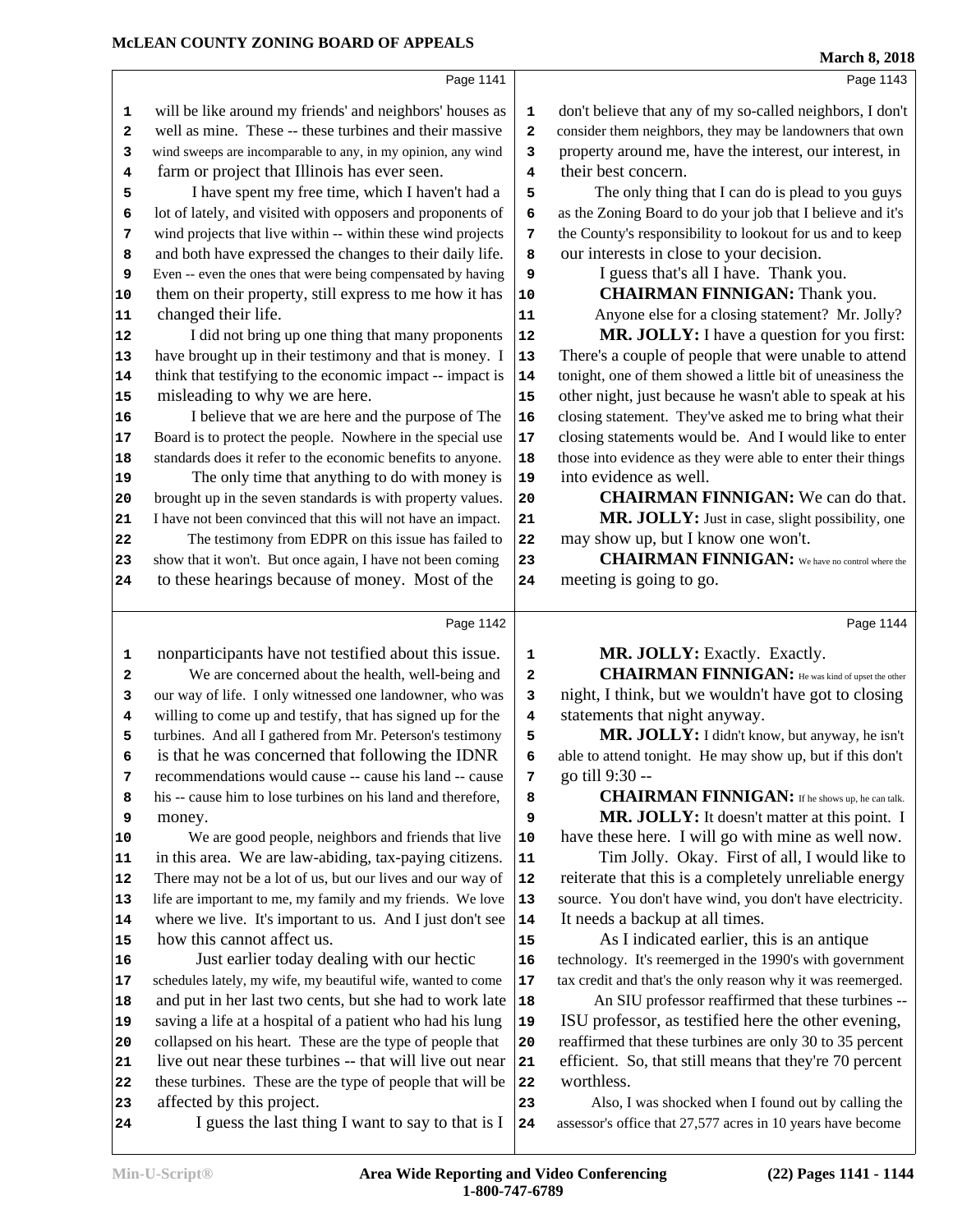Page 1145 taken out of production due to expansion in the county. The **1**  best farm land in the county is our area where they're going 2 to put this footprint. Best farm land in the county, if not the U.S., or if maybe not even in the world. I ask you once again: How much is enough taken out 5 of production? One acre feeds between two to four people a **6**  year. 27,577 acres could feed up to 110,300 people a year. **7**  Once again, what would you rather have: Electricity or **8**  food? 10 I think Travis Taylor probably asked the best 10 question of these proceedings when he asked: Have you, 11 EDPR, ever done a project that just follows the standards or | **12**  guidelines? And they said: No. Everything that was not 13 within the standards, they want to negotiate after the fact, | **14**  even with our health, our safety, our moral comfort and 15 welfare, that's standard one. You, The Board, can change these things. You, The 17 18 Board, can change things that can better protect the 18 citizens living among the footprint of this project, unless | **19**  you are willing to guarantee that not one individual will 20 not be subjected to injury from these standards that they **21**  are set forth to protect. 23 Change the setbacks to 3200 feet from the property 23 line would be my suggestion, as Dr. Schomer clearly stated, 24 Page 1146 would be the one thing to stop even one possible violation a **1**  year, that is the standard we should be living up to. Not 2 only on T97, which directly affects us, but on all the **3**  turbines that are -- that they even think that they should **4**  be here. At least follow the whole law, make them measure from the property line and show us what those numbers are. **7** 8 Put that debate to rest. Put a nine decibel buffer in the 8 model run for noise, as Dr. Schomer suggested. That would **9**  clearly protect anybody from having a problem. The residents that have to endure the ramification 11 of these projects should be compensated somehow monetarily | **12**  if they're not participating. Just because they're not | **13**  participating they should not be shut out from having some | **14**  kind of compensation to have to live with this. The people that sign up, they sign their life away 16 on their own gesture, and they have to accept what 17 ramifications they do, but they get compensated very well, 18 upwards of over \$15,000 per turbine per year. They have to follow the AMA agreement as written in 20 the application. They want 12 years for them to put it in 21 escrow. The AMA agreement clearly states, and let me find 22 23 this real quick, that it will be phased in the on or before 23 the first anniversary, the commercial date, they are to -- 24 Page 1147 assurance to cover ten percent of the estimated cost. So, that's the first year. And I don't think I need to go through it all, but they need to follow this. They want to go 12 years and then put money in? No. AMA agreement is law that should be stuck to. We ought to have some kind of guarantee in writing that there are no hazardous materials used in this project. I, specifically, asked if there were hazardous materials and they said: No. I kind of conflict with that, but I can't have that to be able to prove it here today. Guarantee in writing that our wells will not be affected from any of the project going on in any way, be it any kind of chemical levels, any kind of dirt levels, anything that would affect our wells from their runoff or from the run in, as Mr. Butler testified to, of how water -- our water table is a very shallow water level. And so, it's very easy to get into our water level if it's only four-foot below the surface. They're digging 12 feet. Guarantee in writing that our property values will not diminish at all or they or we will be compensated for the loss. I think something to take into account is the public opposition, compared to the support in this project by the public. Even though there have been several Page 1148 participants, people that have signed up with this company in the audience every night, only one has stood up and said anything, and that was only because he was in -- he was worried that he's going to lose a couple windmills. While Mr. Luetkehans has over 70 clients opposed to this project, several people that are not his clients have testified to oppose this, this is telling in itself. EDPR has not met standards one, two, three, and seven. This application should be denied. They have not demonstrated that they ever want to provide the burden of proof required of them, unless they want to try and mitigate. They have no intentions of just doing a project by standards or even the law. If this goes through, be the first time in my 59 years I've ever said that I may not want to live on our homestead. It's been in our family since 1864, the first time. I want it to be the last time I ever say that. That's all I have. Thank you.  **NR, JOLLY:** Thank you.  **CHAIRMAN FINNIGAN:** Anyone else? Come on up. He left the light on for you.  **MR. HANEY:** He did. Two things: Number one -- Darrel Haney, 31631 East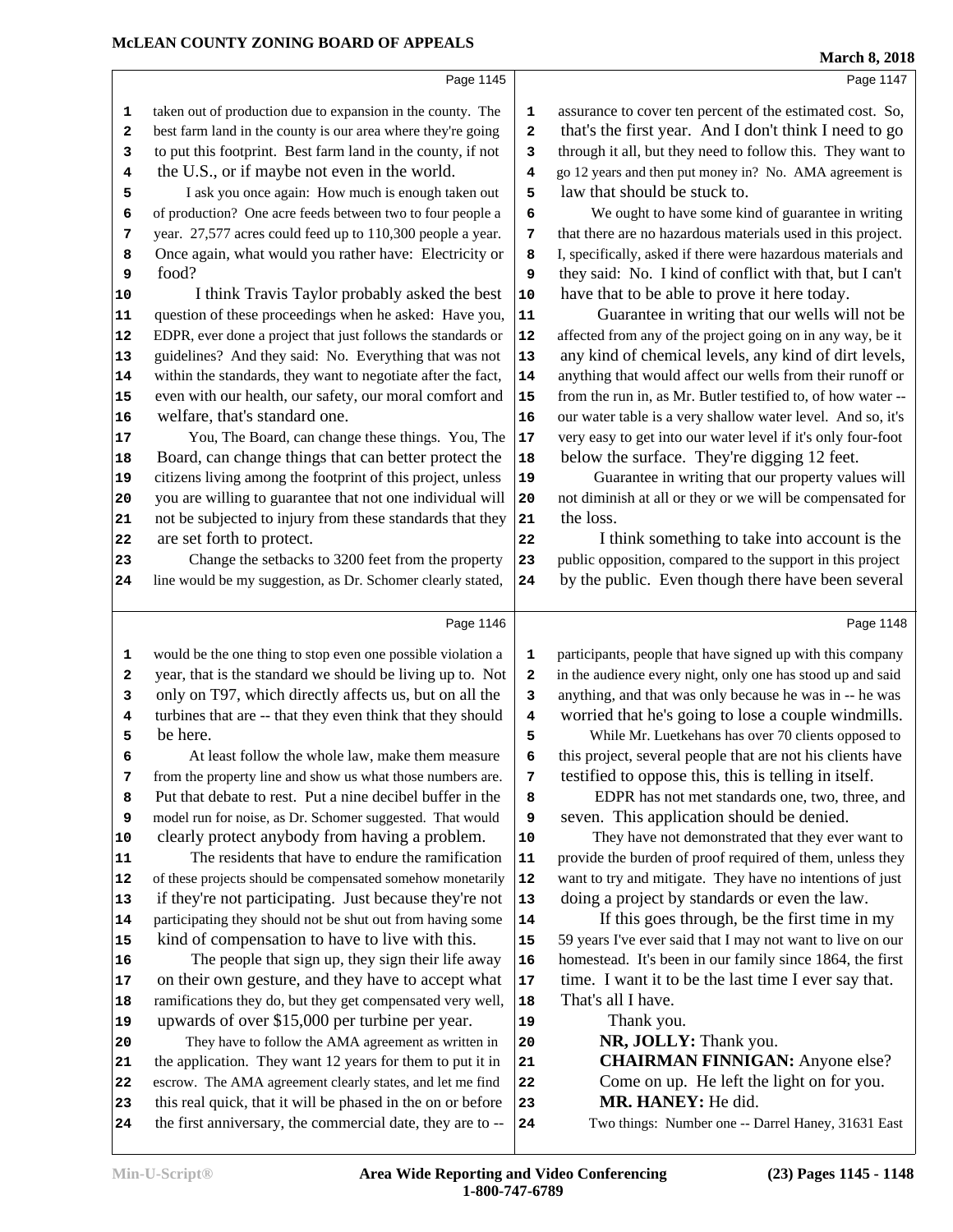Page 1151

Page 1152

Page 1149 3100 North East Road. First thing, Yates Drainage District, on behalf of | 2 them. Don's not here tonight. What we've got written here is what it's going to  $\begin{vmatrix} 4 \end{vmatrix}$  be. And it seems like, in talking to the project manager 5 and hearing other things at these various meetings, they **6**  won't budge on nothing. And they can't just come in here 7 and ramrod things around. I'll get into another piece on | **8**  that subject after while. The one thing I want to cover here that I watched, 10 it was about two meeting ago, lot of you board members | **11**  were -- your heads were spinning on all the noise levels, 12 trying to understand this, that and the other and what have 13 you. I want to emphasize this, again, I thought I did this 14 in some cross-examining a while back, but I got interrupted 15 a few times and it probably didn't come across. You've got 16 17 to hear this out. This Illinois Noise Pollution Board 17 thing, it's been noted in many publications, that it's not | **18**  accurate and -- for using with wind turbines. It's strictly | **19**  for machinery, factories, this kind of noise. It has nothing to do -- it's -- it's -- I don't know if you want to  $|21|$  call it antiquated, but it's not the type of method to be 22 using on wind turbines. Period. It's okay in some of the 23 other situations, but not in this case. closing statement to testify and if we can just limit this the nonparticipating landowner's use of their property and

Page 1150

 And I have had conversations with several different 1 people in just passing, I wasn't even asking them, that wind 2 turbine noise needs to be measured with a C-weighted figure 3 instead of A. And I'll read here why: A C-weighted measurement more fairly represents the low frequencies, **5**  which must be included in any regulatory standards that **6**  impact the sound from wind turbines. And the reason being 7 is that the A-weighted measurements drastically reduce the **8**  sound level measurement in the lower frequency range. And **9**  this is where I think you're only getting half the truth | **10**  from the wind farm people, and evidently, the manufacturers **11**  playing along with this as well, because they're not | **12**  measuring that either. And this is where the problem comes 13 into play any time -- it's more prevalent in 500-footers or | **14**  bigger the smaller ones still put it out, but you don't hear | **15**  the problems there. And then for -- for little sidenote on this, they're proposing 600-footers in Indiana, as we speak right 18 now, and some bigger than that. Now, can you imagine the 19 sound coming from one of them or the setback required for 20 one of them? I don't know whether it's a stop, I really 21 don't know. Continuing on here in infrasound cannot be heard 23 and is unrelated to the loudness of the sound that you hear. **24** 

greatly reduces protection from nonparticipants for noise pollution and its proven ill effects. Shadow flicker, property devaluation and potential property damage from blade failure slinging chunks of ice or even a fire.

 Infrasound can only be measured with a sound level meter capable of detecting it and not using an A-weighted scale. So, that being said, the A-weighted measurements with all the DB ratings do not truly tell the whole story as to what is really being generated from a given turbine. And then you also have to take into account when you've got

**MS. ANTONIOLLI:** I'd just object to say he's using

 **CHAIRMAN FINNIGAN:** You can go ahead.

 When you've got multiple turbines in an area, this noise compounds itself. So, you've got additional problems there. It is low frequencies and the infrasound frequencies that are the problem. The wind farm companies want to down play this whole subject. It all boils down to larger setbacks to protect the people. However, that doesn't protect the wildlife whatsoever. If this is not possible then the turbines shouldn't even be there in the first place

 Setbacks must be measured from a nonparticipant's property line. A setback measured from a dwelling limits

multiple turbines nearby --

 **MR. HANEY:** God!

to closing statement.

in those locations.

 Can you imagine a fire in the right time of the year and we've got corn and soy bone fields out there on a windy day? And there have been fires. I heard them deny this, but I do know there's been at least three of them north of Solomon and Route 47 in the last three years. And then had the highway shut done for one of them. I've got some customers right up there underneath of them. And all they can do is just let them sit there and burn. And when you got 400 gallons of oil up there, it gets pretty hot, creates a big fire.

 All landowners should have the right to do with their land what they choose, as long as it's -- don't harm or impede neighbor landowners.

Setback, for safety reasons, regardless of its distance, must be maintained. Any zoning that allows a wind turbine to be built next to a nonparticipant's property line eliminates the property owner from safely using that land. It creates an easement over the neighboring nonparticipating property that eliminates the owner from any further developments. The amounts -- this amounts to uncompensated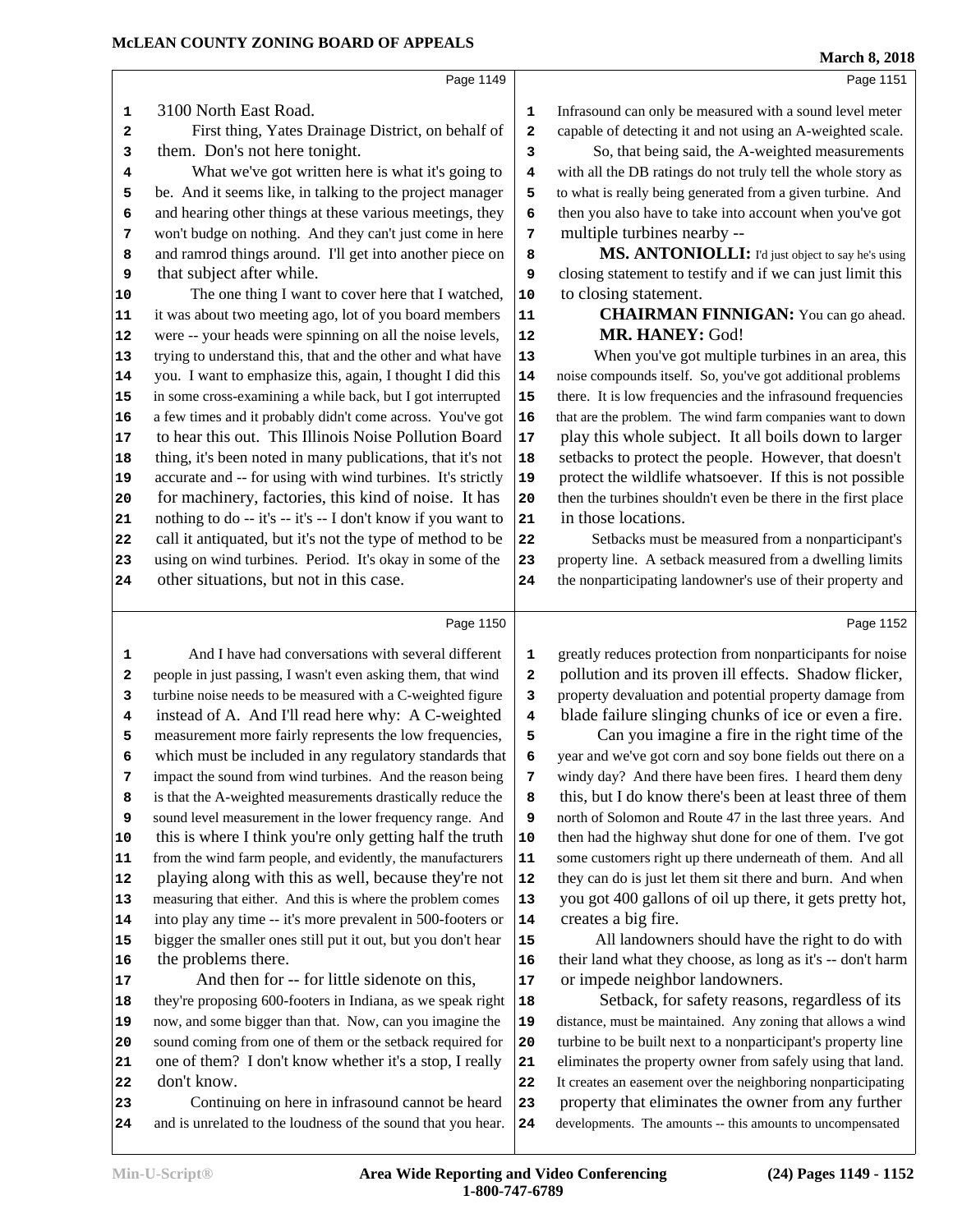|         | Page 1153                                                                                                                 |            | Page 1155                                                                                     |
|---------|---------------------------------------------------------------------------------------------------------------------------|------------|-----------------------------------------------------------------------------------------------|
| 1       | taking of private property rights.                                                                                        | 1          | on there and somebody is going to get a big surprise, I'll                                    |
| 2       | Low frequency noise and infrasound must be included                                                                       | 2          | guarantee it, because they're -- there's -- there's at least                                  |
| 3       | in zoning regulations. And the zoning specify that all                                                                    | 3          | two turbines that are mighty close coast to this one                                          |
| 4       | post-construction sound measurements can be requested by a                                                                | 4          | person's house.                                                                               |
| 5       | nonparticipant and be measured with a C-weighted sound                                                                    | 5          | So, with that, that's all I've got. Thanks. I                                                 |
| 6       | measurement method to ensure that it's not excessive. And                                                                 | 6          | hope you've listened. And I hope I've helped clarify some                                     |
| 7       | the cost of all this such testing should be paid by the wind                                                              | 7          | things on this sound, because that is important. I mean,                                      |
| 8       | developer and not the County. And if there's no clear                                                                     | 8          | that is what is causing issues in other counties when you                                     |
| 9       | scientific consensus about this safety, the County must err                                                               | 9          | start looking around and reading and listen to different                                      |
| 10      | on the side of caution and have strict sound limits and                                                                   | 10         | people, it's these 500 plus footers that are the problems.                                    |
| 11      | significant setbacks.                                                                                                     | ${\bf 11}$ | And I'll guarantee there's going to be problem. I just --                                     |
| 12      | And this all hinges right back to what we've been                                                                         | 12         | it's inevitable from what I've seen so far.                                                   |
| 13      | hammering and hammering at, and that's the three -- the main                                                              | 13         | And like I say, it's not going to be everybody, but                                           |
| 14      | thing is the three standards in section 803 of the CBA                                                                    | 14         | it's bound to happen. And larger setbacks is the only                                         |
| 15      | Ordinance. All these things violated you're not doing that.                                                               | 15         | answer short of say no to the whole project, that's the only                                  |
| 16      | Yeah, three minutes. Couple other things.                                                                                 | 16         | thing. You can the turbines somewhere where it's less                                         |
| 17      | I had a conversation with a project manager                                                                               | 17         | populated, that's the answer.                                                                 |
| 18      | yesterday and the subject came up about the microwave paths.                                                              | 18         | And then the other thing, as Tim said, with our                                               |
| 19      | And I says: You gonna check that all out? And she says:                                                                   | 19         | high productive soil here in this township, I think it's a                                    |
| 20      | We'll worry about that when it gets up. And then we'll --                                                                 | 20         | crying shame. My grandfather would have a fit if he knew                                      |
| 21      | and I says: How are you gonna make the corrections? Well,                                                                 | 21         | what was going on today. So, thank you.                                                       |
| 22      | we got to move something. And I says: Oh, really? Okay.                                                                   | 22         | <b>CHAIRMAN FINNIGAN: Thank you.</b>                                                          |
| 23      | You gonna move the turbine or you going to move the                                                                       | 23         | Anyone else?                                                                                  |
| 24      | customers tower? She says: Well, in some cases, we've                                                                     | 24         | MR. ELDER: Well, thanks guys. I'm starting to                                                 |
|         |                                                                                                                           |            |                                                                                               |
|         |                                                                                                                           |            |                                                                                               |
|         | Page 1154                                                                                                                 |            | Page 1156                                                                                     |
|         |                                                                                                                           |            |                                                                                               |
| 1       | moved the customer's tower. I didn't tell her who the                                                                     | 1          | feel like family here. Get to go hang out with everybody on                                   |
| 2       | number two owner is on their application and I'm still not                                                                | 2          | all those nights.                                                                             |
| 3       | going to reveal it tonight, but I'll guarantee you, they're                                                               | 3          | My name is Eric Elder, E-R-I-C, E-L-D-E-R. I live                                             |
| 4       | not going to move that and they better not be messing with                                                                | 4          | in Chenoa in the impacted zones.                                                              |
| 5       | them or they're playing with fire.                                                                                        | 5          | As we've already -- as we've seen and heard, I                                                |
| 6       | I mean, this is serious stuff. And they need to                                                                           | 6          | think a lot of these standards, the rules have been bent.                                     |
| 7       | follow through on this stuff before they ever sink a turbine                                                              | 7          | And I think when you bend rules too far they break. And                                       |
| 8       | in the ground, because there's limits to where can you move                                                               | 8          | when you break rules people get hurt.                                                         |
| 9<br>10 | this stuff around at. And then that doesn't take into                                                                     | 9<br>10    | And I know last Tuesday I left with a bit of a --                                             |
| 11      | account anything to do with our wireless internet, that's<br>also low-power microwave and it may affect one person or two | 11         | frustration and a bit of emotion. And I think we all have                                     |
| 12      | persons in the township. I have no idea. Depends on what                                                                  | 12         | had that and I apologize for that, I do.<br>I think the hard thing for me is, you know, we're |
| 13      | elevator it's coming off of, who the person is that's                                                                     | 13         | trying to play by the rules here. And it's just really hard                                   |
| 14      | subscribing to the service out there in that township.                                                                    | 14         | when the rules keep changing. And that's what my testimony                                    |
| 15      | And then another thing I want to mention right                                                                            | 15         | was about during these hearings a few weeks ago. That the                                     |
| 16      | quick, the maps that I keep seeing on your screen, as well                                                                | 16         | standards says one thing and the rules get bent a little and                                  |
| 17      | as the map I have, and I don't know if there's an updated                                                                 | 17         | the setbacks that the Illinois Pollution Control Board says                                   |
| 18      | map or not, I mentioned this to them, oh, gosh, almost a                                                                  | 18         | are supposed to be 1500 feet from the property line, the                                      |
| 19      | month ago: There's two houses in our township that aren't                                                                 | 19         | Zoning Board says: We'll going to ignore that particular                                      |
| 20      | on that map and one of them has got turbines around it. I                                                                 | 20         | rule of the IPCB rules and we're going to have our own rule.                                  |
| 21      | doubt whether they've ever done a study on it. So, somebody                                                               | 21         | And that's your right, but then don't say the IPCB rules are                                  |
| 22      | hasn't done their homework. And I was not about to tell who                                                               | 22         | your rules.                                                                                   |
| 23      | those are, because I'm not doing their homework for them. I                                                               | 23         | You say the property values, you know, can't be                                               |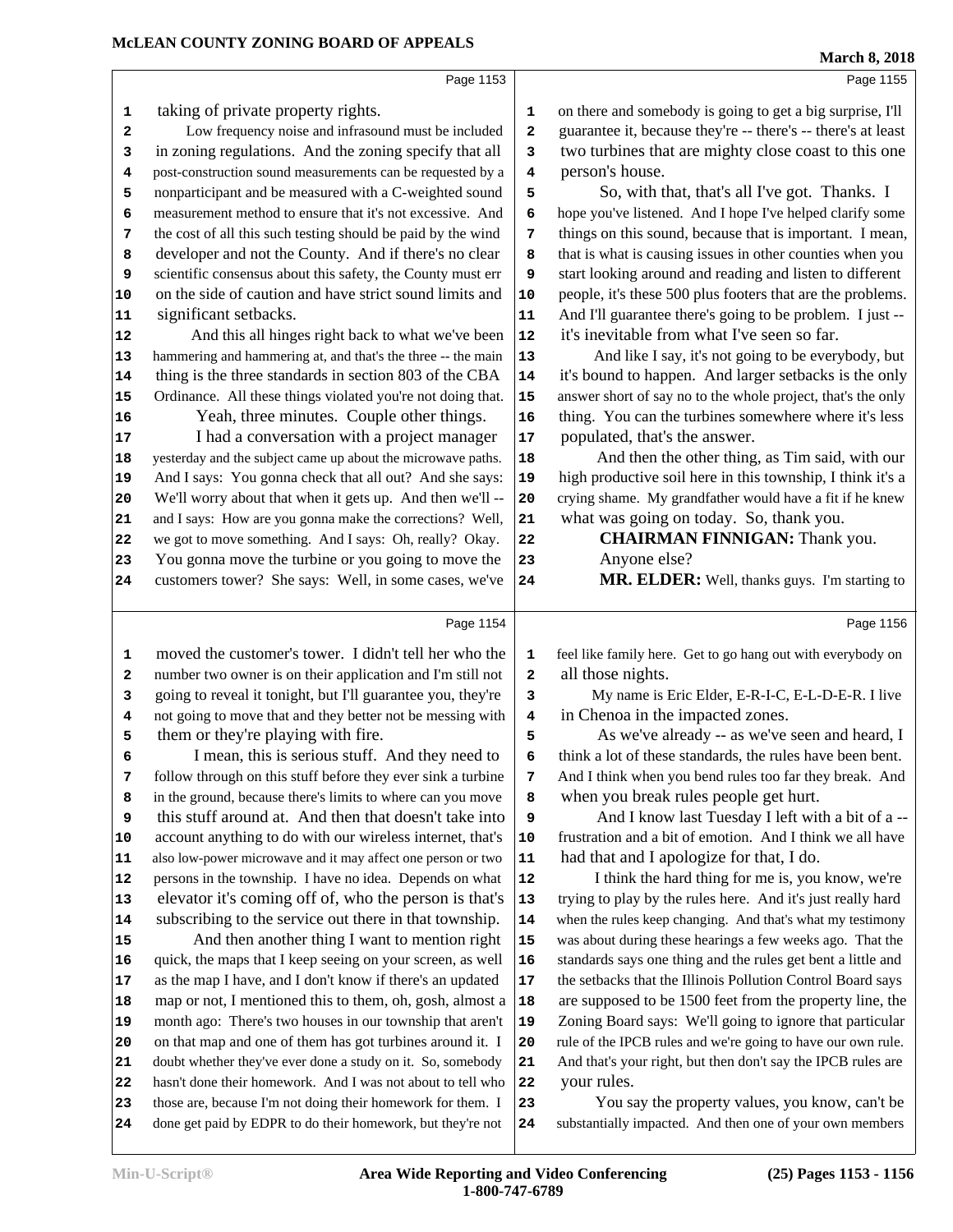Page 1159

|          | Page 1157                                                                                                    |          |                |
|----------|--------------------------------------------------------------------------------------------------------------|----------|----------------|
| 1        | says: Well, in the short-term, absolutely, they will be.                                                     | 1        | r <sub>(</sub> |
| 2        | And you know, the rule gets bent a little for that                                                           | 2        | $\overline{I}$ |
| 3        | short-term, maybe three months or three years or -- and then                                                 | 3        |                |
| 4        | people get hurt.                                                                                             | 4        | n              |
| 5        | And it says the use and enjoyment of your neighbor                                                           | 5        | tl             |
| 6        | could be impacted. And we have been every time saying: We                                                    | 6        | b              |
| 7        | are the neighbors. And our use and enjoyment of our                                                          | 7        | h              |
| 8        | property is going to be impacted.                                                                            | 8        | J              |
| 9        | We've never seen structures this tall in McLean                                                              | 9        | i              |
| 10       | County ever. I've looked through the history of all the                                                      | 10       |                |
| 11       | tallest building, the tallest structures. Nothing has been                                                   | 11       | k              |
| 12       | 550 feet tall. Nothing. And somehow that's not going to                                                      | 12       | n              |
| 13       | impact us. And so the rule gets bent a little.                                                               | 13       | th             |
| 14       | And I know you put a lot of work into -- into, you                                                           | 14       | y <sub>(</sub> |
| 15       | know, creating your new zoning rules for the wind farms, you                                                 | 15       | $\mathbf$      |
| 16       | know, over the last couple years trying to avoid a lot of                                                    | 16       | $\mathbf n$    |
| 17       | this contentiousness and lot of these problems, but all                                                      | 17       | ľ              |
| 18       | you've done really is shifted -- shifted them to and put                                                     | 18       | t              |
| 19       | them in the code now. And so you had fewer stipulations                                                      | 19       |                |
| 20       | with Invenergy, but you still have the same contentiousness,                                                 | 20       | t              |
| 21       | the same difficulty with neighbors agreeing. So it hasn't                                                    | 21       | lo             |
| 22       | really solved the problem, it's just, you know, tried to                                                     | 22       | a              |
| 23       | streamline it. And I know you're trying to really help                                                       | 23       | to             |
| 24       | those companies to bring a good business into town and I                                                     | 24       | t              |
|          | Page 1158                                                                                                    |          |                |
|          |                                                                                                              |          |                |
| 1        | think that's great.                                                                                          | 1        |                |
| 2        | What I think, as I mentioned before, Mr. Dick said                                                           | 2        | t              |
| 3        | there are other projects, renewable energy projects, like                                                    | 3        | y              |
| 4        | solar farm. And I was here for those hearings and you                                                        | 4        | j١             |
| 5        | didn't hear those kind of contentiousness. Why is that,                                                      | 5        | у              |
| 6        | because people love solar so much more than wind? No, it's                                                   | 6        | V              |
| 7        | just because the solar projects are only 10 or 12 feet high.                                                 | 7        | O              |
| 8        | They don't impact the neighbors, Mr. Dick said, at all. He                                                   | 8        | a              |
| 9        | said: You can't even hear the fan that runs the little                                                       | 9        | i              |
| 10       | equipment at the own -- at the owner's property line. So                                                     | 10       |                |
| 11       | there's no noise issue for the neighbors. There's no visual                                                  | 11       | O              |
| 12       | obstruction 550 tall times, now 158, if you approve both                                                     | 12       | tŀ             |
| 13       | projects. There's no blinking lights. There's no sound.                                                      | 13       | h              |
| 14       | There's no impact on the neighbors.                                                                          | 14       | a              |
| 15       | I'm very much a believer in property owner rights.                                                           | 15       | r              |
| 16       | I'm a property owner. And I want the right to do what I                                                      | 16       | г              |
| 17       |                                                                                                              |          |                |
|          | want to do on my land, but as I mentioned, I can't build my                                                  | 17       |                |
| 18       | house taller than 35 feet. There are rules in place against                                                  | 18       |                |
| 19       | that. Why? Because we don't want obstructions in the                                                         | 19       | p<br>0         |
| 20       | country. I can't build any other structure taller than                                                       | 20       | ľ              |
| 21       | 150 feet. Why is that, because you're afraid that they're                                                    | 21       | f              |
| 22<br>23 | going to topple over or something? No, it's because you<br>don't want these obstructions in this rural area. | 22<br>23 | tl<br>a        |

So, there are all these rules in place and they're 24

really good rules, but then they get bent and they get bent. And Tuesday night it happened again.

 And I drove all the way back from St. Louis. I'm not trying to give you a sob story. I'm just telling you the reality. I left a meeting early in St. Louis so I could be here to give a closing testimony, because I couldn't be here tonight. I left another meeting early tonight that was very important so I can be here, because this is very important to me.

And me arguing this EDPR case today, I want you to know I get nothing out of it. It's three miles away from me. I have to see it out my front porch, because if you think you can't see the Washington Monument from three miles you away haven't been to DC lately. And I'm going to see 58 of these things, but I feel bad for my friends and neighbors, who are going to have to live with these for the rest of their lives. I get nothing out of being here tonight. Nothing.

I'm coming, because I really want to encourage you to take another hard look at this. I'm sorry you spent a lot of time on these rules. If you had come to me two years ago I would have said invest in solar and tailor your rules to that, because it's not going to impact the neighbors like this.

Page 1160

I wish I could convince all seven of you, but the truth is, I don't have to. I just need to convince four of you to turn this project off and turn it around. And I know just from listening to you, because I've listened to you as you've listened to us, and I know you have doubts about whether this is right or not or whether this is good or not or how this impacts the neighbors. I know you have doubts about whether it's going to be a good project for everyone involved or whether it's a raw deal.

As I said, in the Invenergy project for 90 percent of us, who are nonparticipating, if we lived in the desert this would be fine, but we don't. We have homes here. We have families here, over 500 homes in the last project, over another hundred homes in this project, over 600 homes representing -- how many people would that be if there two and a half or three people? That's almost the whole population of Lexington or the whole population of Chenoa.

 And this is a decision that's going to impact all of our families. And maybe, just maybe this isn't the right place for this project. If the setbacks can't be met following the Illinois Pollution Control Board standards, then maybe Illinois isn't the right place for this company and this project, whether there are other projects that could provide renewable energy like, solar, that would be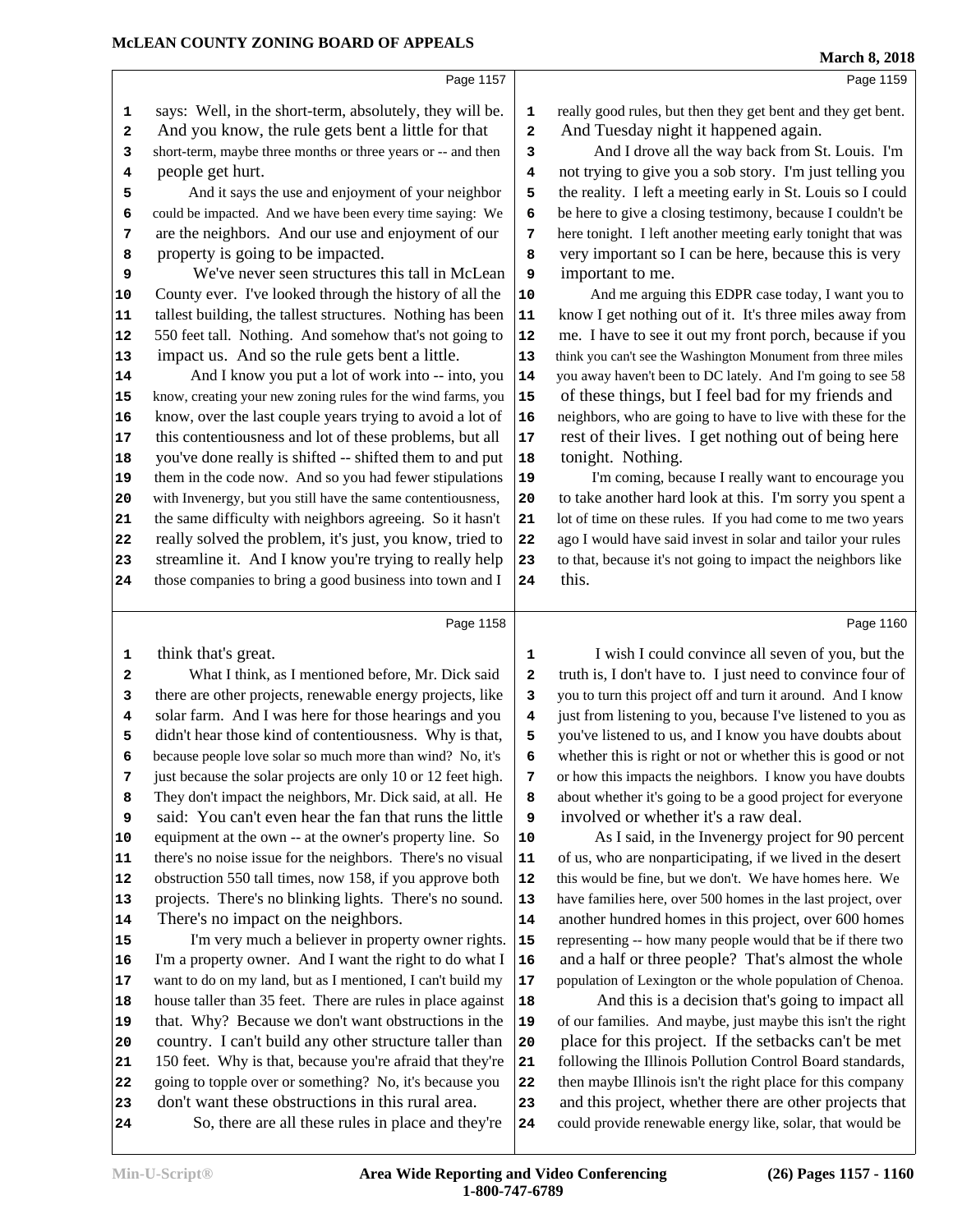|              |                                                              |              | <b>March 8, 2018</b>                                         |
|--------------|--------------------------------------------------------------|--------------|--------------------------------------------------------------|
|              | Page 1161                                                    |              | Page 1163                                                    |
| $\mathbf 1$  | terrific, and not impact neighbors as much.                  | ${\bf 1}$    | neighbor                                                     |
| $\mathbf{2}$ | I came into these meetings very neutral, you know.           | $\mathbf{2}$ | If anyone can show these wind farm companies what            |
| 3            | I didn't like the idea, but I was neutral. But the more I    | 3            | it means to be a good neighbor it would be the people in     |
| 4            | heard, the more I disliked it and the more yucky it felt.    | 4            | McLean County. And if after all the projects they've put in  |
| 5            | It just didn't feel right it, just didn't sit well with me.  | 5            | they still don't know how to make a good neighbor agreement  |
| 6            | And I think it's that way for some of you too.               | 6            | that actually gives the neighbor something, rather than asks |
| 7            | And I didn't want to come and speak out against it,          | 7            | them to take away more, I don't know if they're going to     |
| 8            | because my neighbors have signed contracts. And I love       | 8            | learn it unless we teach them.                               |
| 9            | them. And I care about them. And they care about me. And     | 9            | Please, vote no. I just need four of you, please.            |
| 10           | we help each other in all kind of ways.                      | 10           | Thank you.                                                   |
| 11           | After I gave my first speech and said how this was           | 11           | <b>CHAIRMAN FINNIGAN:</b> Thank you.                         |
| 12           | going to impact me and my family and how it felt like giving | 12           | Anyone else? Lights still on. Come up.                       |
| 13           | up one of my daughters to someone I never met before and it  | 13           | (No response.)                                               |
| 14           | was going to be that way for the rest of their lives, my     | 14           | <b>CHAIRMAN FINNIGAN:</b> We're going to wind her down if    |
| 15           | neighbor, who had signed for up for wind turbine, he came up | 15           | there's nobody else wants to come up.                        |
| 16           | afterwards and he said: Eric, if I ever make any money from  | 16           | (No response.)                                               |
| 17           | this project, I'm going to give some of it to you. That's a  | 17           | <b>CHAIRMAN FINNIGAN:</b> Okay. I guess this part of the     |
| 18           | good neighbor. And he would.                                 | 18           | hearing is closed.                                           |
| 19           | And then he added these words: And if I don't make           | 19           | MR. DICK: We could have this room Monday,                    |
| 20           | any money off this, at least I'll have no guilt. Because     | ${\bf 20}$   | Tuesday or Wednesday.                                        |
| 21           | those landowners are starting to feel really bad about this. | 21           | <b>CHAIRMAN FINNIGAN:</b> Well, I'll do whatever you         |
| 22           | A vote against this project is going to make a lot           | 22           | want. We were two and a half hours. I guess, I don't want    |
| 23           | of people happy. You might think: Oh, I'm going to upset     | 23           | to start if we can't finish.                                 |
| 24           | people, but there are landowners who are tied -- tied by the | 24           | MS. TURNER: Probably have better deliberations if            |
|              | Page 1162                                                    |              | Page 1164                                                    |
| 1            | contracts they've signed who can not speak against this      | 1            | we pull our thoughts together and had our notes together     |
| 2            | project.                                                     | $\mathbf{2}$ | based on everything we've heard and just complete it on our  |
| 3            | And I think you heard -- if you heard the County             | 3            | next meeting.                                                |
| 4            | Board meeting that the County Board members said they have   | 4            | <b>CHAIRMAN FINNIGAN:</b> So, what night you want to         |
| 5            | gotten lots of letters from lots of people, but they have    | 5            | come back? Tuesday?                                          |
| 6            | not gotten one letter from a landowner yet in support of     | 6            | We're going to reconvene Monday night at 7 o'clock           |
| 7            | this project. Why is that? Because they can't say anything   | 7            | in this room for deliberations and thank you for all coming. |
| 8            | bad. They're not going to say anything at all.               | 8            |                                                              |
| 9            | You would be doing the landowners a favor if you             | 9            | Meeting concluded at 8:41 p.m.                               |
| 10           | vote no for this project. You would be doing me a favor if   | 10           |                                                              |
| 11           | you vote no for this project. I believe, honestly, you're    | 11           |                                                              |
| 12           | going to be doing McLean County a great favor if you vote no | 12           |                                                              |
| 13           | on this project. There are other ways to make money.         | 13           |                                                              |
| 14           | As I said in my first talk, there are a lot of               | 14           |                                                              |
| 15           | ways, a lot of projects that make dollars, but not every     | 15           |                                                              |
| 16           | project makes sense. And this is one of those projects that  | 16           |                                                              |
| 17           | does not make sense for McLean County.                       | 17           |                                                              |
| 18           | If we had a theme song in McLean County I'd like to          | 18           |                                                              |
| 19           | suggest what one of the top contenders might be, maybe you   | 19           |                                                              |
| 20           | know it, it's a Barry Manilow song he wrote in 1971. He      | 20           |                                                              |
| 21           | wrote as a jingle for one of the largest employers in McLean | 21           |                                                              |
| 22           | County. You guys could probably all sing it with me. The     | 22           |                                                              |
|              |                                                              |              |                                                              |
| 23           | first four wards. What would we sing? Did I learn since      | 23           |                                                              |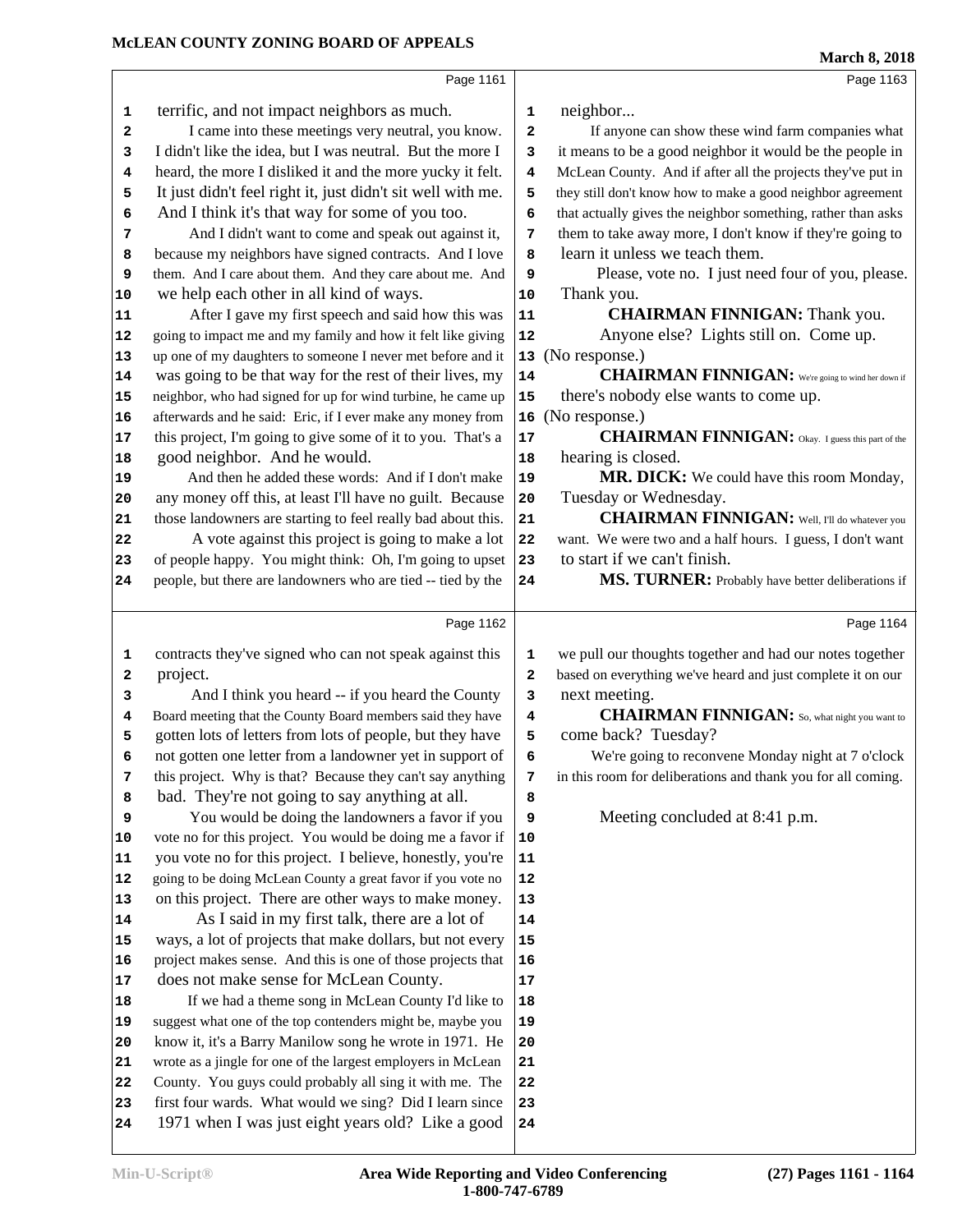|    | Page 1165                                                       |
|----|-----------------------------------------------------------------|
| 1  | CERTIFICATE OF REPORTER                                         |
| 2  |                                                                 |
| 3  | I, Bobbi Hamlin, a Certified Shorthand Reporter (IL), and       |
| 4  | Registered Merit Reporter within and for the State of Illinois, |
| 5  | do hereby certify that the witness whose testimony appears in   |
| 6  | the foregoing deposition was duly sworn by me; that the         |
| 7  | testimony of said witness was taken by me to the best of my     |
| 8  | ability and thereafter reduced to typewriting under my          |
| 9  | direction; that I am neither counsel for, related to, nor       |
| 10 | employed by any of the parties to the action in which this      |
| 11 | deposition was taken, and further that I am not a relative or   |
| 12 | employee of any attorney or counsel employed by the parties     |
| 13 | thereto, nor financially or otherwise interested in the outcome |
| 14 | of the action.                                                  |
| 15 |                                                                 |
| 16 |                                                                 |
| 17 | Registered Merit Reporter                                       |
| 18 | Certified Shorthand Reporter                                    |
| 19 | IL CSR #084-002797                                              |
| 20 |                                                                 |
| 21 |                                                                 |
| 22 |                                                                 |
| 23 |                                                                 |
| 24 |                                                                 |
|    |                                                                 |
|    |                                                                 |
|    |                                                                 |
|    |                                                                 |
|    |                                                                 |
|    |                                                                 |
|    |                                                                 |
|    |                                                                 |
|    |                                                                 |
|    |                                                                 |
|    |                                                                 |
|    |                                                                 |
|    |                                                                 |
|    |                                                                 |
|    |                                                                 |
|    |                                                                 |
|    |                                                                 |
|    |                                                                 |
|    |                                                                 |
|    |                                                                 |
|    |                                                                 |
|    |                                                                 |
|    |                                                                 |
|    |                                                                 |
|    |                                                                 |
|    |                                                                 |
|    |                                                                 |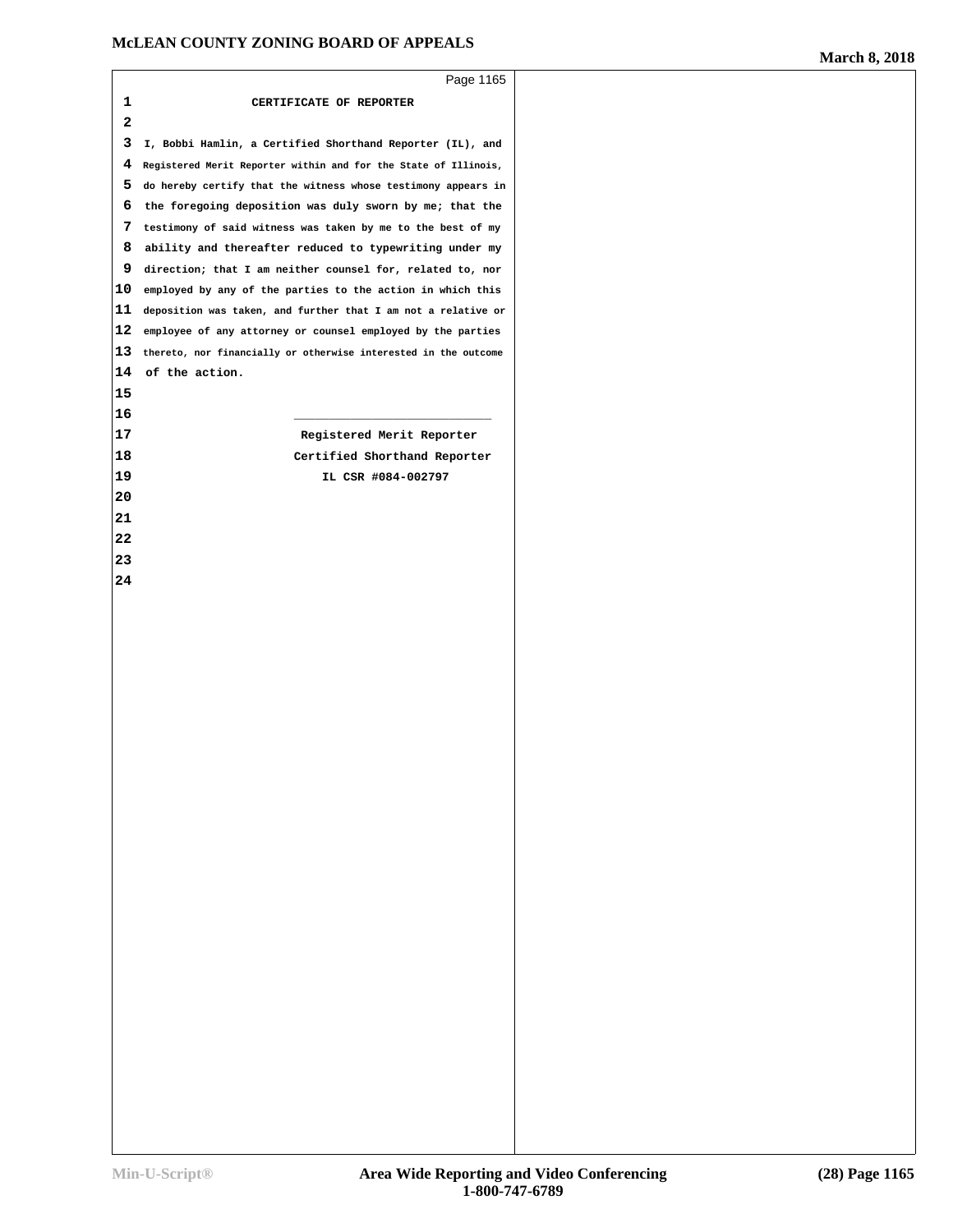|                         | 1124:4,7<br><b>Actually</b> (9)      | 1106:2;1146:3                        |     |
|-------------------------|--------------------------------------|--------------------------------------|-----|
| \$                      | 1063:24;1087:24;                     | afraid $(1)$<br>1158:21              | alv |
|                         |                                      |                                      |     |
| \$15,000(1)             | 1098:12;1107:12;<br>1115:11;1116:24; | afterward $(2)$<br>1099:8,11         |     |
| 1146:19                 | 1124:14;1129:5;                      | afterwards (1)                       |     |
|                         | 1163:6                               | 1161:16                              | AN  |
| A                       |                                      | again $(24)$                         |     |
|                         | adaptive $(1)$<br>1122:10            |                                      | An  |
| ability $(2)$           |                                      | 1060:19;1066:18;<br>1074:23;1078:14; |     |
| 1107:21;1132:24         | add(8)<br>1066:14;1067:16;           | 1087:16;1091:17;                     | am  |
| able $(10)$             | 1082:21;1092:17,21;                  | 1096:12,15;1106:23;                  |     |
| 1073:22;1077:11;        | 1094:7,19;1131:1                     | 1111:22;1115:22;                     | am  |
| 1082:1;1114:10,11;      | added $(2)$                          | 1117:3;1126:13;                      |     |
| 1139:7;1143:15,18;      | 1131:2;1161:19                       | 1128:16;1130:9,14;                   | am  |
| 1144:6;1147:10          | additional (6)                       | 1136:2;1139:9;1140:1;                |     |
| above $(4)$             | 1066:11,14;1067:16;                  | 1141:23;1145:5,8;                    | am  |
| 1072:17;1088:9,21;      | 1092:21;1117:6;                      | 1149:14;1159:2                       |     |
| 1123:3                  | 1151:14                              | against $(5)$                        | An  |
| absolute $(2)$          | <b>Additionally (3)</b>              | 1123:17;1158:18;                     |     |
| 1081:24;1105:16         | 1066:22;1067:6,9                     | 1161:7,22;1162:1                     | an  |
| absolutely $(3)$        | address (12)                         | agencies $(1)$                       |     |
| 1118:14;1129:13;        | 1059:3;1063:21;                      | 1126:6                               |     |
| 1157:1                  | 1064:7,13,14;1105:23;                | agency $(1)$                         | an  |
| absorb $(1)$            | 1109:17;1115:16;                     | 1133:8                               |     |
| 1082:17                 | 1122:3,10;1124:16;                   | aggregate (1)                        | an  |
| absorption (3)          | 1136:2                               | 1131:21                              |     |
| 1067:2;1082:5,8         | addressed (2)                        | ago (10)                             | an  |
| absorptive $(2)$        | 1083:22;1123:21                      | 1076:23;1077:7;                      |     |
| 1086:7,8                | addresses (1)                        | 1091:16;1133:23;                     | an  |
| accentuated (1)         | 1106:21                              | 1138:24,24;1149:11;                  |     |
| 1081:23                 | adequate $(1)$                       | 1154:19;1156:15;                     | an: |
| accept(1)<br>1146:17    | 1121:8                               | 1159:22                              |     |
|                         | adequately (1)                       | agree $(4)$                          | an  |
| accepted(2)<br>1062:8,8 | 1074:3                               | 1090:3,4,9;1104:2                    |     |
| access(1)               | adhere $(1)$                         | agreed $(1)$                         | an  |
| 1125:20                 | 1097:24                              | 1122:2                               |     |
| accordance (1)          | adjust $(1)$                         | agreeing $(1)$                       |     |
| 1098:16                 | 1074:6                               | 1157:21                              |     |
| according(2)            | admissible (1)                       | Agreement (6)                        | an  |
| 1105:3,9                | 1098:12                              | 1123:3;1139:16;                      |     |
| account(4)              | admit(2)                             | 1146:20,22;1147:4;                   | an  |
| 1082:14;1147:22;        | 1107:3;1133:18                       | 1163:5                               |     |
| 1151:6;1154:10          | admitted (3)                         | Agricultural (1)                     | AN  |
| accurate(1)             | 1097:4,5;1129:20                     | 1123:2                               |     |
| 1149:19                 | adopt(1)                             | ahead $(5)$                          |     |
| acknowledgement (1)     | 1123:6                               | 1085:23;1091:7;                      |     |
| 1062:14                 | adopted $(4)$                        | 1115:23;1116:11;                     |     |
| acoustician (3)         | 1123:10,12,13,15                     | 1151:11                              |     |
| 1096:22,23;1097:1       | advance (1)                          | Alberta (2)                          |     |
| $\arccan(1)$            | 1125:21                              | 1076:20;1077:5                       |     |
| 1145:6                  | advanced (1)                         | allow $(1)$                          |     |
| acres(2)                | 1112:12                              | 1068:22                              |     |
| 1144:24;1145:7          | adverse $(1)$                        | allowable (1)                        |     |
| across(3)               | 1060:15                              | 1084:18                              |     |
| 1067:10;1109:20;        | $\text{affect}\ (6)$                 | allowed $(1)$                        |     |
| 1149:16                 | 1136:10;1137:23;                     | 1107:24                              |     |
| action(1)               | 1140:22;1142:15;                     | allows $(1)$                         |     |
| 1061:5                  | 1147:14;1154:11                      | 1152:19                              |     |
| active(1)               | affected (4)                         | almost $(2)$                         |     |
| 1065:15                 | 1060:11,14;1142:23;                  | 1154:18;1160:16                      |     |
| actual(4)               | 1147:12                              | along $(5)$                          |     |
| 1094.16.1110.23         | affects $(2)$                        | 1062:7;1073:16;                      |     |

 1098:5;1137:7; 1150:12 **always (6)** 1079:17,24;1082:23; 1083:23;1139:24; 1140:3 **AMA (3)** 1146:20,22;1147:4 **America (2)** 1067:11;1092:20 **among (1)** 1145:19 **amount (3)** 1089:2,4;1121:7 **amounts (2)** 1152:24,24 **ample (1)** 1060:24 **Amy (1)** 1059:11 **analysis (3)** 1068:11;1072:23; 1118:2 **analyze (1)** 1074:1 **analyzing (1)** 1072:24 **and/or (1)** 1114:22 **anemometer (1)** 1073:17 **anniversary (1)** 1146:24 **annoyed (1)** 1127:6 **answered (8)** 1085:2,17,19; 1089:12;1093:5,14; 1098:20;1102:15 **antiquated (1)** 1149:22 **antique (1)** 1144:15 **ANTONIOLLI (69)** 1059:3,6,11,11; 1061:23;1062:18,21, 24;1063:6,15,21; 1064:16;1065:1,6,13, 18,22;1066:1,7; 1067:21,24;1068:21; 1069:3;1075:24; 1076:5;1077:22; 1078:5,11;1082:6; 1084:9;1085:2,6,12,17; 1087:11;1088:13; 1089:6;1090:21; 1091:1;1093:5,13; 1096:15;1097:2; 1098:20;1102:3,8,24; 1103:23;1104:11; 1105:21;1106:7,13,19; 1107:9;1108:8,16; 1109:16;1110:20;

#### **March 8, 2018**

 1116:2;1120:12,22; 1121:9,12;1125:1,4; 1134:11,21;1135:2; 1151:8 **anywhere's (1)** 1114:7 **apologize (2)** 1087:5;1156:11 **Appeals (1)** 1133:20 **appears (1)** 1068:8 **appendix (3)** 1059:20;1060:17; 1061:11 **appendixes (2)** 1061:4,14 **applicable (1)** 1121:20 **Applicant (13)** 1059:13,19;1060:17; 1061:9,10;1062:11,12; 1075:1;1121:6,13; 1125:24;1126:21,23 **Applicant's (4)** 1062:22;1107:8; 1109:7;1121:11 **application (16)** 1059:20;1060:6,18; 1061:11,15;1062:6; 1065:20;1121:17,18, 22;1125:15;1126:12, 15;1146:21;1148:9; 1154:2 **apply (2)** 1059:18;1066:12 **appreciate (2)** 1126:19;1140:10 **approach (1)** 1096:7 **appropriate (3)** 1066:11,14;1068:3 **approval (1)** 1133:22 **approve (2)** 1138:13;1158:12 **Approximately (1)** 1065:4 **aquatic (1)** 1122:12 **area (8)** 1110:11;1124:8,18; 1140:24;1142:11; 1145:2;1151:13; 1158:23 **areas (3)** 1108:12,23;1121:23 **arguably (1)** 1122:15 **argue (1)** 1123:22 **arguing (1)** 1159:10

1094:16;1110:23;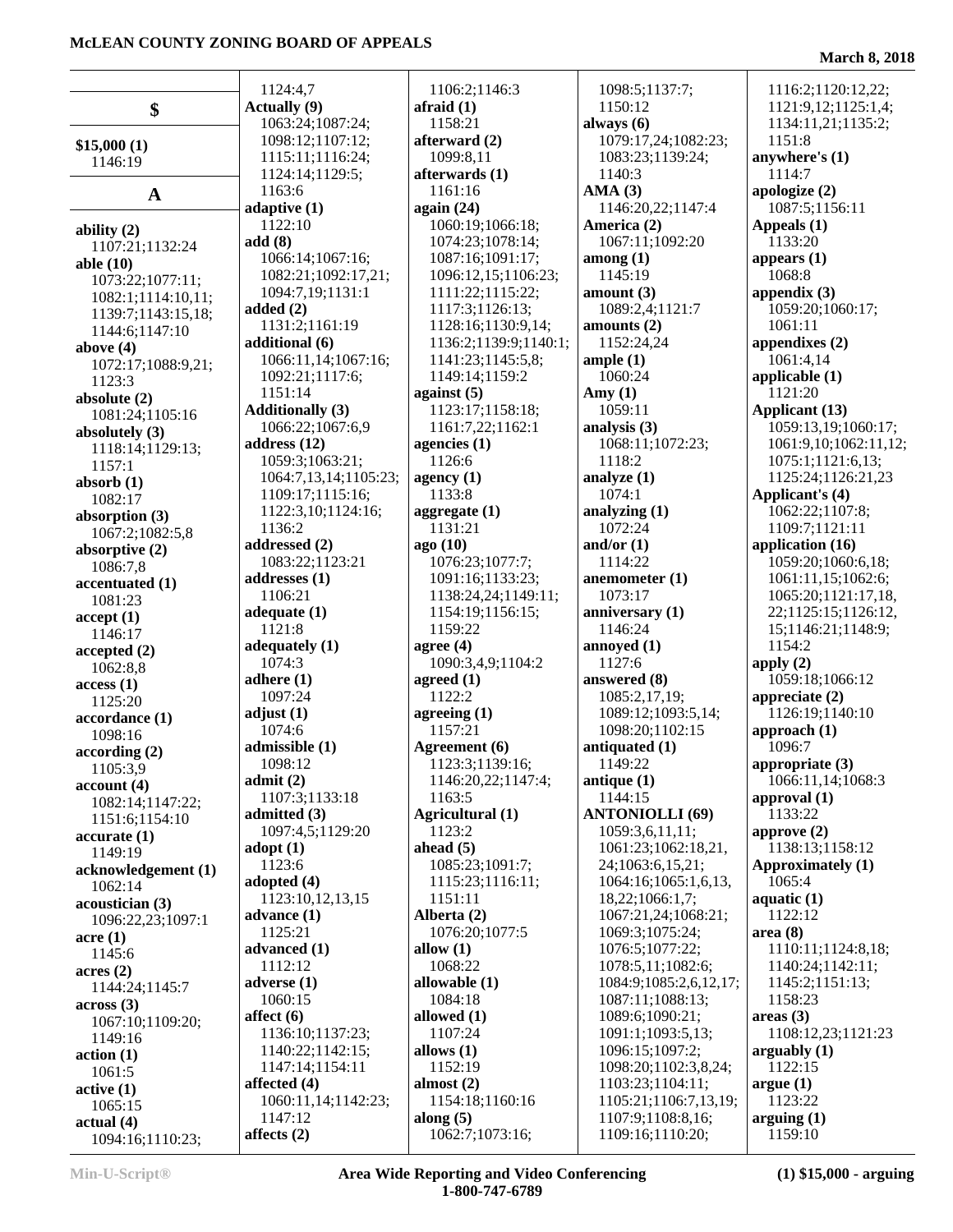÷,

| argument $(3)$             | 1064:15                | 1162:20                    | biggest $(2)$             | 1058:6                     |
|----------------------------|------------------------|----------------------------|---------------------------|----------------------------|
| 1133:17;1134:22;           | average(8)             | base $(1)$                 | 1137:20;1138:1            | Bridgewater (2)            |
| 1135:11                    | 1070:4,5,17;1090:7;    | 1117:6                     | bit(7)                    | 1096:10,13                 |
| around $(12)$              | 1101:3;1104:20,23,24   | based $(11)$               | 1069:7,11;1073:7,         | briefer $(1)$              |
| 1103:14;1117:18;           | averaged (6)           | 1060:8;1067:12;            | 11;1143:14;1156:9,10      | 1121:10                    |
| 1131:6;1138:15,21;         | 1068:16,19,23;         | 1068:9,10,21;1070:10;      | black $(1)$               | briefly $(2)$              |
| 1141:1;1143:3;1149:8;      | 1069:15;1090:12;       | 1092:18;1094:3;            | 1131:18                   | 1059:15;1066:18            |
| 1154:9,20;1155:9;          | 1105:5                 | 1123:17,18;1164:2          | blade $(8)$               | Bright $(3)$               |
| 1160:3                     | averages $(3)$         | basement $(2)$             | 1072:7;1113:4,4,13,       | 1124:7;1125:6,13           |
| arrive(1)                  | 1090:5;1104:20;        | 1136:13,16                 | 16, 16; 1114: 21; 1152: 4 | bring (7)                  |
| 1122:9                     | 1105:14                |                            | blades $(3)$              | 1120:18;1125:13,18;        |
| assessing $(1)$            |                        | bases $(1)$<br>1117:4      | 1099:5,13;1118:16         |                            |
|                            | averaging $(6)$        |                            |                           | 1138:12;1141:12;           |
| 1100:8                     | 1068:1,4,15;1069:8,    | basically $(1)$            | blinking $(1)$            | 1143:16;1157:24            |
| assessor's $(1)$           | 17;1071:6              | 1140:6                     | 1158:13                   | brings $(2)$               |
| 1144:24                    | avoid $(3)$            | basis $(2)$                | block $(1)$               | 1125:8,15                  |
| assist $(1)$               | 1066:10;1110:8;        | 1060:7;1114:11             | 1082:17                   | broadband (1)              |
| 1065:18                    | 1157:16                | bats(1)                    | blocked (1)               | 1101:16                    |
| associations (1)           | aware $(8)$            | 1122:10                    | 1137:2                    | $b$ roke $(1)$             |
| 1065:14                    | 1083:3,5;1086:9;       | bears $(1)$                | blocking $(1)$            | 1136:17                    |
| assume $(1)$               | 1103:13;1105:1,10;     | 1062:12                    | 1112:9                    | broken $(1)$               |
| 1087:18                    | 1113:8,15              | beautiful $(1)$            | blowing $(3)$             | 1083:15                    |
| assumption (4)             | away (11)              | 1142:17                    | 1083:17,18;1112:9         | brought $(2)$              |
| 1088:11,18,19,20           | 1116:5;1117:23;        | become $(1)$               | <b>Board</b> (40)         | 1141:13,20                 |
| assumptions (6)            | 1123:13;1128:22;       | 1144:24                    | 1058:2;1059:16;           | budge(1)                   |
| 1066:17;1070:15;           | 1130:2;1139:5;1140:3;  | behalf $(5)$               | 1061:1,9,13;1062:6,12,    | 1149:7                     |
| 1092:16;1093:18;           | 1146:16;1159:11,14;    | 1059:12,13;1114:2;         | 19;1066:9;1069:6;         | buffer $(1)$               |
| 1094:5;1095:20             | 1163:7                 | 1121:12;1149:2             | 1077:21,23;1086:10;       | 1146:8                     |
| assurance $(1)$            | A-weighted (7)         | believer (1)               | 1097:3;1101:22;           | build $(3)$                |
| 1147:1                     | 1100:24;1101:3,3;      | 1158:15                    | 1104:1,3;1107:18;         | 1112:17;1158:17,20         |
| atmospheric (1)            | 1103:11;1150:8;        | below $(7)$                | 1108:16,17;1110:14;       | building $(5)$             |
| 1065:11                    | 1151:2,3               | 1094:16;1103:2,20;         | 1114:4,23;1121:14,16;     | 1067:7;1108:2;             |
| attached $(5)$             |                        | 1104:4;1110:6;             | 1123:6,8;1126:13;         | 1116:18;1126:4;            |
|                            |                        |                            |                           |                            |
|                            | B                      |                            |                           |                            |
| 1059:20;1060:18;           |                        | 1130:17;1147:18            | 1133:20;1141:17;          | 1157:11                    |
| 1061:11,14;1065:19         |                        | bend $(1)$                 | 1143:6;1145:17,18;        | built $(3)$                |
| attempted $(1)$            | bachelor's (1)         | 1156:7                     | 1149:11,17;1156:17,       | 1137:23,24;1152:20         |
| 1124:12                    | 1065:8                 | benefits (4)               | 19;1160:21;1162:4,4       | bulldozer $(1)$            |
| attempts(1)                | back $(14)$            | 1125:7,10,14;              | Board's $(1)$             | 1136:17                    |
| 1123:22                    | 1073:10;1074:21;       | 1141:18                    | 1121:20                   | bunch $(1)$                |
| attend $(2)$               | 1079:1;1089:19,20;     | bent $(6)$                 | body(1)                   | 1131:18                    |
| 1143:13;1144:6             | 1102:15;1112:21;       | 1156:6,16;1157:2,          | 1062:15                   | bundle $(1)$               |
| attenuation (15)           | 1114:20;1115:1;        | 13;1159:1,1                | boils(1)                  | 1070:1                     |
| 1079:2,4,9,15;             | 1133:10;1149:15;       | <b>Berkley</b> (4)         | 1151:17                   | burden $(8)$               |
| 1082:9,12;1084:8,8,22,     | 1153:12;1159:3;        | 1124:10;1134:7,8,10        | bone $(1)$                | 1062:13;1126:21,24;        |
| 23, 24; 1085: 16; 1086: 4, | 1164:5                 | bern(5)                    | 1152:6                    | 1127:7,16;1130:6,14;       |
| 11;1131:4                  | background (2)         | 1110:23;1111:3,7,9;        | boring $(1)$              | 1148:11                    |
| attorney $(1)$             | 1065:7;1109:19         | 1112:2                     | 1110:6                    | burdensome (1)             |
| 1087:22                    | backup $(1)$           | best $(4)$                 | both $(6)$                | 1061:8                     |
| audience $(5)$             | 1144:14                | 1143:4;1145:2,3,10         | 1073:24;1074:19;          | burn(1)                    |
| 1098:23;1120:18;           | bad(5)                 | Beth $(1)$                 | 1091:9;1139:11;           | 1152:12                    |
| 1134:24;1135:20;           | 1061:8;1137:24;        | 1058:20                    | 1141:8;1158:12            | business $(2)$             |
| 1148:2                     | 1159:15;1161:21;       | better $(5)$               | bothered (1)              | 1058:23;1157:24            |
| audio $(5)$                | 1162:8                 | 1061:20;1113:10;           | 1127:13                   | Butler $(1)$               |
| 1087:11,13,16,18,19        | band $(2)$             | 1145:18;1154:4;            | bottom $(1)$              | 1147:15                    |
| authentic $(1)$            | 1084:14;1090:8         | 1163:24                    | 1110:7                    | buts $(1)$                 |
| 1074:22                    | <b>Bangert</b> (2)     | beyond $(6)$               | bound $(1)$               | 1114:22                    |
| authority $(1)$            | 1058:6,7               | 1090:21;1096:15,16;        | 1155:14                   |                            |
| 1134:6                     | bank $(3)$             | 1103:23;1115:21;           | box (2)                   | $\mathbf C$                |
| automatically (1)          | 1114:7;1117:10,12      | 1123:3                     | 1072:4;1131:18            |                            |
| 1080:7                     | banks $(1)$            | big(3)                     | break $(3)$               | CA6(1)                     |
| available (3)              | 1110:8                 | 1104:8;1152:14;            | 1120:23;1156:7,8          | 1131:20                    |
| 1061:1;1086:18;            | barriers(1)            | 1155:1                     | breaks $(1)$              | cable(1)                   |
| 1087:11<br>Avenue (1)      | 1082:21<br>Barry $(1)$ | bigger $(2)$<br>1150:15,19 | 1137:6<br>Brian $(1)$     | 1136:19<br>calculate $(1)$ |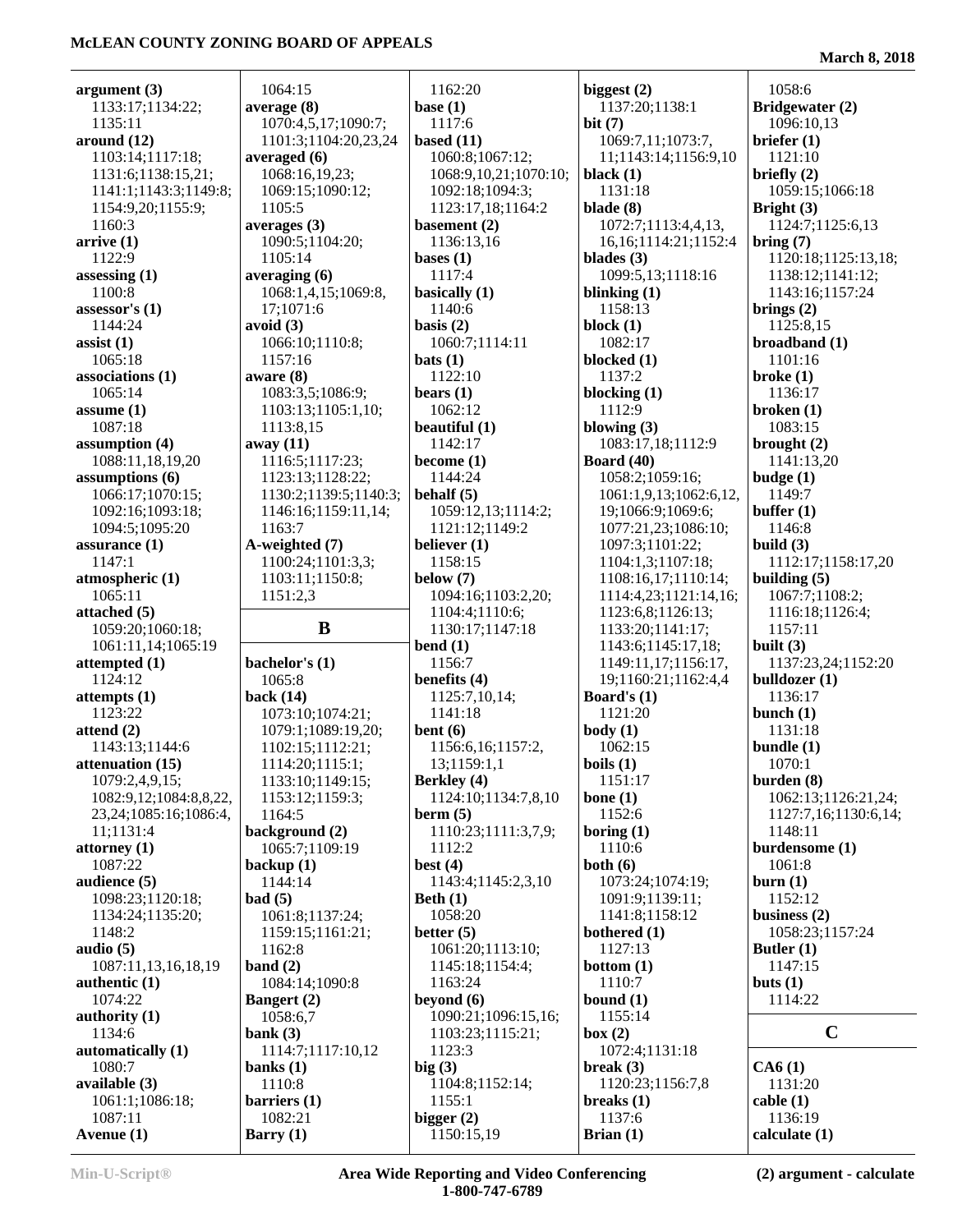**March 8, 2018**

| 1073:22                | 1058:18,19                          | 1126:16;1134:16,23;                      | choose $(1)$              | 1087:15             |
|------------------------|-------------------------------------|------------------------------------------|---------------------------|---------------------|
| calculated (1)         | case $(18)$                         | 1135:13,17,19;                           | 1152:16                   | coached $(1)$       |
| 1086:2                 | 1058:24;1060:13,16;                 | 1140:13;1143:10,20,                      | Christ (1)                | 1089:13             |
| calculation (1)        |                                     |                                          | 1058:18                   | coaching $(1)$      |
| 1131:4                 | 1062:11;1063:22;<br>1070:13;1071:1; | 23;1144:2,8;1148:21;<br>1151:11;1155:22; | chunks $(1)$              | 1076:2              |
| call $(13)$            | 1073:3;1079:6,22;                   |                                          | 1152:4                    | coarse(1)           |
| 1058:1,3;1061:3;       | 1086:10;1090:20;                    | 1163:11,14,17,21;<br>1164:4              | circles(1)                | 1131:21             |
|                        |                                     |                                          | 1138:20                   |                     |
| 1062:22;1063:7;        | 1094:20;1105:15;                    | challenge $(1)$<br>1061:4                |                           | $\cos(t)$<br>1155:3 |
| 1092:23;1105:22;       | 1137:15;1143:21;                    |                                          | circumstances (2)         |                     |
| 1107:10;1132:8;        | 1149:24;1159:10                     | change $(13)$<br>1062:14;1081:13,19;     | 1073:24;1074:2            | code(1)<br>1157:19  |
| 1136:22,24;1137:12;    | cases $(3)$                         |                                          | cite (2)                  |                     |
| 1149:22                | 1075:3;1094:16;                     | 1084:21,23;1085:15;                      | 1059:21,22                | coefficient (1)     |
| calling $(1)$          | 1153:24                             | 1118:18;1119:4,9;                        | citing $(1)$              | 1082:8              |
| 1144:23                | cattle(1)                           | 1137:14;1145:17,18,23                    | 1060:18                   | collapse(1)         |
| came $(9)$             | 1139:18                             | changed $(4)$                            | citizens (2)              | 1136:21             |
| 1068:7;1073:12;        | cause $(6)$                         | 1084:7;1131:2;                           | 1142:11;1145:19           | collapsed (1)       |
| 1074:6;1102:15;        | 1127:6,6;1142:7,7,7,                | 1139:4;1141:11                           | civil(1)                  | 1142:20             |
| 1108:6;1129:24;        | 8                                   | changes $(2)$                            | 1065:10                   | collect $(3)$       |
| 1153:18;1161:2,15      | caused (2)                          | 1119:3;1141:8                            | claim(3)                  | 1073:17,19,21       |
| campaign $(2)$         | 1136:14,21                          | changing $(1)$                           | 1061:5;1068:12,13         | collected $(1)$     |
| 1075:17;1094:15        | causing $(1)$                       | 1156:14                                  | clarification (1)         | 1073:24             |
| campaigns $(3)$        | 1155:8                              | Chapman (46)                             | 1121:2                    | collection (1)      |
| 1065:3;1067:12;        | caution $(1)$                       | 1105:22;1107:10,14,                      | clarify $(3)$             | 1125:21             |
| 1074:10                | 1153:10                             | 16,22;1108:8,10,21;                      | 1069:7;1084:10;           | comfort (4)         |
| can $(65)$             | CBA(1)                              | 1109:2,9,13,16,19;                       | 1155:6                    | 1127:3;1139:6;      |
| 1058:22;1059:3,8;      | 1153:14                             | 1110:24;1111:6,12,15,                    | Class(1)                  | 1140:20;1145:15     |
| 1061:13;1062:18;       | cell(2)                             | 18,23;1112:6,10,19,22;                   | 1067:19                   | coming $(7)$        |
| 1069:7,10;1071:2;      | 1136:24;1137:12                     | 1113:6, 10, 15, 20;                      | clear $(4)$               | 1136:8;1140:13;     |
| 1075:12;1076:5;        | center $(6)$                        | 1114:9,14,17;1115:10;                    | 1060:19;1072:12;          | 1141:23;1150:20;    |
| 1078:3;1079:2,5,11,16; | 1111:17,20,21,24;                   | 1116:15,21;1117:1,8,                     | 1101:22;1153:8            | 1154:13;1159:19;    |
| 1084:9;1085:5,22,24;   | 1117:5;1130:17                      | 12, 16; 1118: 1, 5, 12, 22;              | cleared $(1)$             | 1164:7              |
| 1088:15;1089:8,8;      | Central (1)                         | 1119:5, 10, 20; 1120:2, 9                | 1110:4                    | comment (4)         |
| 1091:6;1096:11;        | 1076:8                              | Chapman's $(1)$                          | clearly $(7)$             | 1081:13;1082:1,6;   |
| 1102:13;1104:10,13,    | cents $(1)$                         | 1107:21                                  | 1127:20,20,22;            | 1106:14             |
| 14;1105:10;1109:3;     | 1142:18                             | characteristics (1)                      | 1130:10;1145:24;          | comments (1)        |
| 1110:7,9,22;1112:17;   | certain(10)                         | 1068:11                                  | 1146:10,22                | 1121:10             |
| 1114:24;1115:15;       | 1073:19,21;1078:18;                 | characterize (1)                         | clerk(2)                  | Commerce (1)        |
| 1116:22;1120:2;        | 1081:16,16,18,18;                   | 1068:23                                  | 1128:16;1129:19           | 1098:5              |
| 1121:4,9,10;1125:3,22; | 1083:19;1089:2,4                    | charge $(1)$                             | client $(2)$              | commercial (1)      |
| 1128:12;1132:3;        | certainly (2)                       | 1114:4                                   | 1085:11;1096:1            | 1146:24             |
| 1138:14,17;1143:5,20;  | 1110:9;1118:7                       | charts $(1)$                             | clients $(6)$             | commissioners (1)   |
| 1144:8;1145:17,18,18;  | <b>CHAIRMAN (92)</b>                | 1102:1                                   | 1062:9;1075:19;           | 1114:20             |
| 1150:19;1151:1,9,11;   | 1058:1,17,22;                       | check $(3)$                              | 1126:19;1128:4;           | communities (1)     |
| 1152:5,12;1153:4;      | 1059:10;1061:18,24;                 | 1080:15;1136:13;                         | 1148:5,6                  | 1129:16             |
| 1154:8;1155:16;        | 1062:20;1063:1,5,19;                | 1153:19                                  | close $(4)$               | community (7)       |
| 1159:8;1162:1;1163:2   | 1064:3,7,13;1066:3,6;               | checked (1)                              | 1116:7;1128:4;            | 1124:20;1125:5,7,   |
| Canadian (1)           | 1069:5;1070:16;                     | 1080:13                                  | 1143:8;1155:3             | 16;1126:2,7;1129:15 |
| 1076:19                | 1072:20;1073:2,6;                   | chemical $(1)$                           | closed $(1)$              | companies $(3)$     |
| capable $(1)$          | 1075:7;1076:4;1078:4,               | 1147:13                                  | 1163:18                   | 1151:16;1157:24;    |
| 1151:2                 | 7,12;1085:22;1086:12;               | Chenoa (6)                               | closer $(2)$              | 1163:2              |
| capacity $(1)$         | 1089:9,14;1091:6;                   | 1099:2;1100:22;                          | 1085:1;1099:3             | company $(4)$       |
| 1071:3                 | 1097:7;1098:23;                     | 1104:17;1114:1;                          | closest $(3)$             | 1125:6;1132:4;      |
| Cape $(2)$             | 1099:3;1100:20;                     | 1156:4;1160:17                           | 1094:17;1128:19;          | 1148:1:1160:22      |
| 1096:9,13              | 1102:5, 12, 17, 19;                 | Chicago (1)                              | 1138:6                    | compare $(3)$       |
| capture $(1)$          | 1103:3;1104:2,5,13;                 | 1091:19                                  | closing $(23)$            | 1068:19;1105:6;     |
| 1074:3                 | 1105:18;1107:1,6,14;                | chief $(2)$                              | 1104:13;1120:20;          | 1140:24             |
| capturing $(1)$        | 1108:24;1109:5;                     | 1062:11;1063:22                          | 1121:3,4,10;1125:1,2;     | compared $(1)$      |
| 1071:1                 | 1110:21;1111:13,16,                 | child(2)                                 | 1133:17;1134:17,22;       | 1147:23             |
| care $(3)$             | 19;1112:4,7;1113:1,                 | 1127:14;1136:11                          | 1135:1,10,11,20,22;       | comparison $(2)$    |
| 1093:2;1161:9,9        | 22;1115:4,8;1116:8,10,              | $C-H-I-L-D(1)$                           | 1140:15;1143:11,16,       | 1070:10;1124:3      |
| carefully $(1)$        | 13, 22; 1117: 20; 1120: 4,          | 1064:12                                  | 17;1144:3;1151:9,10;      | compelling $(1)$    |
| 1122:22                | 7, 10, 13, 17, 20, 23;              | Childers (1)                             | 1159:6                    | 1127:8              |
| Carlton (2)            | 1121:2;1125:2;                      | 1064:11                                  | $\operatorname{coach}(1)$ | compensated (4)     |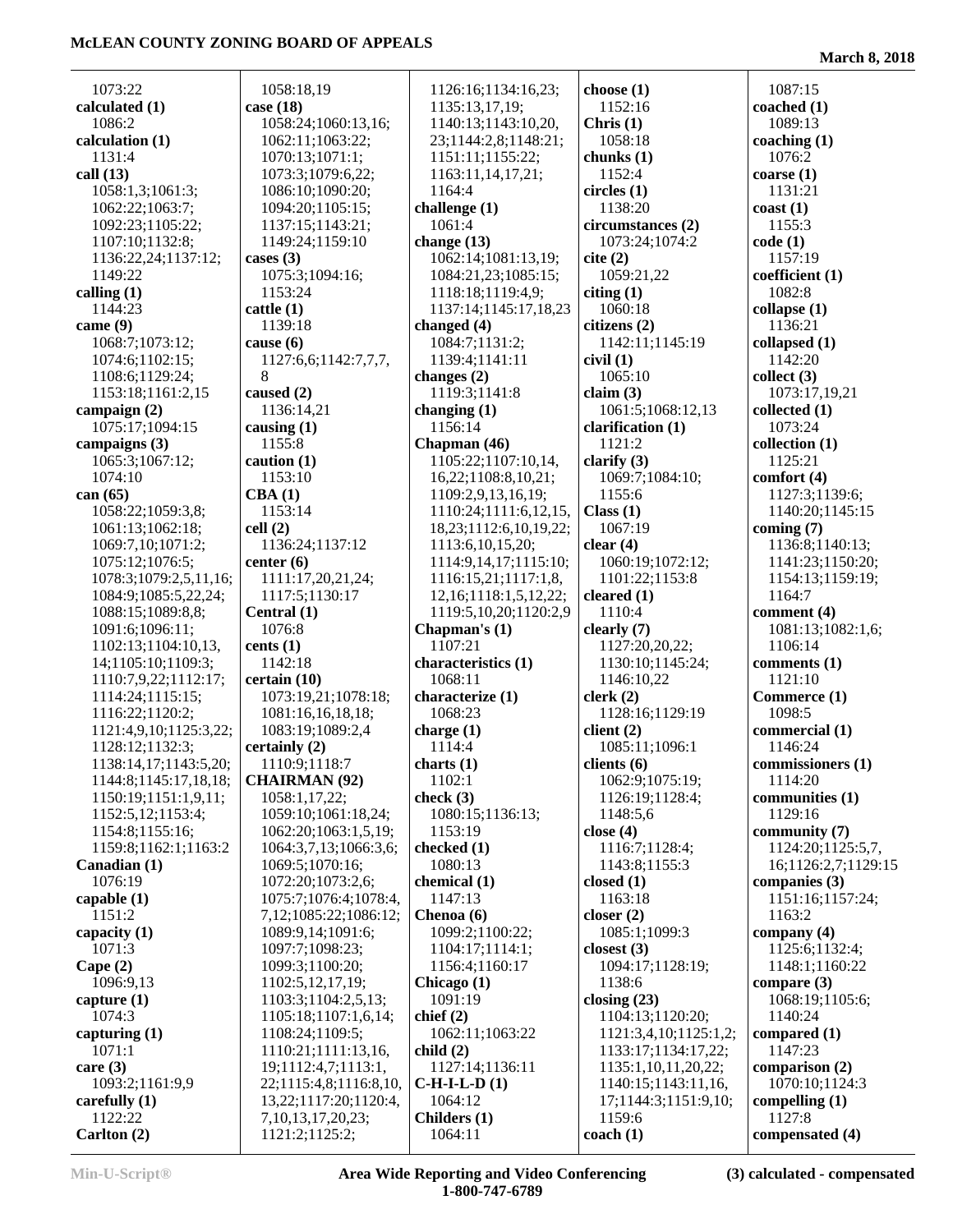**March 8, 2018**

| 1141:9;1146:12,18;        | 1147:9                              | conversations (1)          | creates $(2)$                 | 1138:7;1139:9;1152:7           |
|---------------------------|-------------------------------------|----------------------------|-------------------------------|--------------------------------|
| 1147:20                   | conforming $(1)$                    | 1150:1                     | 1152:14,22                    | days $(3)$                     |
| compensation (1)          | 1139:22                             | conversion (1)             | creating $(1)$                | 1073:20,21,24                  |
| 1146:15                   | conforms (1)                        | 1121:21                    | 1157:15                       | DB(2)                          |
| complained (1)            | 1130:12                             | convince (2)               | credible(1)                   | 1101:12;1151:4                 |
| 1106:17                   | consensus (1)                       | 1160:1,2                   | 1122:14                       | DC(1)                          |
| complaints (5)            | 1153:9                              | convinced (2)              | $\text{credit}(1)$            | 1159:14                        |
| 1106:1,9,12,22;           | conservative (19)                   | 1140:19;1141:21            | 1144:17                       | deal(1)                        |
| 1107:2                    | 1066:17;1067:3;                     | coolness (2)               | Creek(4)                      | 1160:9                         |
| complete $(2)$            | 1070:15;1078:19,20;                 | 1081:19,23                 | 1111:4,23;1112:1,2            | dealing $(1)$                  |
| 1137:22;1164:2            | 1081:2;1082:4;1086:5;               | Cooper $(1)$               | crossed $(1)$                 | 1142:16                        |
|                           | 1092:12,16;1093:12,                 | 1096:14                    | 1136:23                       | Dean $(9)$                     |
| completed (1)<br>1076:11  |                                     |                            |                               |                                |
|                           | 19,24;1094:5;1095:20;               | corr(1)                    | cross-examination (2)         | 1058:10,11;1110:22;            |
| completely (9)            | 1130:24,24;1131:3,6                 | 1152:6                     | 1066:5;1097:6                 | 1111:5,10;1112:8,16,           |
| 1124:22,23;1127:4;        | conservatively (1)                  | corrections (1)            | cross-examine (8)             | 20,24                          |
| 1128:11,13,13;1131:5;     | 1063:11                             | 1153:21                    | 1060:15,24;1077:16,           | debate(1)                      |
| 1137:18;1144:12           | consider (12)                       | cost(3)                    | 19;1078:9;1133:24;            | 1146:8                         |
| completing $(1)$          | 1066:14,19,23;                      | 1132:2;1147:1;             | 1134:6,11                     | decibel(5)                     |
| 1065:2                    | 1067:6,15;1068:12;                  | 1153:7                     | cross-examined (1)            | 1084:22,24;1094:11;            |
| compliance (17)           | 1082:15;1086:5;                     | counsel (3)                | 1130:2                        | 1130:22;1146:8                 |
| 1062:3;1067:17,18;        | 1096:4;1103:20;                     | 1061:24;1075:21;           | cross-examining (1)           | decibels(8)                    |
| 1068:17,18;1070:10;       | 1110:14;1143:2                      | 1087:14                    | 1149:15                       | 1084:7,7;1094:16,              |
| 1090:6;1094:7;            | consideration (4)                   | counter $(1)$              | crying $(1)$                  | 18, 20, 21, 23; 1101: 2        |
| 1095:22;1098:19;          | 1121:24;1133:21;                    | 1062:10                    | 1155:20                       | decide (3)                     |
| 1101:9,24;1105:3,5,7,     | 1138:11,22                          | counties $(1)$             | cultural $(1)$                | 1132:22;1136:22;               |
| 11;1107:23                | considered (3)                      | 1155:8                     | 1128:7                        | 1137:5                         |
| complies (1)              | 1080:21;1081:5;                     | country $(1)$              | curious $(1)$                 | decided (2)                    |
| 1096:1                    | 1123:8                              | 1158:20                    | 1119:8                        | 1079:7;1136:9                  |
| comply $(2)$              | considers (3)                       | County $(42)$              | current $(1)$                 | decision (6)                   |
| 1096:1;1097:19            | 1080:3;1086:6;                      | 1058:1;1059:18;            | 1108:13                       | 1059:9;1084:1;                 |
| compounds (1)             | 1105:15                             | 1076:7;1106:1,9,10,20,     | customers $(2)$               | 1128:7,7;1143:8;               |
| 1151:14                   | construction (10)                   | 21,22;1121:19;             | 1152:11;1153:24               | 1160:18                        |
| concern $(2)$             | 1110:12;1111:9;                     | 1122:22;1123:3,13;         | customer's (1)                | decommissioning (9)            |
| 1109:23;1143:4            |                                     |                            | 1154:1                        |                                |
|                           | 1122:11;1124:2;                     | 1124:16,20;1125:8,14;      |                               | 1131:14,15;1132:1,             |
| concerned (5)             | 1125:9;1126:8;                      | 1129:4,6,10,11,11;         | C-weighted (6)                | 5, 10, 15, 19, 23; 1133: 5     |
| 1089:22;1122:2,18;        | 1131:21;1132:3;                     | 1131:16,17;1132:12,        | 1100:24;1102:22;              | deep $(2)$                     |
| 1142:2,6                  | 1139:12,14                          | 13, 14; 1133: 20;          | 1103:11;1150:3,4;             | 1117:14;1136:20                |
| concerns $(6)$            | contenders (1)                      | 1137:21;1145:1,2,3;        | 1153:5                        | defending $(1)$                |
| 1115:16;1122:19;          | 1162:19                             | 1153:8,9;1157:10;          |                               | 1116:4                         |
| 1127:9;1138:2;1139:6;     | contentiousness (3)                 | 1162:3,4,12,17,18,22;      | D                             | defined $(1)$                  |
| 1140:9                    | 1157:17,20;1158:5                   | 1163:4                     |                               | 1070:2                         |
| concluded (1)             | continuation (1)                    | County's $(2)$             | daily $(1)$                   | definitely $(1)$               |
| 1164:9                    | 1058:24                             | 1122:21;1143:7             | 1141:8                        | 1110:8                         |
| concludes $(1)$           | continue(1)                         | $\text{couple}(6)$         | damage $(1)$                  | deflected (1)                  |
| 1124:10                   | 1126:8                              | 1094:17;1104:18;           | 1152:3                        | 1119:3                         |
| conclusions (1)           | Continuing (1)                      | 1143:13;1148:4;            | dang-gone $(1)$               | degree $(5)$                   |
| 1124:15                   | 1150:23                             | 1153:16;1157:16            | 1116:5                        | 1065:8,10;1081:24;             |
| conditions (1)            | continuous(1)                       | course(1)                  | darn(1)                       | 1100:7,16                      |
| 1071:3                    | 1070:13                             | 1137:14                    | 1132:3                        | degrees $(1)$                  |
| conduct $(4)$             | contractor $(1)$                    | Court $(3)$                | Darrel (4)                    | 1100:14                        |
| 1058:23;1064:21,22;       |                                     |                            |                               |                                |
|                           |                                     |                            |                               | degree's $(1)$                 |
|                           | 1118:13                             | 1060:10,13;1089:20         | 1100:21;1113:24;              |                                |
| 1098:15                   | contracts (2)                       | cover (2)                  | 1114:9;1148:24                | 1100:4                         |
| conducted (2)             | 1161:8;1162:1                       | 1147:1;1149:10             | data(12)                      | deliberations (2)              |
| 1075:4;1098:8             | contribution $(2)$                  | crafted $(1)$              | 1068:22;1070:1;               | 1163:24;1164:7                 |
| conducting $(1)$          | 1073:19,23                          | 1122:22                    | 1071:11,13;1073:17,           | demonstrated (2)               |
| 1092:19                   | Control (5)                         | crane $(1)$                | 20,21,23;1074:1,1;            | 1125:24;1148:10                |
| confident (2)             | 1101:22;1104:1;                     | 1136:22                    | 1122:4;1124:7                 | denied $(3)$                   |
| 1061:12;1112:16           | 1143:23;1156:17;                    | cranes $(1)$               | date(1)                       | 1061:17;1127:15;               |
| confidential (1)          | 1160:21                             | 1137:9                     | 1146:24                       | 1148:9                         |
| 1075:18                   | controlling $(1)$                   | create $(1)$               | daughters (1)                 | density $(1)$                  |
| confirm $(1)$             | 1119:14                             | 1109:3                     | 1161:13                       | 1118:7                         |
| 1068:18<br>conflict $(1)$ | conversation (2)<br>1077:14;1153:17 | created $(2)$<br>1108:9,21 | day $(5)$<br>1131:24;1136:17; | deny $(5)$<br>1059:16;1061:21; |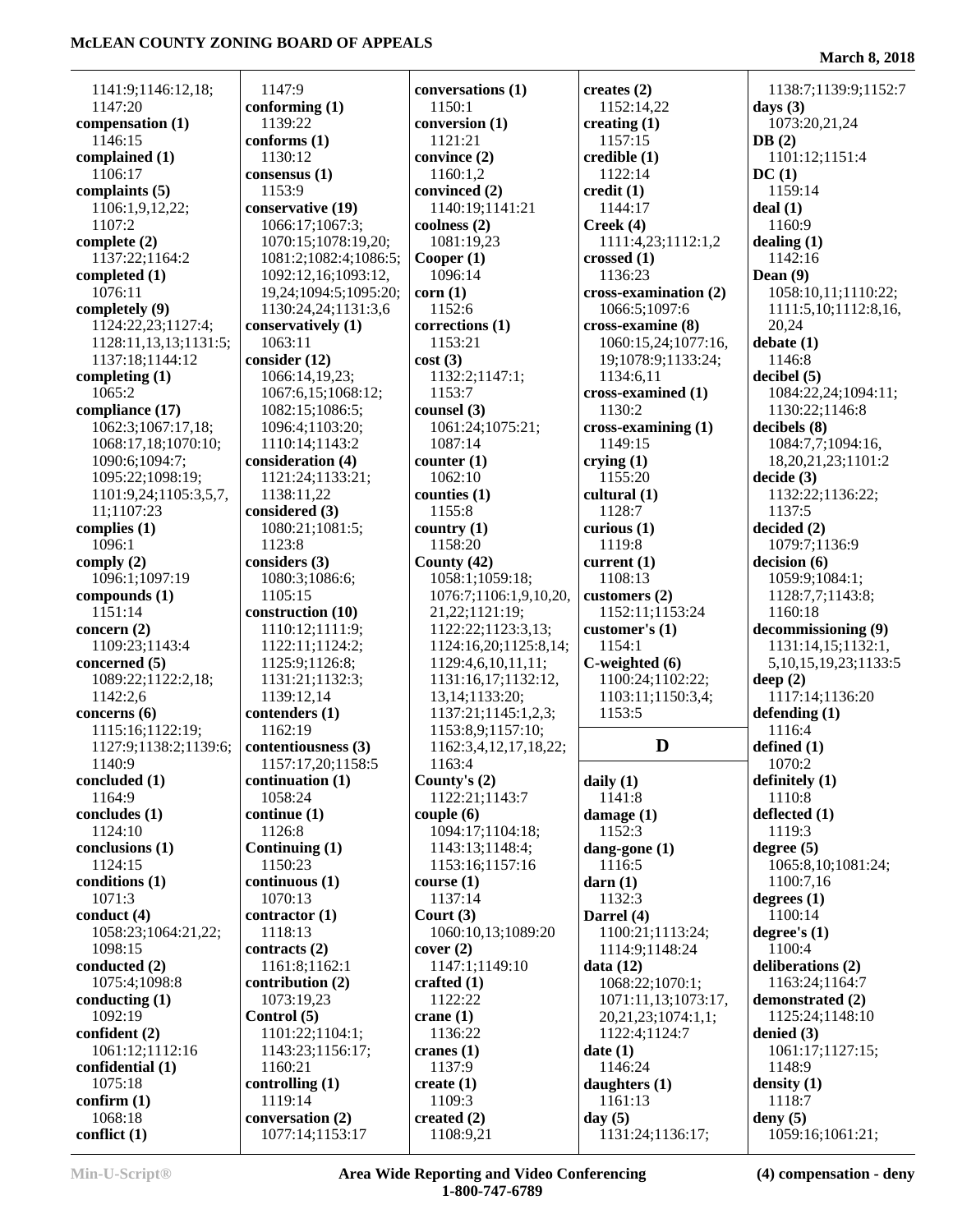1062:16;1134:18; 1152:7 **Department (2)** 1064:20;1098:5 **depend (1)** 1104:22 **dependent (1)** 1070:21 **Depends (1)** 1154:12 **describe (2)** 1093:18;1108:9 **desert (1)** 1160:11 **deserves (1)** 1061:15 **design (7)** 1095:22,24;1110:17; 1112:11;1119:21; 1122:23;1125:19 **designed (1)** 1119:22 **designing (1)** 1109:15 **despite (1)** 1124:14 **detail (2)** 1066:17;1077:20 **details (2)** 1125:23;1126:14 **detecting (1)** 1151:2 **determine (2)** 1075:1;1090:6 **determined (4)** 1069:18,19;1070:10; 1115:6 **determining (1)** 1068:16 **deterrent (1)** 1137:24 **detrimental (2)** 1127:2;1140:20 **devaluation (1)** 1152:3 **develop (1)** 1065:23 **developed (1)** 1098:5 **developer (1)** 1153:8 **development (3)** 1126:8;1130:9,11 **developments (2)** 1064:22;1152:24 **deviation (8)** 1068:9;1092:14; 1093:11;1094:2,24; 1095:5;1131:7,12 **devices (1)** 1137:24 **DICK (20)** 1062:22;1070:17;

| 1071:5,13,23;1072:11; | dista          |
|-----------------------|----------------|
|                       |                |
| 1073:7;1074:5,13,21;  | 11             |
| 1075:2;1086:19,21;    | 11             |
| 1107:8;1109:7;        | disti          |
| 1121:11;1135:18;      | 11             |
|                       |                |
| 1158:2,8;1163:19      | <b>Dist</b>    |
| dictating (1)         | 11             |
| 1115:19               | 11             |
| difference (5)        | 11             |
|                       |                |
| 1084:6;1103:1;        | distı          |
| 1111:18;1129:11;      | 11             |
| 1130:22               | 11             |
| different (10)        | disti          |
|                       |                |
| 1080:16;1085:3,4,8;   | 11             |
| 1086:4;1103:7;1108:1; | distı          |
| 1118:21;1150:1;       | 11             |
| 1155:9                | ditcl          |
|                       |                |
| difficulty $(1)$      | 11             |
| 1157:21               | 18             |
| dig(1)                | 19             |
|                       |                |
| 1117:22               | ditcl          |
| digging $(1)$         | 11             |
| 1147:18               | 11             |
| diminish $(3)$        | divo           |
|                       |                |
| 1123:23;1139:15;      | 11             |
| 1147:20               | <b>DNV</b>     |
| diminished (1)        | 1 <sup>1</sup> |
| 1139:12               | 17             |
|                       |                |
| diminishing $(1)$     | 10             |
| 1130:10               | 10             |
| diminution $(6)$      | 11             |
| 1128:15,23;1129:2,    | doct           |
| 9,18;1130:7           | 10             |
|                       |                |
| dinner $(1)$          | doct           |
| 1136:10               | 10             |
| direct $(1)$          | dog            |
| 1106:15               | 10             |
|                       |                |
| direction (1)         | Dok            |
| 1118:10               | 11             |
| directly (2)          | Dok            |
| 1124:16;1146:3        | 1 <sup>1</sup> |
|                       |                |
| director (1)          | dolla          |
| 1116:18               | 11             |
| $\text{dirt} (3)$     | don            |
| 1117:18,22;1147:13    | 10             |
| discount(2)           | 10             |
|                       |                |
| 1124:9,12             | 1 <sup>1</sup> |
| discuss (1)           | 11             |
| 1060:16               | 11             |
| discussed (2)         | 11             |
|                       |                |
| 1086:13;1137:20       | 11             |
| discussing $(3)$      | 11             |
| 1136:8,9,12           | Don            |
| discussion (6)        | 11             |
|                       |                |
| 1091:24;1092:1,2;     | doul           |
| 1114:8;1139:24;       | 11             |
| 1140:4                | 11             |
| disliked (1)          | doul           |
|                       |                |
| 1161:4                | 11             |
| disputed (1)          | dow            |
| 1127:10               | 10             |
| disrupt(2)            | 11             |
| 1117:23;1140:7        | 11             |
|                       |                |

| distance (4)                         | 1136:13;1151:16,                |
|--------------------------------------|---------------------------------|
| 1110:22;1112:22;                     | 1163:14                         |
| 1114:4;1152:19                       | downloaded (1)                  |
| distinctly (1)                       | 1108:13                         |
|                                      |                                 |
| 1114:5                               | downwind (3)                    |
| District (6)                         | 1066:23;1079:24;                |
| 1109:17,24;1114:24;                  | 1080:3                          |
| 1116:4;1130:13;                      | Dr(13)                          |
| 1149:2                               | 1068:7;1069:10;                 |
| districts (4)                        | 1070:6;1086:14,1                |
| 1109:20;1110:9,11;                   | 1087:24;1088:19;                |
| 1139:23                              | 1089:21;1090:1;                 |
|                                      |                                 |
| disturbance (1)                      | 1123:10;1127:8;                 |
| 1111:8                               | 1145:24;1146:9                  |
| disturbing (1)                       | Drainage (11)                   |
| 1110:8                               | 1109:17,20,24;                  |
| $\text{ditch}(9)$                    | 1110:9,10;1114:2                |
| 1110:7,23;1112:3,                    | 1116:4;1119:8;                  |
| 18;1115:14;1116:6,16,                | 1139:23;1149:2                  |
| 19;1119:7                            | drastically (1)                 |
| ditches (4)                          | 1150:8                          |
| 1110:8,14,18;                        | drew(1)                         |
| 1118:18                              | 1114:2                          |
|                                      |                                 |
| divot(2)                             | drip(1)                         |
| 1119:2,3                             | 1118:20                         |
| <b>DNV-GL (14)</b>                   | drops(1)                        |
| 1063:8,11;1064:2,                    | 1119:4                          |
| 17,20;1065:19;                       | drope(1)                        |
| 1066:10,13;1067:9;                   | 1159:3                          |
| 1068:1;1091:2;1092:9;                | due $(4)$                       |
| 1100:11;1113:9                       | 1060:11,22;1061:                |
| document (2)                         |                                 |
|                                      |                                 |
|                                      | 1145:1                          |
| 1059:22;1063:2                       | duly $(1)$                      |
| documents (2)                        | 1064:5                          |
| 1062:7;1106:4                        | during $(11)$                   |
| dog(1)                               | 1060:3,4;1067:15                |
| 1064:12                              | 1069:15;1073:15;                |
| Dokouzian (1)                        | 1106:13;1126:8;                 |
| 1100:11                              | 1135:4;1139:12,14               |
| Dokouzian's (1)                      | 1156:15                         |
| 1063:10                              | dwelling (1)                    |
| dollars (1)                          | 1151:23                         |
| 1162:15                              |                                 |
|                                      | E                               |
| done (20)                            |                                 |
| 1074:19;1076:13;                     |                                 |
| 1096:13;1098:18;                     | earlier $(7)$                   |
| 1099:21,24;1102:22;                  | 1102:6;1107:12;                 |
| 1113:8;1115:2;                       | 1126:20;1135:21;                |
| 1129:18;1134:12,15;                  | 1138:18;1142:16;                |
| 1135:10;1137:19;                     | 1144:15                         |
| 1145:12;1152:10;                     | early $(2)$                     |
| 1154:21,22,24;1157:18                | 1159:5,7                        |
| Don's $(1)$                          | easement $(3)$                  |
| 1149:3                               | 1115:11,24;1152:                |
| doubt $(3)$                          | easily (1)                      |
| 1125:24;1128:22;                     | 1115:15                         |
| 1154:21                              | East $(6)$                      |
|                                      |                                 |
| doubts $(2)$                         | 1099:1;1100:21;                 |
| 1160:5,7                             | 1104:16;1113:24;                |
| down (10)                            | 1148:24;1149:1                  |
| 1083:20;1087:19;                     | easy $(2)$                      |
| 1101:22;1117:23;<br>1125:22;1132:17; | 1127:19;1147:17<br>economic (4) |

 1136:13;1151:16,17; 1163:14 **downloaded (1)** 1108:13 **downwind (3)** 1066:23;1079:24; 1080:3 **Dr (13)** 1068:7;1069:10; 1070:6;1086:14,19; 1087:24;1088:19; 1089:21;1090:1; 1123:10;1127:8; 1145:24;1146:9 **Drainage (11)** 1109:17,20,24; 1110:9,10;1114:2,23; 1116:4;1119:8; 1139:23;1149:2 rastically (1) 1150:8 **rew (1)**  1114:2 **drip (1)** 1118:20 **drops (1)** 1119:4 **rove** (1) 1159:3 **due (4)** 1060:11,22;1061:6; 1145:1 **duly (1)** 1064:5 **during (11)** 1060:3,4;1067:15; 1069:15;1073:15; 1106:13;1126:8; 1135:4;1139:12,14; 1156:15 **dwelling (1)** 1151:23 **E earlier (7)** 1102:6;1107:12; 1126:20;1135:21; 1138:18;1142:16; 1144:15 **early (2) easement (3)** 1115:11,24;1152:22 **easily (1)** 1115:15 **East (6)** 1099:1;1100:21; 1104:16;1113:24; 1148:24;1149:1 **easy (2)** 1127:19;1147:17 **economic (4)**

#### **March 8, 2018**

 1125:7,14;1141:14, 18 **edge (15)** 1109:14;1111:1,8,9, 14,23,24,24;1112:2,3, 4;1116:6;1118:20; 1130:18,20 **EDPR (22)** 1059:12;1066:2; 1122:2,6,8,14;1123:20; 1124:1,17;1125:5,15, 16;1126:4;1128:16; 1133:10,15;1139:21; 1141:22;1145:12; 1148:8;1154:24; 1159:10 **EDPR's (1)** 1124:15 **educational (1)** 1065:6 **effect (3)** 1115:24;1122:4,18 **effects (2)** 1138:15;1152:2 **efficient (1)** 1144:21 **eight (4)** 1110:6;1138:8,24; 1162:24 **either (8)** 1076:3;1077:19; 1103:11;1114:7; 1124:7;1129:21; 1140:2;1150:13 **elaborate (1)** 1069:10 **ELDER (2)** 1155:24;1156:3 **E-L-D-E-R (1)** 1156:3 **elderly (1)** 1127:15 **electricity (2)** 1144:13;1145:8 **elevator (1)** 1154:13 **eligible (1)** 1135:22 **eliminate (1)** 1068:3 **eliminated (1)** 1068:1 **eliminates (4)** 1069:9;1070:6; 1152:21,23 **eliminating (1)** 1068:14 **else (10)** 1080:11;1083:4,7; 1120:11;1140:15; 1143:11;1148:21; 1155:23;1163:12,15 **else's (1)**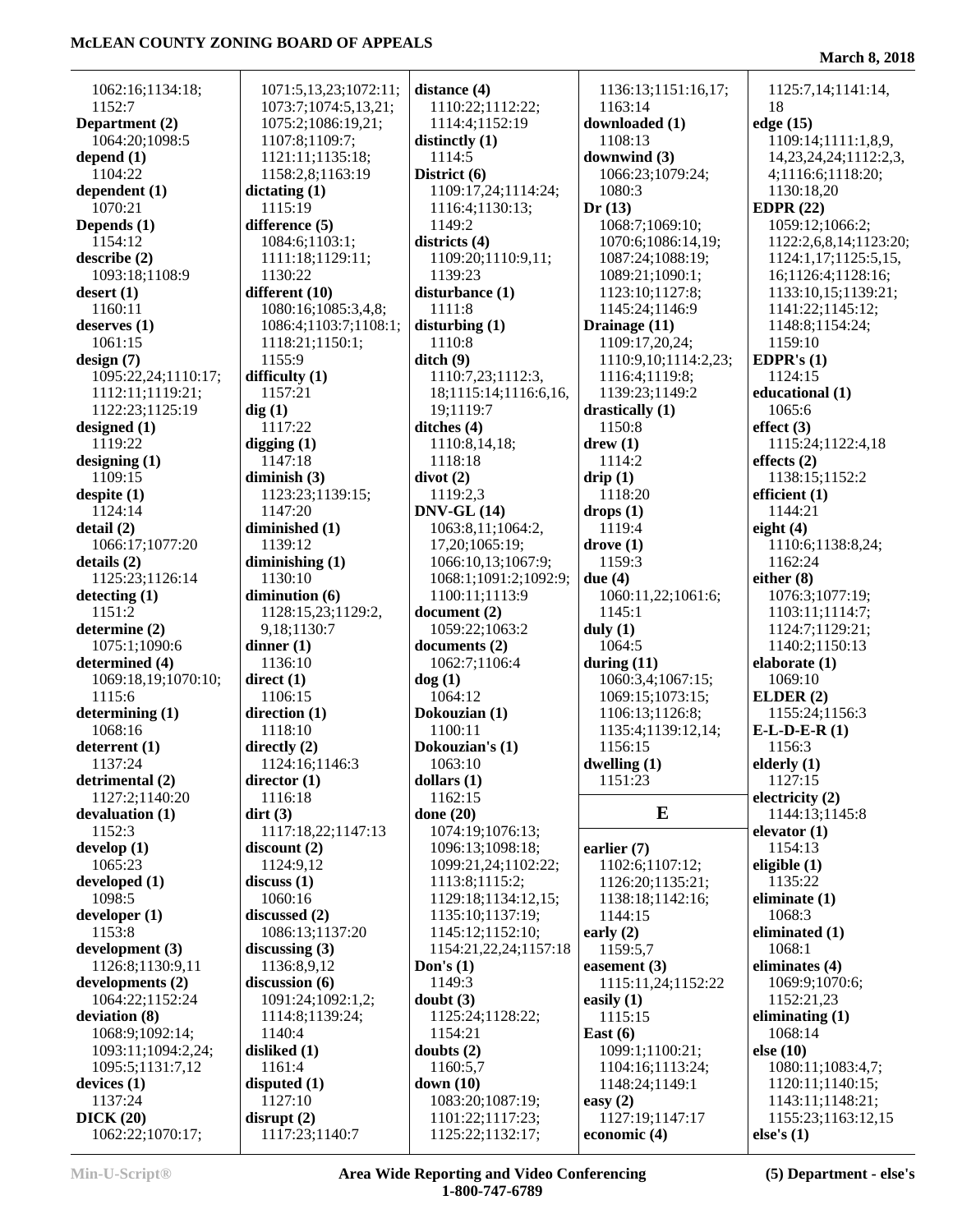**March 8, 2018**

| 1119:16                   |                                  |                                        | 1069:23                          |                                            |
|---------------------------|----------------------------------|----------------------------------------|----------------------------------|--------------------------------------------|
| elsewhere (1)             | entirely $(2)$<br>1068:7;1088:17 | 1081:13;1111:22;<br>1129:8;1131:23;    | extras(1)                        | 1073:19,20,22;<br>1121:17;1124:2;          |
| 1092:20                   |                                  |                                        | 1120:1                           |                                            |
| email $(1)$               | entitled $(1)$<br>1077:22        | 1144:1,1                               |                                  | 1141:4;1145:2,3;                           |
| 1087:19                   | environment (2)                  | example $(2)$<br>1059:22,23            | extremely (1)<br>1074:2          | 1150:11;1151:16;<br>1158:4;1163:2          |
| emergency (1)             | 1069:23;1071:12                  | exceed (8)                             | eyes(1)                          | farms $(2)$                                |
| 1079:11                   | <b>Environmental</b> (5)         | 1069:1,9;1070:4,7;                     | 1139:3                           | 1133:21;1157:15                            |
| emission (1)              | 1064:19,21;1065:9,               | 1089:2,24;1095:23;                     |                                  | favor $(3)$                                |
| 1068:22                   | 10;1100:4                        | 1096:7                                 | $\mathbf{F}$                     | 1162:9,10,12                               |
| emissions (1)             | equipment $(1)$                  | exceedances (4)                        |                                  | favorable (3)                              |
| 1063:11                   | 1158:10                          | 1066:10;1068:2,6,13                    | facilities (1)                   | 1067:3,4;1071:4                            |
| emit $(1)$                | Eric $(2)$                       | exceeded (2)                           | 1091:10                          | favored $(1)$                              |
| 1070:14                   | 1156:3;1161:16                   | 1090:2,12                              | facility $(1)$                   | 1081:2                                     |
| emotion (1)               | $E-R-I-C(1)$                     | exceeding(1)                           | 1126:9                           | federal(1)                                 |
| 1156:10                   | 1156:3                           | 1089:4                                 | fact $(10)$                      | 1126:5                                     |
| emphasize (1)             | err(1)                           | excessive (1)                          | 1059:20;1060:17;                 | feed $(1)$                                 |
| 1149:14                   | 1153:9                           | 1153:6                                 | 1061:10;1070:4;                  | 1145:7                                     |
| employees (2)             | error(1)                         | Excuse $(1)$                           | 1098:11;1106:7,21;               | feedback (2)                               |
| 1125:5,6                  | 1094:1                           | 1133:8                                 | 1123:6;1130:19;                  | 1125:17;1126:3                             |
| employers (1)             | $E-R-S(1)$                       | exhibit (6)                            | 1145:14                          | feeds $(1)$                                |
| 1162:21                   | 1064:12                          | 1062:19,23;1065:20;                    | factor $(4)$                     | 1145:6                                     |
| encourage $(1)$           | $\text{escrow}(1)$               | 1107:8;1109:8;                         | 1079:4;1084:22;                  | feel $(9)$                                 |
| 1159:19                   | 1146:22                          | 1121:11                                | 1086:4,11                        | 1069:9;1075:22;                            |
| end $(4)$                 | estimate $(2)$                   | existence (1)                          | factories (1)                    | 1092:21;1108:17;                           |
| 1072:9;1075:9;            | 1068:8;1070:11                   | 1128:6                                 | 1149:20                          | 1138:15;1156:1;                            |
| 1118:4;1130:3             | estimated $(2)$                  | existing $(1)$                         | factors $(1)$                    | 1159:15;1161:5,21                          |
| endanger $(2)$            | 1117:10;1147:1                   | 1106:9                                 | 1081:1                           | feet $(27)$                                |
| 1127:3;1140:20            | estimation (4)                   | expansion (1)                          | facts $(2)$                      | 1110:6;1111:4,19;                          |
| ended $(1)$               | 1068:6,9,10;1089:1               | 1145:1                                 | 1061:14;1135:9                   | 1112:17;1114:6,20;                         |
| 1090:8                    | evaluate $(1)$                   | expect (4)                             | factual $(1)$                    | 1116:5,7;1117:6,7,10,                      |
| endure $(1)$              | 1122:11                          | 1071:8;1072:16,17;                     | 1135:8                           | 16, 17, 23, 24; 1118: 16;                  |
| 1146:11                   | even $(20)$                      | 1105:15                                | failed $(11)$                    | 1129:1,2;1130:21;                          |
| energy $(16)$             | 1124:12,13,15;                   | expected $(3)$                         | 1061:4;1088:20;                  | 1136:20;1145:23;                           |
| 1064:22;1065:11,16,       | 1137:11,22;1138:5;               | 1070:14;1094:6,6                       | 1127:4,7;1128:16;                | 1147:18;1156:18;                           |
| 17;1067:10;1072:23;       | 1139:12;1140:23;                 | expecting $(1)$                        | 1130:7,9,14;1133:15;             | 1157:12;1158:7,18,21                       |
| 1091:10;1100:8,9;         | 1141:9,9;1145:4,15;              | 1136:11                                | 1135:3;1141:22                   | felt $(2)$                                 |
| 1121:20;1128:2,3,5;       | 1146:1,4;1147:24;                | experience (19)                        | failure $(2)$                    | 1161:4,12                                  |
| 1144:12;1158:3;           | 1148:13;1150:2;                  | 1061:13;1065:1;                        | 1061:6;1152:4                    | FEMA(2)                                    |
| 1160:24                   | 1151:20;1152:4;<br>1158:9        | 1071:10;1077:23;                       | Fair $(1)$                       | 1108:12,12                                 |
| engineer $(3)$            |                                  | 1078:1;1079:19;                        | 1073:2                           | few $(11)$                                 |
| 1108:5;1109:1;            | evening (1)                      | 1080:24;1090:24;                       | fairly $(1)$                     | 1063:21;1066:15;                           |
| 1131:24                   | 1144:19                          | 1092:19,24,24;1093:2,                  | 1150:5                           | 1072:3;1109:17;                            |
| engineered (1)<br>1108:11 | event $(1)$<br>1113:21           | 3,4;1094:4;1097:3;<br>1106:20;1109:21; | fall $(5)$<br>1076:11;1113:4,13, | 1121:23;1127:12,21;<br>1137:13,16;1149:16; |
| engineering (4)           | Everybody (5)                    | 1132:6                                 | 14,16                            | 1156:15                                    |
| 1065:10;1092:17;          | 1121:3,6,6;1155:13;              | experienced (1)                        | familiar $(7)$                   | fewer $(1)$                                |
| 1100:8;1115:17            | 1156:1                           | 1067:14                                | 1065:22;1067:21;                 | 1157:19                                    |
| engineers $(1)$           | everyday $(1)$                   | expert $(5)$                           | 1074:10;1096:9,20;               | field $(2)$                                |
| 1102:7                    | 1136:10                          | 1059:24;1066:2;                        | 1097:13,16                       | 1136:16;1137:11                            |
| enjoy $(2)$               | everyone $(4)$                   | 1097:4,6;1103:16                       | families (2)                     | fields $(1)$                               |
| 1125:7;1139:7             | 1079:17;1119:16;                 | experts $(3)$                          | 1160:13.19                       | 1152:6                                     |
| enjoyment (4)             | 1121:14;1160:8                   | 1121:14;1133:12,13                     | family $(7)$                     | fighting $(1)$                             |
| 1122:19;1139:9;           | evidence (20)                    | explain(1)                             | 1139:5;1140:21,23;               | 1109:6                                     |
| 1157:5,7                  | 1060:5,17;1062:4,                | 1073:7                                 | 1142:13;1148:16;                 | figure $(3)$                               |
| enough $(3)$              | 10,11;1106:18;                   | explained (2)                          | 1156:1;1161:12                   | 1071:24;1116:18;                           |
| 1131:11,23;1145:5         | 1122:14,15,20;1124:5,            | 1066:16;1121:21                        | fan $(1)$                        | 1150:3                                     |
| ensure $(2)$              | 11;1127:5,10;1128:17,            | express(1)                             | 1158:9                           | file $(1)$                                 |
| 1123:4;1153:6             | 18;1131:9;1134:7,8;              | 1141:10                                | far $(11)$                       | 1108:12                                    |
| enter $(2)$               | 1143:18,19                       | expressed $(1)$                        | 1111:16;1115:1,12,               | final $(1)$                                |
| 1143:17,18                | evidently $(1)$                  | 1141:8                                 | 14, 19, 19; 1116: 16;            | 1076:24                                    |
| entered $(3)$             | 1150:11                          | extensive (2)                          | 1117:22;1119:10;                 | finally $(2)$                              |
| 1081:7;1109:7;            | <b>Exactly</b> (8)               | 1092:18;1094:3                         | 1155:12;1156:7                   | 1061:7;1067:17                             |
| 1135:6                    | 1073:5;1080:16;                  | extraneous (1)                         | farm $(12)$                      | financial $(2)$                            |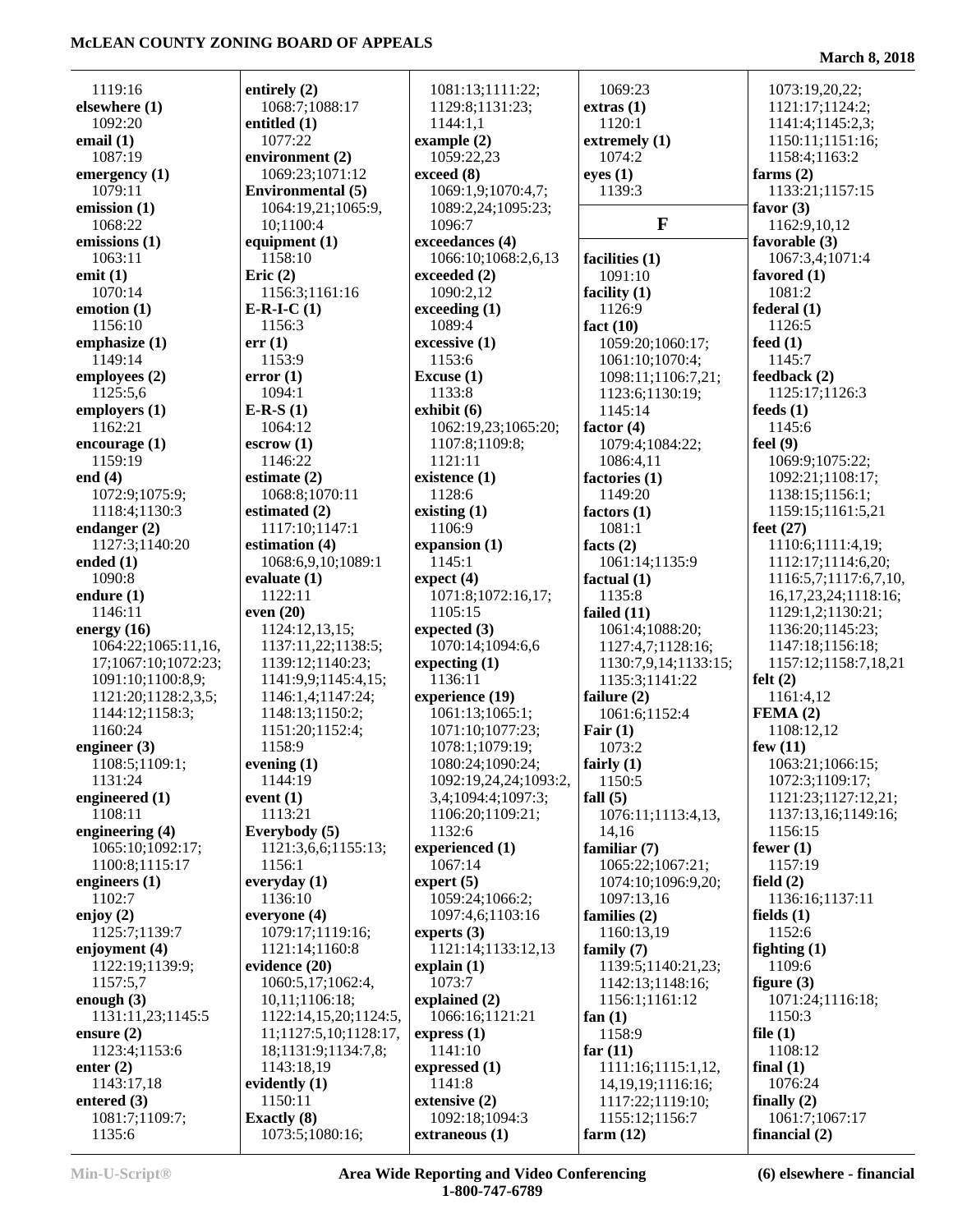1124:22;1128:7 **find (6)** 1114:11,11;1115:11; 1128:12;1132:8; 1146:22 **finding (1)** 1124:13 **findings (1)** 1124:14 **Fine (5)** 1062:20;1076:5; 1082:7;1135:14; 1160:12 **finish (2)** 1089:8;1163:23 **FINNIGAN (93)** 1058:1,16,17,22; 1059:10;1061:18,24; 1062:20;1063:1,5,19; 1064:3,7,13;1066:3,6; 1069:5;1070:16; 1072:20;1073:2,6; 1075:7;1076:4;1078:4, 7,12;1085:22;1086:12; 1089:9,14;1091:6; 1097:7;1098:23; 1099:3;1100:20; 1102:5,12,17,19; 1103:3;1104:2,5,13; 1105:18;1107:1,6,14; 1108:24;1109:5; 1110:21;1111:13,16, 19;1112:4,7;1113:1, 22;1115:4,8;1116:8,10, 13,22;1117:20;1120:4, 7,10,13,17,20,23; 1121:2;1125:2; 1126:16;1134:16,23; 1135:13,17,19; 1140:13;1143:10,20, 23;1144:2,8;1148:21; 1151:11;1155:22; 1163:11,14,17,21; 1164:4 **fire (4)** 1152:4,5,14;1154:5 **fires (1)** 1152:7 **firms (1)** 1083:6 **First (27)** 1059:17;1064:4,5; 1066:16;1068:5,5; 1075:14;1107:5,10; 1119:20;1120:21,23; 1121:8,18;1122:1; 1126:18;1143:12; 1144:11;1146:24; 1147:2;1148:14,16; 1149:2;1151:20; 1161:11;1162:14,23 **firsthand (1) fit (1)** 1155:20 **Five (7) flawed (1)** 1060:8 **flicker (3)** 1106:3;1123:1; 1152:2 **floodplain (5)** 1107:11;1108:7,12, 22;1109:15 **floodplains (5)** 1107:18,21,24; 1108:1,2 **flow (6)** 1109:21;1110:17; 1112:9;1115:15; 1118:18;1119:15 **flowing (1)** 1119:13 **focus (2)** 1065:11;1127:18 **foliage (5)** 1067:7;1082:13,13, 23;1083:4 **follow (7)** 20;1147:3;1154:7 **following (2)** 1142:6;1160:21 **follows (2)** 1064:6;1145:12 **food (1)** 1145:9 **footers (1)** 1155:10 **footprint (2)** 1145:3,19 **forced (1)** 1127:24 **foremost (1)** 1121:18 **forever (1)** 1129:8 **formal (1)** 1087:5 **format (1)** 1087:19 **forth (4)** 1080:7;1084:2; 1139:23;1145:22 **forward (2)** 1109:24;1120:18 **found (5)** 1060:13;1067:13; **foundation (15)** 1059:23;1062:8; 1102:4;1107:20;

 1111:11;1128:19,19, 21,22;1130:5;1136:20 1133:6,6,13;1146:6, 1129:15,15;1144:23 1108:4,5,20;1111:2,8, 1115:17;1118:23; 1130:22 **foundations (3)** 1109:14;1112:11; 1117:15 **four (9)** 1065:4;1079:20,23; 1122:7;1127:1;1145:6; 1160:2;1162:23; 1163:9 **four-foot (1)** 1147:17 **free (3)** 1075:22;1105:19; 1141:5 **frequencies (11)** 1101:2,4,9,12; 1103:2,14,18,20; 1150:5;1151:15,15 **frequency (10)** 1067:20;1101:6,13, 15,17;1103:12,21; 1137:2;1150:9;1153:2 **friends (3)** 1142:10,13;1159:15 **friends' (1)** 1141:1 **front (3)** 1080:9;1095:19; 1159:12 **frustration (1)** 1156:10 **fully (9)** 1070:22,24;1071:2; 1077:22;1083:11,14, 24;1110:11;1125:5 **further (4)** 1098:22;1120:16; 1140:3;1152:23  $\begin{bmatrix} G & 1 \end{bmatrix}$ **gained (1)** 1128:21 **gallons (1)** 1152:13 **game (1)** 1127:12 **gaps (1)** 1122:3 **gathered (1)** 1142:5 **gave (5)** 1089:1;1102:9; 1133:11,20;1161:11 **gear (1)** 1072:4 **general (3)** 1059:18,21;1060:2 **generally (1)** 1069:20 **generate (2)** 1072:15,15

**generated (1)** 1151:5 **generic (1)** 1077:18 **Geographic (1)** 1108:14 **George (1)** 1064:11 **geo-tech (1)** 1119:21 **geo-technical (1)** 1118:1 **gesture (1)** 1146:17 **gets (6)** 1117:12;1121:6; 1152:13;1153:20; 1157:2,13 **GIS (3)** 1108:12,14;1109:3 **given (6)** 1060:11,15;1102:6; 1130:19;1135:11; 1151:5 **gives (4)** 1132:19;1133:4,5; 1163:6 **giving (1)** 1161:12 **God! (1)** 1151:12 **goes (7)** 1079:15;1090:23,24; 1106:8;1118:21; 1137:3;1148:14 **Golden (1)** 1110:10 **gonna (3)** 1153:19,21,23 **good (10)** 1128:2;1142:10; 1157:24;1159:1; 1160:6,8;1161:18; 1162:24;1163:3,5 **gosh (1)** 1154:18 **government (2)** 1128:8;1144:16 **governments (1)** 1125:12 **grandfather (1)** 1155:20 **granting (3)** 1061:7;1121:16; 1126:11 **great (4)** 1128:3;1133:21; 1158:1;1162:12 **greatly (3)** 1139:4;1140:8; 1152:1 **Greg (1)** 1058:14

**March 8, 2018**

**ground (20)** 1067:2;1079:2,4,8, 15;1082:5,8,9;1084:8, 8,22,23,24;1085:15; 1086:4,11;1119:2,3; 1131:4;1154:8 **group (1)** 1124:13 **Groves (3)** 1124:2,6;1125:8 **guarantee (8)** 1133:4;1145:20; 1147:6,11,19;1154:3; 1155:2,11 **guess (13)** 1085:22;1100:3; 1106:11;1107:5,20; 1115:2;1133:1; 1134:24;1135:19; 1142:24;1143:9; 1163:17,22 **guidelines (2)** 1122:23;1145:13 **guilt (1)** 1161:20 **gutter (1)** 1119:2 **guy (4)** 1127:22;1129:1; 1132:6;1134:5 **guys (7)** 1099:21;1113:23; 1117:14;1140:10; 1143:5;1155:24;

# **H**

1162:22

**half (10)** 1065:5;1076:23; 1079:20;1086:6,7; 1128:24;1138:5; 1150:10;1160:16; 1163:22 **hammering (2)** 1153:13,13 **hand (2)** 1116:17;1127:8 **handful (3)** 1074:17;1075:11,11 **handle (1)** 1070:1 **Haney (34)** 1100:21,21;1101:5, 11,19,21;1102:6,10,15, 18,21;1103:1,13,20; 1104:3,7,15;1113:24, 24;1114:12,15,18; 1115:7,9,10,24;1116:4, 9,12,14,24;1148:23,24; 1151:12 **hang (1)** 1156:1

1087:24

14;1112:12,15;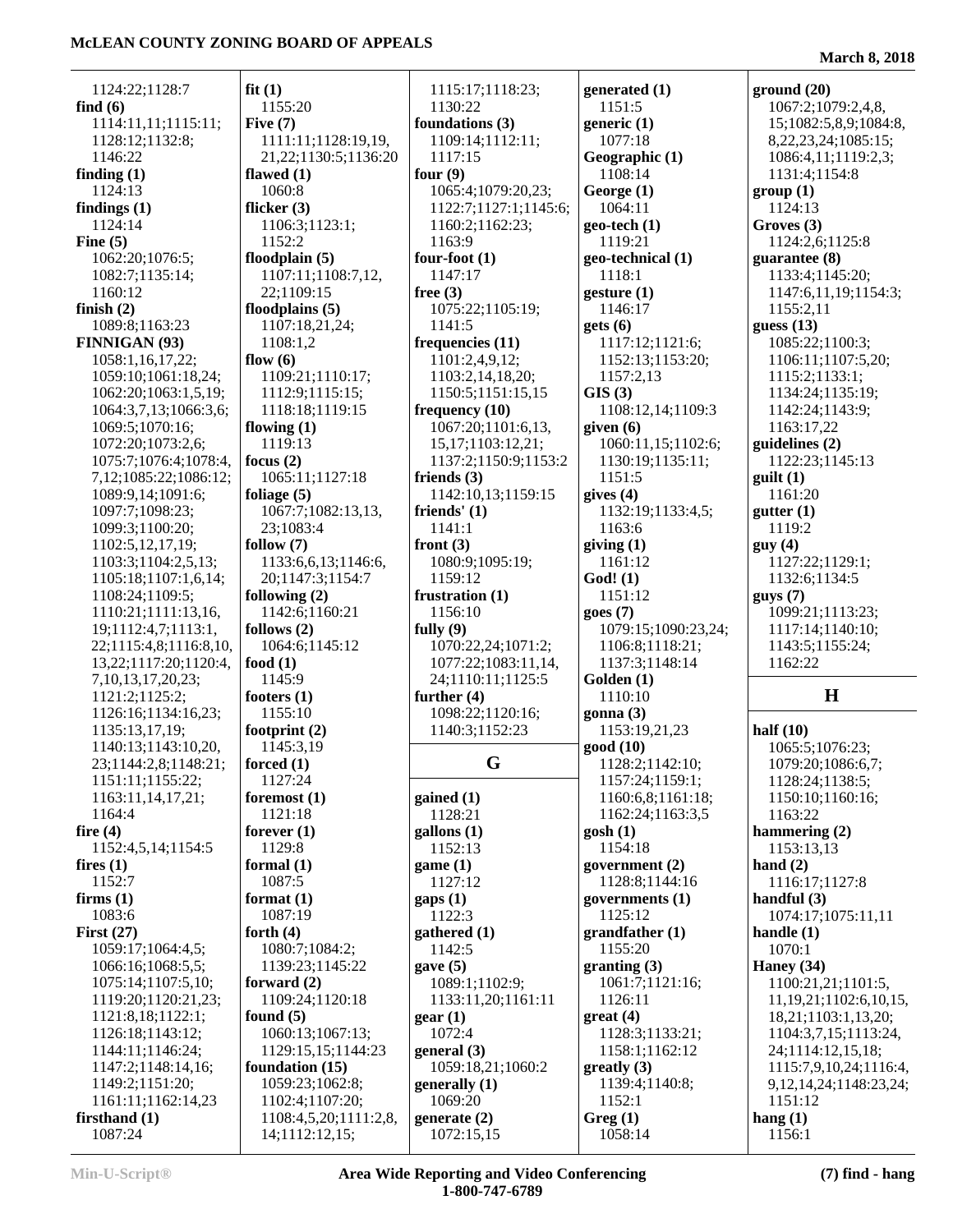| hanging $(1)$<br>1119:9             | heart $(1)$<br>1142:20            |
|-------------------------------------|-----------------------------------|
| happen $(5)$                        | hectic $(1)$                      |
| 1075:6;1129:6,14;                   | 1142:16                           |
| 1137:15;1155:14                     | height $(1)$                      |
| happened (7)                        | 1114:6                            |
| 1073:11;1113:7,19,                  | heights $(1)$                     |
| 19;1114:15;1136:23;                 | 1139:20                           |
| 1159:2                              | $\text{Help} (6)$                 |
| happens $(6)$<br>1060:3;1128:24,24; | 1112:8;1136:22;<br>1137:1;1140:8; |
| 1129:9,14;1139:13                   | 1157:23;1161:10                   |
| happy $(3)$                         | helped $(1)$                      |
| 1109:22;1128:13;                    | 1155:6                            |
| 1161:23                             | here's $(1)$                      |
| hard $(5)$                          | 1133:19                           |
| 1110:15;1117:13;                    | hertz $(9)$                       |
| 1156:12,13;1159:20                  | 1084:14;1085:1;                   |
| Hardin $(1)$                        | 1088:10;1090:8;                   |
| 1059:12                             | 1101:10,10,22;                    |
| harm $(1)$<br>1152:16               | 1103:15;1130:17<br>Hey $(2)$      |
| Hartke $(1)$                        | 1114:9;1133:1                     |
| 1106:20                             | hide $(1)$                        |
| Hartke's (1)                        | 1085:21                           |
| 1127:18                             | high $(3)$                        |
| haul $(1)$                          | 1072:9;1155:19;                   |
| 1132:2                              | 1158:7                            |
| hazardous $(2)$                     | highest $(2)$                     |
| 1147:7,8                            | 1066:20;1123:4                    |
| head $(1)$                          | highlighting $(1)$                |
| 1119:11<br>heads $(1)$              | 1121:23                           |
| 1149:12                             | highly $(1)$<br>1127:6            |
| health $(13)$                       | highway (1)                       |
| 1103:16;1106:2;                     | 1152:10                           |
| 1123:16,19;1127:3,6,9;              | hinges $(1)$                      |
| 1133:20,21;1139:5;                  | 1153:12                           |
| 1140:20;1142:2;                     | hire $(1)$                        |
| 1145:15                             | 1132:12                           |
| hear $(9)$                          | historically (1)                  |
| 1087:9;1104:3;<br>1122:19;1131:17;  | 1079:17<br>history $(2)$          |
| 1149:17;1150:15,24;                 | 1094:13;1157:10                   |
| 1158:5,9                            | hold(2)                           |
| heard $(21)$                        | 1121:7;1132:10                    |
| 1063:10,22;1066:8;                  | home $(2)$                        |
| 1067:24;1106:13,19;                 | 1124:1,4                          |
| 1122:1,17;1123:5;                   | homes $(5)$                       |
| 1124:19;1130:21;                    | 1128:4;1160:12,13,                |
| 1132:7;1139:11,21;                  | 14,14                             |
| 1150:23;1152:7;                     | homestead (1)<br>1148:16          |
| 1156:5;1161:4;1162:3,<br>3;1164:2   | homework (3)                      |
| hearing $(17)$                      | 1154:22,23,24                     |
| 1059:22;1060:3,3,4,                 | honestly $(2)$                    |
| 12,20,21,23;1062:3,15;              | 1115:5;1162:11                    |
| 1086:10,13,20;1087:1;               | hope (3)                          |
| 1088:3;1149:6;                      | 1137:15;1155:6,6                  |
| 1163:18                             | hospital (1)                      |
| hearings (4)                        | 1142:19                           |
| 1059:19;1141:24;                    | hot(1)                            |
| 1156:15;1158:4                      | 1152:13                           |

|                                    | 1           |
|------------------------------------|-------------|
| hour $(17)$<br>1068:16;1069:15,15, | Illi        |
|                                    |             |
| 16;1070:6,11,17;                   | 1           |
| 1071:6;1072:1;1088:9,              | 1           |
| 21;1089:23,23;1090:2;              | 1           |
| 1105:5,9,14                        | 1           |
| hourly $(2)$                       | 1           |
| 1090:12;1105:6                     | 1           |
| hours $(5)$                        | 1           |
| 1138:6,9;1139:5,9;                 | 1           |
| 1163:22                            | ima         |
| house $(18)$                       | 1           |
| 1084:7,10;1085:16;                 | imı         |
| 1119:1;1127:23;                    | 1           |
| 1128:1;1130:17,18,20,              | im          |
| 20,23;1137:11;1138:3,              | 1           |
| 7;1139:14;1140:5;                  | 1           |
| 1155:4;1158:18                     | 1           |
| houses $(6)$                       | 1           |
| 1128:18,20;1130:5;                 | 1           |
| 1138:21;1141:1;                    |             |
| 1154:19                            | imp         |
| hum(1)                             | 1           |
|                                    | imp         |
| 1072:2                             | 1           |
| human $(2)$                        | 1           |
| 1123:15,19                         | 1           |
| humidity $(5)$                     | imp         |
| 1067:2;1081:1,7,18,                | 1           |
| 23                                 | imp         |
| hundred (1)                        | 1           |
| 1160:14                            | imp         |
| hurt $(3)$                         | 1           |
| 1127:13;1156:8;                    | im          |
| 1157:4                             | 1           |
| hypothetical (1)                   | 1           |
| 1068:9                             | 1           |
| hypotheticals (1)                  |             |
|                                    | $\text{Im}$ |
| 1125:23                            | 1           |
|                                    | imp         |
| I                                  | 1           |
|                                    | imp         |
| IC (1)                             | 1           |
| 1066:10                            | ina         |
| ice $(1)$                          | 1           |
| 1152:4                             | ina         |
| ID(1)                              | 1           |
| 1084:11                            | inc.        |
| idea (10)                          | 1           |
| 1085:15;1108:5;                    | 1           |
| 1130:2,3,15;1131:1,13,             | 1           |
| 14;1154:12;1161:3                  | inc.        |
| ideas (1)                          | 1           |
| 1136:5                             | 1           |
| IDNR $(7)$                         | incl        |
| 1122:5,9;1133:6,8,                 | 1           |
| 10;1139:23;1142:6                  | incl        |
| iff $(1)$                          | 1           |
| 1114:22                            | inc         |
| I-G $(1)$                          | 1           |
| 1064:11                            | inc         |
| ignore $(1)$                       | 1           |
| 1156:19<br>ill $(1)$               | inc<br>1    |

 1152:2 **Illinois (25)** 1060:9;1068:24; 1090:20,24;1091:9; 1097:22,24;1098:3,6,8, 13,15;1099:2,18,22,24; 1101:1,21;1103:9; 1105:1;1141:4; 1149:17;1156:17; 1160:21,22 **imagine (2)** 1150:19;1152:5 **immediate (2)** 1124:8,18 **impact (14)** 1067:6;1122:12; 1123:2;1141:14,14,21; 1150:7;1157:13; 1158:8,14;1159:23; 1160:18;1161:1,12 **impacted (4)** 1156:4,24;1157:6,8 **impacts (6)** 1103:17;1122:12; 1124:5,11;1133:21; 1160:7 **impede (2)** 1130:8;1152:17 **impedes (1)** 1130:11 **impeding (1)** 1110:17 **important (7)** 1070:12;1108:18; 1142:13,14;1155:7; 1159:8,9 **Importantly (1)** 1124:19 **impose (1)** 1066:9 **impossible (1)** 1077:18 **inadequate (1)** 1132:9 **inappropriate (2)** 1076:1;1085:11 **include (6)** 1064:23;1092:13; 1093:11;1094:1; 1108:18;1125:9 **included (3)** 1080:5;1150:6; 1153:2 **includes (1)** 1083:24 **including (2)** 1081:1;1083:4 **incomparable (1)** 1141:3 **inconsistencies (1)** 1131:8 **incorporate (1)** 1126:2

**incorporated (1)** 1125:17 **increase (2)** 1081:9;1130:1 **increased (2)** 1125:11;1130:5 **Incredibly (1)** 1112:10 **independent (4)** 1132:12;1133:8,12; 1137:18 **Indiana (1)** 1150:18 **indicate (1)** 1090:5 **indicated (3)** 1074:11;1122:6; 1144:15 **indirect (1)** 1125:10 **individual (2)** 1103:12;1145:20 **individually (1)** 1112:11 **industry (2)** 1065:14;1123:1 **inevitable (1)** 1155:12 **Information (6)** 1108:14;1123:24; 1124:16,17,23;1132:20 **infrasound (5)** 1106:2;1150:23; 1151:1,15;1153:2 **infrastructure (2)** 1118:8;1119:16 **injury (1)** 1145:21 **input (1)** 1092:1 **inputs (2)** 1080:16;1081:13 **insects (1)** 1069:24 **inspections (1)** 1112:14 **installing (1)** 1110:2 **instance (2)** 1092:4,6 **instantaneous (1)** 1068:24 **instead (4)** 1087:14,15;1090:8; 1150:4 **insure (1)** 1095:22 **integrity (2)** 1110:18;1112:15 **intended (1)** 1127:24 **intensive (1)** 1117:2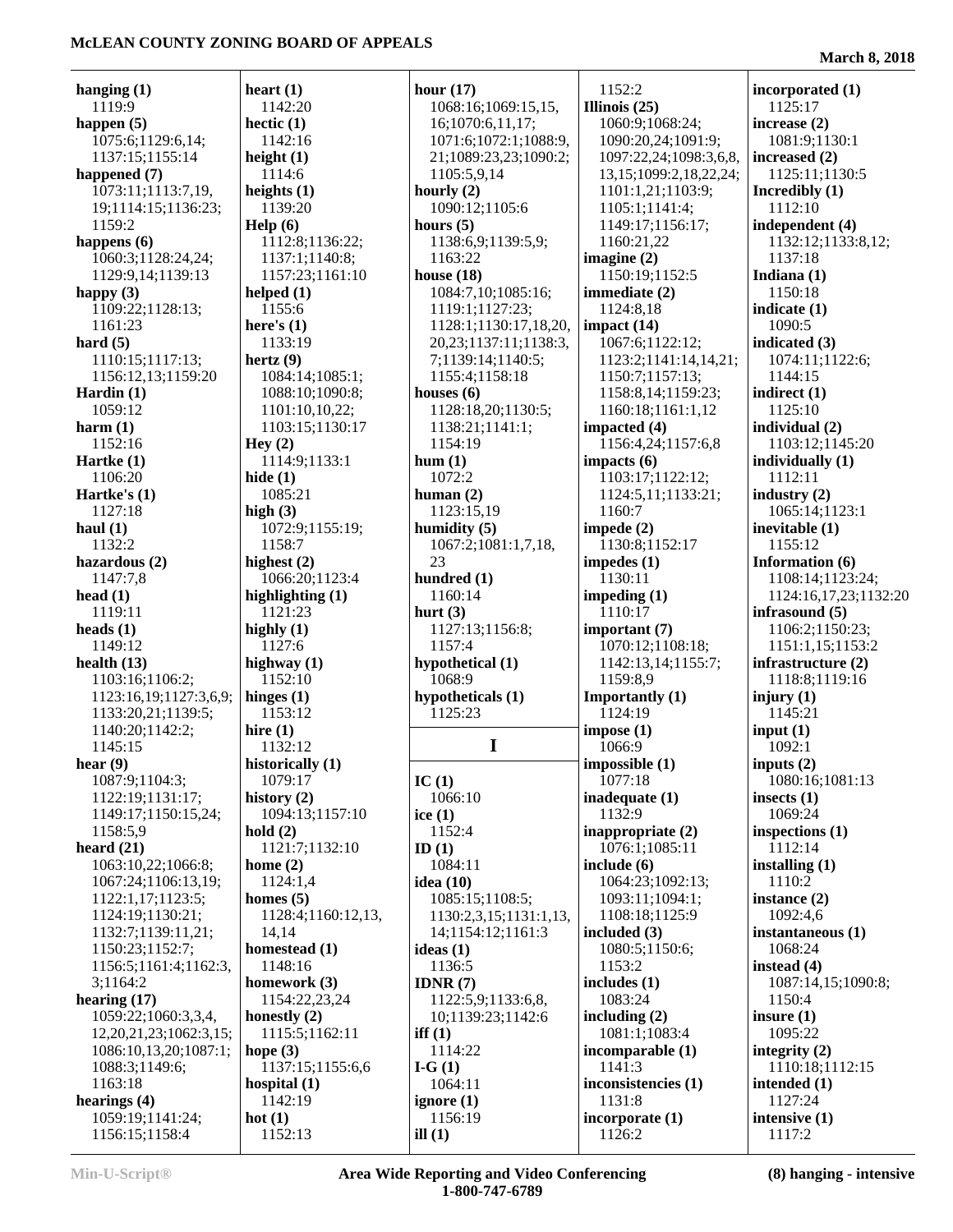| intentions (2)                          | involvement (1)                    |                                                | 1161:10                          | Lawrence (1)                       |
|-----------------------------------------|------------------------------------|------------------------------------------------|----------------------------------|------------------------------------|
| 1139:21;1148:12                         | 1091:21                            | $\mathbf K$                                    | Klaeren (4)                      | 1124:10                            |
| interacts $(1)$                         | involves $(1)$                     |                                                | 1060:8,9,9,19                    | lawyer $(6)$                       |
| 1119:11                                 | 1073:14                            | $K-A-L-L-E-V(1)$                               | knew $(2)$                       | 1114:3,10,19;                      |
| intercept $(1)$                         | iota $(1)$                         | 1064:11                                        | 1129:22;1155:20                  | 1115:13,22;1132:3                  |
| 1136:23                                 | 1128:18                            | Kallevig (1)                                   | knowledge (2)                    | layout $(1)$                       |
| interest $(3)$                          | IPCB $(20)$                        | 1064:16                                        | 1061:13;1087:24                  | 1125:22                            |
| 1096:6;1143:3,3                         | 1067:21;1068:21;                   | Kallevig-Childers (129)                        | knows $(5)$                      | lazy(1)                            |
| interested (2)                          | 1084:18;1088:10,21;                | 1063:8,23,24;                                  | 1085:5;1090:23;                  | 1129:21                            |
| 1062:14;1126:7                          | 1089:24;1090:2,3,9,13;             | 1064:2,9,10,14,18;                             | 1128:20;1131:21;                 | lead $(3)$                         |
| interesting $(1)$                       | 1091:4;1097:13,19;                 | 1065:4,8,15,21,24;                             | 1134:13                          | 1064:20,23;1075:16                 |
| 1140:14                                 | 1105:3,10;1123:12,15,              | 1066:2,8,13;1067:23;                           | Kuritz $(1)$                     | leader $(1)$                       |
| interests $(1)$                         | 20;1156:20,21                      | 1068:5;1069:2,12;                              | 1058:8                           | 1064:18                            |
| 1143:8                                  | irrelevant (4)                     | 1070:9,20;1071:8,16;                           |                                  | leaders $(1)$                      |
| interfere (1)                           | 1103:22;1124:22;                   | 1072:3,16,22;1073:5,                           | L                                | 1126:7                             |
| 1112:18                                 | 1128:11,14                         | 13;1074:8,15,24;                               |                                  | learn(2)                           |
| internally $(1)$                        | ISO(3)                             | 1075:3,12,16;1076:7,                           | Lab $(1)$                        | 1162:23;1163:8                     |
| 1100:11                                 | 1078:15;1080:6;                    | 10, 14, 16, 18, 22; 1077: 2,                   | 1124:10                          | least $(4)$                        |
| international (1)                       | 1093:20                            | 4,7,10;1078:15,17,22;                          | laid $(1)$                       | 1146:6;1152:8;                     |
| 1071:21                                 | issuance $(1)$                     | 1079:4,8,12,19;1080:2,                         | 1059:23                          | 1155:2;1161:20                     |
| internationally (1)                     | 1140:18                            | 8, 12, 17, 24; 1081: 6, 11,                    | land $(11)$                      | leave $(2)$                        |
| 1067:11                                 | issue $(6)$                        | 21;1082:1,10,15,20;                            | 1115:20;1134:2,4,4;              | 1137:5,11                          |
| internet $(2)$                          | 1110:2;1127:21;                    | 1083:1,5,9,12,16;                              | 1142:7,8;1145:2,3;               | leaves $(1)$                       |
| 1137:1;1154:10<br>interrupted (1)       | 1134:20;1141:22;<br>1142:1;1158:11 | 1084:3,13,16,20;                               | 1152:16,21;1158:17               | 1069:24<br>left(5)                 |
| 1149:15                                 | issues $(6)$                       | 1086:2,16;1087:4,17,                           | landowner (4)<br>1115:20;1124:4; | 1138:21;1148:22;                   |
| intervals (5)                           | 1083:21,21;1103:17;                | 22;1088:2,6,16,23;                             | 1142:3;1162:6                    | 1156:9;1159:5,7                    |
| 1068:19,23;1069:8,                      | 1105:23;1124:15;                   | 1090:4,11,17;1091:8,                           | landowners (10)                  | $\text{legal} (2)$                 |
| 18;1070:2                               | 1155:8                             | 12, 15, 23; 1092: 5, 7, 15;                    | 1060:14;1123:4;                  | 1134:20;1135:7                     |
| into $(30)$                             | ISU(1)                             | 1093:9,17;1094:3,14,                           | 1126:6;1140:8;1143:2;            | less (4)                           |
| 1062:1;1070:2;                          | 1144:19                            | 22;1095:3,8,13,18;                             | 1152:15,17;1161:21,              | 1074:12;1094:23;                   |
| 1081:8;1082:14;                         |                                    | 1096:3,11,20,23;                               | 24;1162:9                        | 1095:21;1155:16                    |
| 1101:18;1104:11;                        | ${\bf J}$                          | 1097:11,16,21;1098:2,                          | landowner's (1)                  | letter $(5)$                       |
| 1105:24;1107:11,12;                     |                                    | 7,14;1099:6,9,14,19,<br>23;1100:7,16;1101:1,8, | 1151:24                          | 1109:18;1114:3,10,                 |
| 1120:20;1131:13,14;                     | Jeff(2)                            | 14, 20, 23; 1102: 20;                          | large $(2)$                      | 19;1162:6                          |
| 1134:7,8;1135:6;                        | 1104:16;1140:16                    | 1103:5,16;1104:22;                             | 1138:14,18                       | letters $(1)$                      |
| 1137:10;1138:10,22;                     | jeopardizing (1)                   | 1105:4,12                                      | larger $(4)$                     | 1162:5                             |
| 1143:18,19;1147:17,                     | 1110:18                            | keep(6)                                        | 1138:12,13;1151:17;              | letting $(1)$                      |
| 22;1149:8;1150:14;                      | $\text{Jim} (2)$                   | 1110:9;1121:10;                                | 1155:14                          | 1140:11                            |
| 1151:6;1154:9;                          | 1058:16;1104:9                     | 1138:9;1143:7;                                 | largest $(1)$                    | level $(13)$                       |
| 1157:14,14,24;1161:2                    | jingle $(1)$                       | 1154:16;1156:14                                | 1162:21                          | 1071:17,20;1072:8;                 |
| introduce (1)                           | 1162:21                            | keeps $(2)$                                    | last $(14)$                      | 1084:24;1085:1;                    |
| 1063:23                                 | job $(4)$                          | 1109:22,22                                     | 1064:8,10;1079:20;               | 1088:10;1091:21;                   |
| introduced (2)                          | 1100:13;1107:22;                   | Kendra (2)                                     | 1086:13;1108:13;                 | 1123:4;1130:18;                    |
| 1134:7,8                                | 1133:15;1143:6                     | 1063:7;1064:9                                  | 1135:24;1136:4;                  | 1147:16,17;1150:9;                 |
| introduction (1)                        | jobs $(4)$                         | $K-E-N-D-R-A(1)$                               | 1142:18,24;1148:17;              | 1151:1                             |
| 1063:16                                 | 1073:9;1125:9,10;                  | 1064:10                                        | 1152:9;1156:9;                   | levels $(11)$                      |
| intrude(1)                              | 1128:10                            | kept(1)                                        | 1157:16;1160:13                  | 1067:14;1074:12,12;                |
| 1108:1                                  | Jolly(10)                          | 1140:14                                        | late $(1)$                       | 1084:23;1086:3;                    |
| invalidate (1)                          | 1132:7,7;1143:11,                  | key(1)                                         | 1142:18                          | 1103:12;1139:6,8;                  |
| 1073:14                                 | 12,21;1144:1,5,9,11;               | 1121:23                                        | lately $(3)$                     | 1147:13,13;1149:12                 |
| <b>Invenergy</b> (4)<br>1086:10;1127:4; | 1148:20<br>Judd(1)                 | Kielisch $(1)$                                 | 1141:6;1142:17;<br>1159:14       | Lexington $(2)$<br>1121:17;1160:17 |
|                                         |                                    | 1129:8                                         |                                  |                                    |
| 1157:20;1160:10<br>inversion $(2)$      | 1058:4<br>judicial $(1)$           | Kielisch's $(1)$                               | later $(2)$<br>1095:21;1115:6    | Lexington-Chenoa (1)<br>1126:11    |
| 1080:21;1081:5                          | 1060:12                            | 1129:3                                         | late-stage $(2)$                 | life $(11)$                        |
| invest $(1)$                            | Julia $(1)$                        | $\operatorname{kind}(18)$                      | 1125:16,19                       | 1129:17;1136:10;                   |
| 1159:22                                 | 1058:12                            | 1061:19;1069:11;                               | law(6)                           | 1137:14,23;1139:4;                 |
| involved (12)                           | jurisdiction (3)                   | 1072:1;1082:18;                                | 1090:24;1134:19;                 | 1141:8,11;1142:3,13,               |
| 1067:9;1074:9;                          | 1069:19;1115:14,21                 | 1088:11;1089:10;                               | 1135:10;1146:6;                  | 19;1146:16                         |
| 1075:10,13;1083:2;                      | jurisdictions (3)                  | 1115:11;1127:19;                               | 1147:5;1148:13                   | light $(1)$                        |
| 1091:8,21;1092:10;                      | 1103:7;1104:19;                    | 1131:23;1144:2;<br>1146:15;1147:6,9,13,        | law-abiding $(1)$                | 1148:22                            |
| 1094:10,13,15;1160:9                    | 1106:14                            | 13;1149:20;1158:5;                             | 1142:11                          | lights $(2)$                       |
|                                         |                                    |                                                |                                  |                                    |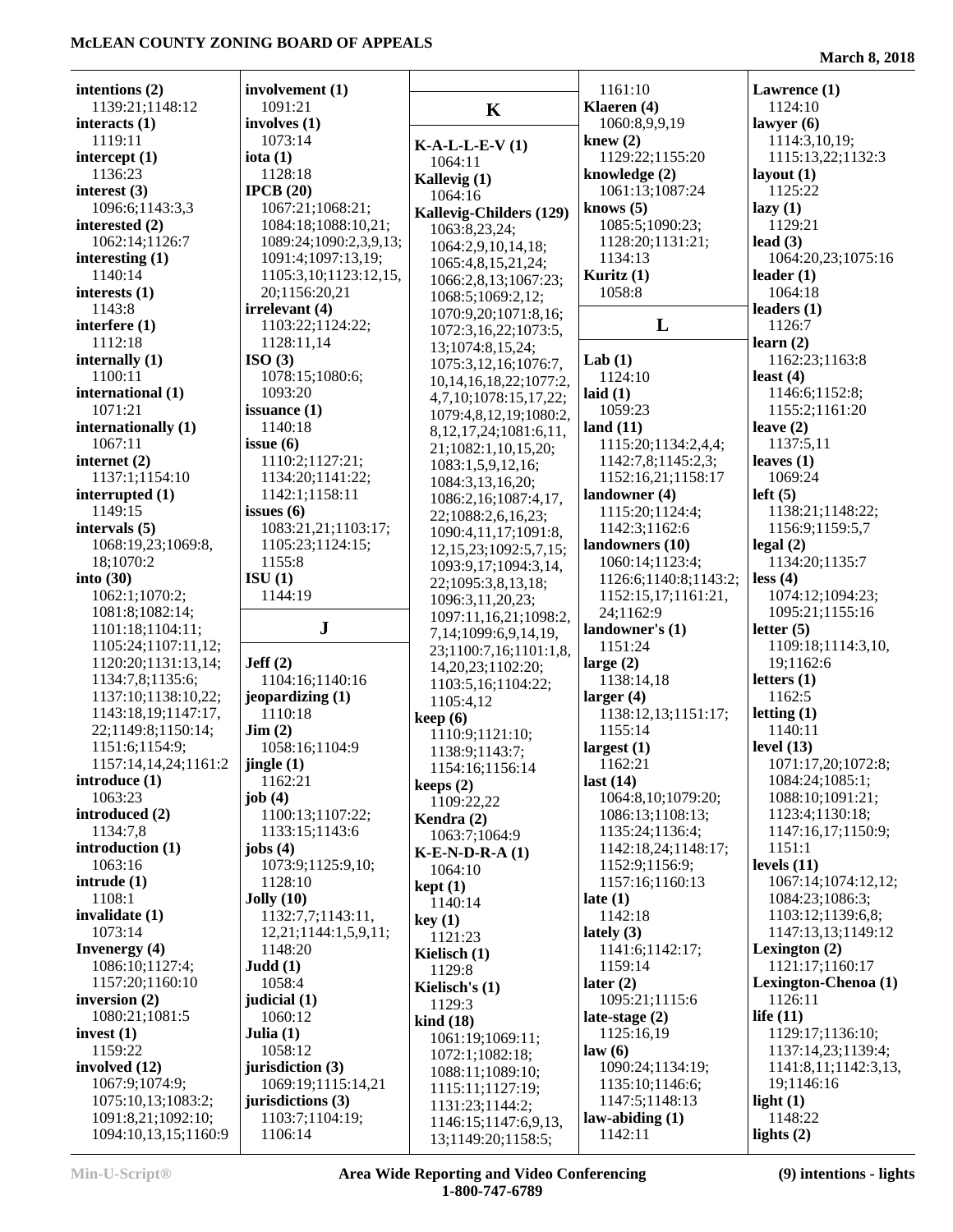| 1158:13;1163:12                      | 1127:19;1152:16                                     | 1080:5,10,15,20;                                 | 1098:9                          | 1116:17;1118:20;                   |
|--------------------------------------|-----------------------------------------------------|--------------------------------------------------|---------------------------------|------------------------------------|
| likely $(3)$                         | long-term $(2)$                                     | 1081:3,9,15,22;1082:3,                           | manufacturer (3)                | 1133:10;1137:7,18;                 |
| 1069:19;1072:6;                      | 1125:9;1126:5                                       | 7, 12, 18, 22; 1083: 3, 7,                       | 1071:19;1101:11,19              | 1145:4;1157:3;                     |
| 1104:23                              | look $(4)$                                          | 10,13,23;1084:5,11,14,                           | manufacturers (3)               | 1160:19,19,22;1162:19              |
| limit(4)                             | 1093:17;1139:22,23;                                 | 17,21;1085:5,9,14,18;                            | 1071:22,23;1150:11              | McLean (17)                        |
| 1069:1;1090:6;                       | 1159:20                                             | 1086:9,14,18,23;                                 | many $(16)$                     | 1058:1;1121:19;                    |
| 1123:7;1151:9                        | looked $(3)$                                        | 1087:7,12,20,23;                                 | 1065:1;1067:10,10;              | 1124:16;1125:14;                   |
| limited $(1)$                        | 1060:10;1103:19;                                    | 1088:4,7,14,18;1089:3,                           | 1074:13,14,15,18;               | 1129:4,6,10,11,12;                 |
| 1139:20                              | 1157:10<br>looking $(4)$                            | 7, 11, 18, 21; 1090: 7, 15,                      | 1075:11;1091:11;                | 1133:20;1137:21;                   |
| limits $(16)$<br>1066:10;1067:18,19, | 1101:24;1109:24;                                    | 18,23;1091:3,11,14,20;                           | 1099:7,17;1139:6,17;            | 1157:9;1162:12,17,18,<br>21;1163:4 |
| 20;1088:22;1089:24;                  | 1138:9;1155:9                                       | 1092:3,6,12,23;1093:7,<br>10,15,22;1094:9,19,24; | 1141:12;1149:18;<br>1160:15     | mean $(13)$                        |
| 1090:2,13;1094:7;                    | lookout $(1)$                                       | 1095:5, 10, 15, 24;                              | map(8)                          | 1070:21;1079:1;                    |
| 1095:23;1122:24;                     | 1143:7                                              | 1096:9,13,17,22,24;                              | 1107:11,17;1118:3,              | 1089:15;1094:10;                   |
| 1123:15,20;1151:23;                  | Looks(1)                                            | 1097:5,9,13,18,23;                               | 6;1138:17;1154:17,18,           | 1104:9,9;1115:9;                   |
| 1153:10;1154:8                       | 1120:7                                              | 1098:6,11,17,21;                                 | 20                              | 1116:23;1117:6;                    |
| line $(7)$                           | loop $(1)$                                          | 1106:6, 11, 17, 23;                              | mapped $(1)$                    | 1119:17;1120:13;                   |
| 1140:4;1145:24;                      | 1110:11                                             | 1107:5,7,20;1108:4,19;                           | 1108:14                         | 1154:6;1155:7                      |
| 1146:7;1151:23;                      | lose $(2)$                                          | 1113:2,3,8,14,18;                                | mapping $(2)$                   | means $(3)$                        |
| 1152:20;1156:18;                     | 1142:8;1148:4                                       | 1116:20;1120:15,16;                              | 1108:15,21                      | 1094:6;1144:21;                    |
| 1158:10                              | loss(1)                                             | 1124:21;1126:17,18;                              | maps $(4)$                      | 1163:3                             |
| lines $(1)$                          | 1147:21                                             | 1134:17;1135:3,7,16;                             | 1108:7;1109:3;                  | measure $(4)$                      |
| 1125:21                              | lot(19)                                             | 1148:5                                           | 1120:1;1154:16                  | 1095:21;1116:19;                   |
| listen $(7)$                         | 1061:20;1069:21,22,                                 | Luetkehans' (2)                                  | margin(1)                       | 1134:20;1146:6                     |
| 1086:14;1087:12,16,                  | 23;1071:10;1103:1;                                  | 1059:2;1062:2                                    | 1094:1                          | measured (10)                      |
| 17;1126:2;1128:13;                   | 1134:10;1136:1;                                     | lung(1)                                          | Mark $(1)$                      | 1071:11;1074:11;                   |
| 1155:9                               | 1141:6;1142:12;                                     | 1142:19                                          | 1058:4                          | 1094:22;1095:21;                   |
| listened (6)                         | 1149:11;1156:6;                                     |                                                  | markers $(2)$                   | 1130:20;1150:3;                    |
| 1088:4;1123:22;                      | 1157:14,16,17;                                      | $\mathbf{M}$                                     | 1110:3,4                        | 1151:1,22,23;1153:5                |
| 1125:16;1155:6;                      | 1159:21;1161:22;                                    |                                                  | market(1)                       | measurement (17)                   |
| 1160:4,5                             | 1162:14,15                                          | ma'am(3)                                         | 1124:4                          | 1065:2;1067:12;                    |
| listening (2)                        | $\text{lots}$ (3)                                   | 1081:3;1086:24;                                  | Mary $(1)$                      | 1068:15,18,22;                     |
| 1140:11;1160:4                       | 1106:13;1162:5,5                                    | 1089:18                                          | 1058:20                         | 1074:10,19;1075:16;                |
| little $(12)$                        | loud(1)                                             | machinery $(1)$                                  | massive(1)                      | 1090:5,12;1094:15;                 |
| 1061:18;1069:7,11;                   | 1071:24                                             | 1149:20                                          | 1141:2                          | 1098:10;1105:13;                   |
| 1073:7,11;1089:9;                    | louder $(3)$                                        | main(5)                                          | master's $(2)$                  | 1116:17;1150:5,9;                  |
| 1143:14;1150:17;                     | 1070:18,23;1081:17                                  | 1059:17;1136:5;                                  | 1065:10;1100:7                  | 1153:6                             |
| 1156:16;1157:2,13;                   | loudest $(3)$                                       | 1140:1,4;1153:13                                 | match(1)                        | measurements (17)                  |
| 1158:9                               | 1072:14,15;1105:16                                  | maintain $(2)$                                   | 1131:12                         | 1068:16,17;1069:14,                |
| live $(9)$                           | Ioudness(1)                                         | 1112:13;1119:15                                  | materials $(3)$                 | 15, 16, 17; 1075: 4;               |
| 1141:7:1142:10.14.                   | 1150:24                                             | maintained (1)                                   | 1108:18:1147:7.8                | 1098:12,15,15,18;                  |
| 21, 21; 1146: 15;                    | Louis $(2)$                                         | 1152:19                                          | math(2)                         | 1105:5,6;1130:15;                  |
| 1148:15;1156:3;                      | 1159:3,5                                            |                                                  |                                 |                                    |
| 1159:16                              |                                                     | <b>Maintaining (2)</b>                           | 1095:1,2                        | 1150:8;1151:3;1153:4               |
|                                      | love $(3)$                                          | 1109:21;1115:15                                  | matter $(2)$                    | measuring (4)                      |
| lived $(1)$                          | 1142:13;1158:6;                                     | maintenance (3)                                  | 1129:4;1144:9                   | 1069:22;1072:14;                   |
| 1160:11                              | 1161:8                                              | 1083:20,21;1125:10                               | matters $(1)$                   | 1074:16;1150:13                    |
| lives $(3)$                          | low(7)                                              | major $(1)$                                      | 1107:24                         | mechanical (2)                     |
| 1142:12;1159:17;                     | 1094:10,20;1112:10;                                 | 1113:21                                          | maximize(1)                     | 1072:5;1083:21                     |
| 1161:14                              | 1131:11;1150:5;                                     | makes $(3)$                                      | 1112:22                         | medical $(1)$                      |
| living $(2)$                         | 1151:15;1153:2                                      | 1077:18;1103:1;                                  | maximum (16)                    | 1127:5                             |
| 1145:19;1146:2                       | lower $(2)$                                         | 1162:16                                          | 1070:13;1071:1,18,              | meet $(7)$                         |
| local $(3)$                          | 1131:11;1150:9                                      | making (3)                                       | 20;1072:17,21;                  | 1096:5;1108:1;                     |
| 1125:10,11;1126:5                    | $low-power(1)$                                      | 1068:12;1071:2;                                  | 1078:20;1079:12,16,             | 1122:20;1127:7;                    |
| located $(1)$                        | 1154:11                                             | 1074:22                                          | 18,21;1082:9;1084:17,           | 1128:16;1130:14;                   |
| 1125:20                              | ludicrous (2)                                       | management $(1)$                                 | 18;1117:16,17                   | 1133:16                            |
| location(2)                          | 1129:13,13<br>Luetkehans (138)                      | 1122:10                                          | may(11)<br>1059:6;1081:19;      | meeting $(8)$<br>1130:6;1143:24;   |
| 1112:13;1118:8<br>locations (5)      | 1062:9,13;1063:2,3,                                 | manager $(4)$<br>1064:19;1109:1;                 | 1083:20;1106:5;                 | 1149:11;1159:5,7;                  |
| 1107:17;1108:11,13,                  | 13, 17; 1066: 4, 5; 1075: 7,                        | 1149:5;1153:17                                   | 1115:10;1142:12;                | 1162:4;1164:3,9                    |
| 22;1151:21                           | 9, 14, 20; 1076: 1, 9, 12,                          | <b>Manilow</b> (1)                               | 1143:2,22;1144:6;               | meetings $(2)$                     |
| long(6)                              | 15, 17, 21, 24; 1077: 3, 6,                         | 1162:20                                          | 1148:15;1154:11                 | 1149:6;1161:2                      |
| 1117:18;1118:17;<br>1119:17;1126:4;  | 8, 13, 24; 1078: 13, 16, 18,<br>23;1079:6,10,14,23; | manned $(5)$<br>1097:10,11,12,15;                | maybe $(13)$<br>1070:23;1083:5; | meets $(4)$<br>1121:18,22;1122:23; |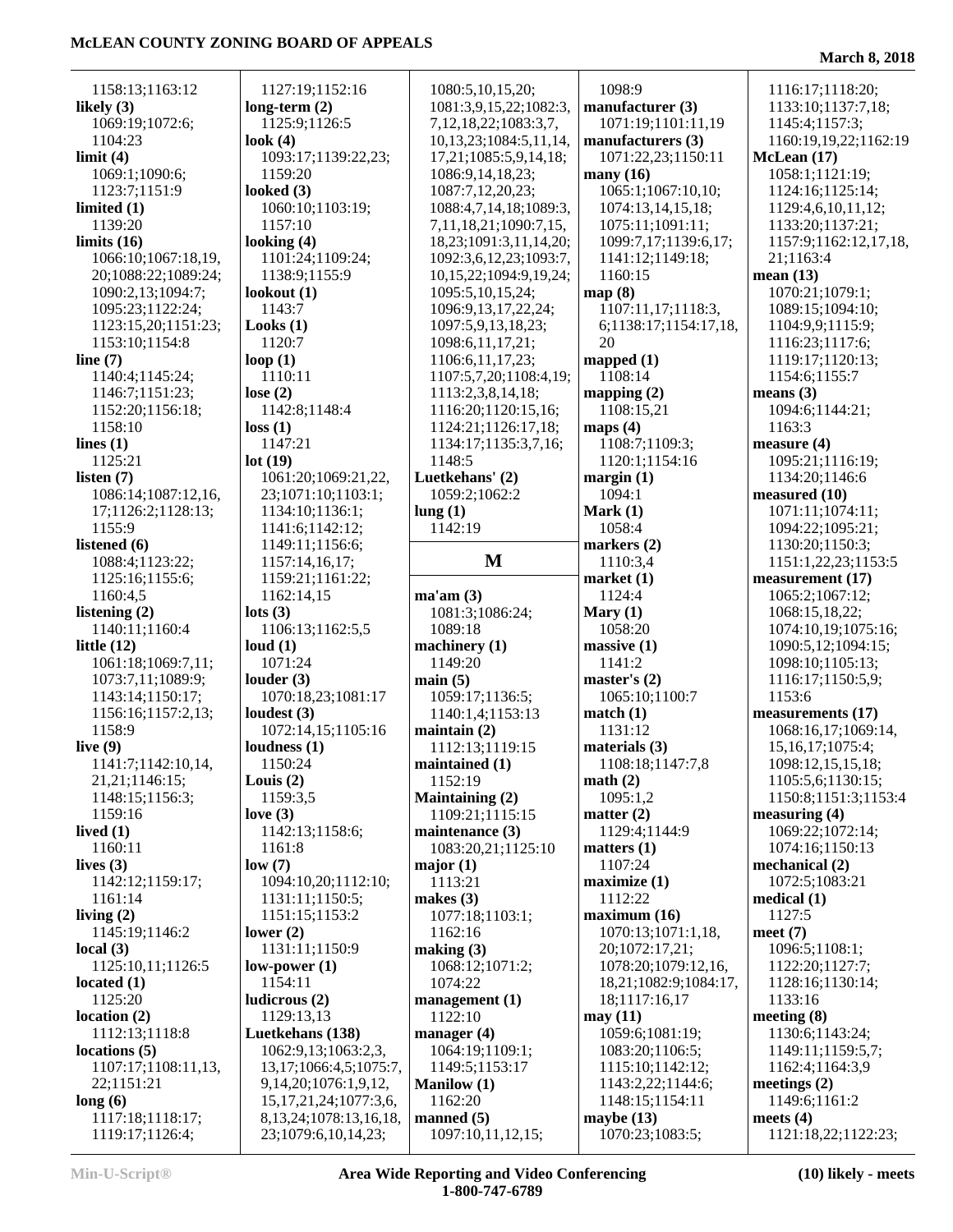1123:1 **member (3)**

**members (11)**

 1162:4 **memo (2)** 1135:7,8 **memorandum (2)** 1134:19;1135:3 **memorized (1)** 1100:1 **mention (3)**

1065:13,16;1126:1

 1061:12;1092:10; 1121:13;1122:1,17; 1124:19;1125:4,7; 1149:11;1156:24;

 1138:2,7;1154:15 **mentioned (4)** 1101:6;1154:18; 1158:2,17 **messing (1)** 1154:4 **met (7)**

 1123:20;1126:23; 1127:16;1139:3; 1148:8;1160:20; 1161:13 **meter (1)** 1151:1 **method (3)**

1102:23;1149:22;

 1153:6 **methodologies (1)** 1074:4 **methods (1)** 1067:12 **Michael (1)** 1058:8 **microphone (2)** 1073:16;1074:3 **microphones (1)** 1073:14 **microwave (2)** 1153:18;1154:11

**middle (2)**

**Midwest (3)**

 1162:19 **mighty (1)** 1155:3 **mikes (1)** 1089:16 **mile (6)**

**might (5)**

1076:2;1138:22

1109:20,21;1129:16

**modeled (13)**

 1063:11;1067:18; 1073:15;1074:12; 1092:15;1095:22; 1099:4,8,12,14,18; 1100:2;1103:12 **modeling (21)**

> 1064:23;1066:22; 1067:9;1070:13; 1072:8,17;1073:8,9,15; 1074:19;1078:13; 1091:9;1092:10,19; 1096:8;1100:23; 1101:9;1102:22; 1103:10,11;1105:14

**modelings (1)** 1104:19

 1083:20;1137:14; 1138:12;1161:23;

 1128:24;1130:1; 1138:3,4,5;1140:6

 1128:19,19,21,23; 1130:5;1159:11,13

| 1094:1,4                     | $\boldsymbol{\mathrm{models}}$ (1) | 11          |
|------------------------------|------------------------------------|-------------|
| mine $(2)$                   | 1074:7                             | 11          |
| 1141:2;1144:10               | moderate (3)                       | mov         |
| Minnesota (3)                | 1080:21,22;1081:5                  | 10          |
| 1075:17,23;1076:8            | modifications (3)                  | muc         |
| minus(4)                     | 1122:9,15,16                       | 10          |
| 1094:2;1095:6,11,17          | moment $(1)$                       | 11          |
| minutes (4)                  | 1080:8                             | 11          |
| 1120:24;1121:3,7;            | Monday (2)                         | 11          |
| 1153:16                      | 1163:19;1164:6                     | 11          |
| mischaracterization (2)      | monetarily (1)                     | mud         |
| 1088:13;1118:6               | 1146:12                            | 11          |
| mischaracterized (1)         | money $(9)$                        | mult        |
| 1088:15                      | 1132:18;1141:13,19,                | 11          |
| miserably (1)                | 24;1142:9;1147:4;                  | mus         |
| 1130:7                       | 1161:16,20;1162:13                 | 10          |
| misleading $(1)$             | monitoring (3)                     | 10          |
| 1141:15                      | 1064:23;1097:22;                   | 5,          |
| missed(1)                    | 1101:7                             | 11          |
| 1139:5                       | Montana (1)                        |             |
| misspoke (1)                 | 1065:9                             |             |
| 1112:2                       | month $(2)$                        |             |
| misunderstood (1)            | 1108:13;1154:19                    | nam         |
| 1102:21                      | months $(3)$                       | 10          |
| mitigate (1)                 | 1099:15:1137:6:                    | 10          |
| 1148:12                      | 1157:3                             | 11          |
| <b>Mitigation (1)</b>        | Monument (1)                       | <b>Nati</b> |
| 1123:2                       | 1159:13                            | 11          |
| model (67)                   | moral(1)                           | natu        |
| 1065:23;1066:10,15,          | 1145:15                            | 11          |
| 18, 19; 1067: 1, 13, 13, 17; | morals $(2)$                       | near        |
| 1068:1,10;1070:12,24;        | 1127:3;1140:20                     | 10          |
| 1071:18;1078:14,15,          | more (20)                          | 11          |
| 19,24;1079:17,20,24;         | 1072:4,6;1104:23;                  | 21          |
| 1080:3,6,7,11,13,13,18,      | 1111:6;1122:21;                    | near        |
| 19,23;1081:8,11,14,19;       | 1123:6,16;1124:12;                 | 11          |
| 1082:19,23;1083:4,23;        | 1125:13;1134:10;                   | near        |
| 1084:2,4;1085:3,7;           | 1135:9;1136:1;                     | 11          |
| 1090:19;1091:2;              | 1137:17;1150:5,14;                 | nece        |
| 1092:4,5,10;1093:11,         | 1158:6;1161:3,4,4;                 | 11          |
| 20;1094:5;1095:6,9;          | 1163:7                             | need        |
| 1096:4,5;1099:10,15;         | Moreover (1)                       | 10          |
| 1100:1;1101:7,18;            | 1060:22                            | 11          |
| 1103:7;1130:24;              | morning $(1)$                      | 11          |
| 1131:1,2,8,12,13;            | 1136:12                            | 11          |
| 1146:9                       | most (12)                          | 11          |
|                              |                                    |             |

 1107:12;1140:2; 1154:1 **moving (2)** 1067:4;1112:20 **much (12)** 1078:10;1111:16; 1117:22;1122:3; 1132:2;1133:11; 1138:13,21;1145:5; 1158:6,15;1161:1 **muddy (1)** 1137:8 **multiple (2)** 1151:7,13 **must (15)** 1059:23,23,24; 1060:4,5,6,20;1087:4, 5,6;1150:6;1151:22; 1152:19;1153:2,9 **N name (9)** 1064:7,8,9,10,10; 1091:16,18;1096:11; 1156:3 **National (1)** 1124:10 **nature (1)** 1138:3 **near (7)** 1073:14;1114:8; 1124:6,6,11;1142:21, 21 **nearby (2)** 1128:17;1151:7 **nearly (1)** 1138:23 **necessarily (1)** 1100:5 **need (12)** 1067:16;1097:14; 1115:10;1128:6; 1133:6;1136:2,6; 1147:2,3;1154:6; 1160:2;1163:9 **needed (2)** 1122:3;1139:14 **needs (3)** 1138:4;1144:14; 1150:3 **negates (1)** 1070:7 **negotiate (1)** 1145:14 **neighbor (9)** 1115:20;1152:17; 1157:5;1161:15,18; 1163:1,3,5,6 **neighboring (2)** 1140:23;1152:22 **neighbors (14)** 1109:22;1142:10; 1143:1,2;1157:7,21; 1158:8,11,14;1159:16, 23;1160:7;1161:1,8 **neighbors' (1)** 1141:1 **Neither (1)** 1101:1 **neutral (2)** 1161:2,3 **New (2)** 1121:20;1157:15 **newer (1)** 1099:10 **Next (6)** 1109:16;1130:1,1; 1140:5;1152:20; 1164:3 **nice (3)** 1089:17;1138:8,9 **nicer (1)** 1089:10 **night (12)** 1088:10;1089:15; 1090:13;1130:17; 1136:9;1143:15; 1144:3,4;1148:2; 1159:2;1164:4,6 **nights (2)** 1140:11;1156:2 **nighttime (2)** 1067:19;1090:8 **nine (2)** 1137:6;1146:8 **nobody (1)** 1163:15 **noise (15)** 1067:22;1068:24; 1071:10;1106:1,15; 1123:6;1146:9; 1149:12,17,20;1150:3; 1151:14;1152:1; 1153:2;1158:11 **noisy (1)** 1071:7 **none (3)** 1078:3;1128:23; 1130:4 **nonobjective (1)** 1137:17 **nonparticipant (1)** 1153:5 **nonparticipants (2)** 1142:1;1152:1 **nonparticipant's (2)** 1151:22;1152:20 **nonparticipating (5)** 1124:3;1126:6; 1151:24;1152:22; 1160:11 **nor (2)** 1103:18;1128:4 **North (10)** 1067:10;1092:20;

**miles (7)**

**mind (2)**

 1067:17,19;1072:5; 1074:10;1075:3,6; 1086:7;1094:15,15; 1109:20;1131:3; 1141:24 **mostly (1)** 1109:1 **Motion (13)**

 1059:2,3,7,8,14,16; 1060:8;1061:7,16,21; 1062:2,16,18 **move (12)**

> 1061:16;1082:6; 1107:11;1127:22,24; 1140:4,6;1153:22,23,

 23;1154:4,8 **moved (3)**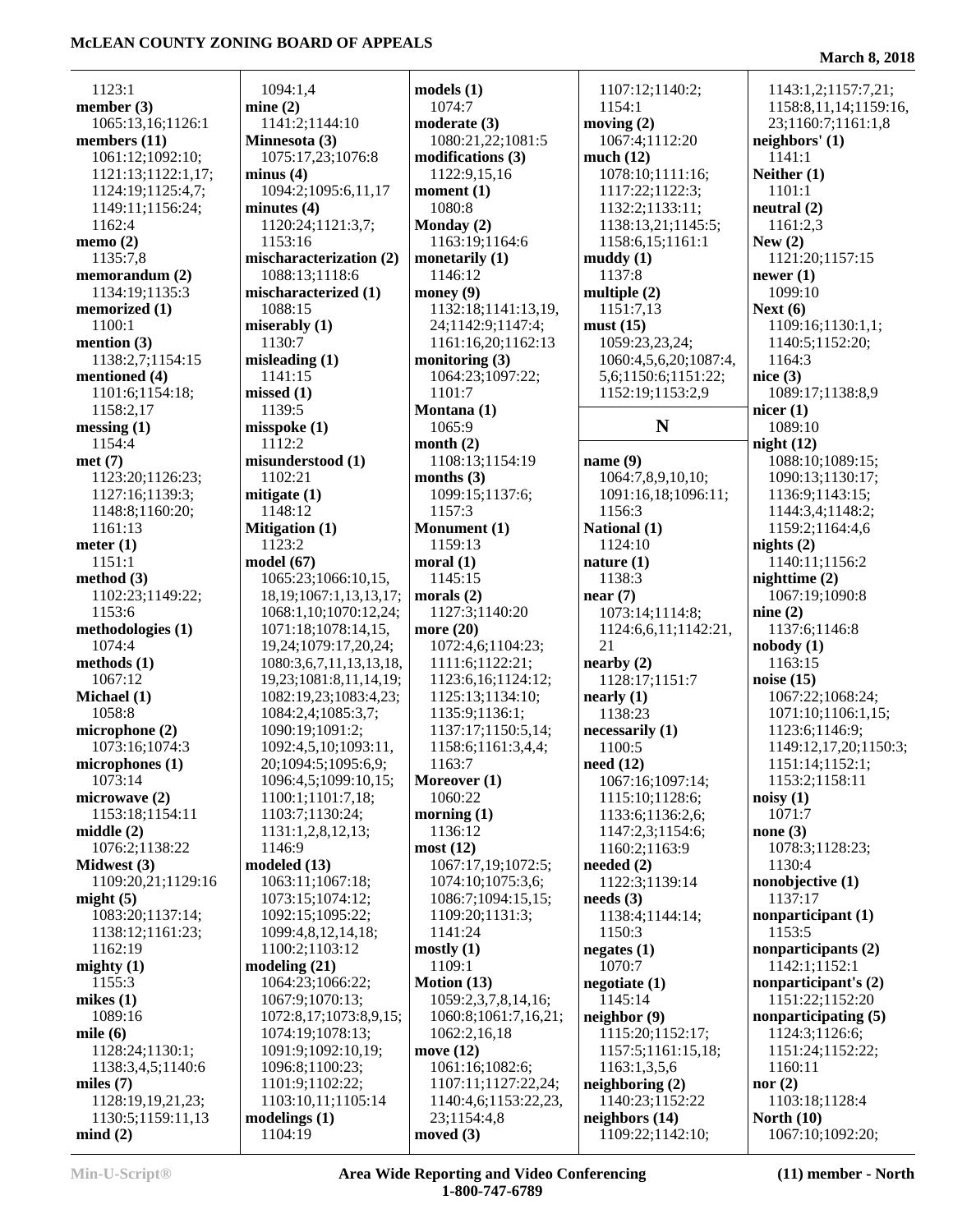| 1099:1;1100:21;                   | O'Brien(1)                                | ongoing $(1)$                     | 1123:3,8,10;1133:22;           | 1060:10                |
|-----------------------------------|-------------------------------------------|-----------------------------------|--------------------------------|------------------------|
| 1104:16;1113:24;                  | 1131:22                                   | 1076:23                           | 1153:15                        | owner's $(1)$          |
| 1140:5,6;1149:1;                  | obstruction (1)                           | on-line $(1)$                     | ordinances (1)                 | 1158:10                |
| 1152:9                            | 1158:12                                   | 1086:20                           | 1123:1                         |                        |
| Northeast (1)                     | obstructions (2)                          | only $(22)$                       | ordinarily (1)                 | ${\bf P}$              |
| 1064:14                           | 1158:19,23                                | 1100:3;1107:23;                   | 1075:2                         |                        |
| note(1)                           | obviously $(1)$                           | 1109:13,22;1110:13;               | Oregon (1)                     | paid(2)                |
| 1070:12                           | 1086:24                                   | 1112:11;1127:12;                  | 1064:15                        | 1153:7;1154:24         |
| noted $(3)$                       | occurred(1)                               | 1135:2;1141:19;                   | organization (3)               | paper $(1)$            |
| 1105:14;1116:8;                   | 1113:9                                    | 1142:3;1143:5;                    | 1074:18;1092:19;               | 1136:1                 |
| 1149:18                           | o'clock(1)                                | 1144:17,20;1146:3;                | 1093:1                         | paragraph (1)          |
| notes(6)                          | 1164:6                                    | 1147:17;1148:2,3;                 | organization's (1)             | 1061:18                |
| 1087:6,8,10,18,21;                | off(10)                                   | 1150:10;1151:1;                   | 1093:3                         | parameters (6)         |
| 1164:1                            | 1089:16;1094:21;                          | 1155:14,15;1158:7                 | original $(1)$                 | 1067:1;1080:18;        |
| notice $(2)$                      | 1113:5,13,14,17;                          | onsite $(3)$                      | 1078:6                         | 1081:12;1085:4,8;      |
| 1072:6;1074:13                    | 1127:19;1154:13;                          | 1067:12;1118:9,12                 | others $(2)$                   | 1092:1                 |
| noting(1)                         | 1160:3;1161:20                            | operate $(2)$                     | 1083:19;1131:10                | parent $(1)$           |
| 1109:14                           | offered (2)                               | 1073:1;1094:6                     | ought $(1)$                    | 1129:19                |
| notion(1)                         | 1062:7,11                                 | operating (7)                     | 1147:6                         | part(9)                |
| 1069:8                            | office $(1)$                              | 1066:20;1070:21,24;               | out (32)                       | 1060:5,6;1070:18,      |
| Nowhere (1)                       | 1144:24                                   | 1073:22;1105:16;                  | 1069:11,21;1073:13,            | 22;1078:5;1091:24;     |
| 1141:17                           | often $(2)$                               | 1109:22;1126:9                    | 16;1074:6;1105:2,11;           | 1103:18;1113:4;        |
| NR(1)                             | 1075:18;1095:11                           | operation (1)                     | 1116:18;1119:9;                | 1163:17                |
| 1148:20                           | Ogle $(1)$                                | 1125:9                            | 1127:22,24;1132:8;             | participants (1)       |
| nth(1)                            | 1129:11                                   | operational (6)                   | 1136:15,18;1137:4,9;           | 1148:1                 |
| 1081:24                           | oil(1)                                    | 1068:17;1073:20;                  | 1142:21,21;1144:23;            | participated (1)       |
| nuisance $(1)$                    | 1152:13                                   | 1083:11,14,18,24                  | 1145:1,5;1146:14;              | 1121:15                |
| 1123:17                           | old(1)                                    | operationally (1)                 | 1149:17;1150:15;               | participating (4)      |
| number $(11)$                     | 1162:24                                   | 1070:22                           | 1152:6;1153:19;                | 1126:6;1140:7;         |
| 1073:19,21,24;                    | once $(9)$                                | operations (2)                    | 1154:14;1156:1;                | 1146:13,14             |
| 1078:14;1092:9;                   | 1068:2,7;1090:15;                         | 1067:15;1113:11                   | 1159:11,12,17;1161:7           | participation (1)      |
| 1095:19;1099:15;                  | 1105:2,9;1140:1;                          | opinion $(2)$                     | output $(9)$                   | 1126:14                |
| 1132:15;1135:15;                  | 1141:23;1145:5,8                          | 1062:15;1141:3                    | 1066:21;1078:20;               | particular (4)         |
| 1148:24;1154:2                    | one (68)                                  | Opponent (1)                      | 1079:11,13,17,18,21;           | 1073:9;1074:21;        |
| numbers $(5)$                     | 1068:16;1074:20;                          | 1124:9                            | 1080:18;1101:12                | 1136:7;1156:19         |
| 1127:12;1131:6;                   | 1075:15;1076:17,18;                       | <b>Opponents (2)</b>              | outputs $(2)$                  | particularly (1)       |
| 1132:8,10;1146:7<br>Numerical (1) | 1077:3,4,7;1078:4,20;<br>1080:12;1081:24; | 1059:21;1060:22<br>Opponent's (3) | 1080:14;1081:13<br>outside (5) | 1071:24<br>parties (2) |
| 1068:24                           | 1083:13,15;1088:21;                       | 1060:7;1063:22;                   | 1091:18;1109:15;               | 1062:14;1126:7         |
| numerous $(1)$                    | 1089:12,23,23;1090:2;                     | 1123:22                           | 1111:13;1136:16,20             | partnerships (1)       |
| 1129:15                           | 1091:13;1094:11;                          | opportunity (7)                   | over(36)                       | 1126:5                 |
|                                   | 1105:5,9,13,23;                           | 1060:24;1061:3;                   | 1068:16,23;1069:8,             | parts $(3)$            |
| $\mathbf 0$                       | 1106:12;1114:7;                           | 1062:10;1126:14;                  | 16, 18; 1070: 5, 11, 20;       | 1070:18;1083:19;       |
|                                   | 1116:6;1119:21;                           | 1134:14;1135:4,5                  | 1071:6,24;1072:1,7,13;         | 1086:16                |
| $\mathbf{0}$ oath $(1)$           | 1120:2;1124:23;                           | oppose $(1)$                      | 1074:19;1079:19;               | passed $(1)$           |
| 1107:15                           | 1127:2,14,14,14;                          | 1148:7                            | 1099:15;1104:10,23;            | 1135:5                 |
| object $(17)$                     | 1128:17,20,21;                            | opposed $(1)$                     | 1105:2,5,8;1109:6;             | passing $(1)$          |
| 1063:14;1077:22;                  | 1129:14,21;1138:13;                       | 1148:5                            | 1112:9;1118:17;                | 1150:2                 |
| 1085:2,6,9,10,10,17;              | 1141:12;1142:3;                           | opposers $(1)$                    | 1119:9,11;1130:23;             | passionate (2)         |
| 1089:6,8;1091:1;                  | 1143:14,21,22;1145:6,                     | 1141:6                            | 1140:8;1146:19;                | 1127:20,21             |
| 1093:5;1097:2;1102:3;             | 16, 20; 1146: 1, 1; 1148: 2,              | opposition (6)                    | 1148:5;1152:22;                | past(1)                |
| 1104:12;1135:5;                   | 8, 24; 1149: 10; 1150: 20,                | 1059:7,14;1062:19;                | 1157:16;1158:22;               | 1099:15                |
| 1151:8                            | 21;1152:10;1154:11,                       | 1063:1;1121:6;                    | 1160:13,13,14                  | path(1)                |
| objecting (2)                     | 20;1155:3;1156:16,24;                     | 1147:23                           | overall (1)                    | 1136:23                |
| 1108:19,20                        | 1161:13;1162:6,16,19,                     | orally $(1)$                      | 1104:10                        | paths(1)               |
| Objection (6)                     | 21                                        | 1059:8                            | own(6)                         | 1153:18                |
| 1102:24;1106:6;                   | one-hour (7)                              | order(5)                          | 1062:10;1143:2;                | patient (1)            |
| 1107:7;1108:4;                    | 1068:19,23;1069:8;                        | 1058:2;1068:18;                   | 1146:17;1156:20,24;            | 1142:19                |
| 1116:20;1124:21                   | 1090:5,7;1104:20;                         | 1095:22,24;1096:5                 | 1158:10                        | pending(1)             |
| objectors $(1)$                   | 1105:2                                    | orderly $(1)$                     | owner $(5)$                    | 1116:20                |
| 1126:22                           | ones $(3)$                                | 1130:8                            | 1152:21,23;1154:2;             | people $(33)$          |
| objects $(1)$                     | 1133:9;1141:9;                            | ordinance (8)                     | 1158:15,16                     | 1072:6;1082:23;        |
| 1085:20                           | 1150:15                                   | 1059:18;1121:19,20;               | owners $(1)$                   | 1092:9;1113:11;        |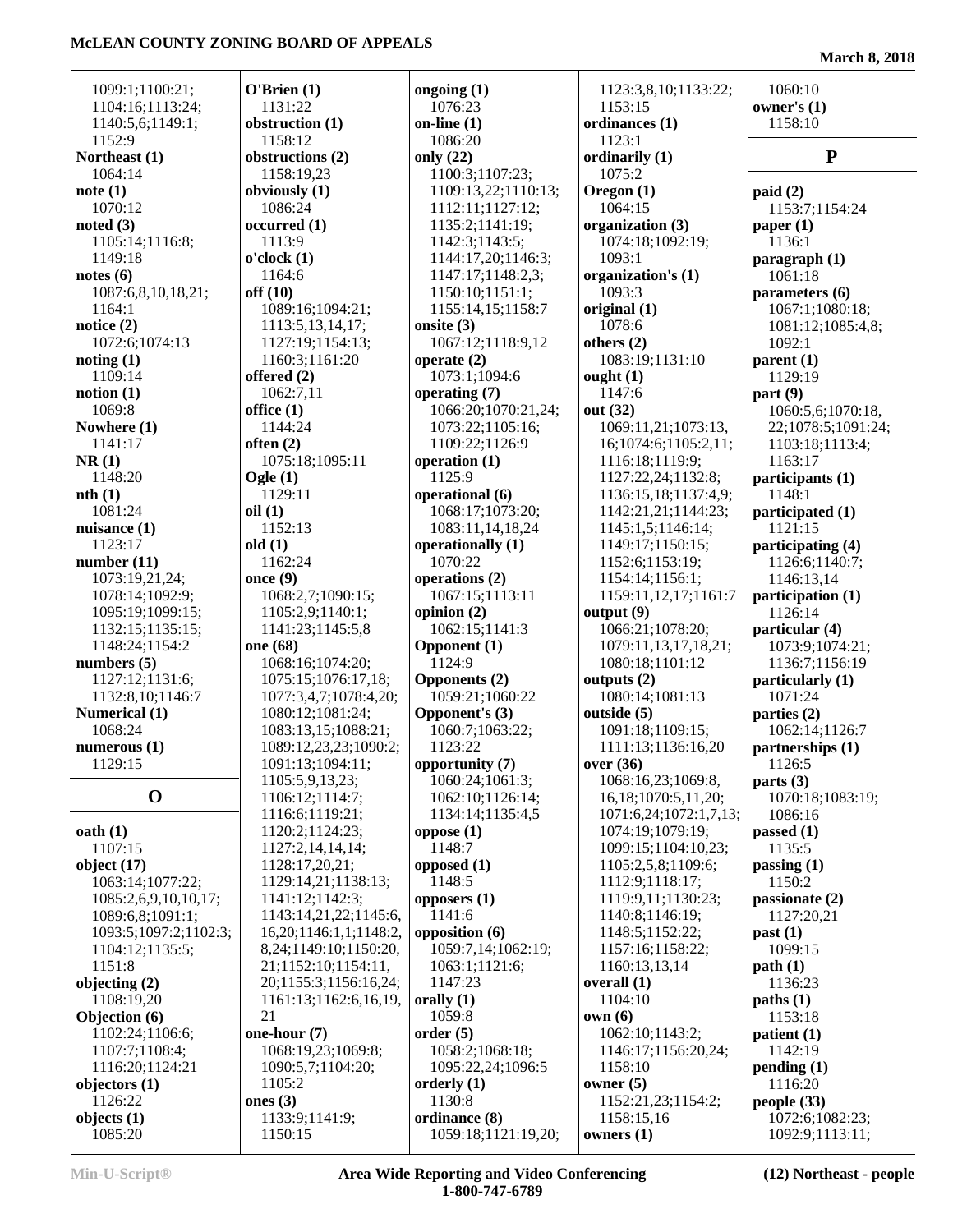**March 8, 2018**

| 1123:5;1127:6,12;    | 1112:5                   |
|----------------------|--------------------------|
| 1133:12;1138:15,18;  |                          |
|                      | pink(1)                  |
| 1141:17;1142:10,20,  | 1138:20                  |
| 22;1143:13;1145:6,7; | place(5)                 |
| 1146:16;1148:1,6;    | 1151:20;1158:18,24       |
|                      |                          |
| 1150:2,11;1151:18;   | 1160:20,22               |
| 1155:10;1156:8;      | placed(1)                |
| 1157:4;1158:6;       | 1073:16                  |
|                      |                          |
| 1160:15,16;1161:23,  | placement <sub>(1)</sub> |
| 24;1162:5;1163:3     | 1115:17                  |
| per $(4)$            | places $(1)$             |
| 1069:19;1071:20;     | 1075:4                   |
|                      |                          |
| 1146:19,19           | placing (1)              |
| perceived (1)        | 1073:14                  |
| 1123:12              | plan(8)                  |
| perceives (1)        | 1110:16,16;1115:16       |
|                      |                          |
| 1123:18              | 1119:6,12,22;1122:1      |
| percent (7)          | 1134:4                   |
| 1128:21,21;1129:9;   | planned (1)              |
|                      |                          |
| 1144:20,21;1147:1;   | 1083:20                  |
| 1160:10              | play(3)                  |
| percentage(2)        | 1150:14;1151:17;         |
| 1072:20;1138:18      | 1156:13                  |
|                      |                          |
| period (7)           | playing (2)              |
| 1072:1;1104:21,21,   | 1150:12;1154:5           |
| 23;1114:8;1116:7;    | plead(1)                 |
| 1149:23              | 1143:5                   |
|                      |                          |
| permanent (1)        | please $(3)$             |
| 1125:21              | 1084:9;1163:9,9          |
| permit(5)            | $\mathbf{p}$ low $(1)$   |
| 1060:12;1068:24;     | 1136:19                  |
|                      |                          |
| 1110:15;1121:17;     | plus $(6)$               |
| 1126:11              | 1094:2;1095:6,11,        |
| permits(2)           | 17;1112:1;1155:10        |
|                      |                          |
| 1139:2;1140:19       | pm(1)                    |
|                      | 1164:9                   |
| Permitting (2)       |                          |
|                      |                          |
| 1064:19,21           | point $(17)$             |
| person(6)            | 1063:7;1068:6,14;        |
| 1123:18,21;1127:14,  | 1075:1;1076:13;          |
| 15;1154:11,13        | 1077:1;1078:8;           |
|                      |                          |
| personally (2)       | 1088:21;1096:18;         |
| 1074:17;1075:10      | 1099:11;1117:8;          |
| persons (1)          | 1119:12;1122:2;          |
| 1154:12              | 1135:4,19;1137:13;       |
|                      |                          |
| person's(1)          | 1144:9                   |
| 1155:4               | points $(2)$             |
| persuasive (1)       | 1063:22;1140:1           |
| 1122:15              | Pollution (6)            |
|                      |                          |
| Peterson's (1)       | 1101:21;1103:24;         |
| 1142:5               | 1149:17;1152:2;          |
| phased(1)            | 1156:17;1160:21          |
| 1146:23              |                          |
|                      | populated (1)            |
| phone(1)             | 1155:17                  |
| 1136:24              | population (2)           |
| phones $(1)$         | 1160:17,17               |
|                      |                          |
| 1137:12              | porch $(1)$              |
| picture (1)          | 1159:12                  |
| 1114:15              | portion $(3)$            |
| piece $(1)$          | 1113:14,15,16            |
|                      |                          |
| 1149:8               | Portland (1)             |
| pieces $(1)$         | 1064:15                  |
| 1074:20              | position $(2)$           |
| pile(1)              | 1064:17,20               |

|                                            | possibili |
|--------------------------------------------|-----------|
| pink(1)                                    | 1143:2    |
| 1138:20                                    |           |
|                                            | possible  |
| place (5)                                  | 1066:2    |
| 1151:20;1158:18,24;                        | 1131:1    |
|                                            |           |
| 1160:20,22                                 | 1151:1    |
| placed (1)                                 | post(1)   |
| 1073:16                                    | 1122:1    |
|                                            |           |
| placement (1)                              | post-con  |
| 1115:17                                    | 1153:4    |
| places (1)                                 | potential |
|                                            |           |
| 1075:4                                     | 1083:1    |
| placing (1)                                | 1152:3    |
| 1073:14                                    | pouring   |
|                                            |           |
| plan (8)                                   | 1136:1    |
| 1110:16,16;1115:16;                        | Powell (7 |
| 1119:6,12,22;1122:10;                      | 1104:1    |
|                                            |           |
| 1134:4                                     | 8,17;1    |
| planned (1)                                | power (8  |
| 1083:20                                    | 1071:1    |
|                                            |           |
| play (3)                                   | 1072:8    |
| 1150:14;1151:17;                           | 1136:1    |
| 1156:13                                    |           |
|                                            | practical |
| playing (2)                                | 1069:2    |
| 1150:12;1154:5                             | practice  |
|                                            |           |
| plead (1)                                  | 1092:1    |
| 1143:5                                     | pre(1)    |
| please (3)                                 | 1122:1    |
|                                            |           |
| 1084:9;1163:9,9                            | preceder  |
| $\mathbf{p}$ low $(1)$                     | 1061:8    |
| 1136:19                                    | predicted |
|                                            |           |
| plus (6)                                   | 1086:3    |
| 1094:2;1095:6,11,                          | pregnant  |
| 17;1112:1;1155:10                          | 1137:6    |
|                                            |           |
| pm (1)                                     | prepare   |
| 1164:9                                     | 1129:5    |
| point $(17)$                               | prepared  |
|                                            |           |
|                                            | 1059:7    |
| 1063:7;1068:6,14;                          |           |
|                                            |           |
| 1075:1;1076:13;                            | preparin  |
| 1077:1;1078:8;                             | 1065:1    |
| 1088:21;1096:18;                           | present ( |
|                                            |           |
| 1099:11;1117:8;                            | 1059:1    |
| 1119:12;1122:2;                            | 1061:1    |
| 1135:4,19;1137:13;                         | 1126:1    |
| 1144:9                                     |           |
|                                            | presente  |
| points $(2)$                               | 1059:2    |
| 1063:22;1140:1                             | 1122:1    |
|                                            |           |
| Pollution (6)                              | 1137:1    |
| 1101:21;1103:24;                           | preserve  |
| 1149:17;1152:2;                            | 1138:4    |
|                                            |           |
| 1156:17;1160:21                            | pressure  |
| populated (1)                              | 1086:3    |
| 1155:17                                    | presump   |
|                                            |           |
|                                            | 1088:1    |
| 1160:17,17                                 | pretty (1 |
|                                            | 1107:1    |
|                                            |           |
| 1159:12                                    | 1112:1    |
|                                            | 1115:1    |
| population (2)<br>porch (1)<br>portion (3) | 1130:1    |
| 1113:14,15,16                              |           |
| Portland (1)                               | 1136:4    |
| 1064:15                                    | prevalen  |
| position (2)                               | 1150:1    |

**ty** (1) 1143:21 **possible (5)** 24:1103:6: 2:1146:1; 1151:19 **post (1)** 1122:11 **struction** (1) 1153:4 **potential (3)** 8:1122:18; 1152:3 **(1)**<br> $\frac{15}{6}$  1136:15 **Powell (7)** 6,16;1105:1, 140:16,16 **power (8)** 1071:17,18,20;  $:1079:21;$ 4.18:1137:3 **practical (2)** 20;1070:1 **practice (1)** 1092:17 **pre (1)** 1122:11  $p(t(1))$  1061:8 **d** (1) 1086:3 *it*  $(1)$  1137:6 **prepare (1)** 1129:5  $d(2)$ ,14 **p** (1) 1065:19 **present (5)** 9:1060:17; 0;1088:2; 1126:14 **d** (7)  $22;1060:1,20;$  1122:14;1124:1,17; 1137:17 **preserve (1)** 1138:4 **pressure (1)** 1086:3  $p$  **propertion**  $(1)$  1088:11 **pretty (12)** 9;1110:15; 1112:12,16;1113:21; 1115:15;1118:17; 9;1135:23,24; 1136:4;1152:13  $p_1(1)$  1150:14 **prevent (1)**

 1138:6 **prevention (1)** 1110:16 **previous (7)** 1079:22;1089:20; 1091:12;1102:9; 1107:18;1136:17; 1138:11 **previously (3)** 1091:9;1100:12; 1105:14 **principles (3)** 1059:18,21;1060:2 **prior (2)** 1077:15;1086:9 **private (1)** 1153:1 **pro (1)** 1127:24 **probably (5)** 1128:19;1145:10; 1149:16;1162:22; 1163:24 **problem (15)** 1075:21;1077:24; 1078:2;1093:8;1104:7; 1107:3;1110:6; 1112:20;1128:5,6; 1146:10;1150:13; 1151:16;1155:11; 1157:22 **problems (6)** 1103:14;1127:6; 1150:16;1151:14; 1155:10;1157:17 **procedures (10)** 1060:3,20;1068:15, 22;1069:13,14;1090:5; 1097:24;1098:4; 1105:13 **proceeding (1)** 1062:5 **proceedings (1)** 1145:11 **process (5)** 1060:11,23;1061:6; 1121:15;1126:1 **produced (3)** 1071:18;1074:11; 1100:8 **producing (1)** 1072:10 **production (3)** 1099:7;1145:1,6 **productive (1)** 1155:19 **professor (2)** 1144:18,19 **program (2)** 1100:8;1108:22 **project (80)** 1064:19;1067:15; 1068:11;1070:14;

 1071:11;1072:24; 1073:23;1074:20,22; 1075:17;1077:5; 1089:2,5;1091:15,22, 23,24;1094:6;1095:23, 24;1099:16;1100:2; 1103:10;1105:15; 1108:14;1109:1,1,22; 1113:6,8,12,16; 1119:14;1122:20,23; 1123:7;1124:6,7; 1125:6,8,13,16,18,19, 22;1127:16;1129:7; 1132:10;1138:12,23; 1139:1,4;1140:17; 1141:4;1142:23; 1145:12,19;1147:7,12, 23;1148:6,13;1149:5; 1153:17;1155:15; 1160:3,8,10,13,14,20, 23;1161:17,22;1162:2, 7,10,11,13,16 **projected (2)** 1094:12;1139:8 **projects (30)** 1067:10;1074:9,16, 17,18;1075:6;1083:1; 1091:12,14,17,18; 1096:4,5,6;1099:24; 1100:9,9;1127:10; 1140:23;1141:7,7; 1146:12;1158:3,3,7,13; 1160:23;1162:15,16; 1163:4 **proof (6)** 1062:13;1126:21,24; 1130:6,14;1148:11 **propagation (3)** 1067:3;1071:4; 1081:2 **proper (2)** 1063:18;1108:6 **properties (4)** 1130:9,11,16,16 **property (36)** 1060:10,10,14; 1122:19;1123:23; 1124:5,11;1128:15,17; 1129:12;1130:3,10; 1139:7,10,11,18; 1141:10,20;1143:3; 1145:23;1146:7; 1147:19;1151:23,24; 1152:3,3,20,21,23; 1153:1;1156:18,23; 1157:8;1158:10,15,16 **proponents (2)** 1141:6,12 **proposed (6)** 1122:15;1123:9,9; 1127:2;1130:12; 1138:24 **proposing (1)**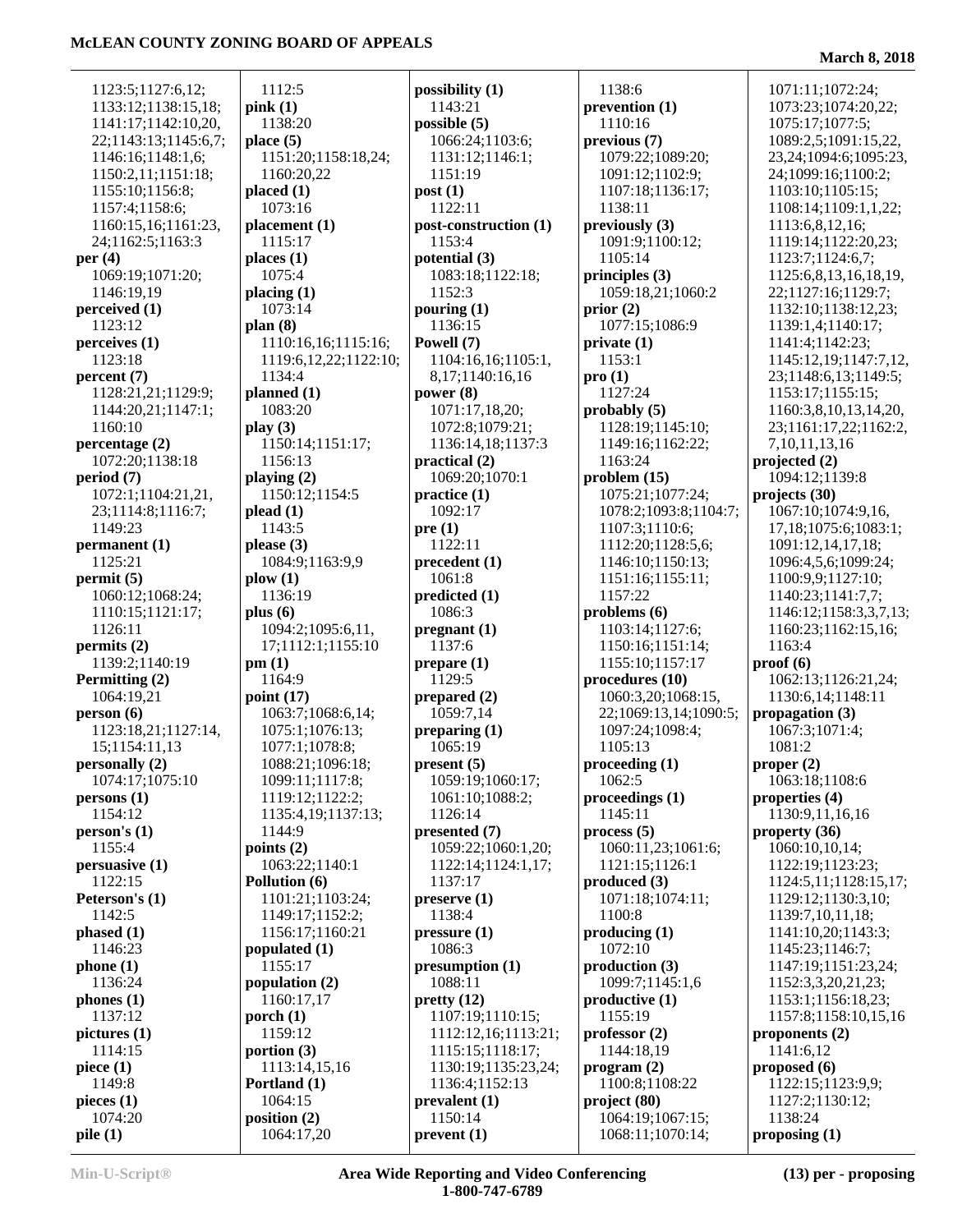| 1150:18                  | 1127:14               | 1144:18,20           | 1107:11,13;1126:4;   | 1061:5;1134:12         |
|--------------------------|-----------------------|----------------------|----------------------|------------------------|
| protect (8)              | putting (2)           | real $(7)$           | 1131:11;1135:6       | relying $(3)$          |
| 1123:15;1131:16;         | 1129:7;1136:17        | 1124:17;1127:1,9;    | reduce $(2)$         | 1060:7;1133:19,23      |
| 1141:17;1145:18,22;      |                       | 1129:17,19;1133:17;  | 1140:8;1150:8        | remaining $(1)$        |
| 1146:10;1151:18,19       | Q                     | 1146:23              | reduces $(1)$        | 1122:8                 |
| protected $(1)$          |                       | realistic $(1)$      | 1152:1               | remind $(1)$           |
| 1132:13                  | quasi $(1)$           | 1066:24              | reemerged $(2)$      | 1108:16                |
| $\mathbf{protect\,} (1)$ | 1060:12               | realistically (1)    | 1144:16,17           | remove(1)              |
| 1132:14                  | quick $(4)$           | 1067:7               | reevaluating $(1)$   | 1074:1                 |
| protection $(4)$         | 1127:1;1133:18;       | reality $(3)$        | 1137:13              | removed (1)            |
| 1123:4,17,19;1152:1      | 1146:23;1154:16       | 1086:7;1128:8;       | refer $(1)$          | 1140:2                 |
| prove(4)                 | quickly (2)           | 1159:5               | 1141:18              | renewable (9)          |
| 1126:21,22;1129:17;      | 1110:1,2              | realize $(1)$        | referenced (1)       | 1064:22;1065:11,16;    |
| 1147:10                  | quite $(3)$           | 1101:21              | 1062:5               | 1066:2;1100:8,9;       |
| proven(1)                | 1136:4;1137:7;        | really $(13)$        | reflective $(1)$     | 1126:4;1158:3;         |
| 1152:2                   | 1138:14               | 1119:11;1124:21;     | 1086:6               | 1160:24                |
| provide (9)              | quorum $(1)$          | 1136:24;1150:21;     | refused $(2)$        | <b>Renewables (1)</b>  |
| 1062:10;1072:10;         | 1058:22               | 1151:5;1153:22;      | 1131:5;1135:12       | 1059:12                |
| 1085:11;1101:15,16;      | quote $(1)$           | 1156:13;1157:18,22,  | regard $(1)$         | repeat $(1)$           |
|                          |                       |                      | 1062:2               | 1088:16                |
| 1123:24;1127:4;          | 1087:10               | 23;1159:1,19;1161:21 |                      |                        |
| 1148:11;1160:24          |                       | real-world (1)       | regarding $(5)$      | repeating $(1)$        |
| provided (7)             | $\mathbf R$           | 1132:6               | 1068:6;1077:14;      | 1085:12                |
| 1062:9;1071:21;          |                       | reason $(2)$         | 1103:17;1106:1;      | replaced $(1)$         |
| 1087:8;1127:8;           | radio(1)              | 1144:17;1150:7       | 1122:5               | 1132:17                |
| 1128:17;1133:9;          | 1137:1                | reasonable (3)       | regardless $(1)$     | reply $(1)$            |
| 1138:17                  | rain $(1)$            | 1122:9;1123:18,21    | 1152:18              | 1134:19                |
| Province (1)             | 1119:11               | reasoning $(1)$      | regs $(4)$           | report $(10)$          |
| 1076:19                  | raining $(1)$         | 1060:9               | 1084:18;1088:11;     | 1065:19,23;1092:2,     |
| public (8)               | 1118:20               | reasons $(5)$        | 1091:4;1092:2        | 10;1093:18,18,21,22;   |
| 1061:9;1106:14;          | rainy $(3)$           | 1059:17;1066:15;     | regulation $(3)$     | 1095:6;1101:17         |
| 1122:1,17;1127:4;        | 1074:2;1136:12;       | 1083:16;1126:10;     | 1090:3;1097:14;      | <b>REPORTER (1)</b>    |
| 1140:21;1147:23,24       | 1137:8                | 1152:18              | 1104:6               | 1089:20                |
| publications (1)         | ramification (1)      | rebuttal $(4)$       | regulations (10)     | representing $(1)$     |
| 1149:18                  | 1146:11               | 1106:12;1120:18;     | 1067:22;1070:5;      | 1160:15                |
| Pull $(3)$               | ramifications (1)     | 1135:4,9             | 1090:10;1101:23;     | represents $(1)$       |
| 1099:3;1115:3;           | 1146:18               | recall $(4)$         | 1105:3,10;1107:23;   | 1150:5                 |
| 1164:1                   | ramrod $(1)$          | 1080:9;1091:16,18;   | 1130:13;1139:22;     | request $(4)$          |
| pump(2)                  | 1149:8                | 1103:5               | 1153:3               | 1105:24;1108:17;       |
| 1136:15,18               | ran $(2)$             | received $(3)$       | regulatory (6)       | 1110:13;1134:18        |
| Punch $(1)$              | 1080:12,15            | 1086:21;1106:1,21    | 1075:5;1095:23;      | requested $(1)$        |
| 1127:8                   | range $(6)$           | <b>Receivers (1)</b> | 1096:4;1103:6,18;    | 1153:4                 |
| purple(1)                | 1079:10,16;1101:6,    | 1067:19              | 1150:6               | require $(4)$          |
| 1138:20                  | 7,13;1150:9           | receptor $(2)$       | reiterate $(1)$      | 1060:16;1101:9;        |
| purpose (1)              | rate $(1)$            | 1082:16;1084:11      | 1144:12              | 1105:13;1140:3         |
| 1141:16                  | 1132:22               | receptors $(2)$      | rejected $(1)$       | required $(8)$         |
| purposes $(3)$           | rated $(1)$           | 1079:24;1080:3       | 1123:9               | 1061:10;1062:4;        |
| 1069:20;1105:7;          | 1071:3                | Recess $(1)$         | related $(5)$        | 1072:10;1098:3;        |
| 1110:5                   | rather $(2)$          | 1121:1               | 1067:1;1069:20;      | 1103:24;1123:7;        |
| pushed(1)                | 1145:8;1163:6         | recognized $(2)$     | 1071:11,12;1109:17   | 1148:11;1150:20        |
| 1133:10                  | ratings $(1)$         | 1062:12;1122:3       | relates $(5)$        | requirement (8)        |
| put $(30)$               | 1151:4                | recommend $(2)$      | 1096:19;1097:14;     | 1059:17;1070:6;        |
| 1063:14;1078:24;         | raw $(1)$             | 1121:16;1126:10      | 1126:24;1129:12;     | 1075:5;1097:17,19;     |
| 1079:2,16;1080:16,23;    | 1160:9                | recommendation (2)   | 1133:7               | 1103:9,19;1110:15      |
| 1101:16;1110:4;          | read $(10)$           | 1133:7,9             | relation $(2)$       | requirements (14)      |
| 1114:24;1116:5,23;       | 1061:24;1086:15,16;   | recommendations (6)  | 1107:17;1108:3       | 1068:20;1094:17;       |
| 1125:3;1128:4;           |                       | 1110:2;1122:5,8;     | <b>Relevance (4)</b> | 1096:5,6,7;1098:16,19; |
|                          | 1087:4,18;1089:19,20; |                      | 1102:24;1106:6,23;   |                        |
| 1131:18,19;1136:19;      | 1093:22;1134:14;      | 1133:7,13;1142:7     |                      | 1101:8,24;1103:6;      |
| 1137:2,21;1138:19;       | 1150:4                | recommending $(1)$   | 1108:19              | 1122:21,24,24;1123:2   |
| 1139:19;1142:18;         | readily $(1)$         | 1133:22              | relevant $(2)$       | requiring $(1)$        |
| 1145:3;1146:8,8,21;      | 1062:8                | reconvene $(1)$      | 1106:7;1108:18       | 1131:17                |
| 1147:4;1150:15;          | reading $(1)$         | 1164:6               | relied $(1)$         | research $(3)$         |
| 1157:14,18;1163:4        | 1155:9                | record $(7)$         | 1077:20              | 1122:4;1137:18,22      |
| puts(1)                  | reaffirmed (2)        | 1062:1;1105:24;      | rely(2)              | residence $(2)$        |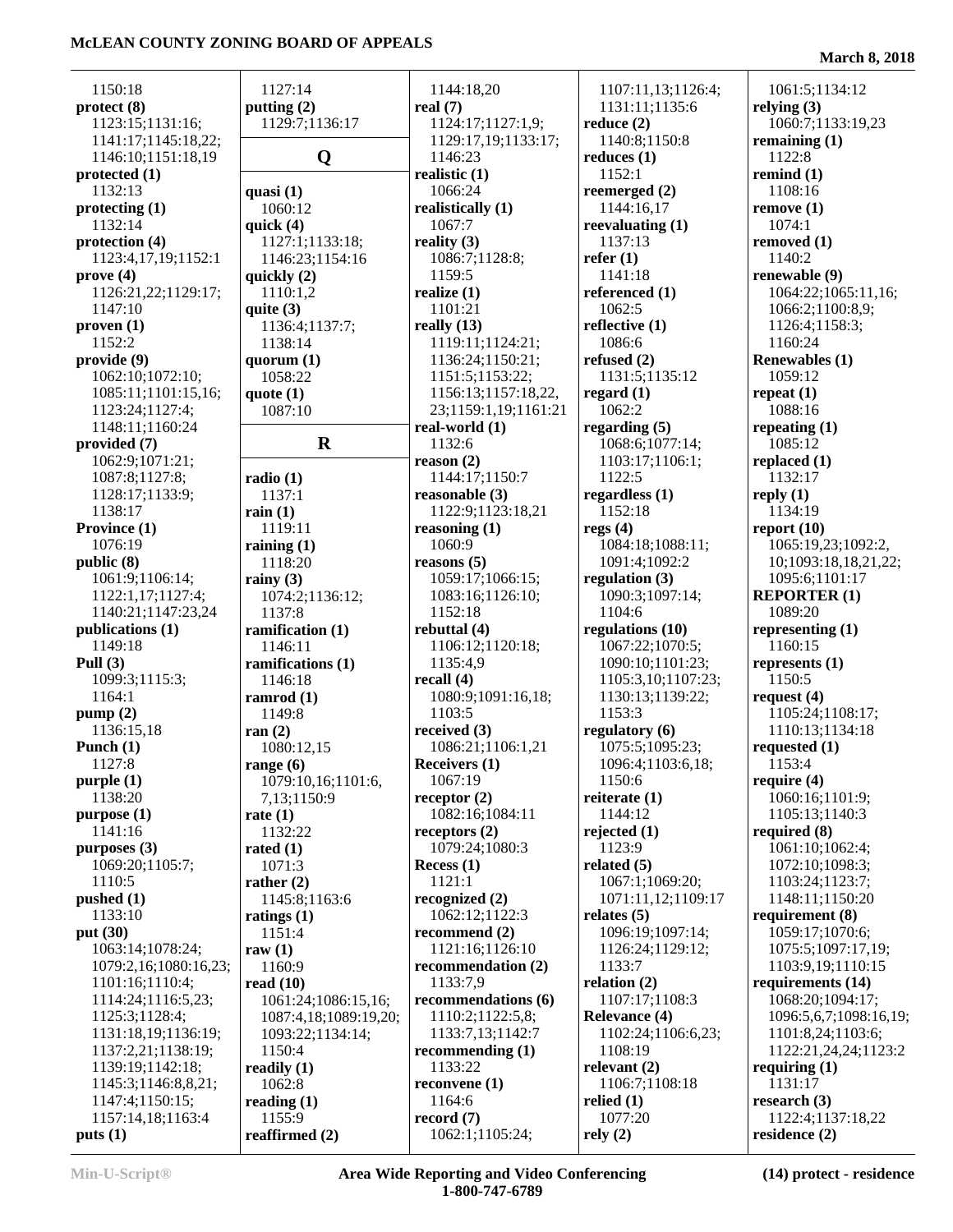**March 8, 2018**

| 1086:3;1112:23          | 1139:17;1153:1;        | 1127:3;1140:20;                        | section $(1)$       | short $(2)$           |
|-------------------------|------------------------|----------------------------------------|---------------------|-----------------------|
| residences (4)          | 1158:15                | 1145:15;1152:18;                       | 1153:14             | 1119:18;1155:15       |
| 1066:22;1067:5,8;       | rigorous $(1)$         | 1153:9                                 | security $(2)$      | Shorten (1)           |
| 1073:15                 | 1121:15                | sales $(2)$                            | 1133:4,5            | 1063:19               |
| residential (1)         | risk(4)                | 1124:1,4                               | sediment (1)        | shortly $(1)$         |
| 1124:11                 | 1112:9;1127:14,14,     | same $(13)$                            | 1119:15             | 1136:11               |
| residents $(1)$         | 15                     | 1101:13;1107:7;                        | seeing $(1)$        | short-term $(2)$      |
| 1146:11                 | Road (8)               | 1108:4,4;1121:5,7;                     | 1154:16             | 1157:1,3              |
| respectfully $(1)$      | 1099:2;1100:22;        |                                        | seem $(1)$          | show $(14)$           |
| 1110:13                 | 1114:1;1136:17;        | 1124:13,13;1125:14;<br>1134:2;1139:13; | 1103:14             | 1068:2;1077:9;        |
|                         |                        |                                        |                     |                       |
| response $(11)$         | 1137:8,10;1140:5;      | 1157:20,21                             | seems $(1)$         | 1101:24;1102:1;       |
| 1058:5,9,15;            | 1149:1                 | satisfied (1)                          | 1149:5              | 1104:10;1124:5;       |
| 1059:14;1105:24;        | roads $(2)$            | 1122:6                                 | sell $(1)$          | 1127:9,16;1130:6;     |
| 1106:3,15;1120:6,19;    | 1069:23;1125:20        | saving $(1)$                           | 1139:14             | 1141:23;1143:22;      |
| 1163:13,16              | robust $(1)$           | 1142:19                                | sense $(2)$         | 1144:6;1146:7;1163:2  |
| responsibility (1)      | 1124:12                | saying $(8)$                           | 1162:16,17          | showed $(3)$          |
| 1143:7                  | roll(1)                | 1070:3;1072:13;                        | sent $(2)$          | 1063:10;1128:18;      |
| responsible $(1)$       | 1058:3                 | 1073:4;1088:8;1098:1;                  | 1087:19,20          | 1143:14               |
| 1101:22                 | roof $(1)$             | 1117:9,11;1157:6                       | serious $(1)$       | showing $(2)$         |
| responsive $(1)$        | 1119:1                 | scale $(4)$                            | 1154:6              | 1107:17;1108:22       |
| 1106:4                  | Rooks $(1)$            | 1100:24,24;1101:3;                     | service $(2)$       | shows $(5)$           |
| rest(3)                 | 1111:4                 | 1151:2                                 | 1136:24;1154:14     | 1071:13;1107:13;      |
| 1146:8;1159:17;         | room $(4)$             | scales $(1)$                           | Services (1)        | 1122:20;1125:19;      |
| 1161:14                 | 1092:13;1114:8;        | 1103:11                                | 1064:19             | 1144:8                |
| resting $(1)$           | 1163:19;1164:7         | scenario $(4)$                         | set $(8)$           | shut $(2)$            |
| 1120:14                 | rotor $(1)$            | 1070:13;1071:1;                        | 1061:8;1080:7;      | 1146:14;1152:10       |
| restrict $(1)$          | 1072:4                 | 1073:3;1137:15                         | 1082:19;1084:1;     | side $(1)$            |
| 1139:17                 | Route $(1)$            | scenarios $(1)$                        | 1090:13;1139:2,23;  | 1153:10               |
| result $(2)$            | 1152:9                 | 1105:15                                | 1145:22             | sidenote (1)          |
| 1077:1;1122:10          | rule $(8)$             | schedules (1)                          | setback $(8)$       | 1150:17               |
| results $(28)$          | 1059:1,4;1110:10;      | 1142:17                                | 1110:14;1114:11;    | sides $(2)$           |
| 1066:10,15,19;          | 1115:5;1156:20,20;     | Schiff $(1)$                           | 1122:23;1138:4,5;   | 1114:21;1139:11       |
| 1067:16;1068:2;         | 1157:2,13              | 1059:11                                | 1150:20;1151:23;    | sign(2)               |
| 1069:18;1073:10,14;     | rules $(20)$           | Schomer (9)                            | 1152:18             | 1146:16,16            |
| 1074:5,11;1077:10,12,   | 1062:4;1069:13;        | 1068:7;1069:10;                        | setbacks $(7)$      | signed $(7)$          |
| 17;1078:3;1080:13,17,   | 1097:20;1104:1;        | 1087:24;1088:19;                       | 1145:23;1151:18,22; | 1114:19;1138:19;      |
| 19;1092:1,18,21,22;     | 1139:22;1156:6,7,8,13, | 1089:21;1090:1;                        | 1153:11;1155:14;    | 1142:4;1148:1;1161:8, |
|                         |                        |                                        |                     | 15;1162:1             |
| 1094:5,8,12,14,16;      | 14, 16, 20, 21, 22;    | 1123:10;1145:24;<br>1146:9             | 1156:17;1160:20     |                       |
| 1125:17,18              | 1157:15;1158:18,24;    |                                        | seven $(7)$         | significant $(1)$     |
| $re$ -validations $(1)$ | 1159:1,21,22           | Schomer's (3)                          | 1128:12;1130:12;    | 1153:11               |
| 1075:11                 | run(21)                | 1070:6;1086:14,19                      | 1138:8;1139:2;      | silage $(1)$          |
| reveal $(1)$            | 1072:21;1079:17,20,    | schools $(1)$                          | 1141:20;1148:9;     | 1139:19               |
| 1154:3                  | 24;1080:10;1081:11;    | 1125:11                                | 1160:1              | silos(1)              |
| revenues $(1)$          | 1082:23,23;1083:2,4,6, | science $(2)$                          | several (7)         | 1139:19               |
| 1125:11                 | 8;1084:3;1085:3,7;     | 1065:11;1100:5                         | 1094:16;1099:15;    | similar $(1)$         |
| review $(4)$            | 1090:19;1092:3,5,11;   | scientific $(2)$                       | 1104:20;1123:5;     | 1139:1                |
| 1086:24;1091:24;        | 1146:9;1147:15         | 1127:5;1153:9                          | 1147:24;1148:6;     | simple $(2)$          |
| 1092:1,2                | running $(2)$          | scope $(3)$                            | 1150:1              | 1115:3;1124:3         |
| reviewer $(1)$          | 1080:19;1101:7         | 1090:21;1096:16;                       | shadow $(4)$        | sing(2)               |
| 1091:24                 | runoff $(1)$           | 1103:23                                | 1106:3;1123:1;      | 1162:22,23            |
| Rick(1)                 | 1147:14                | scrap(2)                               | 1138:7;1152:2       | $\sin k(1)$           |
| 1058:10                 | runs $(1)$             | 1132:3,8                               | shallow $(1)$       | 1154:7                |
| right $(21)$            | 1158:9                 | screen $(1)$                           | 1147:16             | $s$ it $(3)$          |
| 1060:15;1095:2;         | rural $(1)$            | 1154:16                                | shame $(1)$         | 1125:22;1152:12;      |
| 1100:18;1116:15;        | 1158:23                | scribbles $(1)$                        | 1155:20             | 1161:5                |
| 1132:11,12,14;          | rustling $(1)$         | 1136:1                                 | Shant $(1)$         | site $(6)$            |
| 1133:24;1134:11;        | 1069:24                | second $(6)$                           | 1066:16             | 1083:19;1086:6,7,8;   |
| 1150:18;1152:5,11,15;   |                        | 1060:7;1068:14;                        | share $(1)$         | 1123:24;1131:21       |
| 1153:12;1154:15;        | S                      | 1076:17,18;1119:21;                    | 1077:11             | sites $(1)$           |
| 1156:21;1158:16;        |                        | 1136:11                                | shifted $(2)$       | 1099:16               |
| 1160:6, 19, 22; 1161:5  | safely $(1)$           | secretary $(10)$                       | 1157:18,18          | sits(1)               |
| rights $(6)$            | 1152:21                | 1058:3,4,6,8,10,12,                    | shocked $(1)$       | 1119:1                |
| 1060:10,14,23;          | safety $(5)$           | 14, 16, 18, 20                         | 1144:23             | sitting $(1)$         |
|                         |                        |                                        |                     |                       |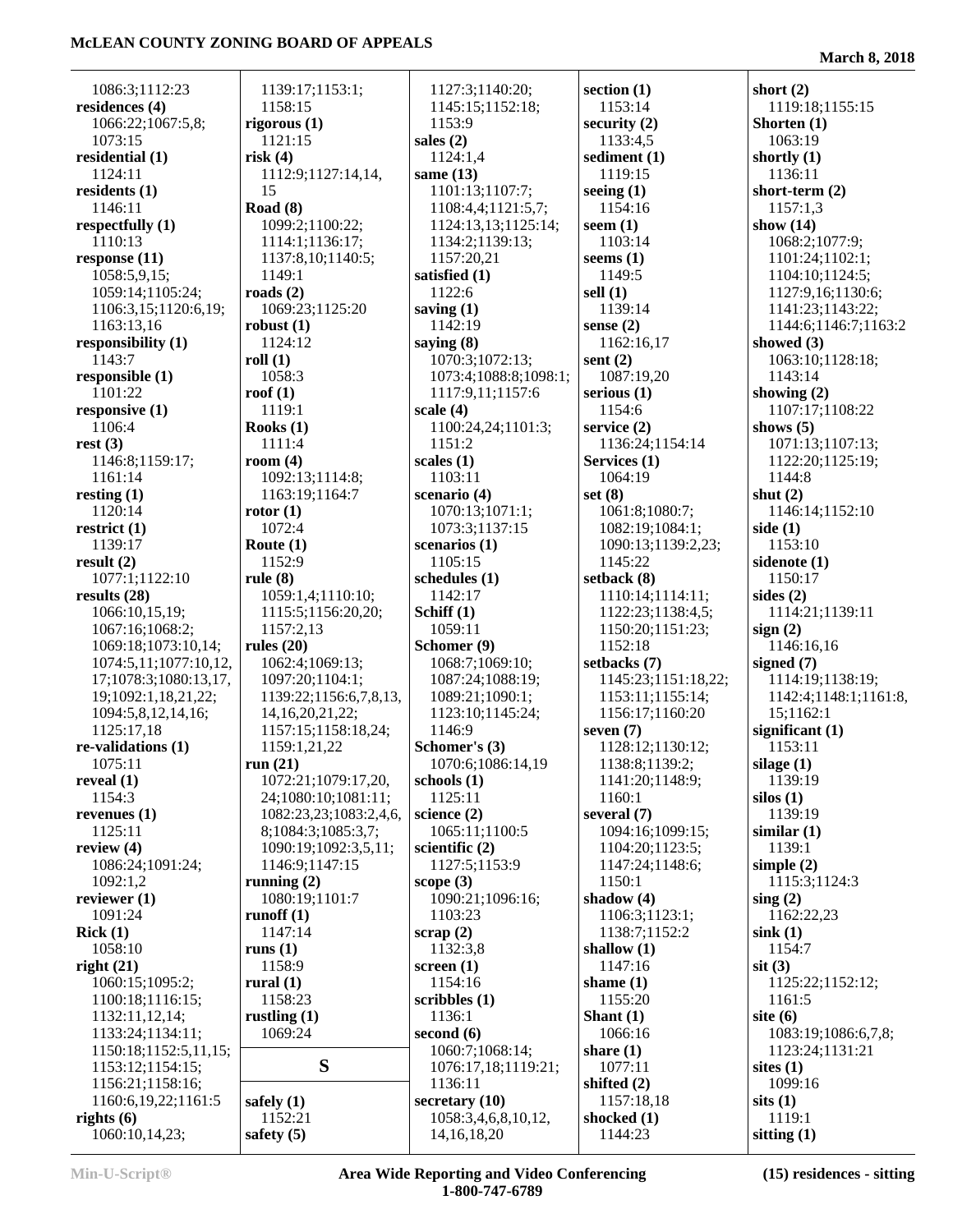| 1132:16                            | sort $(4)$                           | specify $(2)$                           | 14,21;1148:8,13;          | stop $(5)$                    |
|------------------------------------|--------------------------------------|-----------------------------------------|---------------------------|-------------------------------|
| situations $(1)$                   | 1069:24;1072:4,6;                    | 1068:15;1153:3                          | 1150:6;1153:14;           | 1102:2;1118:19;               |
| 1149:24                            | 1076:8                               | specs $(2)$                             | 1156:6,16;1160:21         | 1132:9;1146:1;                |
| SIU(1)                             | sound $(71)$                         | 1101:12,15                              | stands $(2)$              | 1150:21                       |
| 1144:18                            | 1063:9,11;1064:23,                   | speech $(1)$                            | 1140:17,17                | storm $(7)$                   |
| six(5)                             | 23;1065:2,19;1066:2,                 | 1161:11                                 | Stanford (1)              | 1110:15,16;1115:16;           |
| 1092:9;1122:5;                     | 20;1067:3,4,4,10,14;                 | speeds $(1)$                            | 1065:12                   | 1119:5, 12, 22; 1136: 14      |
| 1133:7,12,14                       | 1068:20,22;1069:16,                  | 1072:24                                 | staring $(1)$             | story $(3)$                   |
| SLG(1)                             | 22;1070:14,20;1071:2,                | spell $(2)$                             | 1129:1                    | 1119:18;1151:4;               |
| 1135:18                            | 4, 11, 17, 18, 20; 1072: 4,          | 1064:8;1069:11                          | start $(8)$               | 1159:4                        |
| slight $(1)$                       | 5,8,9,15,18;1074:12,                 | spelled $(1)$                           | 1075:9;1079:1;            | streamline $(1)$              |
| 1143:21                            | 12;1075:3;1078:20;                   | 1064:10                                 | 1102:2,2;1121:13;         | 1157:23                       |
| slinging $(1)$                     | 1079:11,13,16,18,21;                 | spend $(1)$                             | 1136:6;1155:9;            | strength $(1)$                |
| 1152:4                             | 1081:2,10,17,22,23;                  | 1121:23                                 | 1163:23                   | 1081:17                       |
| slope $(1)$                        | 1082:16,17,21;1086:3;                | spending $(1)$                          | started $(5)$             | stricken (2)                  |
| 1112:3                             | 1091:9;1092:10,19;                   | 1125:10                                 | 1059:1;1063:20;           | 1077:15;1097:1                |
| small $(1)$                        | 1097:21;1100:6,9,14,                 | spent $(3)$                             | 1076:22;1091:5;           | strict $(2)$                  |
| 1073:16                            | 17;1102:7;1103:17;                   | 1138:8;1141:5;                          | 1101:9                    | 1062:3;1153:10                |
| smaller $(1)$                      | 1122:24;1139:8;                      | 1159:20                                 | starting $(2)$            | strictly $(1)$                |
| 1150:15                            | 1150:7,9,20,24;1151:1;               | spike $(6)$                             | 1155:24;1161:21           | 1149:19                       |
| smoothly $(1)$<br>1109:23          | 1153:4,5,10;1155:7;<br>1158:13       | 1071:24;1072:13,17;<br>1088:9;1089:5,22 | starts $(1)$<br>1101:19   | Strike $(12)$                 |
|                                    |                                      |                                         |                           | 1059:2,4,8,14;                |
| snapshot $(1)$                     | sounds (7)                           | spikes $(6)$                            | state $(11)$              | 1061:7,16,22;1062:2,          |
| 1124:1                             | 1069:23;1071:5,14,<br>17,24;1072:3,5 | 1071:5,10,14,16;<br>1096:19,19          | 1060:22;1064:7;           | 16;1082:6;1089:24;<br>1115:22 |
| sob(1)<br>1159:4                   |                                      |                                         | 1093:20;1095:13;          |                               |
|                                    | source $(3)$                         | spinning $(1)$                          | 1097:22;1098:5,16,19;     | stringent $(3)$               |
| so-called $(1)$                    | 1067:4;1082:16;                      | 1149:12                                 | 1104:5;1126:5;<br>1140:24 | 1067:18,20;1123:6             |
| 1143:1                             | 1144:13                              | spoil $(2)$                             |                           | strong $(1)$                  |
| social $(2)$                       | South $(2)$                          | 1112:5;1114:6                           | stated $(8)$              | 1138:23                       |
| 1125:7,14                          | 1076:8,8                             | spring $(1)$                            | 1062:3;1085:7;            | stronger $(2)$                |
| software $(4)$                     | soy $(1)$                            | 1076:11                                 | 1092:16;1093:21;          | 1080:22;1081:4                |
| 1080:9;1108:15,22;                 | 1152:6                               | squishy $(1)$                           | 1095:16;1097:3;           | structure $(1)$               |
|                                    |                                      |                                         |                           |                               |
| 1109:4                             | space $(1)$                          | 1117:13                                 | 1105:12;1145:24           | 1158:20                       |
| soil $(6)$                         | 1138:19                              | St(2)                                   | statement (18)            | structures $(4)$              |
| 1112:12;1117:23;                   | speak $(8)$                          | 1159:3,5                                | 1070:7,7;1087:2;          | 1082:13,14;1157:9,            |
| 1118:4,7,7;1155:19                 | 1074:15;1075:17;                     | staff $(3)$                             | 1104:14;1116:3;           | 11                            |
| solar $(8)$                        | 1103:17;1109:3;                      | 1062:6;1070:16;                         | 1121:10,22;1125:1,2;      | stuck $(2)$                   |
| 1091:10,17,18;                     | 1143:15;1150:18;                     | 1121:14                                 | 1126:20;1135:1,20,22;     | 1137:9;1147:5                 |
| 1158:4,6,7;1159:22;                | 1161:7;1162:1                        | stage $(1)$                             | 1140:15;1143:11,16;       | studies $(18)$                |
| 1160:24                            | Speaking (2)                         | 1125:22                                 | 1151:9,10                 | 1062:5;1064:21,22,            |
| Solomon (1)                        | 1114:2,10                            | stages (1)                              | statements $(5)$          | 23,24;1065:2,9;               |
| 1152:9                             | special $(10)$                       | 1126:9                                  | 1120:21;1121:3,4;         | 1075:18;1077:11,12,           |
| solved $(1)$                       | 1060:12;1062:5;                      | stakeholder (2)                         | 1143:17;1144:4            | 15;1112:12;1122:3,11;         |
| 1157:22                            | 1121:17,19;1126:11;                  | 1125:17;1126:3                          | states $(1)$              | 1124:14,16;1129:17;           |
| somebody $(3)$                     | 1129:13;1130:12;                     | Stalk $(3)$                             | 1146:22                   | 1137:16                       |
| 1118:9;1154:21;                    | 1139:2;1140:18;                      | 1124:7;1125:6,13                        | stating $(1)$             | study $(26)$                  |
| 1155:1                             | 1141:17                              | standard (20)                           | 1114:3                    | 1059:24,24;1076:13;           |
| somehow $(4)$                      | specialized (1)                      | 1068:9;1092:13,17;                      | station $(1)$             | 1077:8;1096:10,13,21;         |
| 1106:18;1129:13;                   | 1100:10                              | 1093:11;1094:2,24;                      | 1073:17                   | 1124:10,13;1129:19,           |
| 1146:12;1157:12                    | specialty $(1)$                      | 1095:5;1121:19;                         | stay $(1)$                | 19;1131:14,15;1132:1,         |
| someone $(6)$                      | 1100:5                               | 1123:9,17;1126:24;                      | 1110:4                    | 6, 15, 19, 23; 1134: 2, 4, 5, |
| 1080:11;1096:18;                   | species $(1)$                        | 1128:15,16;1130:8,12;                   | steady $(1)$              | 7,8,10,12;1154:21             |
| 1106:17;1118:12;                   | 1122:12                              | 1131:12,15;1132:5;                      | 1072:2                    | stuff $(6)$                   |
| 1129:5;1161:13                     | specific $(4)$                       | 1145:16;1146:2                          | still $(12)$              | 1069:22;1131:18;              |
| somewhere (3)                      | 1063:22;1068:11;                     | standardized (1)                        | 1085:6,19;1107:14;        | 1139:19;1154:6,7,9            |
| 1128:19;1130:4;                    | 1119:18;1123:24                      | 1074:4                                  | 1134:1;1137:12;           | $SU-18-02(1)$                 |
| 1155:16                            | specifically $(3)$                   | standards (27)                          | 1141:10;1144:21;          | 1058:24                       |
| song $(2)$                         | 1114:3;1115:14;                      | 1071:21;1108:2;                         | 1150:15;1154:2;           | Subject (5)                   |
| 1162:18,20                         | 1147:8                               | 1121:22;1123:1,9,12,                    | 1157:20;1163:5,12         | 1066:5;1097:6;                |
| sorry $(6)$                        | specification (2)                    | 14, 21; 1124: 23; 1127: 1;              | stipulations (1)          | 1149:9;1151:17;               |
| 1104:8;1111:12;                    | 1101:16,17                           | 1128:12;1133:16,19;                     | 1157:19                   | 1153:18                       |
| 1112:2;1114:16;<br>1116:21;1159:20 | specified $(2)$<br>1071:19;1080:18   | 1139:2;1140:18;<br>1141:18,20;1145:12,  | stood $(1)$<br>1148:2     | subjected $(1)$<br>1145:21    |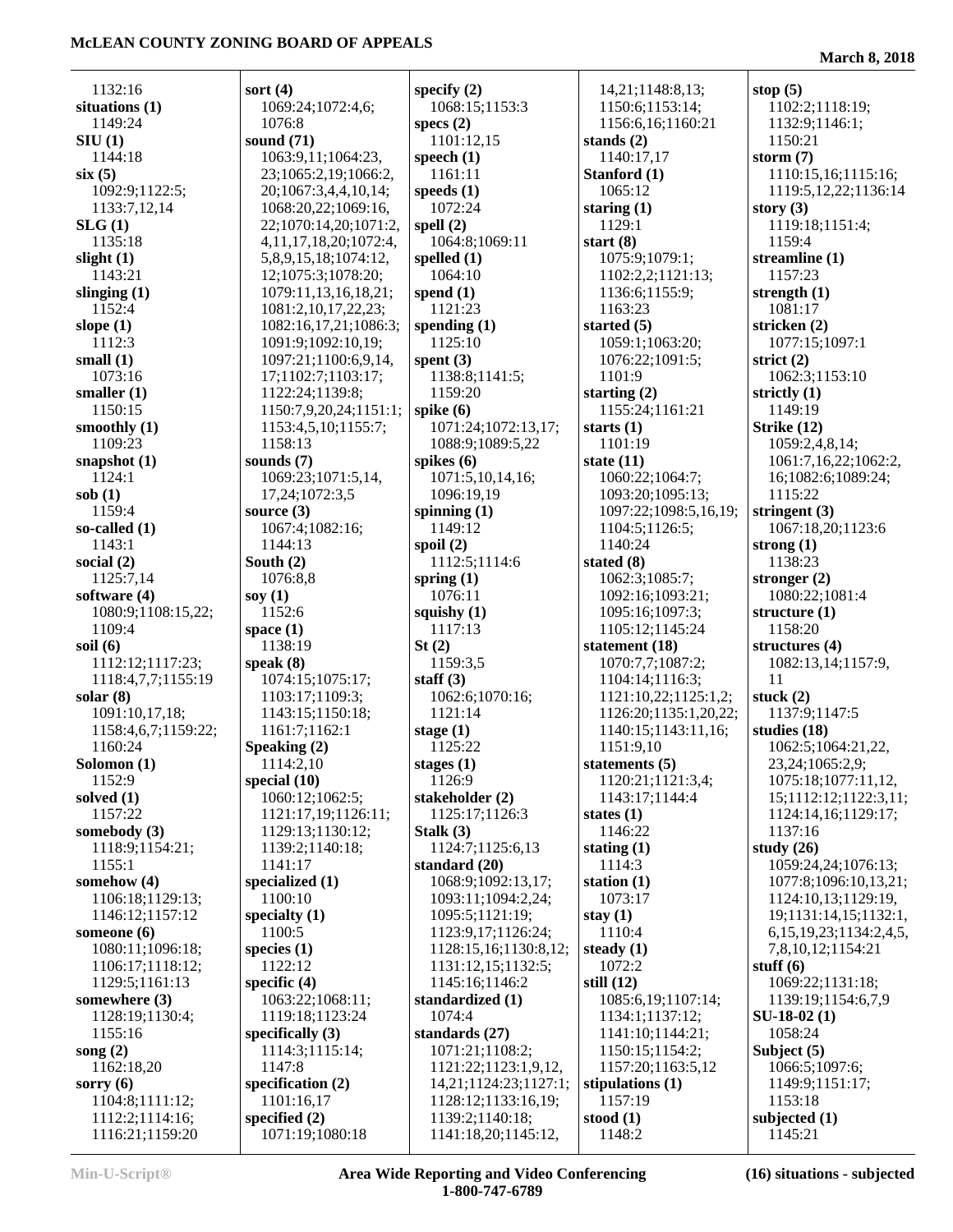| subjectively $(1)$ | 1064:3                     | 1094:4;1126:1          | testing $(15)$         | 1083:19;1091:11;      |
|--------------------|----------------------------|------------------------|------------------------|-----------------------|
| 1123:12            | sweep $(1)$                | teammates $(1)$        | 1074:22;1084:6;        | 1095:11;1097:15;      |
| subjectivity $(1)$ | 1118:17                    | 1080:12                | 1094:10,11,13;         | 1099:15,17;1144:14;   |
| 1123:13            | sweeps $(1)$               | technology(1)          | 1095:11,14,17;1097:9,  | 1149:16;1158:12       |
| submit $(7)$       | 1141:3                     | 1144:16                | 14, 23; 1098: 2, 4, 7; | tip(1)                |
| 1062:18;1066:1;    | sworn $(1)$                | Ted(1)                 | 1153:7                 | 1114:21               |
| 1105:24;1106:5;    | 1064:5                     | 1106:19                | thanking (1)           | today $(5)$           |
| 1121:9;1134:20;    | Systems $(2)$              | telling $(6)$          | 1121:13                | 1119:24;1142:16;      |
| 1135:3             | 1108:15;1121:21            | 1070:5;1112:17;        | Thanks (6)             | 1147:10;1155:21;      |
| submitted (4)      |                            | 1114:5;1129:24;        | 1063:20;1119:23;       | 1159:10               |
| 1060:4,5;1107:12;  | T                          | 1148:7;1159:4          | 1126:18;1140:13;       | together $(3)$        |
|                    |                            |                        |                        |                       |
| 1134:4             |                            | temperature $(3)$      | 1155:5,24              | 1129:7;1164:1,1       |
| submitting $(1)$   | T97(1)                     | 1067:2;1081:1,7        | theme $(1)$            | told(2)               |
| 1063:3             | 1146:3                     | Ten $(5)$              | 1162:18                | 1095:7;1129:8         |
| subscribing $(1)$  | table(2)                   | 1120:24;1121:3,7;      | theory $(1)$           | tonight $(10)$        |
| 1154:14            | 1125:15;1147:16            | 1138:24;1147:1         | 1131:18                | 1090:22;1131:22;      |
| substantially (1)  | tailor $(1)$               | tend(1)                | therefore (4)          | 1136:8;1143:14;       |
| 1156:24            | 1159:22                    | 1095:20                | 1061:21;1062:16;       | 1144:6;1149:3;1154:3; |
| suggest (1)        | talk (11)                  | tendered (1)           | 1098:3;1142:8          | 1159:7,7,18           |
| 1162:19            | 1060:2;1075:14;            | 1062:6                 | thermal $(2)$          | took(1)               |
| suggested $(1)$    | 1078:13;1086:12;           | terrific $(1)$         | 1080:21;1081:5         | 1082:13               |
| 1146:9             | 1125:22;1127:1;            | 1161:1                 | thinking $(1)$         | top(4)                |
| suggestion $(1)$   | 1128:9,10,11;1144:8;       | test $(5)$             | 1118:16                | 1112:4;1116:16,18;    |
| 1145:24            | 1162:14                    | 1084:6;1092:4;         | third $(2)$            | 1162:19               |
| suggestions $(1)$  | talked $(3)$               | 1094:16;1095:19;       | 1077:3,4               | topple $(1)$          |
| 1123:5             | 1078:18;1096:18;           | 1098:4                 | Though (4)             | 1158:22               |
| sum(1)             | 1130:21                    | tested $(6)$           | 1079:14;1113:21,23;    | totally $(1)$         |
| 1133:15            | talking $(13)$             | 1071:19,20;1099:8,     | 1147:24                | 1103:21               |
| summarize $(1)$    | 1068:8;1069:10;            | 10,11;1138:1           | thought (4)            | tour (1)              |
| 1059:15            | 1077:24;1078:2;            | testified (15)         | 1102:10,18;1133:10;    | 1140:23               |
| summarizing $(1)$  | 1084:10;1088:19;           | 1060:6;1064:5;         | 1149:14                | tower $(4)$           |
| 1063:15            | 1089:3,16;1112:4;          | 1087:2;1088:1;1090:1,  | thoughts $(1)$         | 1136:24;1137:2;       |
| sump $(1)$         | 1118:23,24;1119:7;         | 18;1091:3;1100:11;     | 1164:1                 | 1153:24;1154:1        |
| 1136:15            | 1149:5                     | 1135:21,22,23;1142:1;  | threatening $(1)$      | towers $(2)$          |
| support $(8)$      | talks $(3)$                | 1144:19;1147:15;       | 1112:14                | 1125:21;1137:20       |
| 1060:8;1107:11;    | 1059:24;1060:19;           | 1148:7                 | three $(24)$           | town(1)               |
| 1122:16;1124:15;   | 1128:15                    | testify $(11)$         | 1059:17;1075:12;       | 1157:24               |
| 1125:5;1138:23;    | tall(3)                    | 1063:8,13;1077:17,     | 1091:16;1092:9;        | township (4)          |
| 1147:23;1162:6     | 1157:9,12;1158:12          | 19;1088:14;1091:4;     | 1094:2;1095:1,6,11,17; | 1154:12,14,19;        |
| supposed (2)       |                            | 1092:6;1107:21;        | 1114:19;1129:8;        | 1155:19               |
| 1118:13;1156:18    | taller $(2)$               | 1108:24;1142:4;        | 1130:8;1138:6;1148:8;  |                       |
|                    | 1158:18,20                 |                        |                        | track $(1)$           |
| Supreme $(2)$      | tallest $(2)$              | 1151:9                 | 1152:8,9;1153:13,14,   | 1126:4                |
| 1060:9,13          | 1157:11,11                 | testifying (8)         | 16;1157:3,3;1159:11,   | tractors $(1)$        |
| sure $(25)$        | $\text{tape} (1)$          | 1077:18;1088:12;       | 13;1160:16             | 1069:24               |
| 1068:7,12;1071:16; | 1088:5                     | 1089:6,22;1091:1;      | three-sigma $(1)$      | trained $(2)$         |
| 1072:12;1076:7;    | $\text{tax}(2)$            | 1115:4;1116:2;         | 1066:9                 | 1100:10,13            |
| 1085:24;1088:17;   | 1125:11;1144:17            | 1141:14                | thresholds (1)         | transactions $(1)$    |
| 1090:11;1095:3;    | Taxes $(2)$                | testimony (41)         | 1081:7                 | 1124:4                |
| 1098:8;1107:6,22;  | 1124:22;1128:11            | 1059:19;1061:10;       | throughout (6)         | transcript $(5)$      |
| 1108:10;1110:3,17; | $tax$ -paying $(1)$        | 1063:10;1066:8;        | 1062:3;1093:18;        | 1086:15,17,18,19;     |
| 1112:14;1113:18;   | 1142:11                    | 1067:24;1069:3;        | 1094:12;1126:1;        | 1088:5                |
| 1118:8,10,12,22;   | Taylor $(30)$              | 1077:14;1078:6;        | 1129:16;1140:11        | transmission $(1)$    |
| 1119:13;1130:19;   | 1058:20,21;1099:1,         | 1086:15,19;1087:1,6,6, | tied $(2)$             | 1140:4                |
| 1132:13;1135:23    | 1,4,7,12,17,21;1100:3,     | 8;1088:8,20,24;        | 1161:24,24             | Travis (4)            |
| surface $(1)$      | 14, 18; 1111: 21; 1117: 2, | 1089:23;1090:22;       | tile $(1)$             | 1099:1;1117:3;        |
| 1147:18            | 3,9,14,17,21;1118:3,9,     | 1096:16,24;1097:8;     | 1136:16                | 1136:2;1145:10        |
| surprise $(1)$     | 15,24;1119:7,17,23;        | 1102:4,6;1103:24;      | till(1)                | tried $(2)$           |
| 1155:1             | 1120:3;1135:24;            | 1104:12;1106:12,13,    | 1144:7                 | 1124:9:1157:22        |
| surrounding $(2)$  | 1136:2;1145:10             | 19;1127:9,18;1129:4;   | Tim(2)                 | tries $(1)$           |
| 1130:9,11          | teach $(1)$                | 1130:19;1133:23;       | 1144:11;1155:18        | 1085:21               |
| Sustainable (1)    | 1163:8                     | 1135:9;1138:18;        | times $(14)$           | true(5)               |
| 1065:17            | team $(5)$                 | 1141:13,22;1142:5;     | 1070:23;1074:13,14;    | 1081:21;1084:22;      |
| swear $(1)$        | 1064:18;1092:8,9;          | 1156:14;1159:6         | 1075:18;1078:21;       | 1095:15,16;1127:22    |
|                    |                            |                        |                        |                       |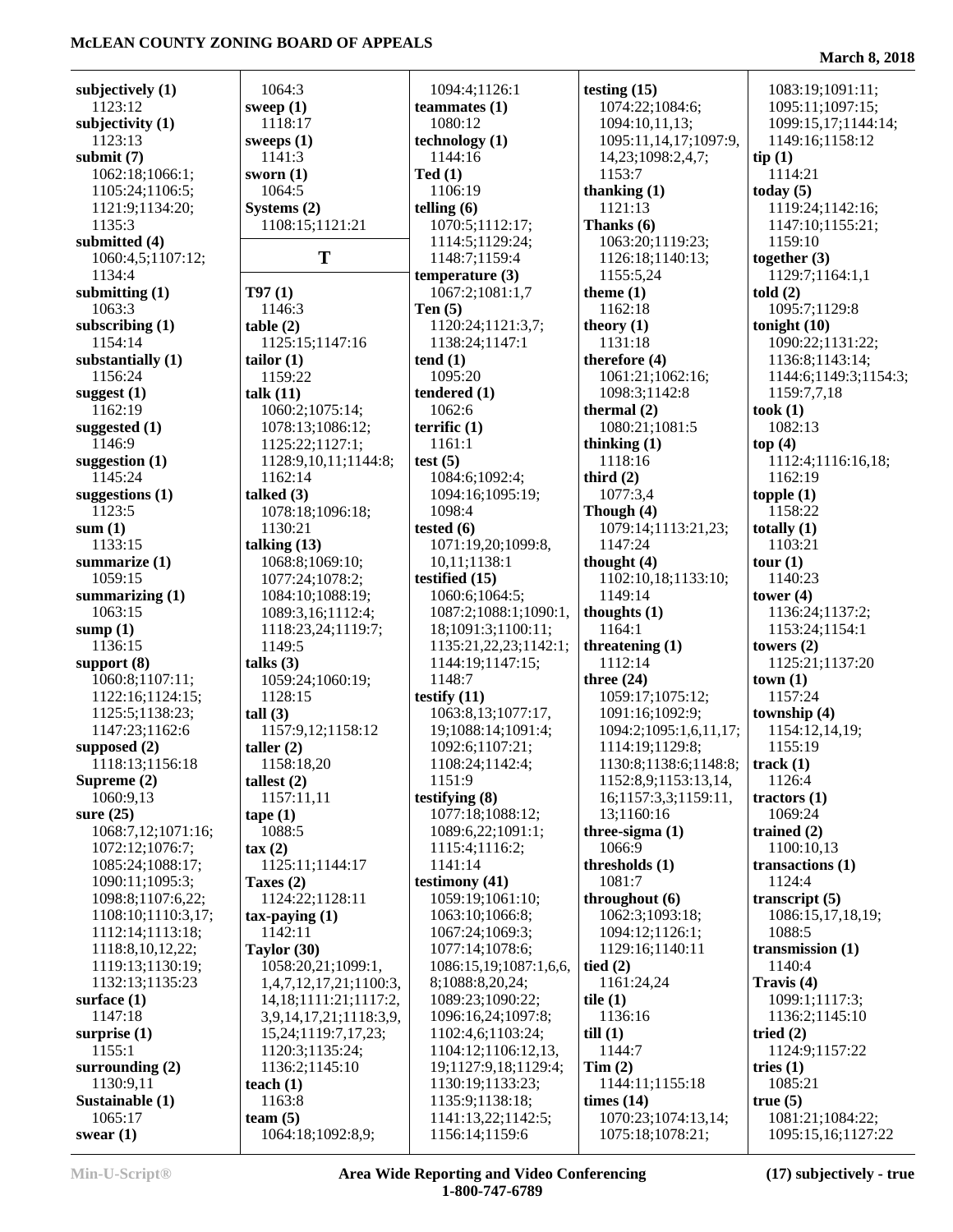÷

| truly $(3)$                                   | two(33)              | University (2)                               | 1131:4;1132:8;1147:7  | 1140:18               |
|-----------------------------------------------|----------------------|----------------------------------------------|-----------------------|-----------------------|
| 1139:3,6;1151:4                               | 1077:7;1091:12,16;   | 1065:9,12                                    | uses $(2)$            | violation (8)         |
| truth $(2)$                                   | 1094:20,21,23;       | unless $(3)$                                 | 1131:23,24            | 1061:5;1088:10,22;    |
| 1150:10;1160:2                                | 1105:23;1122:8;      | 1145:19;1148:11;                             | using $(13)$          | 1090:2,9,14,16;1146:1 |
| try $(1)$                                     | 1128:15,18,20,20,21; | 1163:8                                       | 1071:19;1079:20;      | visited $(1)$         |
| 1148:12                                       | 1129:22;1130:5;      | unmanned (4)                                 | 1081:12;1092:15;      | 1141:6                |
| trying (8)                                    | 1133:7,11,13,23;     | 1097:10,12,18;                               | 1099:24;1102:22;      | visual $(1)$          |
| 1073:18;1087:15;                              | 1138:6;1139:9;       | 1098:9                                       | 1131:16;1136:19;      | 1158:11               |
| 1112:22;1149:13;                              | 1142:18;1145:6;      | unrelated $(2)$                              | 1149:19,23;1151:2,8;  | vote $(5)$            |
| 1156:13;1157:16,23;                           | 1148:8,24;1149:11;   | 1124:24;1150:24                              | 1152:21               | 1161:22;1162:10,11,   |
| 1159:4                                        | 1154:2,11,19;1155:3; | unreliable $(1)$                             | usually $(1)$         | 12;1163:9             |
| Tuesday (4)                                   | 1159:21;1160:15;     | 1144:12                                      | 1073:23               |                       |
| 1156:9;1159:2;                                | 1163:22              | up(45)                                       |                       | W                     |
| 1163:20;1164:5                                | $two-fold(1)$        | 1059:5;1063:19;                              | $\mathbf{V}$          |                       |
| turbine (35)                                  | 1119:20              | 1068:7;1073:12;                              |                       | waiting $(1)$         |
| 1071:18,21,23;                                | type(6)              | 1074:5;1079:1;                               | valid $(3)$           | 1138:11               |
| 1072:7,9;1078:21;                             | 1072:2;1118:7;       | 1082:19;1090:8;                              | 1068:13;1078:8;       | wake $(1)$            |
| 1083:20;1091:22;                              | 1131:10;1142:20,22;  | 1095:1,7;1099:3;                             | 1134:1                | 1136:13               |
| 1099:10,15,24;1100:2;                         | 1149:22              | 1101:10;1104:8;                              | validate (2)          | WALLEY (2)            |
| 1107:17;1108:22;                              | types $(5)$          | 1110:4;1113:23;                              | 1073:8,10             | 1059:5;1063:4         |
|                                               | 1071:14;1081:16,18,  | 1114:2;1118:4;1121:5;                        | validated (2)         | walls $(1)$           |
| 1109:14;1111:1,17,20;<br>1114:6,21,24;1115:3; | 18;1127:10           | 1136:13;1137:2;                              | 1067:11;1131:11       | 1136:20               |
| 1116:5;1118:3,17;                             | typical $(3)$        | 1139:19;1140:13;                             |                       | wants $(8)$           |
|                                               |                      |                                              | validating $(1)$      |                       |
| 1119:1,10,18;1146:19;                         | 1069:16;1075:5;      | 1141:12,13,20;1142:4,<br>4;1143:22;1144:6,8; | 1078:2                | 1061:24;1063:14;      |
| 1150:3;1151:5;                                | 1100:12              |                                              | validation (4)        | 1085:9,11;1096:1;     |
| 1152:20;1153:23;                              | Typically (2)        | 1145:7;1146:2,16;                            | 1067:13;1074:6;       | 1125:3;1134:24;       |
| 1154:7;1161:15                                | 1073:18;1092:8       | 1148:1,2,22;1152:11,                         | 1076:19;1092:20       | 1163:15               |
| turbines (62)                                 |                      | 13;1153:18,20;                               | value $(13)$          | wards $(1)$           |
| 1066:19,20,23;                                | U                    | 1161:13,15,15;                               | 1079:5;1124:5,11;     | 1162:23               |
| 1067:8;1070:21,24;                            |                      | 1163:12,15                                   | 1128:16,21,23;1129:2, | warranted (2)         |
| 1071:1,15;1072:21;                            | ultimate $(1)$       | updated $(1)$                                | 9, 18; 1130: 1, 5, 7; | 1066:14;1092:21       |
| 1073:1;1079:13;                               | 1062:15              | 1154:17                                      | 1139:15               | <b>Washington</b> (1) |
| 1080:4;1083:11,14,17,                         | unable $(2)$         | upon $(1)$                                   | values $(11)$         | 1159:13               |
| 24;1099:4,12;1104:8;                          | 1115:12;1143:13      | 1077:20                                      | 1068:19;1095:21;      | watch $(1)$           |
| 1106:2,2,3,10;1108:3,                         | unavailable (1)      | upset $(2)$                                  | 1123:23;1128:17;      | 1137:2                |
| 11;1110:7;1111:21,24;                         | 1138:19              | 1144:2;1161:23                               | 1129:12;1130:4,10;    | watched $(1)$         |
| 1112:13;1115:18;                              | unbearable $(2)$     | upwards $(1)$                                | 1139:11;1141:20;      | 1149:10               |
| 1117:4;1118:16;                               | 1128:1,1             | 1146:19                                      | 1147:19;1156:23       | water $(26)$          |
| 1122:4,13;1123:23;                            | uncertainty (14)     | $\text{urge} (2)$                            | variability (1)       | 1109:21;1110:16,16,   |
| 1124:12,20;1125:20;                           | 1066:9,11,15;        | 1121:16;1126:10                              | 1069:21               | 17;1112:9;1115:15,16; |
| 1130:1;1131:10;                               | 1067:16;1092:16,18,  | usage(1)                                     | variety $(6)$         | 1118:18,19,21;1119:3, |
| 1138:3,12,19;1140:2,                          | 22;1093:20;1094:8;   | 1139:17                                      | 1064:21;1071:3;       | 6,8,12,13,15,22;      |
| 22;1141:2;1142:5,8,21,                        | 1095:8,10,14,17,19   | use $(34)$                                   | 1081:6;1083:16;       | 1136:14,15,18,21;     |
| 22;1144:18,20;1146:4;                         | uncompensated (1)    | 1060:12;1062:5;                              | 1099:16;1103:8        | 1137:6;1147:15,16,16, |
| 1149:19,23;1150:7;                            | 1152:24              | 1067:1;1071:17;                              | various (6)           | 17                    |
| 1151:7,13,20;1154:20;                         | under $(10)$         | 1074:4;1078:9;                               | 1067:1;1074:2;        | way (23)              |
| 1155:3,16                                     | 1070:14;1071:3;      | 1079:11;1082:9,10;                           | 1101:2,4;1103:6;      | 1060:23;1070:1;       |
| turbine's (1)                                 | 1084:17,18;1086:3;   | 1083:10,13;1095:20;                          | 1149:6                | 1077:16;1083:6,8;     |
| 1137:9                                        | 1089:23;1090:24;     | 1101:13;1103:2,21;                           | versus $(1)$          | 1084:3;1096:16;       |
| turn(4)                                       | 1095:6;1107:15;      | 1116:17;1121:4,4,17,                         | 1098:9                | 1101:12;1105:9;       |
| 1089:16;1137:10;                              | 1130:18              | 19,20;1122:18,22;                            | vibrated $(1)$        | 1110:18;1127:11;      |
| 1160:3,3                                      | underneath $(1)$     | 1126:11;1127:2;                              | 1136:20               | 1128:23;1131:6;       |
| Turner (9)                                    | 1152:11              | 1130:12;1131:5,5;                            | vibratory (1)         | 1132:19,21;1135:12;   |
| 1058:12,13;1069:7;                            | underpredict (1)     | 1139:2;1140:18;                              | 1136:19               | 1138:14;1142:3,12;    |
| 1070:3;1072:12,19;                            | 1067:14              | 1141:17;1151:24;                             | victory $(1)$         | 1147:12;1159:3;       |
| 1109:10;1111:11;                              | Understood (1)       | 1157:5,7                                     | 1064:11               | 1161:6,14             |
| 1163:24                                       | 1101:5               | used $(18)$                                  | viewed $(1)$          | ways $(5)$            |
| turns(1)                                      | undertake $(1)$      | 1065:23;1066:17;                             | 1105:10               | 1103:8;1118:21;       |
| 1113:23                                       | 1122:3               | 1068:16;1079:8,12;                           | views $(1)$           | 1161:10;1162:13,15    |
| TV(1)                                         | unduly $(1)$         | 1081:1,24;1082:11;                           | 1137:17               | wealth $(3)$          |
| 1137:3                                        | 1061:8               | 1086:5,10;1090:6;                            | violated $(2)$        | 1061:13;1092:24;      |
| Twin $(3)$                                    | uneasiness (1)       | 1093:19;1094:5;                              | 1060:23;1153:15       | 1097:2                |
| 1124:2,6;1125:8                               | 1143:14              | 1105:6;1130:24;                              | violates $(1)$        | weather $(5)$         |
|                                               |                      |                                              |                       |                       |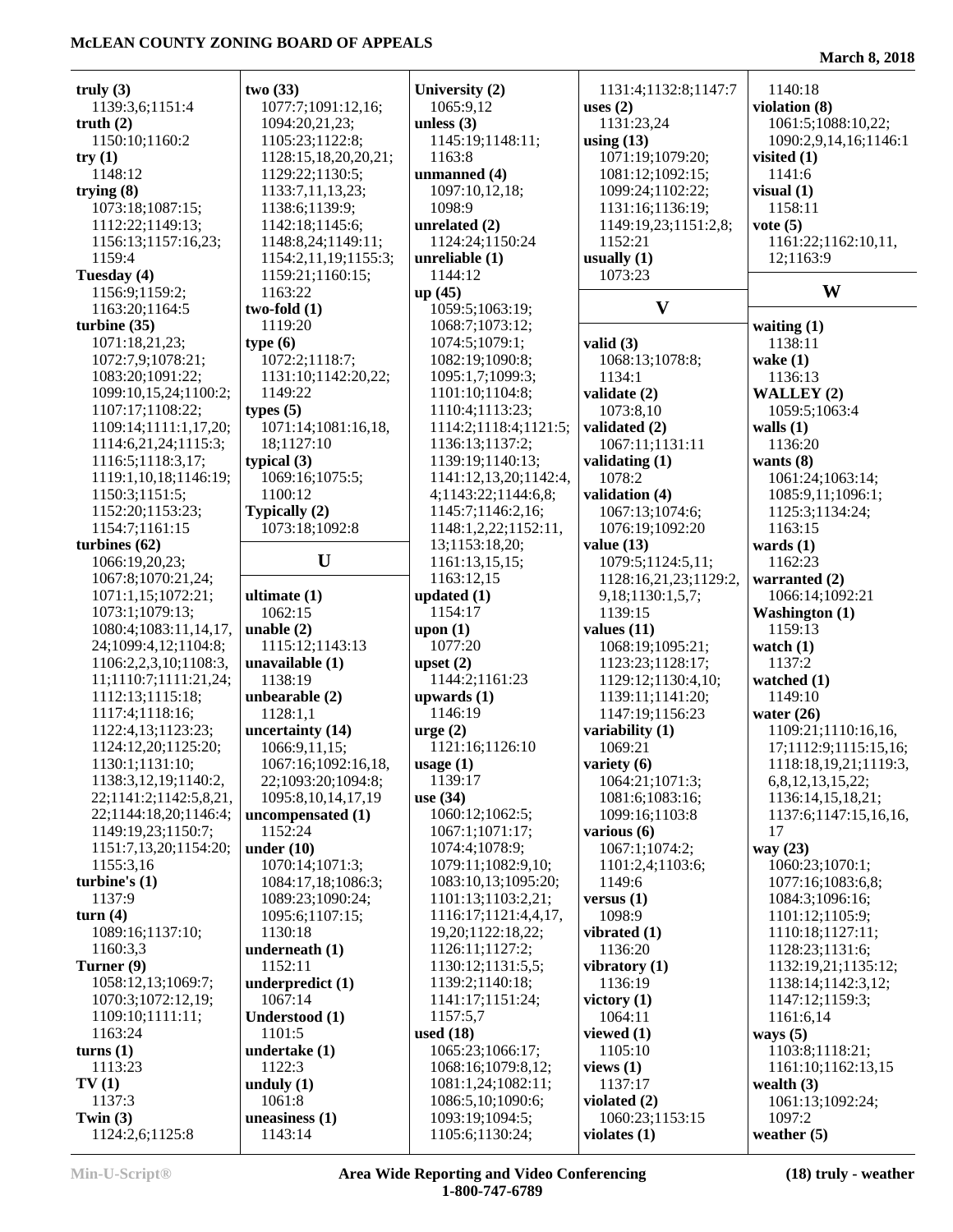| 1073:17;1081:12,12,         | wind (58)                            | 1136:15;1137:12;                        | 1132:16;1133:23;      | 12(9)               |
|-----------------------------|--------------------------------------|-----------------------------------------|-----------------------|---------------------|
| 16,16                       | 1067:10;1072:7,24;                   | 1142:18;1157:14                         | 1138:24,24;1144:24;   | 1117:16,17,23;      |
| WECS $(3)$                  | 1073:19,20,21,23;                    | worked $(7)$                            | 1146:21;1147:4;       | 1129:9;1138:2;      |
|                             |                                      | 1074:16,17,18;                          |                       |                     |
| 1123:7,10;1133:22           | 1078:21;1083:11,17,                  |                                         | 1148:15;1152:9;       | 1146:21;1147:4,18;  |
| <b>Wednesday</b> (1)        | 18,24;1091:9,15,22,23;               | 1076:19;1104:19;                        | 1157:3,16;1159:21;    | 1158:7              |
| 1163:20                     | 1100:9;1106:1,2,3,9;                 | 1117:18;1122:9                          | 1162:24               | 120(1)              |
| week $(6)$                  | 1108:3;1121:17,20;                   | working $(3)$                           | Yep $(2)$             | 1117:10             |
| 1068:2,7;1070:18,           | 1122:4,12;1123:23;                   | 1109:24;1110:3;                         | 1066:6,7              | 13(1)               |
|                             |                                      |                                         |                       |                     |
| 19,21,22                    | 1124:2,11,20;1127:24;                | 1138:9                                  | yesterday (1)         | 1084:11             |
| weekend $(1)$               | 1128:2,3,5;1130:1;                   | world $(1)$                             | 1153:18               | 15(1)               |
| 1138:8                      | 1131:10;1133:21;                     | 1145:4                                  | yucky(1)              | 1109:8              |
| weekly $(3)$                | 1137:8;1138:11;                      | worried (2)                             | 1161:4                | 150(1)              |
| 1104:21,24;1112:13          | 1140:23;1141:3,3,7,7;                | 1127:13;1148:4                          |                       | 1158:21             |
| weeks $(2)$                 | 1144:13;1149:19,23;                  | worry $(3)$                             | Z                     | 1500(1)             |
|                             |                                      |                                         |                       |                     |
| 1129:8;1156:15              | 1150:2,7,11;1151:16;                 | 1131:7,7;1153:20                        |                       | 1156:18             |
| weight $(1)$                | 1152:19;1153:7;                      | worst $(5)$                             | zealous(1)            | 158(1)              |
| 1061:15                     | 1157:15;1158:6;                      | 1070:12;1071:1;                         | 1127:20               | 1158:12             |
| welfare $(4)$               | 1161:15;1163:2,14                    | 1073:3;1105:15;                         | Zimmerman(1)          | 1600(2)             |
| 1123:16;1127:3;             | windmills $(1)$                      | 1137:14                                 | 1058:14               | 1129:1,2            |
|                             |                                      |                                         |                       |                     |
| 1140:21;1145:16             | 1148:4                               | worth $(2)$                             | zones $(1)$           | 167(5)              |
| well-being $(1)$            | window $(1)$                         | 1109:5;1132:23                          | 1156:4                | 1110:7,23;1111:5,6; |
| 1142:2                      | 1137:4                               | worthless $(1)$                         | Zoning $(26)$         | 1112:9              |
| wells $(2)$                 | windy $(3)$                          | 1144:22                                 | 1058:2;1059:16,18,    | 1864(1)             |
|                             |                                      |                                         |                       |                     |
| 1147:11,14                  | 1070:23;1074:2;                      | worthwhile (1)                          | 19;1061:1,9,12;       | 1148:16             |
| weren't $(2)$               | 1152:7                               | 1132:20                                 | 1062:6;1108:17;       | 1916(1)             |
| 1128:20;1130:24             | wireless $(1)$                       | worthy $(1)$                            | 1114:4,23;1116:18;    | 1116:1              |
| Weston $(1)$                | 1154:10                              | 1109:13                                 | 1121:14,16,19;        | 1971(2)             |
| 1138:4                      | Wisconsin $(1)$                      | Wow! $(1)$                              | 1122:22;1123:6,11;    | 1162:20,24          |
|                             | 1129:12                              |                                         |                       |                     |
| what's $(8)$                |                                      | 1120:17                                 | 1126:13;1133:20;      | 1990's $(1)$        |
| 1070:17;1078:14;            | wish $(1)$                           | WRISE $(1)$                             | 1143:6;1152:19;       | 1144:16             |
| 1082:18;1084:1;             | 1160:1                               | 1065:16                                 | 1153:3,3;1156:19;     |                     |
|                             |                                      |                                         |                       |                     |
|                             |                                      |                                         |                       |                     |
| 1093:9;1103:24;             | within $(12)$                        | write $(1)$                             | 1157:15               | $\overline{2}$      |
| 1114:18;1129:10             | 1070:3;1088:9;                       | 1127:19                                 |                       |                     |
| whatsoever $(4)$            | 1089:22;1094:7,11,17;                | writing $(4)$                           | $\boldsymbol{0}$      | 20(4)               |
| 1128:23;1130:4;             | 1128:19,20;1138:3;                   | 1062:19;1147:6,11,                      |                       | 1062:23;1101:22;    |
| 1133:4;1151:19              | 1141:7,7;1145:14                     | 19                                      | 0(10)                 | 1102:2;1103:15      |
|                             |                                      |                                         |                       |                     |
| white $(1)$                 | without (4)                          | written (7)                             | 1079:2,5,16;          | 2008(1)             |
| 1138:21                     | 1062:7;1089:12;                      | 1076:12;1087:19;                        | 1082:10;1084:8,23,24; | 1134:5              |
| whole $(11)$                | 1125:24;1137:10                      | 1114:19;1121:9,21;                      | 1085:16;1086:10;      | 2009(1)             |
| 1061:20;1103:1;             | witness $(4)$                        | 1146:20;1149:4                          | 1103:15               | 1124:9              |
| 1118:24;1130:5;             | 1063:14;1064:5;                      |                                         |                       |                     |
|                             |                                      | wrong(1)                                | 0.5(1)                | 2013(1)             |
| 1135:11;1146:6;             | 1076:2,4                             | 1074:6                                  | 1086:5                | 1124:12             |
| 1151:4,17;1155:15;          | witnessed $(1)$                      | wrote $(2)$                             |                       | 2016(2)             |
| 1160:16,17                  | 1142:3                               | 1162:20,21                              | $\mathbf{1}$          | 1076:11;1133:22     |
| whoosh $(1)$                | witnesses $(4)$                      |                                         |                       | 21(1)               |
| 1072:7                      | 1060:15;1061:1,3;                    | Y                                       | 1(3)                  | 1107:8              |
| who's $(2)$                 | 1105:20                              |                                         | 1079:2,5,16           | 23409(1)            |
|                             |                                      |                                         |                       |                     |
| 1072:24;1131:20             | woefully $(1)$                       | yard $(2)$                              | 1,000(6)              | 1102:1              |
| whose $(2)$                 | 1132:9                               | 1138:7,9                                | 1084:14,18;1085:1;    | $24$ -hour $(2)$    |
| 1060:10,14                  | Women $(1)$                          | $\mathbf{yards}\left(1\right)$          | 1088:10;1090:8;       | 1104:21,23          |
| wide $(3)$                  | 1065:16                              | 1132:8                                  | 1130:17               | 25(1)               |
| 1117:4,24;1118:16           | won $(1)$                            | Yates $(5)$                             | 10(2)                 | 1129:9              |
|                             |                                      |                                         |                       |                     |
| widest $(1)$                | 1078:4                               | 1109:17,24;1110:10;                     | 1144:24;1158:7        | 26(2)               |
| 1117:8                      | wonder $(2)$                         | 1114:2;1149:2                           | 100(1)                | 1135:16,18          |
| wife $(4)$                  | 1106:11,23                           | year $(10)$                             | 1116:5                | 27,577(2)           |
| 1136:8,11;1142:17,          | words $(2)$                          | 1076:23,23;1090:15;                     | 101(4)                | 1144:24;1145:7      |
| 17                          | 1111:19;1161:19                      | 1128:21;1145:7,7;                       | 1110:7,23;1111:1,2    | 2700(1)             |
| wildlife $(3)$              | work (17)                            | 1146:2, 19; 1147:2;                     |                       | 1104:16             |
|                             |                                      |                                         | 11(1)                 |                     |
| 1122:2,6;1151:19            | 1064:1;1075:19;                      | 1152:6                                  | 1138:2                | 28686 (1)           |
| willing $(6)$               | 1076:10,19,22;1092:8;                | years $(22)$                            | 110(3)                | 1099:1              |
| 1077:17;1126:2;             | 1103:10;1109:19;                     | 1065:1,5;1074:19;                       | 1111:19;1112:1,17     | 29(1)               |
| 1133:2,3;1142:4;<br>1145:20 | 1110:15;1119:2;<br>1124:20;1133:2,3; | 1077:7;1079:20,23;<br>1091:16;1129:5,7; | 110,300(1)<br>1145:7  | 1140:5              |